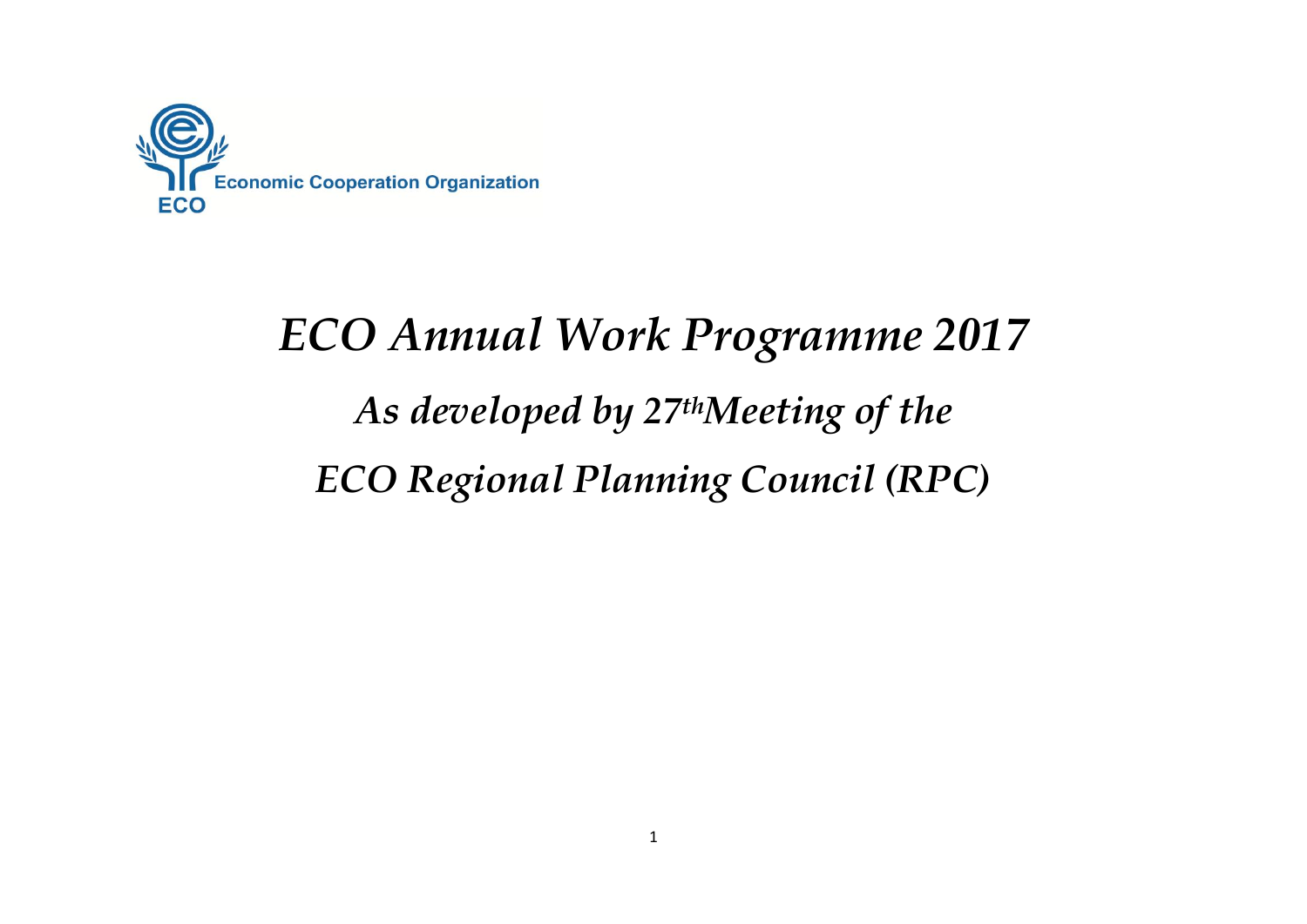## **WORK PROGRAMME 2017**

| <b>PARAGRAPH</b>              | PROGRAMMES/ACTIVITIES                                                                   | <b>ACTIONS TO BE TAKEN</b> |
|-------------------------------|-----------------------------------------------------------------------------------------|----------------------------|
| A. SECTOR: TRADE & INVESTMENT |                                                                                         |                            |
| Para 1                        | The Council took note of the postponement of 5 <sup>th</sup> ECO Ministerial Meeting on |                            |
|                               | Commerce and Foreign Trade (ECO-MM on CFT) due to lack of quorum. The                   |                            |
|                               | Council proposed that the 5th ECO MM on CFT would be more meaningful and                |                            |
|                               | result-oriented if the 7th Meeting of the ECOTA Cooperation Council is held.            |                            |
|                               |                                                                                         |                            |
| Para 2                        | The delegation from Iran informed the Council that the 7th Meeting of ECOTA             |                            |
|                               | Cooperation Council in 2016 was postponed twice. The Islamic Republic of Iran           |                            |
|                               | informed that it will not hold this meeting in 2017. The Council noted with great       |                            |
|                               | concern that not even one meeting of the ECOTA Cooperation Council could be             |                            |
|                               | held during 2016. The Secretariat informed that it is obligatory to hold at least two   |                            |
|                               | meetings of the ECOTA Cooperation Council in a year. Furthermore, extra-                |                            |
|                               | ordinary meeting can also be called to discuss some urgent issues.                      |                            |
| Para 3                        | The Islamic Republic of Pakistan suggested that the ECO Secretariat may hold            |                            |
|                               | extra-ordinary meeting of ECOTA Cooperation Council before COM and Summit               |                            |
|                               | expected to be held in end of February 2017. The Republic of Turkey supported this      |                            |
|                               | proposal. The ECO Secretariat proposed dates of the meeting and informed the            |                            |
|                               | Council that the 7th Meeting of ECOTA Cooperation Council will be held on 23-24         |                            |
|                               | January, 2017 in the Secretariat. The Council also requested the Member States to       |                            |
|                               | assure/confirm their participation in the meeting accordingly.                          |                            |
| Para 4                        | Noting the importance of completing all legal and procedural requirements for           |                            |
|                               | implementation of ECOTA, the Council requested the Islamic Republic of Iran and         |                            |
|                               | the Republic of Tajikistan to complete all legal and procedural requirements            |                            |
|                               | including submission of Product Lists and ratification of the Annexes to ECOTA          |                            |
|                               | before the 7th Meeting of ECOTA Cooperation Council to be held on 23-24 January,        |                            |
|                               | 2017 to pave the way towards effective implementation of the Agreement. The             |                            |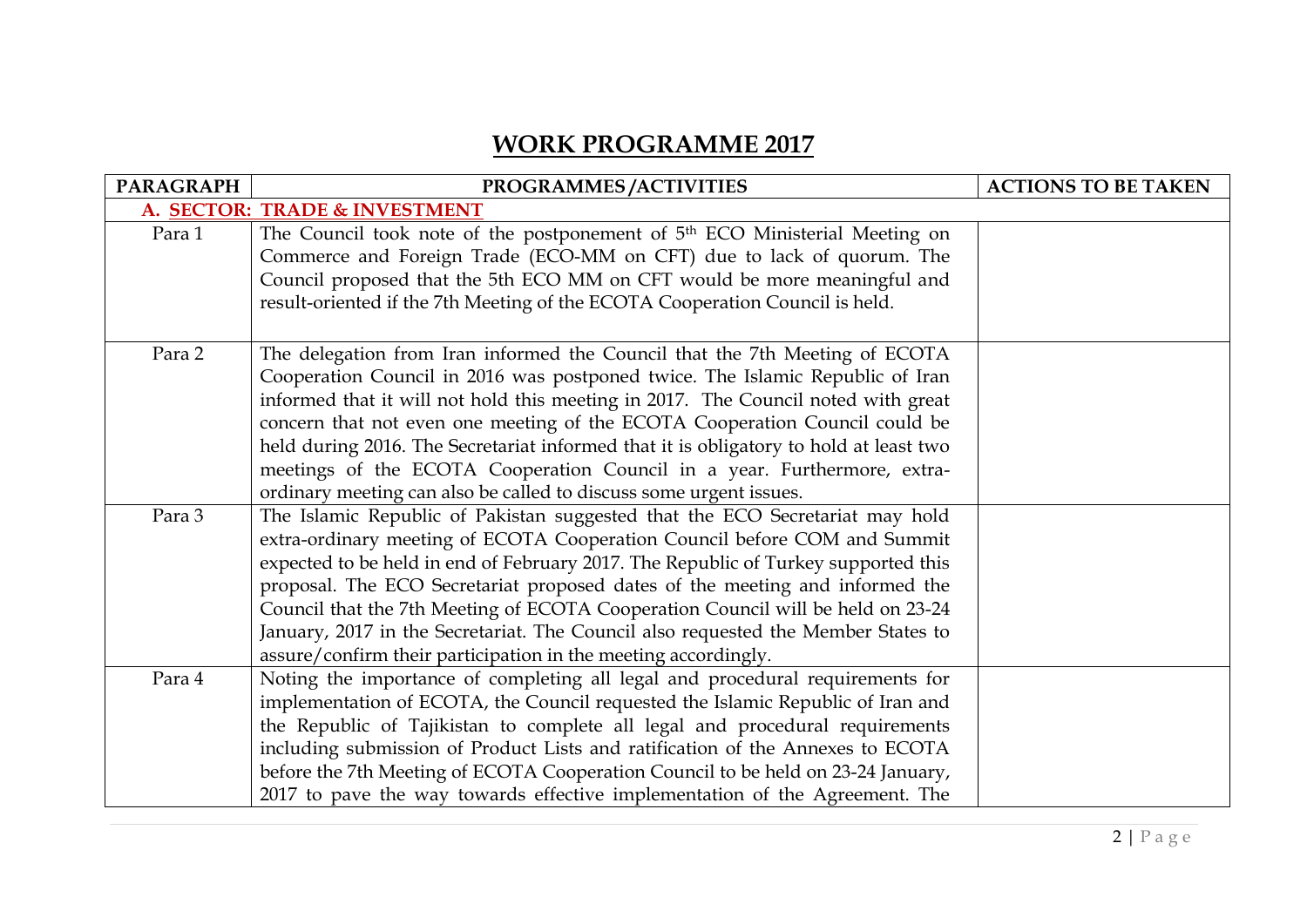|         | Republic of Turkey expressed their desire to provide technical cooperation to the<br>Republic of Tajikistan in case of technical difficulties.                                                                                                                                                                                                                                                                                                                                                                                                                                                        |  |
|---------|-------------------------------------------------------------------------------------------------------------------------------------------------------------------------------------------------------------------------------------------------------------------------------------------------------------------------------------------------------------------------------------------------------------------------------------------------------------------------------------------------------------------------------------------------------------------------------------------------------|--|
| Para 5  | The Council took note of the Islamic Republic of Iran's new proposal on<br>implementation of ECOTA, which has already been circulated among the Member<br>States by the ECO Secretariat. The Islamic Republic of Iran reiterated its proposal to<br>amend ECOTA. The proposal circulated by the Islamic Republic of Iran would be<br>discussed in the forthcoming meeting of the ECOTA Cooperation Council.                                                                                                                                                                                           |  |
| Para 6  | The Council requested the non-signatory interested Member States to join the<br>ECOTA to fully harness the regional trade potential and enable their business<br>communities to reap the benefits of preferential market access in the region so as to<br>expand intra-regional trade to the desired level. The Council proposed that the<br>non-signatory Member States can attend the ECOTA Cooperation Council<br>Meetings as observers (as per ECOTA Cooperation Council Rules) to orient<br>themselves with the expediency of the preferential trading arrangements under the<br>title of ECOTA. |  |
| Para 7  | The Republic of Turkey underlined the importance of implementation of ECOTA in<br>order to benefit the ECO region, where intra-regional trade is far below its<br>potential.                                                                                                                                                                                                                                                                                                                                                                                                                          |  |
| Para 8  | It was recalled that the 4 <sup>th</sup> Ministerial Meeting on Commerce and Foreign Trade<br>(MM on CFT) established the Joint Working Group (JWG) to prepare and finalize<br>the ECO Multi-Dimensional Trade and Investment Strategy and Prospects of<br>Establishing a Free Trade Area in the Region. The Secretariat informed the Council<br>that the JWG will now hold a separate meeting. The Council requested that if no<br>Member State volunteers to host the meeting, the Secretariat may hold the meeting<br>alongwith hospitality support from its budget.                               |  |
| Para 9  | The 5th Ministerial Meeting on Commerce and Foreign Trade (MM on CFT) and<br>the Senior Officials' Meeting (SOM) could not be held in 2016 due to lack of<br>quorum. The Secretariat will announce the dates and venue of the meeting in due<br>course of time.                                                                                                                                                                                                                                                                                                                                       |  |
| Para 10 | The Council thanked the Republic of Turkey for hosting the 3rd Meeting of the<br>ECO Heads of Trade Promotion Organizations (ECO-TPOs) held on May 11, 2016<br>in Ankara. The Secretariat informed that;                                                                                                                                                                                                                                                                                                                                                                                              |  |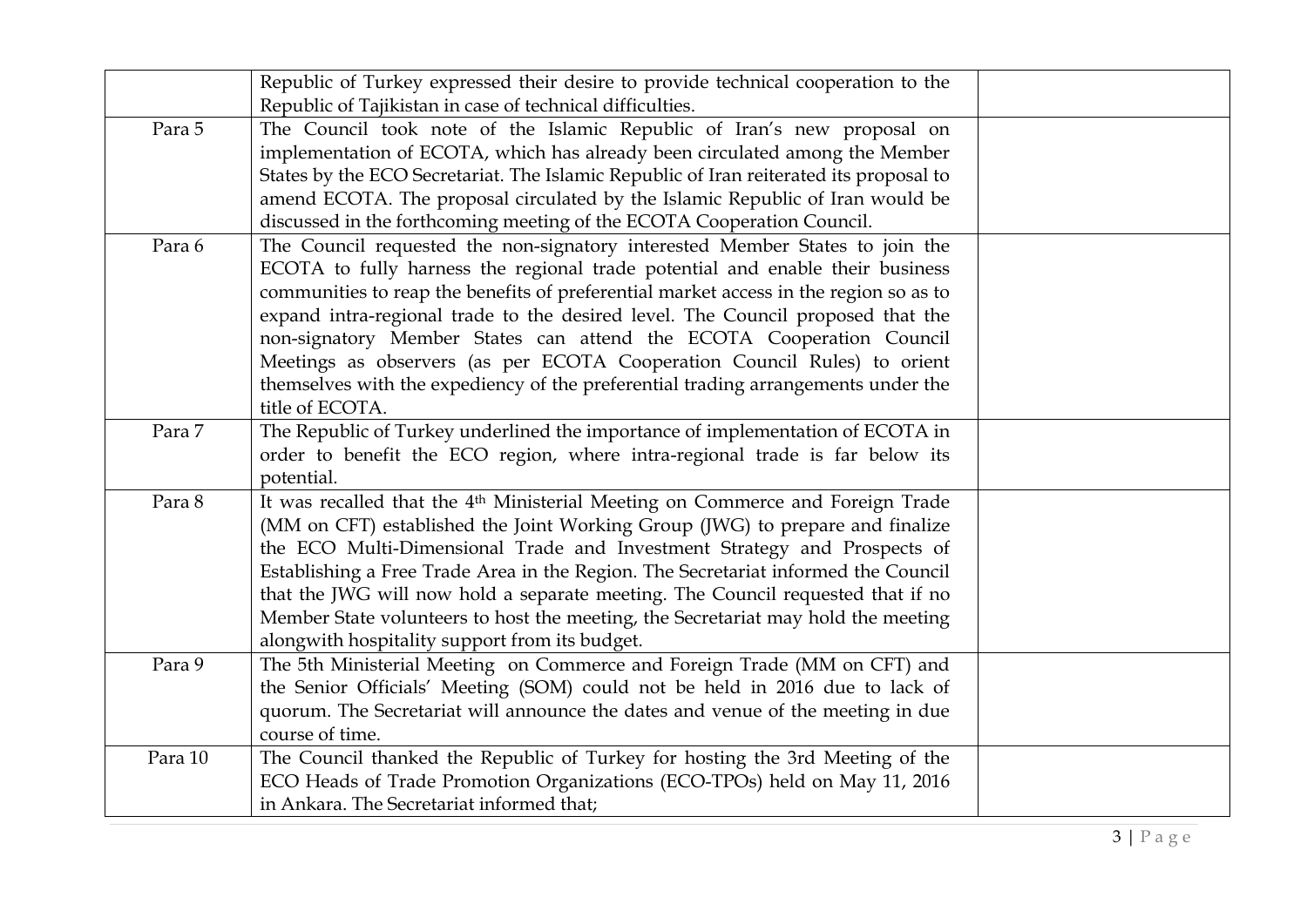|         | the Draft Regional Protocol on Organizing Joint Trade Promotional<br>i.<br>Activities was examined and amended by the participating Member States<br>and it was approved by the ECO-TPOs Meeting.                                                                                                                                                                                                                                                                                                                                                                                                                                                                                                                                     |  |
|---------|---------------------------------------------------------------------------------------------------------------------------------------------------------------------------------------------------------------------------------------------------------------------------------------------------------------------------------------------------------------------------------------------------------------------------------------------------------------------------------------------------------------------------------------------------------------------------------------------------------------------------------------------------------------------------------------------------------------------------------------|--|
|         | the name of this Meeting has been changed from the Meeting of Heads of<br>ii.<br>ECO Trade Promotion Organizations (ECO-TPOs) to ECO Trade Promotion<br>Organizations Forum (ECO-TPOs) as meeting had to be rescheduled a<br>number of times as the Heads of ECO-TPOs were not available. Now the<br>senior officials can regularly meet for speeding up trade promotional<br>activities in the ECO region.                                                                                                                                                                                                                                                                                                                           |  |
| Para 11 | It was also highlighted that the Islamic Republic of Pakistan volunteered to host the<br>4th ECO Trade Promotion Organizations (ECO-TPOs) Forum in Pakistan in 2017.<br>The Council requested the Islamic Republic of Pakistan to announce the dates and<br>venue for the 4th "ECO Trade Promotion Organizations Forum" at the earliest<br>convenience in 2017.                                                                                                                                                                                                                                                                                                                                                                       |  |
| Para 12 | Regarding the 4th ECO Business Forum, which was scheduled to be held on 23rd<br>November 2016 in Baku, the Republic of Azerbaijan, the delegate from the Republic<br>of Azerbaijan informed that it was postponed because of lack of adequate<br>participation from Private Sectors.                                                                                                                                                                                                                                                                                                                                                                                                                                                  |  |
| Para 13 | While deliberated the reasons for non-participation, the representative of the ECO-<br>CCI informed the Council that the last ECO Business Forum held in the Islamic<br>Republic of Pakistan was funded by ECO Secretariat. He informed that it was done<br>from the project worth US\$ 50,000, which was especially envisaged to hold such<br>events. He informed that if such activities are to be held in future, the ECO<br>Secretariat may earmark US\$ 50,000/- like before. These forums are important to<br>increase participation and interaction amongst Private Sectors and Regional Trade<br>Promotion Organizations and are especially important to increase these activities in<br>the Central Asian States of the ECO. |  |
| Para 14 | The delegation from the Islamic Republic of Pakistan supported the proposal of<br>ECO-CCI. The Council decided that for future Business Forums, such support will<br>be provided from a special project which will be developed for this purpose.                                                                                                                                                                                                                                                                                                                                                                                                                                                                                     |  |
| Para 15 | The Council requested the ECO Secretariat to initiate a two year renewable project                                                                                                                                                                                                                                                                                                                                                                                                                                                                                                                                                                                                                                                    |  |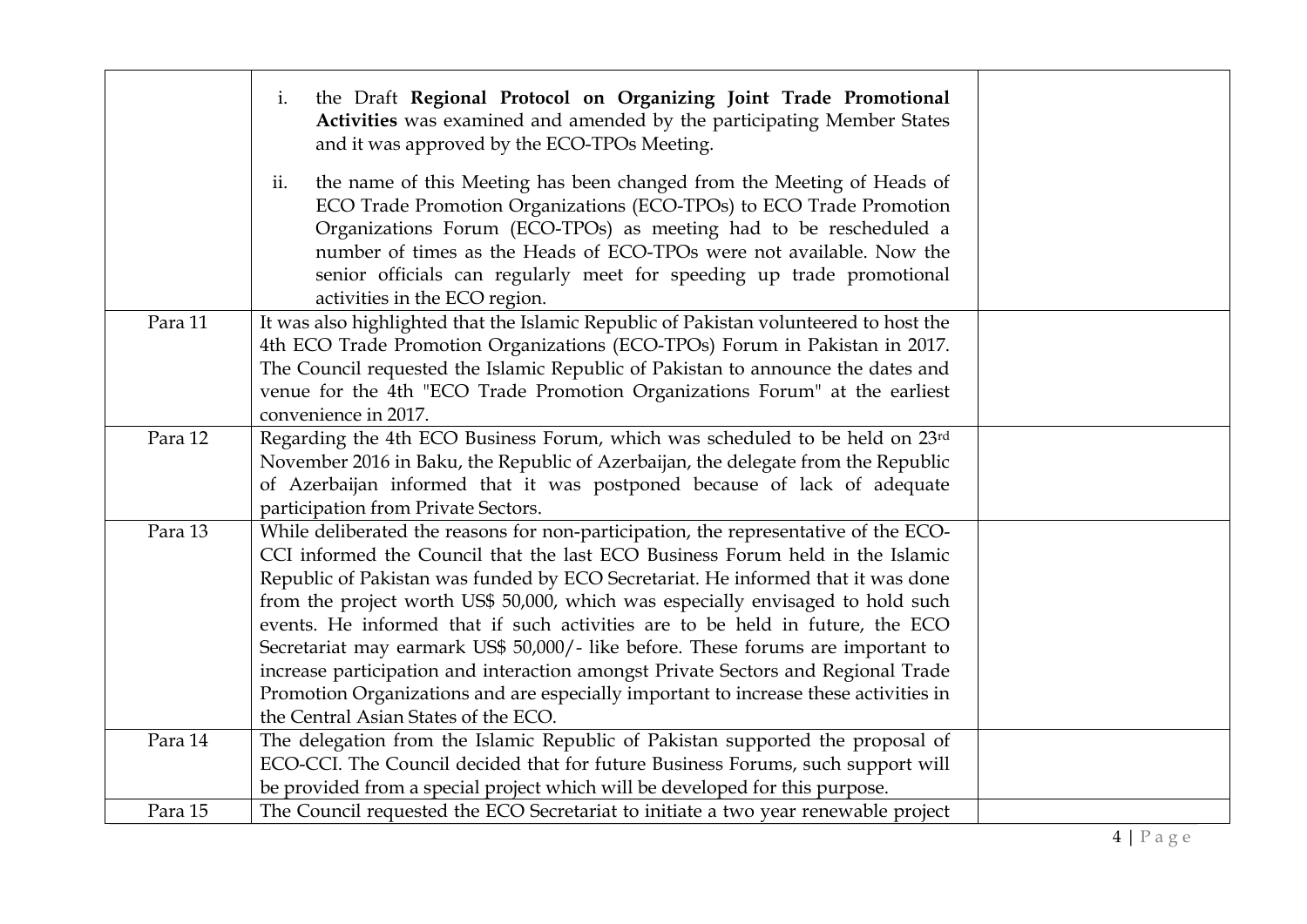|         | worth US\$ 50,000/-, to be provided by the ECO Secretariat from its budget (as was<br>done in the past for the project titled" expanding intra-regional trade"). This project<br>will be called "Project on Trade Promotion and Strengthening Cooperation<br>amongst the Private Sectors in ECO".                                                                                                                                                                                                                                  |  |
|---------|------------------------------------------------------------------------------------------------------------------------------------------------------------------------------------------------------------------------------------------------------------------------------------------------------------------------------------------------------------------------------------------------------------------------------------------------------------------------------------------------------------------------------------|--|
| Para 16 | The Council took note of the postponement of 3rd ECO Trade Fair in first half of<br>2016. The delegation from Iran informed the Council that the Islamic Republic of<br>Iran will not hold this event in 2017.                                                                                                                                                                                                                                                                                                                     |  |
| Para 17 | While noting that the 3rd ECO Trade Fair could not be held in 2016, the Council<br>requested the ECO Chamber of Commerce and Industry (ECO-CCI) to hold the 3rd<br>ECO Trade Fair in first half of 2017 instead of 4th ECO Trade Fair. The Council also<br>requested to convey the exact dates, venue and hospitality details to the Secretariat<br>at the earliest convenience.                                                                                                                                                   |  |
| Para 18 | While appreciating the information of the ECO Secretariat regarding developments<br>with respect to ECO-ASEAN Joint Business Forum, the Council requested the<br>Islamic Republic of Pakistan to host the ECO-ASEAN Joint Business Forum in first<br>half of 2017 in coordination with the ASEAN Secretariat, as the same was<br>announced in 26th RPC for holding the event in 2016, and the Council also<br>requested to convey the exact date, venue and hospitality details to the Secretariat<br>at the earliest convenience. |  |
| Para 19 | The ECO Secretariat intimated the Council about holding the ECO-SAARC Joint<br>Business Forum in the first half of 2017 to be hosted by ECO-CCI, in Islamabad, the<br>Islamic Republic of Pakistan, as the same was announced in 26th RPC. The Council<br>expressed its hope to make the event successful through active participation of the<br>ECO Member States. The Council also requested ECO-CCI to convey the exact<br>dates, venue and hospitality details to the Secretariat at the earliest convenience.                 |  |
| Para 20 | The Council recalled the offer of the Islamic Republic of Pakistan to allocate<br>dedicated booth for ECO Member States in Expo Pakistan, in the light of decision<br>made in 26th RPC. The Council further requested the Islamic Republic of Pakistan<br>to kindly allocate a dedicated booth for ECO in "EXPO Pakistan" in 2017.                                                                                                                                                                                                 |  |
| Para 21 | The Council appreciated the Republic of Turkey for announcing the Meeting of the<br>Joint Working Group for drafting an ECO Trade Facilitation Agreement in the light<br>of the decisions made in the 4 <sup>th</sup> Ministerial Meeting, the same were postponed in                                                                                                                                                                                                                                                              |  |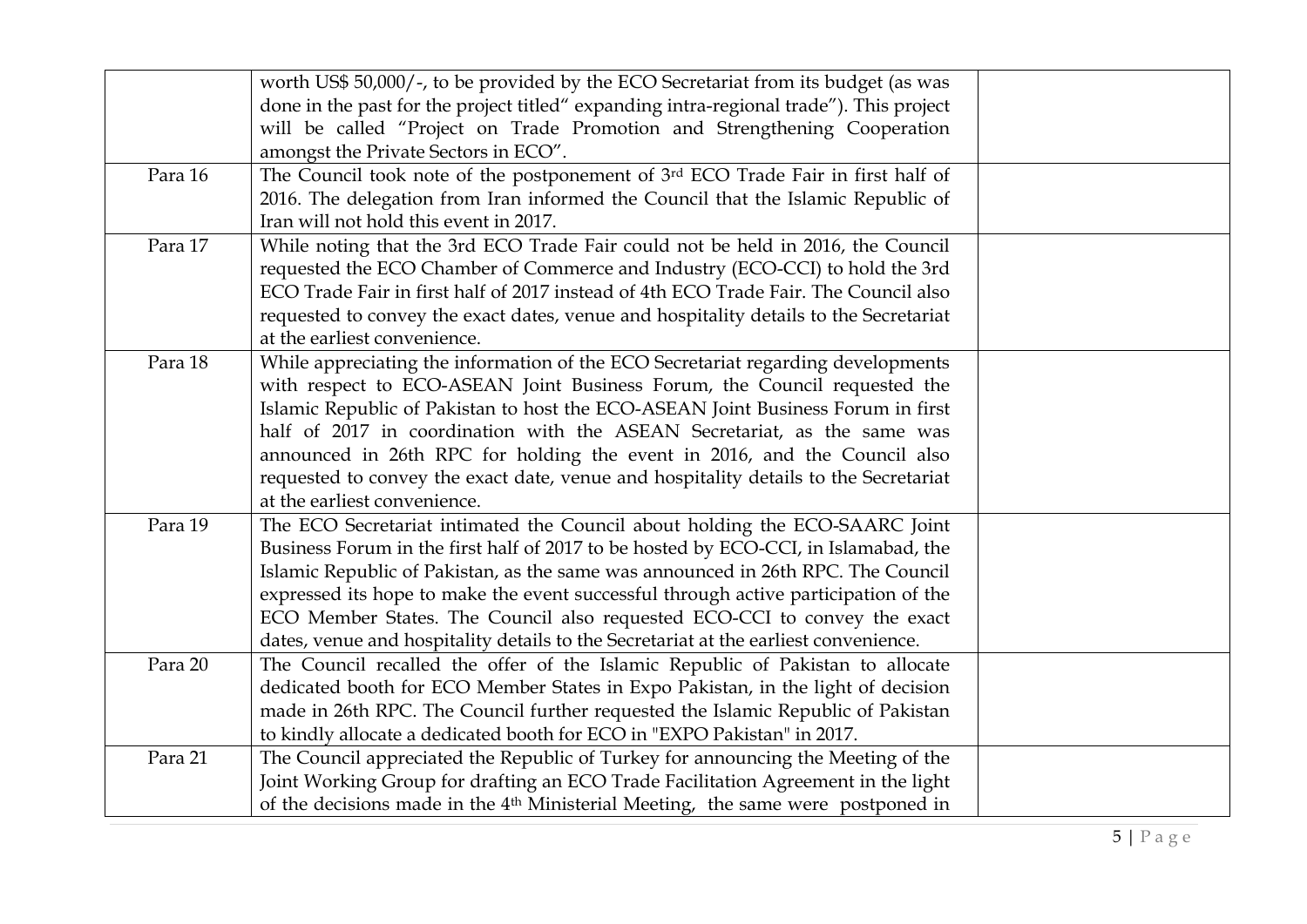|         | the past three occasions due to lack of quorum in 2016. The Council welcomed the           |  |
|---------|--------------------------------------------------------------------------------------------|--|
|         | readiness of the Republic of Turkey to host the event in 2017. The Council called          |  |
|         | upon the Member States to actively participate in this important meeting. The exact        |  |
|         | dates, venue and other details of the meeting would be communicated in due                 |  |
|         | course.                                                                                    |  |
| Para 22 | The Council thanked and appreciated the Islamic Republic of Iran for holding the           |  |
|         | 7th Meeting of the ECO Council of Heads of Customs Administration (CHCA)                   |  |
|         | alongwith the 3rdMeeting of the Sub-Committee of Customs Experts (SCOEs) in                |  |
|         | 2016. The Secretariat highlighted the main decision of the meetings, which                 |  |
|         | witnessed immense success. The delegation from the Islamic Republic of Iran also           |  |
|         | underlined that these meetings were held after 9 years and numerous pending                |  |
|         | issues were deliberated during these meetings, also attended by international              |  |
|         | partners like WCO and IRU.                                                                 |  |
| Para 23 | The Council recalled the decision of 26th RPC and requested the Islamic Republic           |  |
|         | of Pakistan for holding the 8 <sup>th</sup> Meeting of the ECO Council of Heads of Customs |  |
|         | Administration (CHCA) alongwith the 4th Meeting of the Sub-Committee of                    |  |
|         | Customs Experts (SCOEs) in 2017. The Council also requested the Islamic Republic           |  |
|         | of Pakistan to convey exact dates, venue and hospitality details at the earliest           |  |
|         | convenience. The Council also requested the Member States to assure/confirm their          |  |
|         | high level participation in the meeting accordingly.                                       |  |
| Para 24 | During the 7th CHCA and 3rd SCOEs Meetings held in Tehran, the Republic of                 |  |
|         | Turkey highlighted some grammatical changes in draft text of the Agreement on              |  |
|         | Mutual Administrative Assistance in Customs Matters. The Turkish delegation                |  |
|         | informed the Council that text has been processed under procedural formalities.            |  |
|         | The Council requested the Republic of Turkey to resend their observations on the           |  |
|         | draft Agreement to the Secretariat at the earliest convenience to get the views of the     |  |
|         | Member States thereon.                                                                     |  |
| Para 25 | The ECO Secretariat and the delegation from the Islamic Republic of Iran informed          |  |
|         | the Council about the decisions made in the referred meetings. In the light of             |  |
|         | decision of the 7th CHCA and 3rd SCOEs, the Council was informed that                      |  |
|         | multilateral arrangements may be explored on Authorized Economic Operators                 |  |
|         | (AEOs) and multilateral Mutual Recognition Agreements (MRAs) for benefit of the            |  |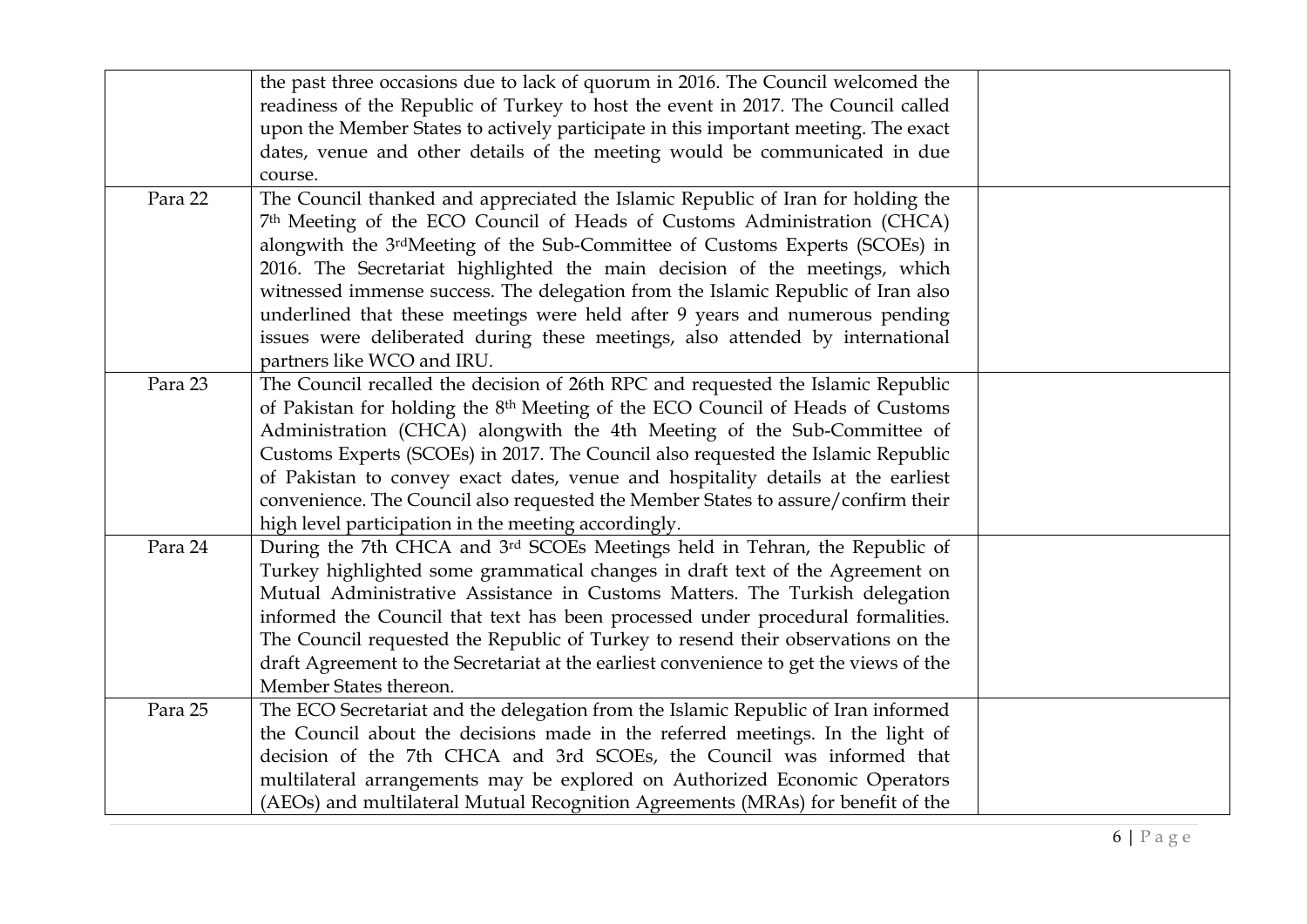|         | Member States.                                                                              |  |
|---------|---------------------------------------------------------------------------------------------|--|
| Para 26 | While highlighting the importance of agreement on the establishment and                     |  |
|         | operation of the ECO Smuggling and Customs Offences Data Bank, the Council                  |  |
|         | called upon the ECO Member States to sign the agreement on the establishment                |  |
|         | and operation of the ECO Smuggling and Customs Offences Data Bank and the                   |  |
|         | signatory countries (except Iran, Pakistan and Turkey) to ratify the Agreement on           |  |
|         | the Establishment and Operation of ECO Smuggling and Customs Offences Data                  |  |
|         | Bank at the earliest convenience. The delegation of the Republic of Turkey                  |  |
|         | emphasized that there is a need for ratification of four Member States so that the          |  |
|         | Agreement could enter into force. By the ratification of the Agreement by 4 <sup>th</sup>   |  |
|         | Member State, Turkish Customs Administration will start to take concrete steps for          |  |
|         | the establishment of the Data Bank in cooperation with other Member States. The             |  |
|         | Council requested the Member States concerned to convey to the Secretariat the              |  |
|         | status of their accession to the agreement accordingly.                                     |  |
| Para 27 | The Council requested the Republic of Turkey to ratify the Articles of Agreement of         |  |
|         | ECO Reinsurance Company at the earliest convenience. With a view to accelerating            |  |
|         | commercial activities in the region, the Council requested the remaining Member             |  |
|         | States to consider joining the ECO Reinsurance Company on priority basis.                   |  |
| Para 28 | The Council thanked and appreciated the Republic of Turkey for holding the 14 <sup>th</sup> |  |
|         | General Assembly and 20 <sup>th</sup> Executive Committee meetings of ECO-CCI alongwith     |  |
|         | the 6 Specialized Committees, in Ankara on 21-23 December, 2015, in association             |  |
|         | with the Union of Chambers and Commodity Exchanges of Turkey (TOBB).                        |  |
| Para 29 | The Council thanked and appreciated the Islamic Republic of Iran for holding the            |  |
|         | 21st Executive Committee meetings of ECO-CCI alongwith the 6 Specialized                    |  |
|         | Committees, in Tehran on 14-17 August, 2016, in association with the ICCIMA.                |  |
| Para 30 | While appreciating the ECO-CCI for enhancing its role through number of steps for           |  |
|         | strengthening Private Sectors cooperation in the region, the Council thanked the            |  |
|         | ECO-CCI for holding the Meetings of the ECO-CCI's Specialized Committees, 22nd              |  |
|         | Executive and 15th General Assembly from 20-23 December, 2016 in Islamabad, the             |  |
|         | Islamic Republic of Pakistan. The Council also requested the Member States to               |  |
|         | assure/confirm their participation in the Meeting actively.                                 |  |
| Para 31 | Keeping in view the importance of promoting cooperation among the Member                    |  |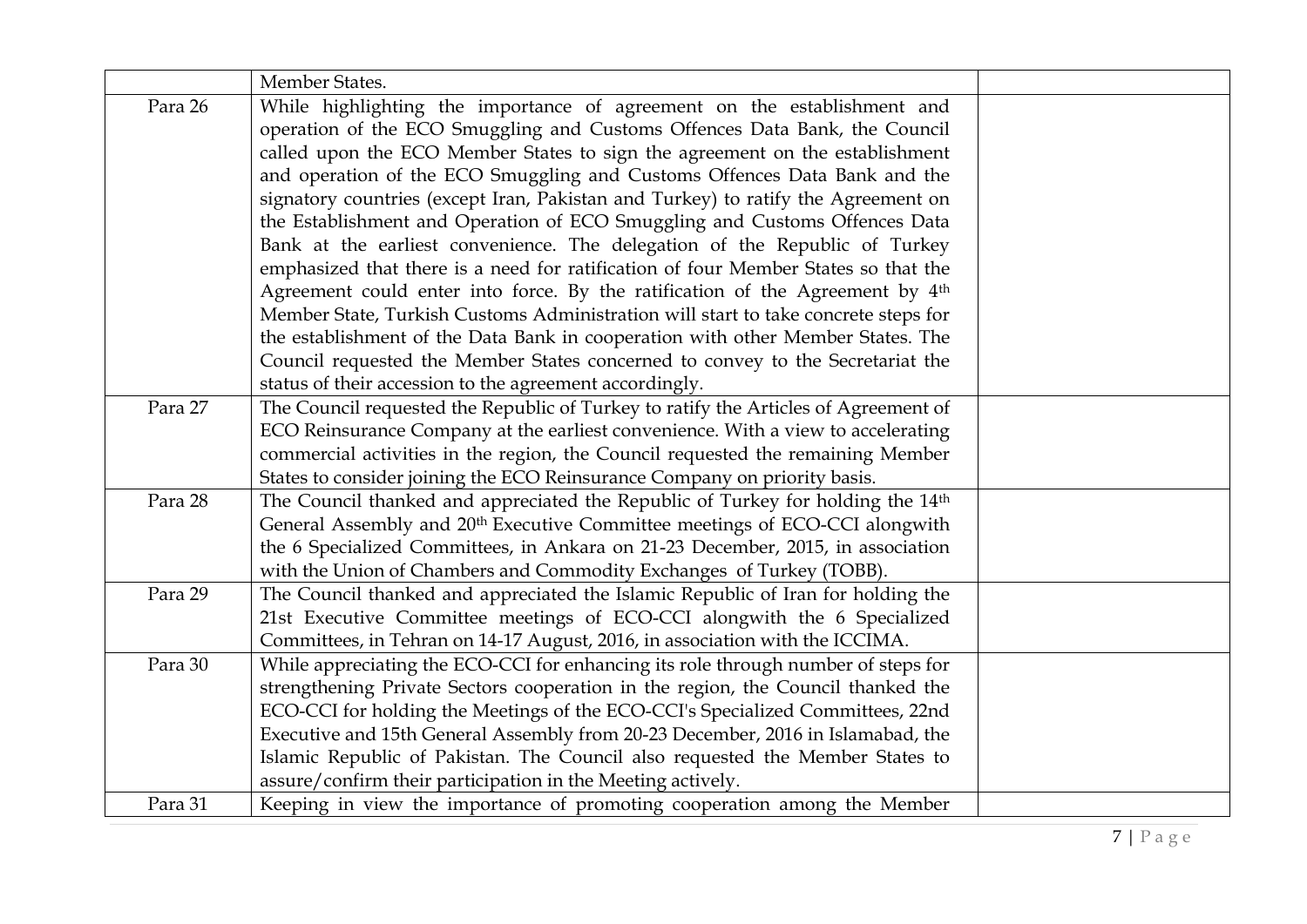|         | States on E-Commerce, the Council appreciated the offer of the Islamic Republic of          |  |
|---------|---------------------------------------------------------------------------------------------|--|
|         | Pakistan for hosting the 2 <sup>nd</sup> Expert Group Meeting (EGM) on E-Trade Cooperation, |  |
|         | as the same was announced in 26th RPC. The Islamic Republic of Pakistan                     |  |
|         | conveyed that the date and venue of the meeting will be communicated later                  |  |
|         | through diplomatic channels.                                                                |  |
| Para 32 | The Council took note that the Islamic Republic of Afghanistan could not announce           |  |
|         | dates for holding the Meeting on Simplification / Harmonization of Visa Procedure           |  |
|         | in 2016 for businessmen and drivers and also requested to hold the event in first           |  |
|         | half of 2017. The Council also requested the Member States which have not signed            |  |
|         | or ratified the Protocol on Simplification of Visa Procedures for Businessmen and           |  |
|         | Transit Drivers, to do the needful at the earliest convenience, so that the Agreement       |  |
|         | on Simplification of Visa Procedures for Businessmen may come into effect without           |  |
|         | further delay. The meeting will also discuss the details on the visa fee structures of      |  |
|         | the ECO Member States and ECO Visa Stickers for their facilitation.                         |  |
| Para 33 | The Council requested the Member States to ratify the Additional Protocol on                |  |
|         | Simplification of Visa Procedures for Businessmen and Transit Drivers for ECO               |  |
|         | region so as to implement at the earliest.                                                  |  |
| Para 34 | The Council requested the Member States to provide details on visa free structure           |  |
|         | for the businessmen of the ECO Member States, for single/multiple entry to the              |  |
|         | ECO Secretariat to be placed on the ECO Trade-Net Web Portal.                               |  |
| Para 35 | The Council took note of the postponement of the First Meeting of the Heads of the          |  |
|         | Commodity Exchange of ECO Member States and requested the Islamic Republic                  |  |
|         | of Iran to host "the First Meeting of the Heads of the Commodity Exchange of ECO            |  |
|         | Member States" in Tehran in first quarter of 2017.                                          |  |
| Para 36 | The Council while thanking the Republic of Turkey for hosting the Seminar on                |  |
|         | "Risk Based Analysis Management System" on May 24-26, 2016 in Ankara,                       |  |
|         | requested the Member State to volunteer hosting the 2nd Meeting of the ECO                  |  |
|         | Heads of Tax Administration in 2017. The Council decided that if no Member State            |  |
|         | volunteer to host the Meeting, the Secretariat will hold the Meeting alongwith              |  |
|         | hospitality support from its budget.                                                        |  |
| Para 37 | The Council thanked the Islamic Republic of Iran for volunteering to host "The First        |  |
|         | Meeting of ECO Heads of Capital Markets Supervisory Authorities" (HCMSA)                    |  |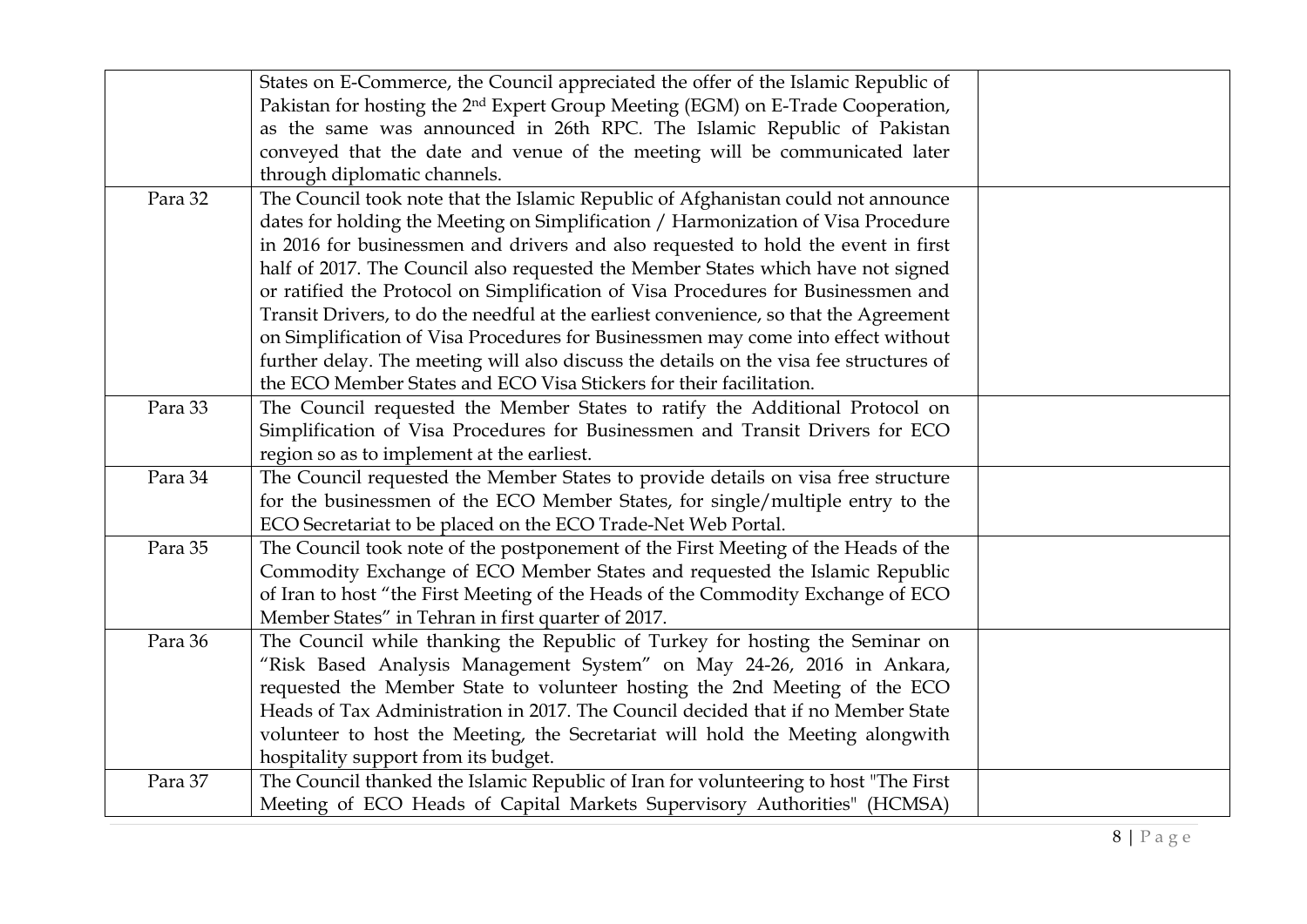|         | during 2016 in Tehran which could not be held due to lack of quorum. The Islamic       |  |
|---------|----------------------------------------------------------------------------------------|--|
|         | Republic of Iran informed the Council that the Meeting would now be held in            |  |
|         | September 2017. The exact dates, venue and details of hospitality for the              |  |
|         | participants would be conveyed to the Secretariat later in due course. The Council     |  |
|         | requested the Member States to take part in the Meeting.                               |  |
| Para 38 | The 2nd Meeting of ECO Heads of Central Banks scheduled to be held in Tehran in        |  |
|         | 2016 could not be held due to lack of quorum. The Council requested the Member         |  |
|         | States to volunteer hosting the Meeting in 2017 and called upon the Member States      |  |
|         | to take part in the Meeting. The Council decided that if no Member State               |  |
|         | volunteered to host the Meeting, the Secretariat will hold the Meeting alongwith       |  |
|         | hospitality support from its budget.                                                   |  |
| Para 39 | The Council emphasized that so far five Member States have signed the Agreement        |  |
|         | on Promotion and Protection of Investment (APPI) among the Member States               |  |
|         | alongwith its Amendment Protocol and out of these five countries two Member            |  |
|         | State have ratified and deposited the instruments of ratification. Entry into force of |  |
|         | the Agreement requires ratification and deposit of instrument of four Member           |  |
|         | States. The Council called upon the Member States, which have not already done         |  |
|         | so, to sign/ratify the APPI along with its Amendment Protocol. The Republic of         |  |
|         | Turkey informed that the ratification process of the APPI along with the               |  |
|         | Amendment Protocol is under process.                                                   |  |
| Para 40 | The Council requested the Member States which have not done so to confirm              |  |
|         | participation in the First Meeting of ECO Heads of Investment Promotion Agencies       |  |
|         | (ECO-IPAs) scheduled to be held in Islamabad on December 26, 2016. For future,         |  |
|         | the Council agreed to change the title of the Meetings into ECO Investment             |  |
|         | Promotion Agencies (ECO-IPAs) Forum.                                                   |  |
| Para 41 | The Council while appreciating that the Islamic Republic of Afghanistan has            |  |
|         | become the member of the WTO on July 29, 2016 reiterated that ECO will fully           |  |
|         | support the remaining four ECO Member States to become member of WTO.                  |  |
| Para 42 | The Council appreciated the Islamic Republic of Pakistan for hosting the 3rd           |  |
|         | Seminar on Trading Patterns in ECO Region and Accession of ECO to WTO on               |  |
|         | May 02-03, 2016 in Islamabad and thanked the ECO Trade and Development Bank            |  |
|         | for providing financial support to organize the Seminar.                               |  |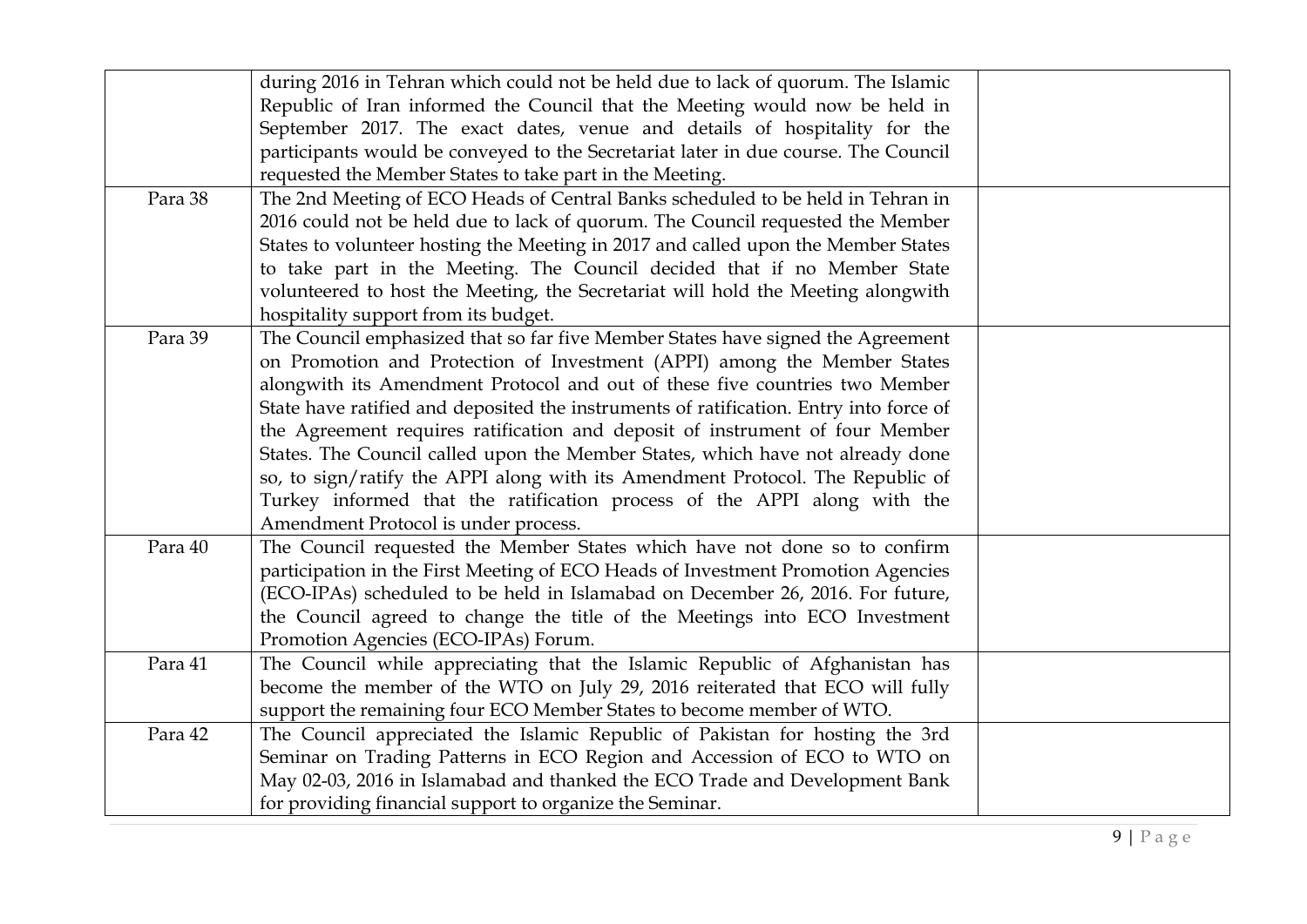| Para 43 | The Council agreed that seminars to support and encourage the remaining ECO<br>Member States on Trading Patterns in ECO Region and accession to WTO should |  |
|---------|------------------------------------------------------------------------------------------------------------------------------------------------------------|--|
|         | be organized on regular basis. In this respect, the Council requested the WTO                                                                              |  |
|         | Members of ECO to volunteer hosting/organizing such seminars and the ECO                                                                                   |  |
|         | Trade and Development Bank to continue provide financial and technical                                                                                     |  |
|         | assistance for organizing the seminars.                                                                                                                    |  |
| Para 44 | The Islamic Republic of Pakistan proposed that the scope of these seminars should                                                                          |  |
|         | not be restricted to WTO only and other issues related to regional trade may also be                                                                       |  |
|         | covered. In this respect the Islamic Republic of Pakistan also offered to host the                                                                         |  |
|         | event under the title "Seminar on Trading Patterns in ECO Region and WTO                                                                                   |  |
|         | issues" in 2017, subject to financial support from the ECO Trade and Development                                                                           |  |
|         | Bank as was done for the 3rd Seminar in 2016. The Islamic Republic of Pakistan                                                                             |  |
|         | informed that it will convey the dates and venue for hosting the 4th Seminar to the                                                                        |  |
|         | Secretariat. The funding arrangement for the Seminar was confirmed by the ECO                                                                              |  |
|         | Trade and Development Bank representative, who was present during the Session                                                                              |  |
|         | on 6th December, 2016.                                                                                                                                     |  |
| Para 45 | The Council thanked the Islamic Republic of Pakistan for offering to hold this event                                                                       |  |
|         | and requested to convey the program, dates and other details to the Secretariat.                                                                           |  |
| Para 46 | While underlining that the current membership base of the ECO Trade and                                                                                    |  |
|         | Development Bank (ETDB) includes six ECO Member States with the last                                                                                       |  |
|         | participation of Kyrgyz Republic, the Council called upon the remaining four ECO                                                                           |  |
|         | Member States to start the membership process of the Bank at their earliest                                                                                |  |
|         | convenience to get benefit from its resources.                                                                                                             |  |
| Para 47 | The Council underlined that the ECO Trade and Development Bank should be                                                                                   |  |
|         | further supported to strengthen its role and enhance its capacity for financing trade                                                                      |  |
|         | and development projects of the Member States.                                                                                                             |  |
| Para 48 | The Council appreciated that the Terms of References (TORs) for launching                                                                                  |  |
|         | Regional Partnership Forum (RPF) prepared by the ECO Trade and Development                                                                                 |  |
|         | Bank have been finalized with the support of the Member States. The Council                                                                                |  |
|         | agreed that ECO Trade and Development Bank with the coordination of the                                                                                    |  |
|         | Secretariat and the Member States may start arranging relevant activities as                                                                               |  |
|         | envisaged by the TORs at the earliest convenience. The Council also urged the                                                                              |  |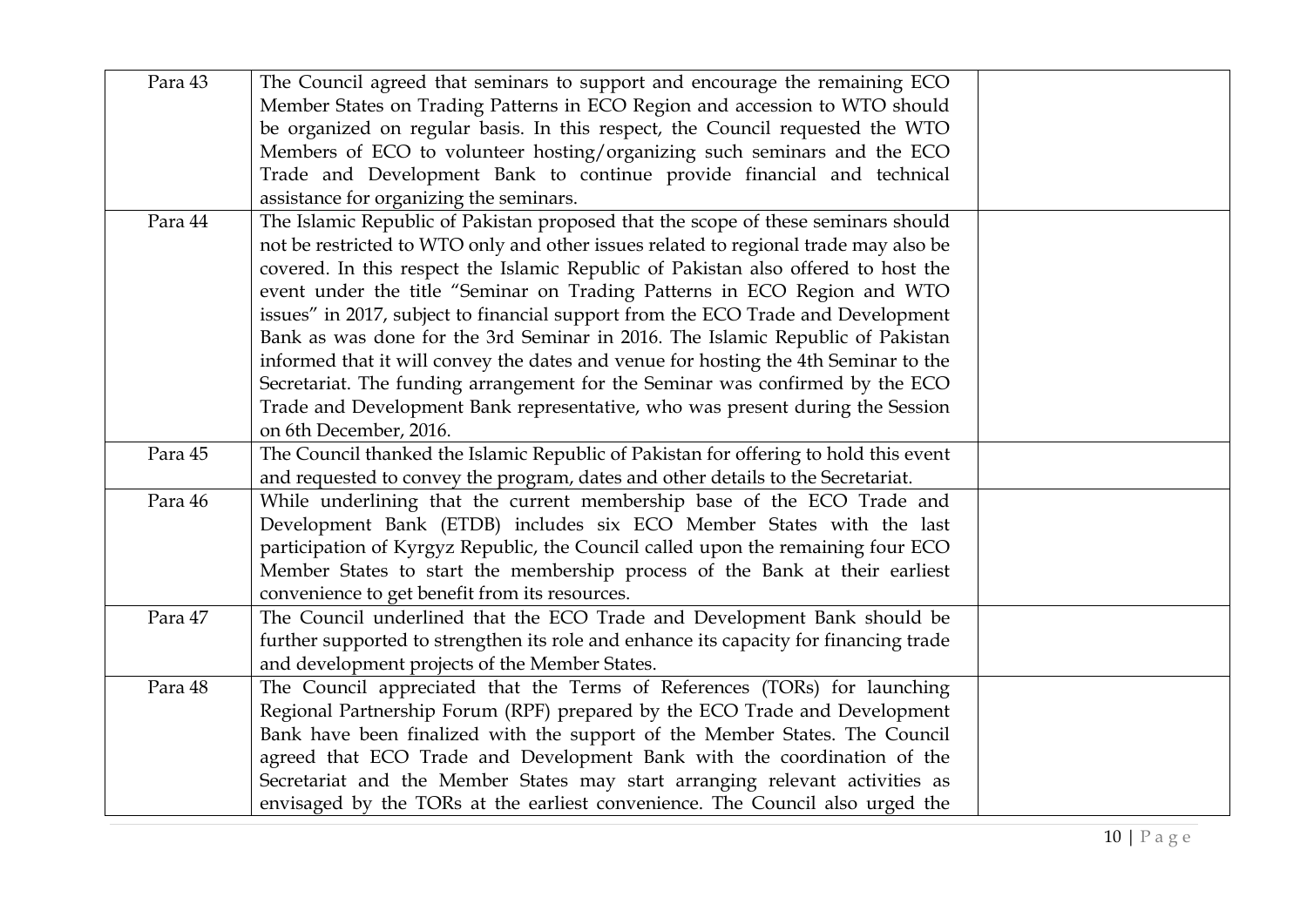|         | Member States to encourage their relevant national institutions/organizations to<br>actively participate in the subject Forum.                                                                                                                                                                                                                                                                                                                               |  |
|---------|--------------------------------------------------------------------------------------------------------------------------------------------------------------------------------------------------------------------------------------------------------------------------------------------------------------------------------------------------------------------------------------------------------------------------------------------------------------|--|
| Para 49 | The Council referring to the earlier decisions of the ECO Council of Ministers<br>requested the ECO Trade and Development Bank to create a Technical Cooperation<br>Fund (TCF) to assist development projects in the region in close consultation with<br>the ECO Secretariat and the Member States.                                                                                                                                                         |  |
| Para 50 | The Council thanked the Islamic Republic of Pakistan for hosting the Experts<br>Group Meeting and Trainings of Lead Master Trainers on July 18-20 July, 2016 in<br>Islamabad within the framework of the implementation of the 3rd phase of the<br>ECO-UNIDO Trade Capacity Building Project (TCBP).                                                                                                                                                         |  |
| Para 51 | The Council appreciated that under implementation of the 3rd Phase of the ECO-<br>UNIDO Trade Capacity Building Project (TCBP), training the master trainers of the<br>Member States in the field Standardization Metrology, Testing and Quality (SMTQ)<br>have been completed and ECO Regional Quality Policy and Guideline for National<br>Quality Policy have been formulated.                                                                            |  |
| Para 52 | The Council agreed that for promoting the ECO Quality Infrastructure at the<br>country level and to implement the ECO Regional Quality Policy which will<br>facilitate the elimination of Technical Barriers to Trade, the continuation with the<br>next phase of the Project is required. In this respect the Council invited UNIDO,<br>ETDB and IDB to provide financial and technical support for the implementation of<br>the next phase of the Project. |  |
| Para 53 | The Council also requested all the Member States to give their full support to<br>initiate the implementation of the next phase of ECO-UNIDO Trade Capacity<br><b>Building Project.</b>                                                                                                                                                                                                                                                                      |  |
| Para 54 | The Council pointed out that the focal points of the Member States in the field of<br>trade and investment to be placed in the ECO Trade Web Portal<br>(www.tradeeco.org) needs to be updated. Therefore the Council requested the<br>Member States to update the focal points in the Portal and inform the Secretariat<br>the same at the earliest convenience.                                                                                             |  |
| Para 55 | The Council underlined that upgrading the existing ECO Trade Web Portal<br>(www.tradeeco.org) to an ECO Data Base of Traders and Manufacturers will serve                                                                                                                                                                                                                                                                                                    |  |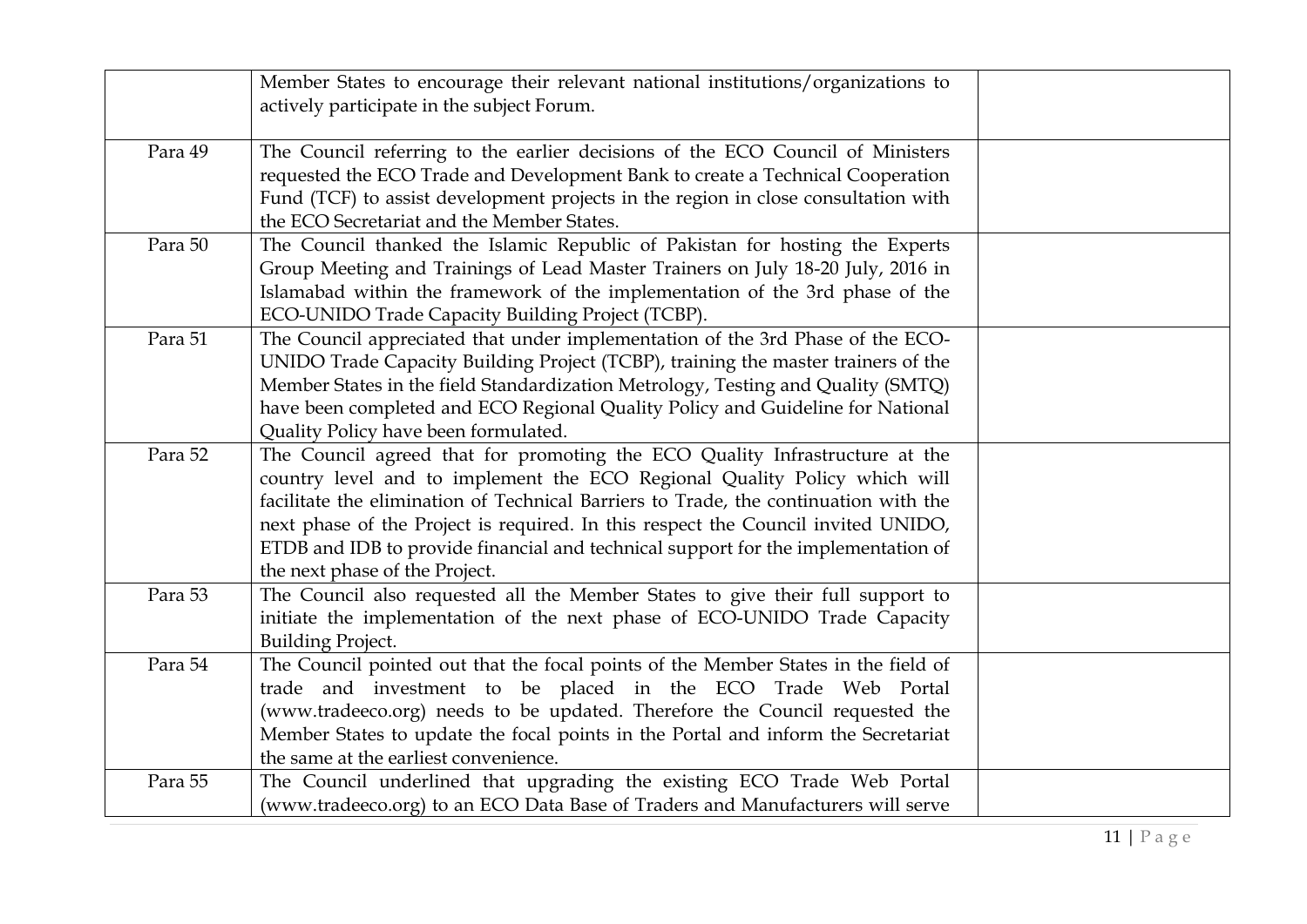|         | as an effective source of business match-making in the region. Therefore the              |  |
|---------|-------------------------------------------------------------------------------------------|--|
|         | Council requested the Secretariat to take the necessary actions and the Member            |  |
|         | States to provide their full support for setting up the data base at the earliest         |  |
|         | convenience.                                                                              |  |
| Para 56 | At the request of ECO Secretariat, the Council also called upon the Member States         |  |
|         | to designate Focal Points in the areas of Trade, Investment, Customs, Trade               |  |
|         | Facilitation, WTO, Tax, Banking, Capital Markets, E-Trade and Visa.                       |  |
| Para 57 | The Council pointed out that the 2nd Phase of the Empirical Study on Trading              |  |
|         | Patterns in the ECO Region will analyze the new economic developments in the              |  |
|         | region and make updated policy recommendations for the good use of the Member             |  |
|         | States. The Council while appreciating the Republic of Afghanistan and the                |  |
|         | Republic of Azerbaijan for conveying their supportive views requested other               |  |
|         | Member States to convey their views on submission of the updated project                  |  |
|         | proposal to CPR to consider allocating the required funds from the General                |  |
|         | Feasibility and General Purpose Fund (FGPF) and the study to be conducted by              |  |
|         | Pakistan Institute of Development Economics (PIDE) who has conducted                      |  |
|         | successfully the first study in 2011.                                                     |  |
|         | <b>B. SECTOR: TRANSPORT AND COMMUNICATIONS</b>                                            |  |
|         | Status of Ongoing Activities, Achievements, and Proposals:                                |  |
|         | (I) The 9th Ministerial Meeting on Transport                                              |  |
| Para 1  | The representative of the ECO Secretariat informed the Council that further to the        |  |
|         | recommendation of the 26 <sup>th</sup> Meeting of RPC, the Government of Turkmenistan was |  |
|         | approached in the course of the Global Conference on Sustainable Transport, held          |  |
|         | on 26-27 November 2016 in Ashgabat, for considering the possibility of hosting the        |  |
|         | 9th ECO Ministerial Meeting on Transport. Subsequently, the Government of                 |  |
|         | Turkmenistan kindly accepted to host the next ECO Ministerial Meeting on                  |  |
|         | Transport in Ashgabat.                                                                    |  |
| Para 2  | The council expressed its appreciation to the Government of Turkmenistan and              |  |
|         | requested the relevant authorities of Turkmenistan to convey details regarding the        |  |
|         | meeting i.e. date and other logistic arrangements.                                        |  |
| Para 3  | The representative of Turkmenistan assured the meeting on timely provision of the         |  |
|         | required details through diplomatic channels.                                             |  |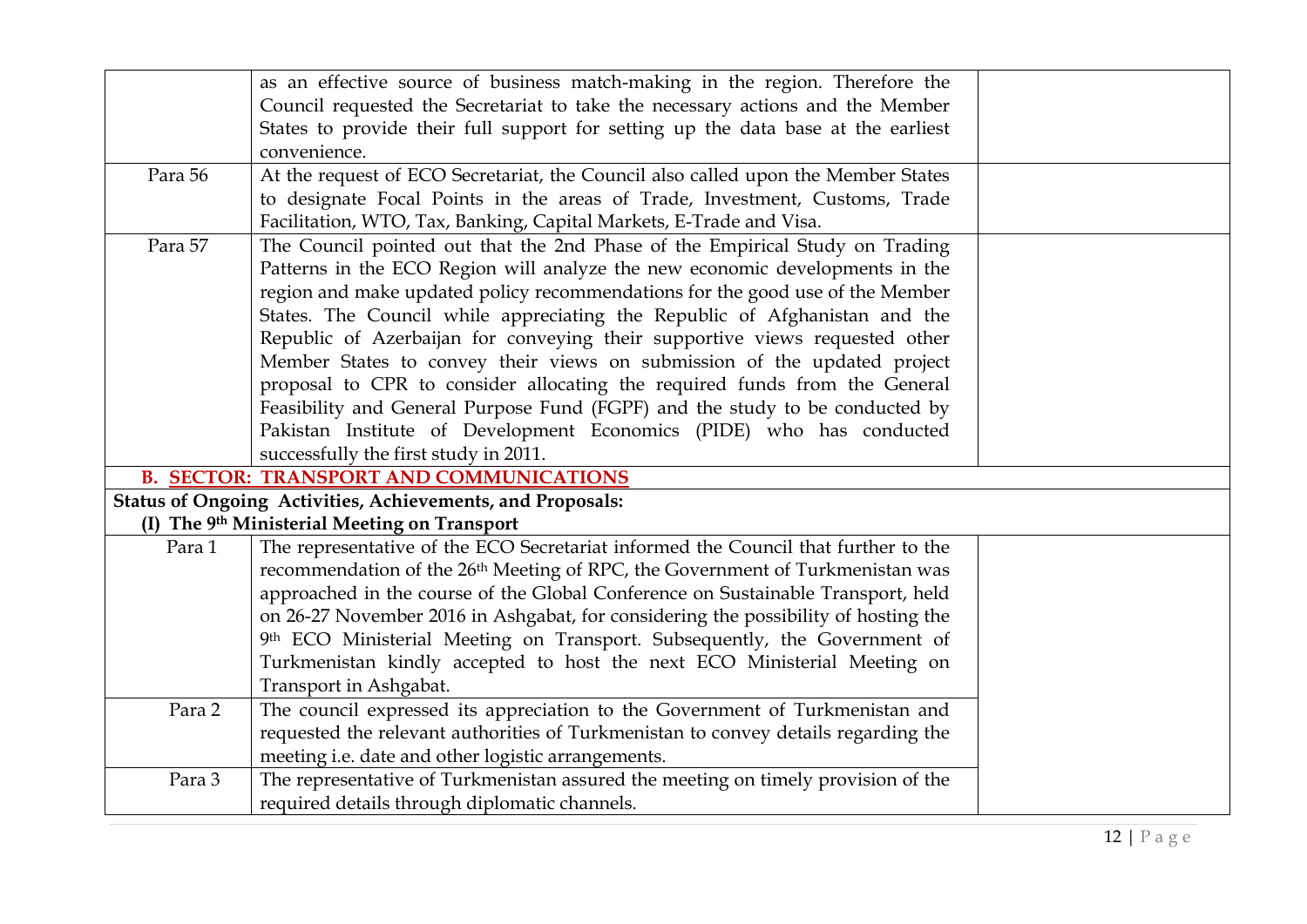|        | (II) Implementation of the Transit Transport Framework Agreement (TTFA):                                                                                                                                                                                                                                                                                                                                                                                                                                                                                                                                                                                                                                                                                                                                                           |  |
|--------|------------------------------------------------------------------------------------------------------------------------------------------------------------------------------------------------------------------------------------------------------------------------------------------------------------------------------------------------------------------------------------------------------------------------------------------------------------------------------------------------------------------------------------------------------------------------------------------------------------------------------------------------------------------------------------------------------------------------------------------------------------------------------------------------------------------------------------|--|
| Para 4 | A. Status of ratification of the TTFA by Member States<br>Pursuant to the recommendation of the 26 <sup>th</sup> Meeting of RPC, Turkmenistan and the<br>Republic of Uzbekistan were approached by the ECO Secretariat asking for the visit<br>to meet with officials of their concerned authorities in order to provide them with<br>the latest developments on the implementation of TTFA. Officials of Turkmenistan<br>have been also asked on the latest developments on ratification of TTFA during the<br>meeting with ECO mission on the occasion of the field visit to Sarakhs<br>(Turkmenistan) border crossing point under ECO/IDB Joint Project on customs<br>provisions of TTFA (March 2016). The Embassy of Turkmenistan has been also<br>asked for encouraging the relevant authorities to finalize formalities with |  |
| Para 5 | ratification of TTFA.<br>The delegate of Turkmenistan informed the Council that the updated status will be<br>communicated through diplomatic channels.                                                                                                                                                                                                                                                                                                                                                                                                                                                                                                                                                                                                                                                                            |  |
| Para 6 | The Council strongly recommended the ECO Secretariat to stay in touch with<br>Turkmenistan and Uzbekistan in this regard.                                                                                                                                                                                                                                                                                                                                                                                                                                                                                                                                                                                                                                                                                                          |  |
|        | B. The recent meetings of the TTCC and its auxiliary bodies<br>a) Insurance Committee                                                                                                                                                                                                                                                                                                                                                                                                                                                                                                                                                                                                                                                                                                                                              |  |
| Para 7 | The representative of the ECO Secretariat informed the Council that further to the<br>recommendation of the 26th Meeting of RPC, the concerned authorities of the<br>Republic of Azerbaijan, the Islamic Republic of Afghanistan and the Republic of<br>Turkey have conveyed to the Secretariat their comments and views regarding the<br>proposals provided by the Islamic Republic of Iran on the Financial Guarantee<br>Mechanism of the White Card scheme.                                                                                                                                                                                                                                                                                                                                                                     |  |
| Para 8 | The 4 <sup>th</sup> HLWG on ITI Road Corridor (Islamabad, 17-18 August 2016) noted that the<br>issue of the Financial Guarantee Mechanism remains a serious concern in<br>implementation of the White Card scheme where the level of road traffic and<br>Financial Guarantee Mechanism needs to be considered by the enroute Member<br>States and the resolve of the 3 <sup>rd</sup> party liability insurance for ITI road Corridor will<br>be an important factor for efficient operationalization of the corridor. The meeting<br>decided a special meeting of concerned officials of Insurance may be organized to<br>resolve the insurance issue for this corridor.                                                                                                                                                           |  |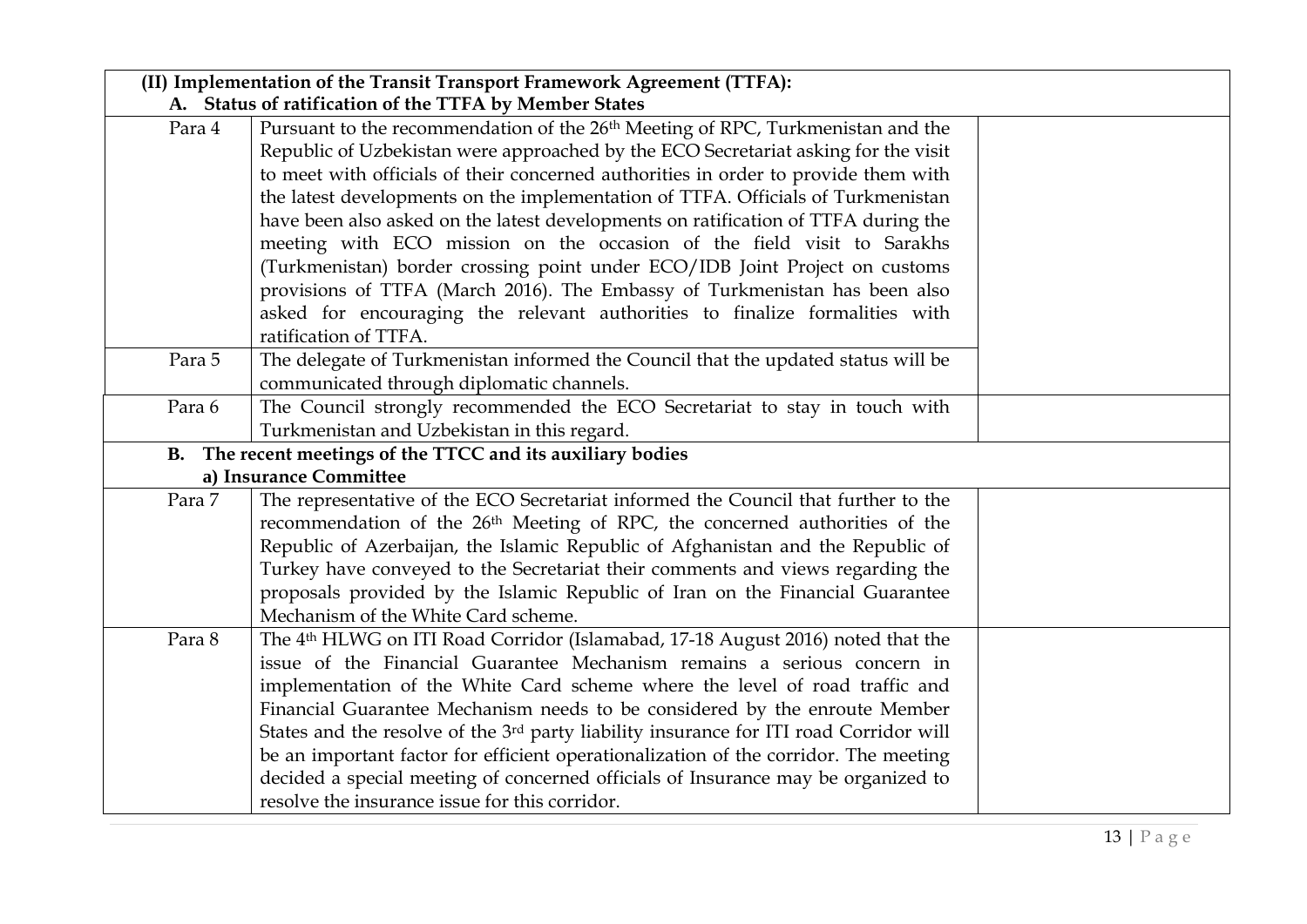| Para 9  | The Secretariat informed the meeting that it has circulated a Note Verbale                      |  |
|---------|-------------------------------------------------------------------------------------------------|--|
|         | suggesting organizing a special meeting of representatives of the concerned                     |  |
|         | authorities of the member states enroute Islamabad-Tehran-Istanbul Road Corridor                |  |
|         | on the sidelines of the upcoming meeting of the Road Committee of TTCC,                         |  |
|         | scheduled for 14 <sup>th</sup> November 2016 at the ECO Secretariat but the quorum was not      |  |
|         | reached and consequently the meeting could not be convened.                                     |  |
| Para 10 | The representative of the Islamic Republic of Pakistan informed the council that                |  |
|         | financial guarantee mechanism and bilateral agreement between national motor                    |  |
|         | insurance bureaus are two main issues. In order to resolve the issue and find out a             |  |
|         | workable solution initially it will be appropriate to hold a special meeting of the             |  |
|         | representatives of the insurance authorities of the member states particularly on ITI           |  |
|         | corridor and that the issue needs to remain on the follow-up.                                   |  |
| Para 11 | The representative of the Islamic Republic of Iran supported the view of Pakistani              |  |
|         | delegate.                                                                                       |  |
| Para 12 | The representative of the Republic of Turkey informed the council that it could not             |  |
|         | send a delegate for insurance meeting proposed on the sidelines of 8 <sup>th</sup> road         |  |
|         | committee. He further informed that Turkey will get in touch with related Turkish               |  |
|         | authorities to send its delegate to the next proposed meeting. He furthered asked               |  |
|         | that the next meeting to be informed well in advance to facilitate the Member States            |  |
|         | participation.                                                                                  |  |
| Para 13 | The Council suggested that ECO Secretariat will communicate with the member                     |  |
|         | states about the meeting in advance in order to give member states sufficient time              |  |
|         | to nominate relevant officials for the meeting.                                                 |  |
|         | b) The Railway Committee                                                                        |  |
| Para 14 | The representative of the Secretariat informed the meeting that further to the 26 <sup>th</sup> |  |
|         | RPC, the Member States were requested to consider hosting and intimating the                    |  |
|         | dates and the venue of the 13 <sup>th</sup> Meeting of the Heads of ECO Railway                 |  |
|         | Authorities/7 <sup>th</sup> Meeting of the Railway Committee of the TTCC. Accordingly, the      |  |
|         | kind offer for hosting this meeting has been received from Azerbaijan proposing to              |  |
|         | hold the said meeting in the first half of 2017.                                                |  |
| Para 15 | The Secretariat requested Azerbaijan to intimate tentative date for the event.                  |  |
|         | The representative of Azerbaijan informed the Council that it is ready to host the              |  |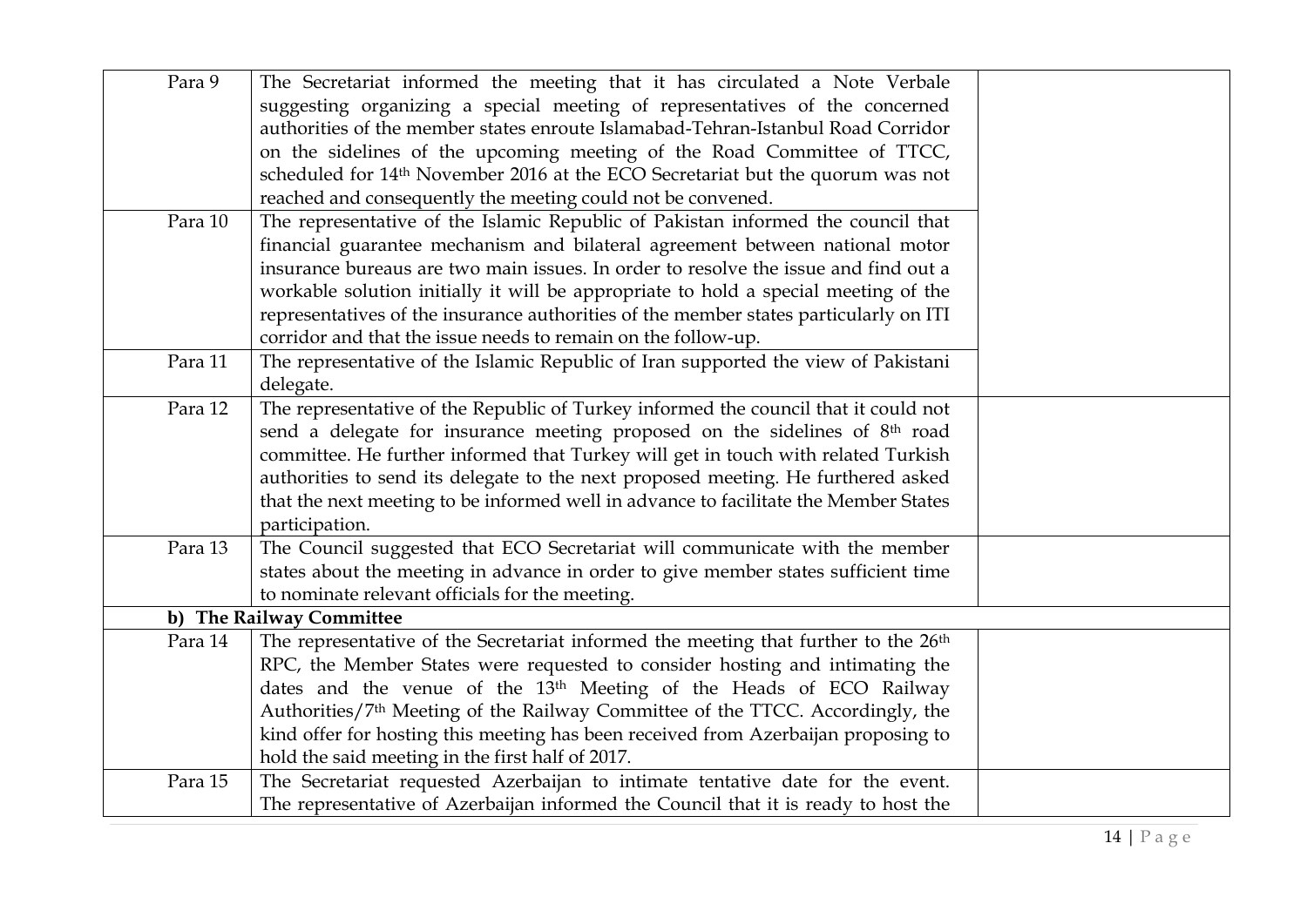|         | meeting in the beginning of 2017 tentatively in April 2017, however, exact dates,            |  |
|---------|----------------------------------------------------------------------------------------------|--|
|         | will be communicated through diplomatic channels as soon as finalized.                       |  |
| Para 16 | The Council appreciated Azerbaijan for its kind acceptance of hosting the 13th               |  |
|         | Meeting of the Heads of ECO Railway Authorities/7 <sup>th</sup> Meeting of the Railway       |  |
|         | Committee of the TTCC and requested to intimate the dates three months before                |  |
|         | the proposed date in order to enrich the level of participation of member states.            |  |
| Para 17 | The representative of the Republic of Turkey informed the Council that due to                |  |
|         | coordination related reasons it could not organize the training course for Afghan            |  |
|         | Railway officials. However, he assured that training course will be organized soon.          |  |
| Para 18 | The Council appreciated the continued intention of the Republic of Turkey to                 |  |
|         | organize the training course for Afghan Railway officials.                                   |  |
| Para 19 | Further to the suggestion provided by Azerbaijan at the 26th RPC on the possibility of       |  |
|         | East West Rail Corridor connecting China to Western Europe through Kazakhstan,               |  |
|         | Azerbaijan and Turkey, to "include East-West Corridor in the list of priority programs       |  |
|         | and projects of ECO in the field of transport", the proposal was circulated among the        |  |
|         | member states for their views and comments and received the support of Republic of           |  |
|         | Turkey.                                                                                      |  |
| Para 20 | The representative of the Islamic Republic of Iran inquired about the technical              |  |
|         | characteristics for the proposal. In response the representative of Azerbaijan               |  |
|         | responded that the technical characteristics will be provided to the Secretariat             |  |
|         | through diplomatic channel, at the earliest.                                                 |  |
|         | c) The Road Committee                                                                        |  |
| Para 21 | The representative of the Secretariat informed the council that further to the               |  |
|         | recommendation of the 26 <sup>th</sup> Meeting of RPC encouraging publication of the revised |  |
|         | ECO Road Transit Routes Map, the ECO Secretariat in collaboration with                       |  |
|         | Gitashenasi, published handy and larger (wall) versions of the map and circulated            |  |
|         | among the member States and relevant international organizations.                            |  |
| Para 22 | In line with the recommendations of the 7 <sup>th</sup> Road Committee the revised Table-I   |  |
|         | (maximum permissible axle loads applied in the territories of contracting parties in         |  |
|         | accordance with domestic legislations) has been posted on the ECO website. The               |  |
|         | information on the levies and charges being applied for the trucks passing the               |  |
|         | territories of other contracting parties provided by the Kyrgyz Republic and                 |  |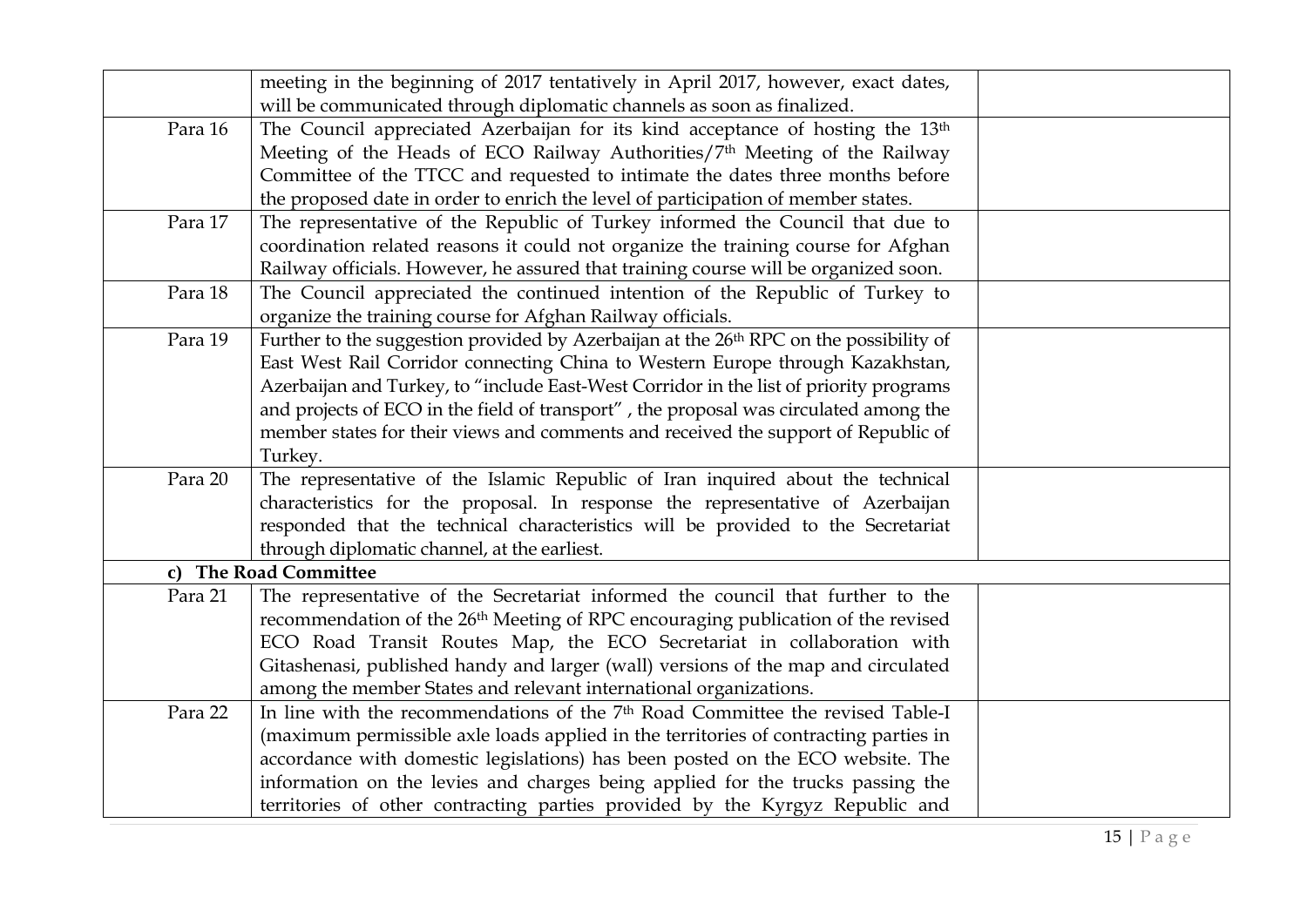|         | Tajikistan has been circulated among the Member States and posted on the ECO                           |  |
|---------|--------------------------------------------------------------------------------------------------------|--|
|         | website. The representative of the Secretariat requested the Member States to                          |  |
|         | continue supporting the site through providing the Secretariat with regular                            |  |
|         | updates.                                                                                               |  |
| Para 23 | The Secretariat briefed the Meeting on latest development and the progress made                        |  |
|         | concerning necessary preparation required for starting the feasibility studies on ITI                  |  |
|         | and KTAI Corridors including in securing financial means through CPR and                               |  |
|         | contribution of IRU and also the completion of the national consultant nominations                     |  |
|         | list for both corridors and indicated that they in touch with other international and                  |  |
|         | UN relevant bodies.                                                                                    |  |
| Para 24 | The representative of the ECO Secretariat briefed the council about the decisions                      |  |
|         | taken by 8 <sup>th</sup> Meeting of the Road Committee of TTCC held on 14 <sup>th</sup> November 2016  |  |
|         | at the ECO Secretariat.                                                                                |  |
| Para 25 | The representative of Pakistan while referring to the decision taken in the 8th Raod                   |  |
|         | Committee meeting on 14 <sup>th</sup> November, 2016 reiterated Pakistan's proposal to ECO             |  |
|         | Secretariat to start working out the modalities for operationalizing the Pakistan-                     |  |
|         | Iran-Turkmenistan Road Transport corridor in addition to the existing corridors.                       |  |
|         | The representative of Pakistan highlighted that for wider coverage of TTFA thereby                     |  |
|         | promoting trade and transport activities, introduction of new corridors in the                         |  |
|         | framework of TTFA is necessary.                                                                        |  |
| Para 26 | The council emphasized on the need to convey regular technical data and inputs                         |  |
|         | for updating ECO site, appreciated the Secretariat for the progress made regarding                     |  |
|         | necessary steps for starting feasibility studies of ITI and KTAI corridor and                          |  |
|         | encouraged the member states to accelerate the fulfilment of decisions of the TTCC                     |  |
|         | meetings and implementation of road related provisions of the TTFA.                                    |  |
|         | d) The Customs Transit Committee                                                                       |  |
| Para 27 | The representative of the ECO Secretariat informed the council about the decisions                     |  |
|         | taken by the 5 <sup>th</sup> Meeting of Customs Transit Committee of the TTCC held on 15 <sup>th</sup> |  |
|         | November 2016 at the ECO Secretariat, Tehran. The council was informed that                            |  |
|         | major findings of the ECO/IDB Feasibility Study on Customs related provisions of                       |  |
|         | the TTFA and modernization of border crossing points were presented before the                         |  |
|         | meeting and the final report on the Study was adopted by the member states with                        |  |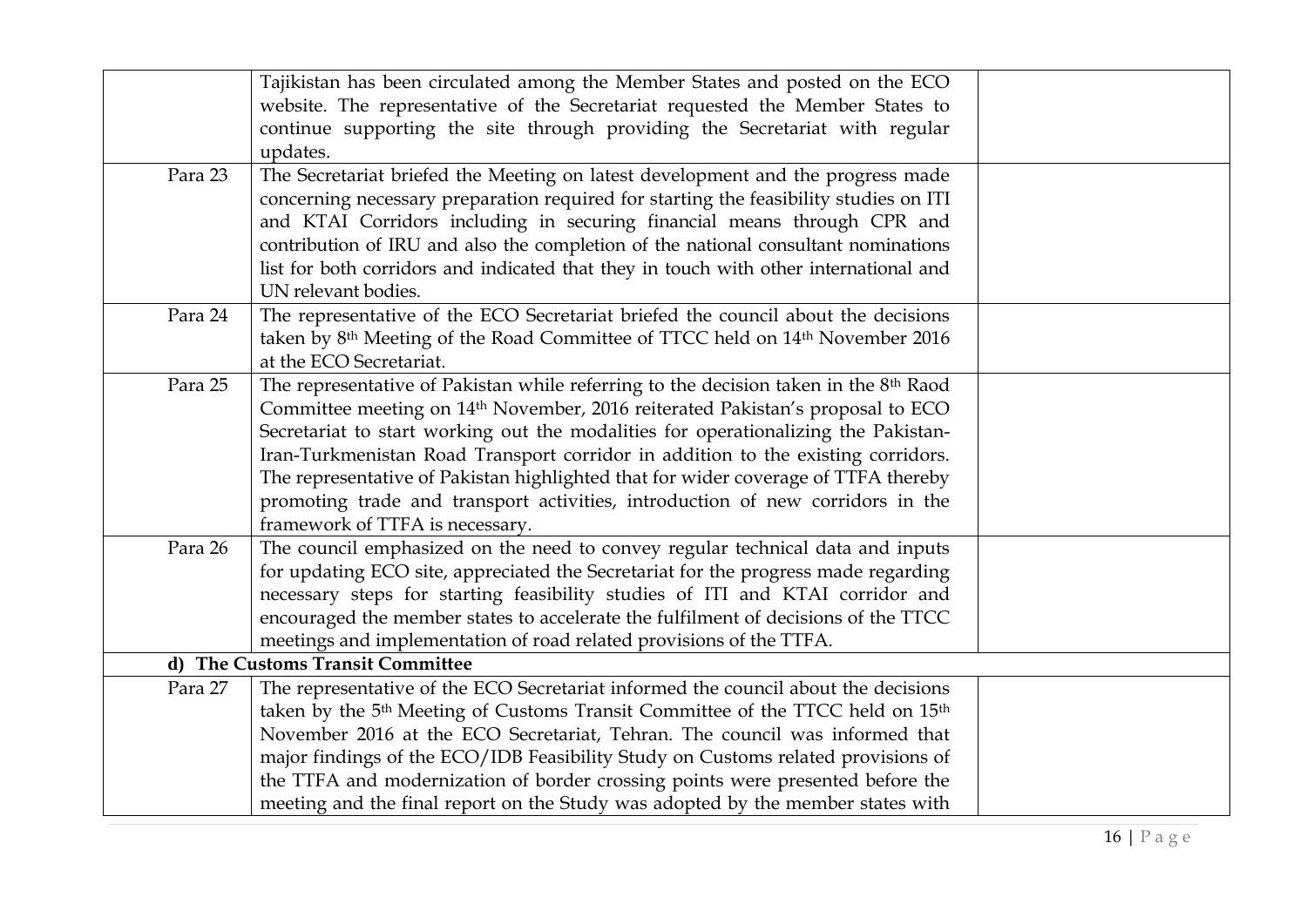|         | consensus. He asked for continued support of the Member States for implementing             |  |
|---------|---------------------------------------------------------------------------------------------|--|
|         | the Plan of Action contained in the Study as well as the monitoring mechanism               |  |
|         | agreed to in the 5 <sup>th</sup> Meeting of Customs Transit Committee of the TTCC. He added |  |
|         | that with Pakistan's accession to TIR Convention, all member states are now a party         |  |
|         | to this important instrument, as a result of which a good progress for a more               |  |
|         | smooth and seamless transit transportation among the member states could be                 |  |
|         | expected. He asked Pakistan of any possible update on completion of internal                |  |
|         | procedure concerning implementation of the instrument.                                      |  |
| Para 28 | The representative of the Islamic Republic of Pakistan informed the council that            |  |
|         | most of the matters as per plan of action agreed between IRU and the government             |  |
|         | of Pakistan have been resolved. The guarantee agreement is about to be signed               |  |
|         | between guaranteeing organization and Pakistan customs. Issue of certificate of             |  |
|         | approval for road vehicles has also been resolved. TIR rules have been drafted.             |  |
|         | Customs border stations for TIR operations have been notified. Software                     |  |
|         | integration between customs authorities, guaranteeing organization and IRU has              |  |
|         | been done. TIR National Authorization Committee for approval of eligible                    |  |
|         | transport operators has been established. He further informed that within next two          |  |
|         | month Pakistan will be able to implement the TIR convention.                                |  |
| Para 29 | The representative of Turkey informed the Council that Turkish Customs                      |  |
|         | Administration is ready to organize the Capacity Building workshop for Pakistani            |  |
|         | customs officials in cooperation with IDB and IRU. He further informed that in              |  |
|         | addition to the holding Capacity Building Workshops, Turkey is ready to provide             |  |
|         | technical assistance to Pakistani officials for effective implementation of TIR.            |  |
| Para 30 | The representative of the Islamic Republic of Iran informed the Council that Iran is        |  |
|         | also ready to provide technical assistance for TIR to Pakistani officials with              |  |
|         | financial support from donor agencies.                                                      |  |
| Para 31 | The Council asked the ECO Secretariat to explore the possibility of establishing a          |  |
|         | dialogue partnership status with TIR convention.                                            |  |
| Para 32 | The council appreciated the offer of Turkey and Iran to organize capacity building          |  |
|         | workshops for Pakistani officials and requested to include Afghan officials for             |  |
|         | training.                                                                                   |  |
|         |                                                                                             |  |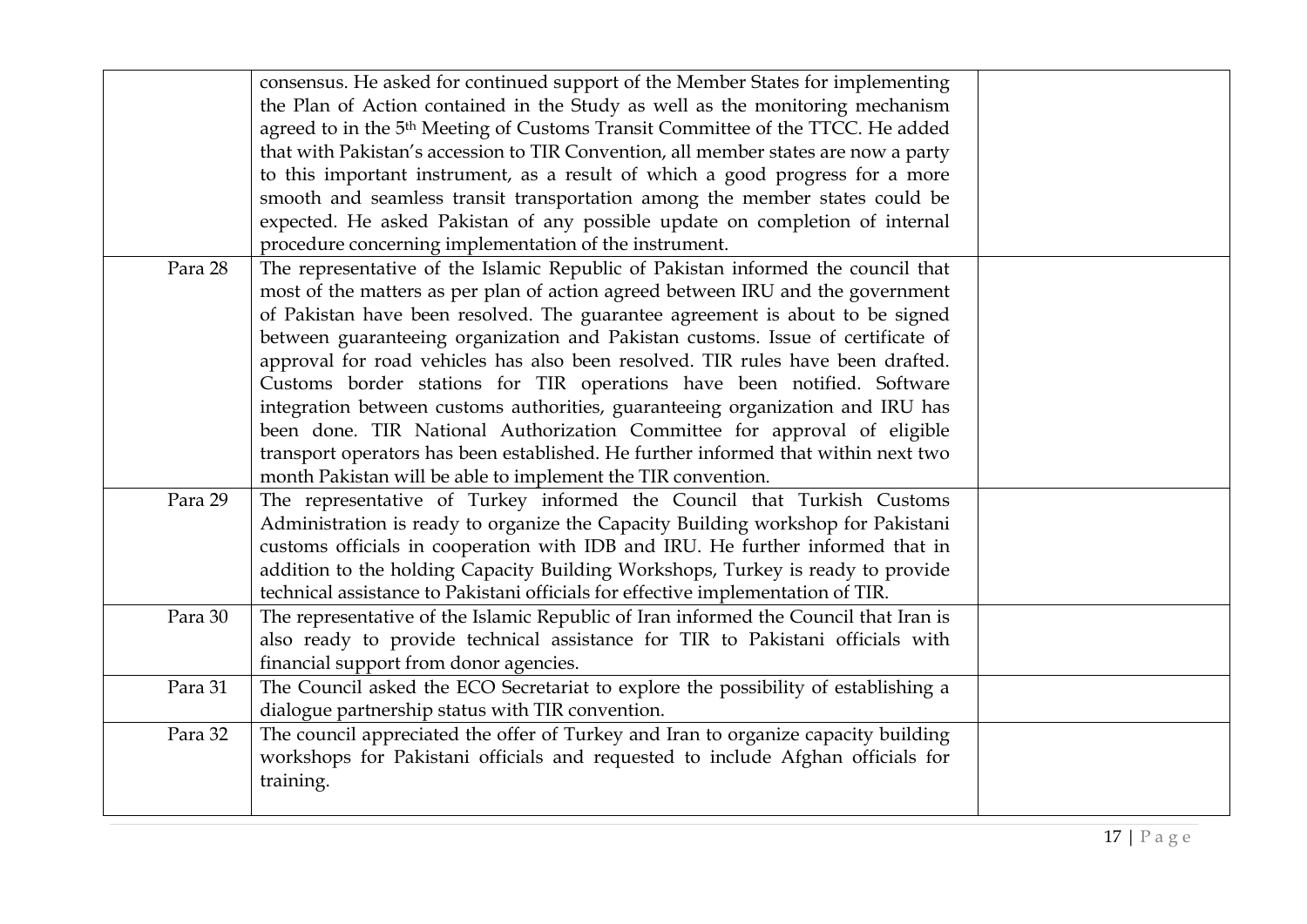|         | e) The TTCC Meeting                                                                                     |
|---------|---------------------------------------------------------------------------------------------------------|
| Para 33 | The representative of the ECO Secretariat informed the council about the decisions                      |
|         | taken by 8 <sup>th</sup> Meeting of TTCC held on 16 <sup>th</sup> November 2016 at the ECO Secretariat. |
|         | He informed the council that the meeting approved the work programme for 2017                           |
|         | and also endorsed the feasibility study on customs adopted by the 5 <sup>th</sup> Customs               |
|         | Meeting of TTCC.                                                                                        |
| Para 34 | The council appreciated the briefing by the ECO Secretariat regarding decisions                         |
|         | taken by the 8 <sup>th</sup> Meeting of the TTCC and emphasized on the need for continued               |
|         | support of the Member States for implementing the Plan of Action contained in the                       |
|         | Study as well as the recommendations and the monitoring mechanism agreed to, in                         |
|         | the 5 <sup>th</sup> Meeting of Customs Transit Committee of the TTCC and requested the                  |
|         | Member States to take necessary measures to accede to the conventions and                               |
|         | agreements mentioned in the TTFA and recommended by TTCC.                                               |
|         | f) ECO/IDB Joint Project for Preparation of a Regional Program for Implementation of the TTFA           |
| Para 35 | The representative of the ECO Secretariat informed the Council that further to                          |
|         | IDB's concurrence with the commencement of Customs Component of the                                     |
|         | ECO/IDB Joint Project on customs related provisions of TTFA and modernization                           |
|         | of the border crossing points, nominations of the national consultants from nine                        |
|         | member states were received to provide contributions to the Project and the                             |
|         | International Consultant to supervise the study was selected as per ECO rules. The                      |
|         | Council welcomed the successful completion of the ECO/IDB Feasibility Study on                          |
|         | customs provisions of TTFA and modernization of border crossing points in the                           |
|         | ECO region, and adoption of the final report on the Study by the 5 <sup>th</sup> Customs                |
|         | Transit Committee of TTCC (Tehran 15 November, 2016).                                                   |
| Para 36 | The representative of the ECO Secretariat informed the Council that there have                          |
|         | been repetitive mandates by member states requesting ECO-TDB to arrange for a                           |
|         | forum where they could invite relevant international financial institutions with a                      |
|         | view to looking at ECO's approved projects and provide the Secretariat with                             |
|         | feedback on the possibility of financing the projects. He further informed that there                   |
|         | was also an agreement for establishment of Technical Cooperation Fund (TCF) by                          |
|         | TDB and announcing a kind of mobilization meeting which could not be                                    |
|         | materialized. He requested support of the member states in order to get an                              |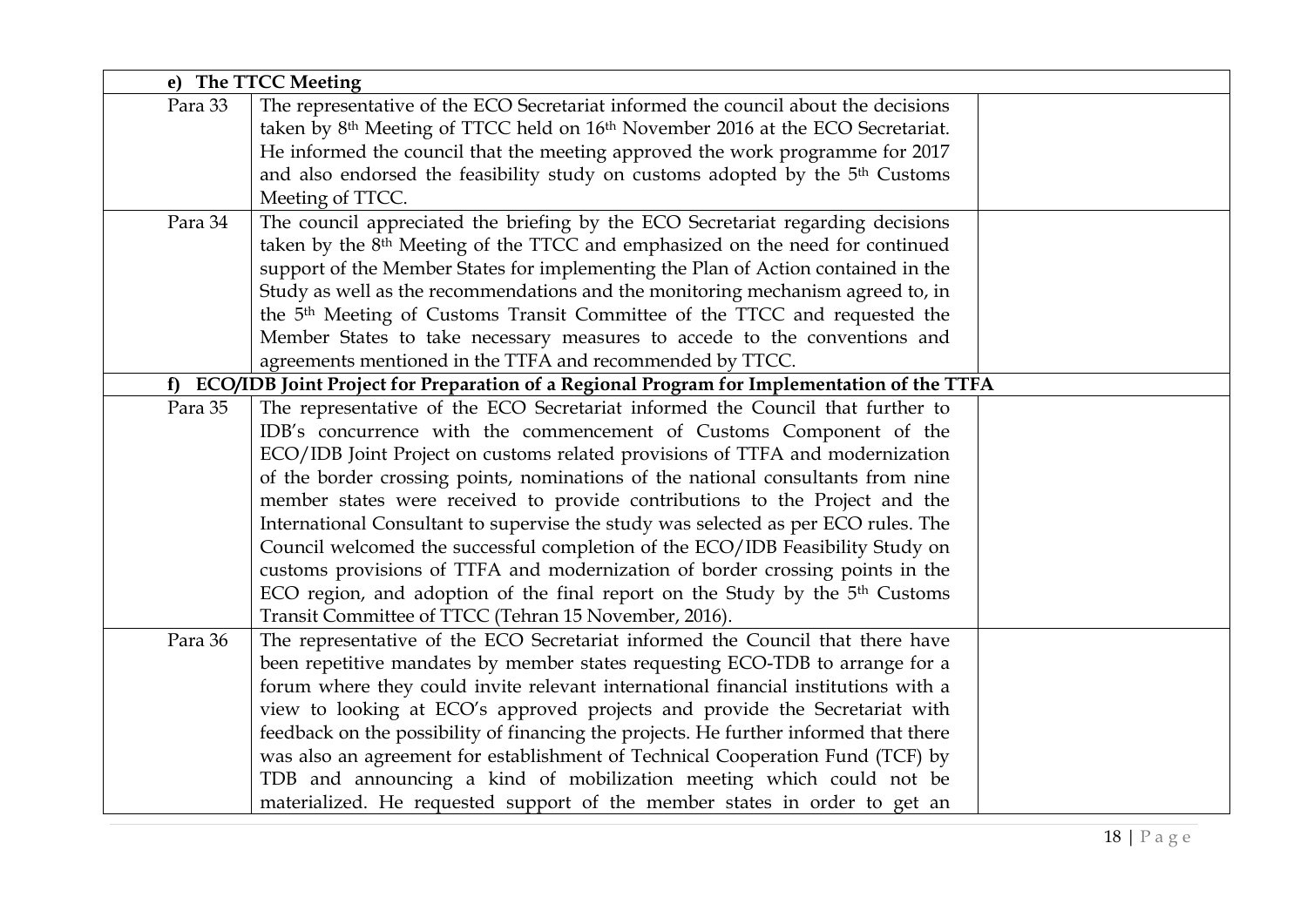|              |         | affirmative response from TDB. He also informed the Council that Secretariat is                         |
|--------------|---------|---------------------------------------------------------------------------------------------------------|
|              |         | also trying to sign a MoU with Asian Infrastructure Investment Bank.                                    |
|              | Para 37 | The Council urged the Member States to strive for engaging TDB in approved                              |
|              |         | activities of ECO and requested them to play their productive role in this regard.                      |
| $III$ )      |         | ECO Projects in the Field of Railway and Road Transport                                                 |
| A.           |         | Projects in the field of Railway Transport                                                              |
| a)           |         | ECO Container Train on Islamabad-Tehran-Istanbul (ITI) route                                            |
|              | Para 38 | Representative of the ECO Secretariat informed the Council that further to the 26 <sup>th</sup>         |
|              |         | RPC, the relevant authorities of Pakistan have been asked to specify the exact dates                    |
|              |         | and venue for the 9th High Level Working Group Meeting of ECO Container Train                           |
|              |         | on ITI route in 2016.                                                                                   |
|              | Para 39 | The representative of the Secretariat requested Turkey to update the Council on the                     |
|              |         | latest status of BALO.                                                                                  |
|              | Para 40 | The representative of Republic of Turkey informed the Council that as regards the                       |
|              |         | resumption of train, unfortunately no headway has been achieved with BALO,                              |
|              |         | however Turkey is ready to discuss this issue in the 9th HLWG meeting on ITI                            |
|              |         | container train where representative of BALO will also be present.                                      |
|              | Para 41 | The representative of the Islamic Republic of Pakistan informed the Council that                        |
|              |         | Ministry of Railway has decided to host the 9th High Level Working Group Meeting                        |
|              |         | of ECO Container Train on ITI route on 17 May, 2017.                                                    |
|              | Para 42 | The Council appreciated Islamic Republic of Pakistan for conveying dates for                            |
|              |         | hosting the 9th HLWG Meeting.                                                                           |
| $\mathbf{b}$ |         | ECO Container Train on Istanbul-Almaty and Bandar Abbas-Almaty Routes                                   |
|              | Para 43 | The representative of the ECO Secretariat informed the Council that further to the                      |
|              |         | request of the 12 <sup>th</sup> Meeting of the Heads of ECO Railway Authorities/6 <sup>th</sup> Meeting |
|              |         | of the Railway Committee of the TTCC (Tehran, 17-18 May 2015) to the enroute                            |
|              |         | countries to provide their proposals to the Secretariat, the updated tariff rates and                   |
|              |         | other charges to be applied in 2016 in the territory of Turkey as converted in US                       |
|              |         | Dollars have been received from the concerned authorities of Turkey and have been                       |
|              |         | circulated among the enroute member states. Other enroute countries have been                           |
|              |         | asked conveyance of their constructive proposals on the subject.                                        |
|              | Para 44 | The representative of the Islamic Republic of Iran proposed that a Working Group                        |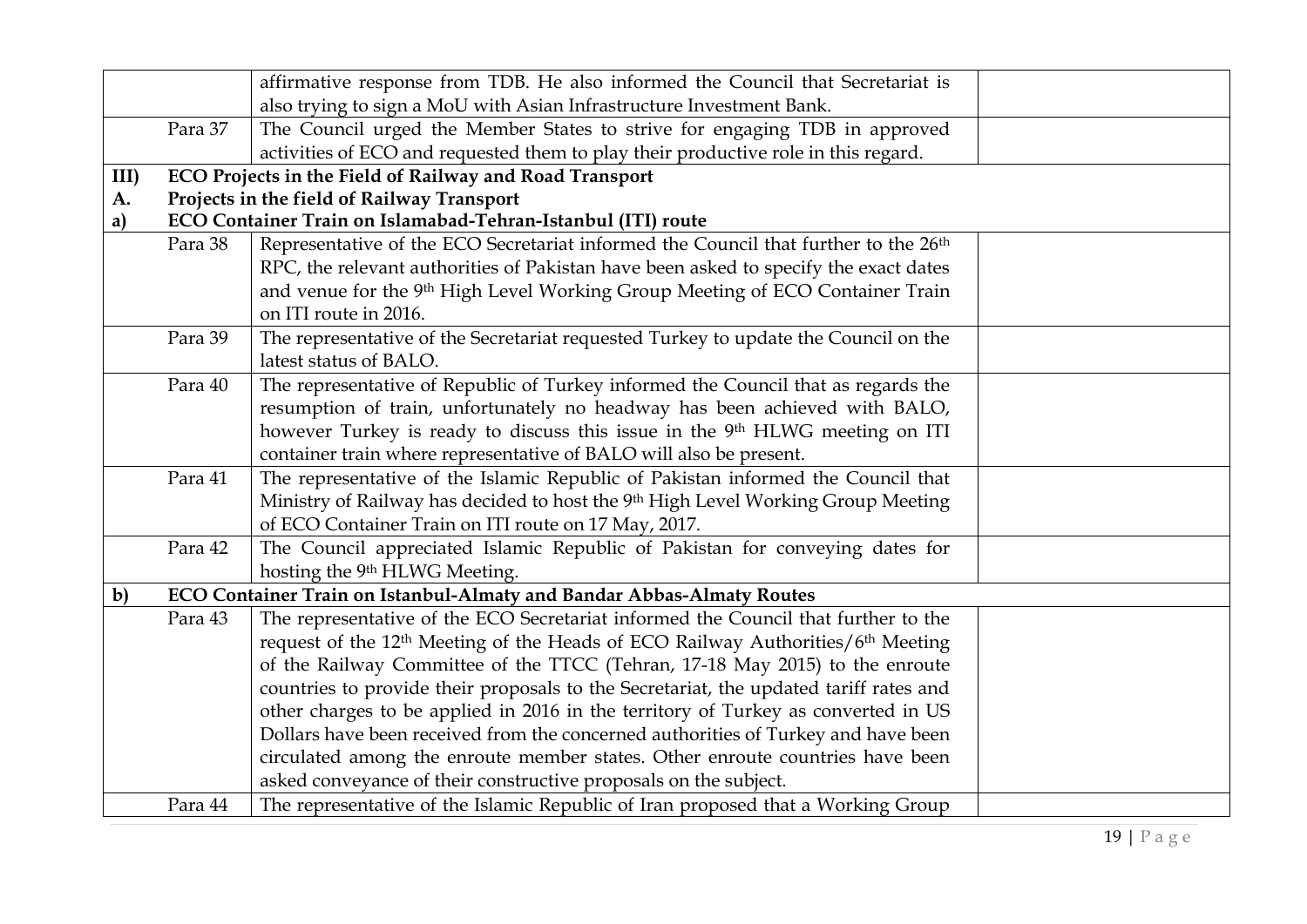|    |         | at expert level may be established to resolve the issue of tariff contributing to                               |
|----|---------|-----------------------------------------------------------------------------------------------------------------|
|    |         | regular run of the train.                                                                                       |
|    | Para 45 | The Council requested the enroute Member States to provide the Secretariat with                                 |
|    |         | their proposal for reduction or unification of the tariff rates.                                                |
| C) |         | Railway Project for the connection of China to Europe through Kyrgyz Republic, Tajikistan, Afghanistan and Iran |
|    | Para 46 | The representative of the Secretariat informed the Council that the 26 <sup>th</sup> RPC was                    |
|    |         | updated on the progress in the territories of the countries enroute KTAI. Iran                                  |
|    |         | informed about completion of the Sangan-Khaf segment, which is a part of the                                    |
|    |         | KTAI railway project to connect Iran and Afghanistan by rail. The segment was                                   |
|    |         | inaugurated on 7 <sup>th</sup> September 2016.                                                                  |
|    | Para 47 | The Representative of the Islamic Republic of Afghanistan informed the Council                                  |
|    |         | that railway is one of the top priorities on the agenda of the government. He                                   |
|    |         | thanked Islamic Republic of Iran for construction of Sangan-Khaf segment. He                                    |
|    |         | further informed that the feasibility study for the segment from Heart-Mazar-e-                                 |
|    |         | Sharif has been completed whereas study for the segment from Mazar-e-Sharif to                                  |
|    |         | Kunduz, is in progress. He also apprised the Council that name of the Afghan                                    |
|    |         | national consultant for KTAI Road Corridor study has been communicated to the                                   |
|    |         | Secretariat.                                                                                                    |
|    | Para 48 | The representative of Tajikistan informed the Council that updates will be provided                             |
|    |         | to the Secretariat through diplomatic channels.                                                                 |
|    | Para 49 | The Council requested the Republic of Tajikistan to convey the exact dates and                                  |
|    |         | details of hospitality for the senior officials and Ministerial Meeting of the enroute                          |
|    |         | countries, through diplomatic channels.                                                                         |
| d) |         | Railway between Kazakhstan, Turkmenistan and Iran (KTI Railway)                                                 |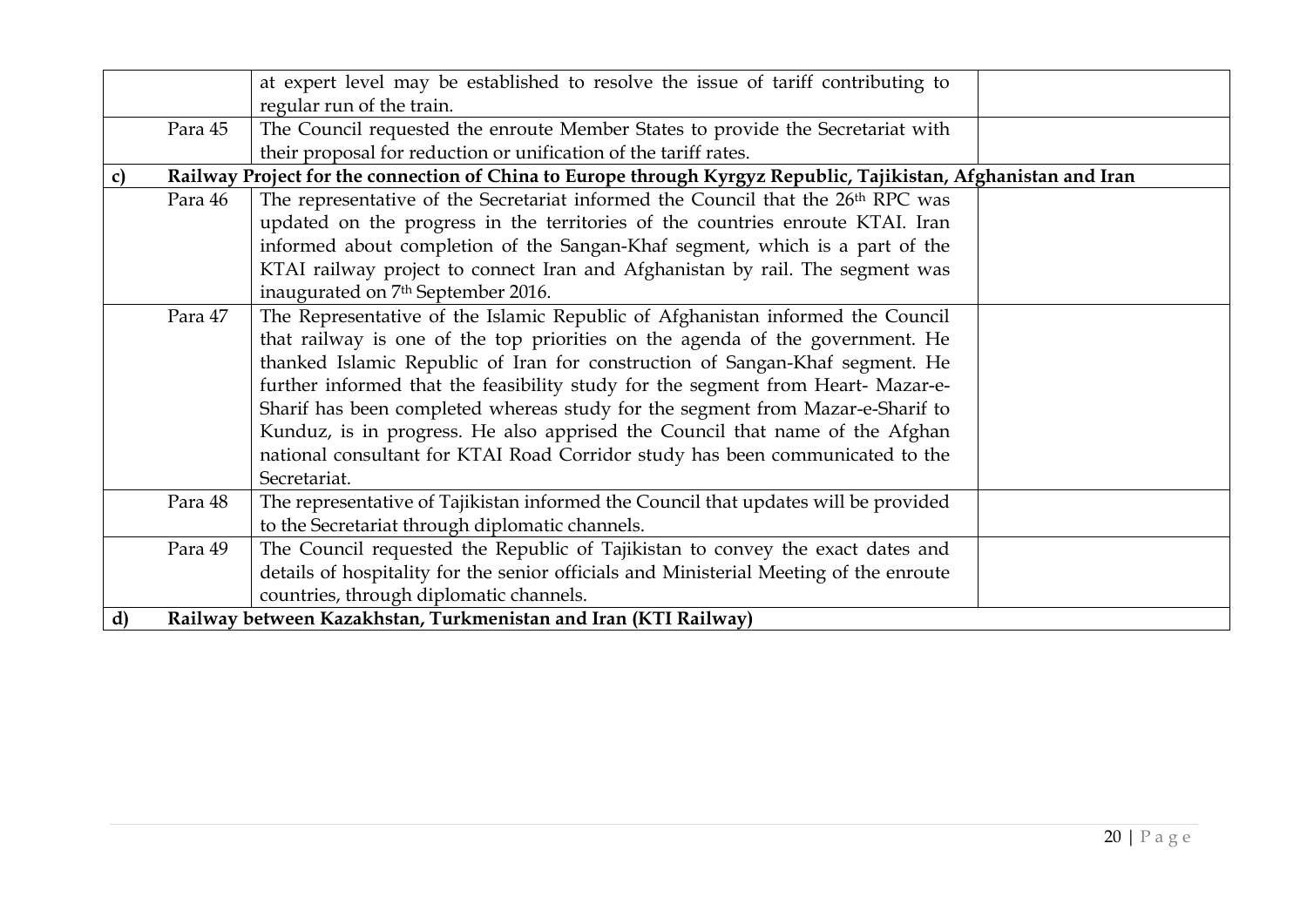| Para 50 |                                                                                              |  |
|---------|----------------------------------------------------------------------------------------------|--|
|         | The Council took note of the measures taken by ECO for commercializing the                   |  |
|         | railway connecting Kazakhstan, Turkmenistan and Iran (KTI) via formulating and               |  |
|         | sharing the Concept Note with IDB and the enroute countries. The meeting was                 |  |
|         | informed on the support received from all enroute Member States, last one from               |  |
|         | Turkmenistan in the course of recently held Global Conference on Sustainable                 |  |
|         | Transport and thanked the member states for their valuable support which will                |  |
|         | enable the Secretariat to finalize the consultation with IDB to start developing the         |  |
|         | proposed corridor management mechanism. The Secretariat will announce the                    |  |
|         | dates of Heads of Railway meeting in near future. He further informed the Council            |  |
|         | that this rail corridor could have a very promising future.                                  |  |
| Para 51 | The Council requested the ECO Secretariat to continue collaboration with IDB to              |  |
|         | finalize the basic technical document for obtaining financial support for the Project.       |  |
| Para 52 | The Council requested the ECO Secretariat to announce the dates for organizing a             |  |
|         | meeting of the Heads of Railway Administration of KTI. It was unanimously                    |  |
|         | agreed that the enroute countries will closely collaborate with ECO under the                |  |
|         | Project.                                                                                     |  |
| e)      | The Railway Project on Qazvin-Rasht-Astara (Iran)-Astara (Azerbaijan) Route                  |  |
| Para 53 | The 26 <sup>th</sup> RPC was informed on the ongoing works on the segments in the respective |  |
|         | territories of the countries enroute Qazvin-Rasht-Astara (Iran) - Astara                     |  |
|         | (Azerbaijan) where the segment of the Qazvin-Rasht is planned to be completed by             |  |
|         | March 2017 and the segment Rasht-Astara still requires financing.                            |  |
| Para 54 | The representative of the ECO Secretariat informed the Council apparently some               |  |
|         | headway has been achieved in this particular railway project and requested                   |  |
|         | Azerbaijan and Iran to update the Council on the progress.                                   |  |
| Para 55 | The representative of the Islamic Republic of Iran informed that the Railway route           |  |
|         | from Qazvin to Rasht will be completed and inaugurated by the end of 2016. The               |  |
|         | construction of Astra line in (Azerbaijan) about 8.3 km and the bridge on the border         |  |
|         | river of Astra chai has been completed. The construction of 1.4 km inside Iran up to         |  |
|         | Wharf along with the primary installation will be completed by the end of 2016 by            |  |
|         | Iranian railways. Negotiation for finance and construction of Rasht-Astra line is            |  |
|         | implemented by Government of Azerbaijan. During the recent meeting of                        |  |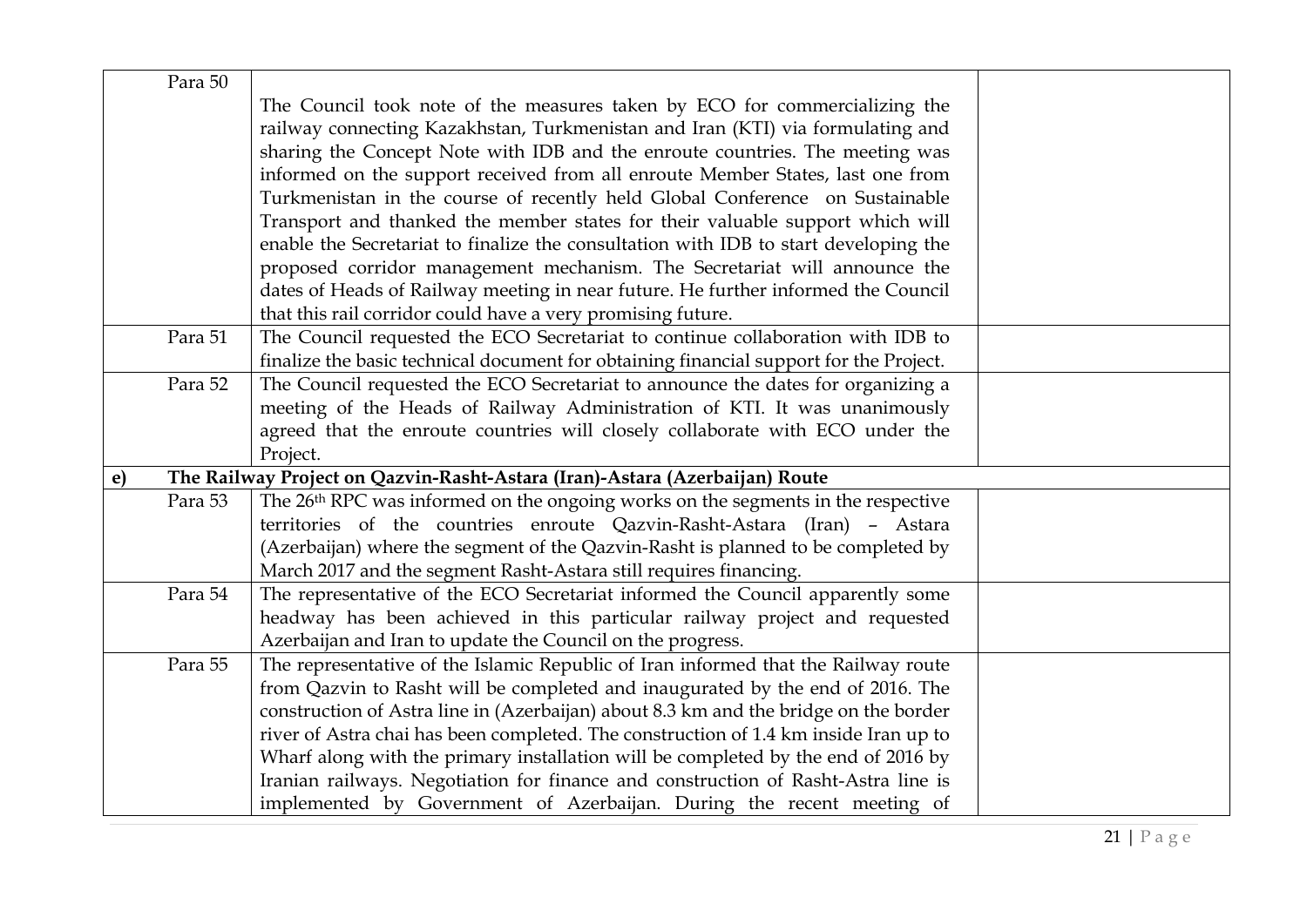|           |         | presidents of two countries the agreement has been signed between the Ministry of<br>Transport of Iran and Azerbaijan.                                                                                                                                                                                                                                                                                                                                                                                                                                                                                                                                                                                                                                      |
|-----------|---------|-------------------------------------------------------------------------------------------------------------------------------------------------------------------------------------------------------------------------------------------------------------------------------------------------------------------------------------------------------------------------------------------------------------------------------------------------------------------------------------------------------------------------------------------------------------------------------------------------------------------------------------------------------------------------------------------------------------------------------------------------------------|
|           | Para 56 | The representative of Azerbaijan agreed with the explanation of the representative<br>of the Islamic Republic of Iran.                                                                                                                                                                                                                                                                                                                                                                                                                                                                                                                                                                                                                                      |
|           | Para 57 | The Council was briefed by the Secretariat that the ECO Secretariat was asked to<br>coordinate holding the 3rd meeting of the High Level Working Group on the Project<br>via diplomatic channels. Azerbaijan proposed to hold the 3rd Meeting back to back<br>with the upcoming meeting of the heads of railways. Iran supported the proposal.<br>The Meeting asked the Secretariat to make necessary coordination to that effect.                                                                                                                                                                                                                                                                                                                          |
|           | Para 58 | The council while appreciating the briefing of the member states requested the<br>ECO Secretariat to liaise with the enroute member states in order to determine the<br>dates and venue of the 3rd HLWG Meeting to be held back to back with the<br>upcoming meeting of the heads of railways in Azerbaijan.                                                                                                                                                                                                                                                                                                                                                                                                                                                |
| <b>B.</b> |         | Projects in the field of Road Transport: ECO Road Corridors on Kyrgyz Republic-Tajikistan- Afghanistan- Iran (KTAI)<br>and Islamabad-Tehran-Istanbul (ITI) routes<br><b>KTAI Road Corridor</b>                                                                                                                                                                                                                                                                                                                                                                                                                                                                                                                                                              |
|           | Para 59 | The representative of the ECO Secretariat informed the Council that based on the<br>decision of the 7 <sup>th</sup> Road Committee of TTCC (Ankara, November 2015 to proceed<br>with each of the ToRs of ITI and KTAI Corridors on its own, the 4 <sup>th</sup> HLWG on ITI<br>noted that the corridors will require additional funds for satisfactory completion of<br>the projects and asked the ECO Secretariat to approach CPR for allocation of<br>additional funds, which the Secretariat got approved from CPR. He further<br>informed the Council that once the process of implementation of TIR is completed by<br>Pakistan a test run of truck caravan will be initiated. He also informed about financial<br>contribution of IRU to the Studies. |
|           | Para 60 | The Council requested Afghanistan to inform about the progress report for the<br>remaining 231 KM missing link between Herat and Mazar-e-Sharif.                                                                                                                                                                                                                                                                                                                                                                                                                                                                                                                                                                                                            |
|           | Para 61 | The representative of the Islamic Republic of Afghanistan informed the Council<br>that construction of 231 KM missing link between Herat and Mazar-e-Sharif where<br>the feasibility studies on three segments have been completed. He further informed<br>that TIR regulations have been drafted and submitted to Ministry of Justice for<br>process. The government of Afghanistan has established technical and national                                                                                                                                                                                                                                                                                                                                 |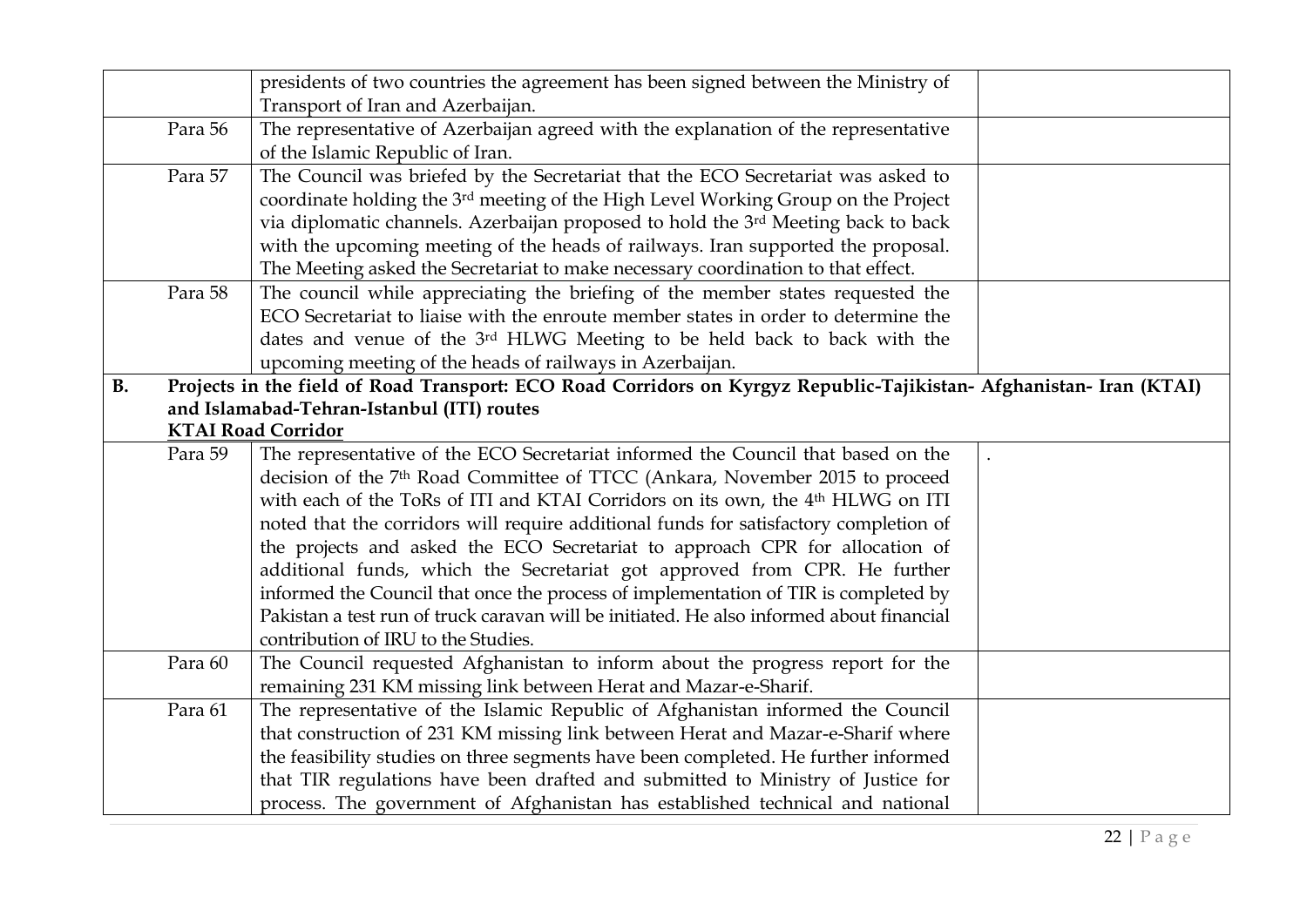|                          | committees for TIR. In order to impart awareness, training regarding TIR plan has<br>been formulated for interested companies and drivers. He further informed the<br>council that next plan of Afghan government is to construct TIR parking in<br>Afghanistan. The Council was also informed that the government of Afghanistan is<br>trying to seek financial assistance for completion of the missing link.                                                |  |
|--------------------------|----------------------------------------------------------------------------------------------------------------------------------------------------------------------------------------------------------------------------------------------------------------------------------------------------------------------------------------------------------------------------------------------------------------------------------------------------------------|--|
| Para 62                  | The representative of Islamic Republic of Iran asked the Afghan delegate whether<br>there is any other missing link except 231 KM between Herat and Mazar-e-Sharif.<br>He also pointed out that apart from infrastructure the security issue is also an<br>important issue.                                                                                                                                                                                    |  |
| Para 63                  | The representative of Afghanistan responded that 231 KM between Herat and<br>Mazar-e-Sharif is the only missing link and there is no problem of financing except<br>some legal problems with the contracting company. He further informed that<br>security is the top most priority on government's agenda.                                                                                                                                                    |  |
| Para 64                  | The Council also requested the concerned authorities of the Kyrgyz Republic to<br>confirm/introduce the name of a national consultant for conducting the field study<br>along this Corridor.                                                                                                                                                                                                                                                                   |  |
| <b>ITI Road Corridor</b> |                                                                                                                                                                                                                                                                                                                                                                                                                                                                |  |
| Para 65                  | The 4 <sup>th</sup> Meeting of HLWG on Islamabad-Tehran-Istanbul Road Corridor was held<br>on 17-18 August 2016 in Islamabad and hosted by the Ministry of Communications<br>of the Islamic Republic of Pakistan.                                                                                                                                                                                                                                              |  |
| Para 66                  | The meeting was informed that drafting of Guarantee Agreement, the trilateral<br>MoU between PNC-ICC, FBR and IRU and framing of TIR rules, the main pre-<br>requisites for implementation of TIR, are at the final stage.                                                                                                                                                                                                                                     |  |
| Para 67                  | Subsequent to the approval of the ToR for the field study for ITI Corridor and the<br>decision taken by the 7 <sup>th</sup> Road Committee of TTCC (Ankara, November 2015) to<br>proceed with each of the ToRs of ITI and KTAI Corridors on its own, the meeting<br>noted that the corridors will require additional funds for satisfactory completion of<br>the projects and asked the ECO Secretariat to approach CPR for allocation of<br>additional funds. |  |
| Para 68                  | Accordingly, ECO Secretariat approached CPR for allocation of additional funds<br>which was agreed to by the CPR.                                                                                                                                                                                                                                                                                                                                              |  |
| Para 69                  | The meeting was informed that ECO has posted a vacancy advertisement on its                                                                                                                                                                                                                                                                                                                                                                                    |  |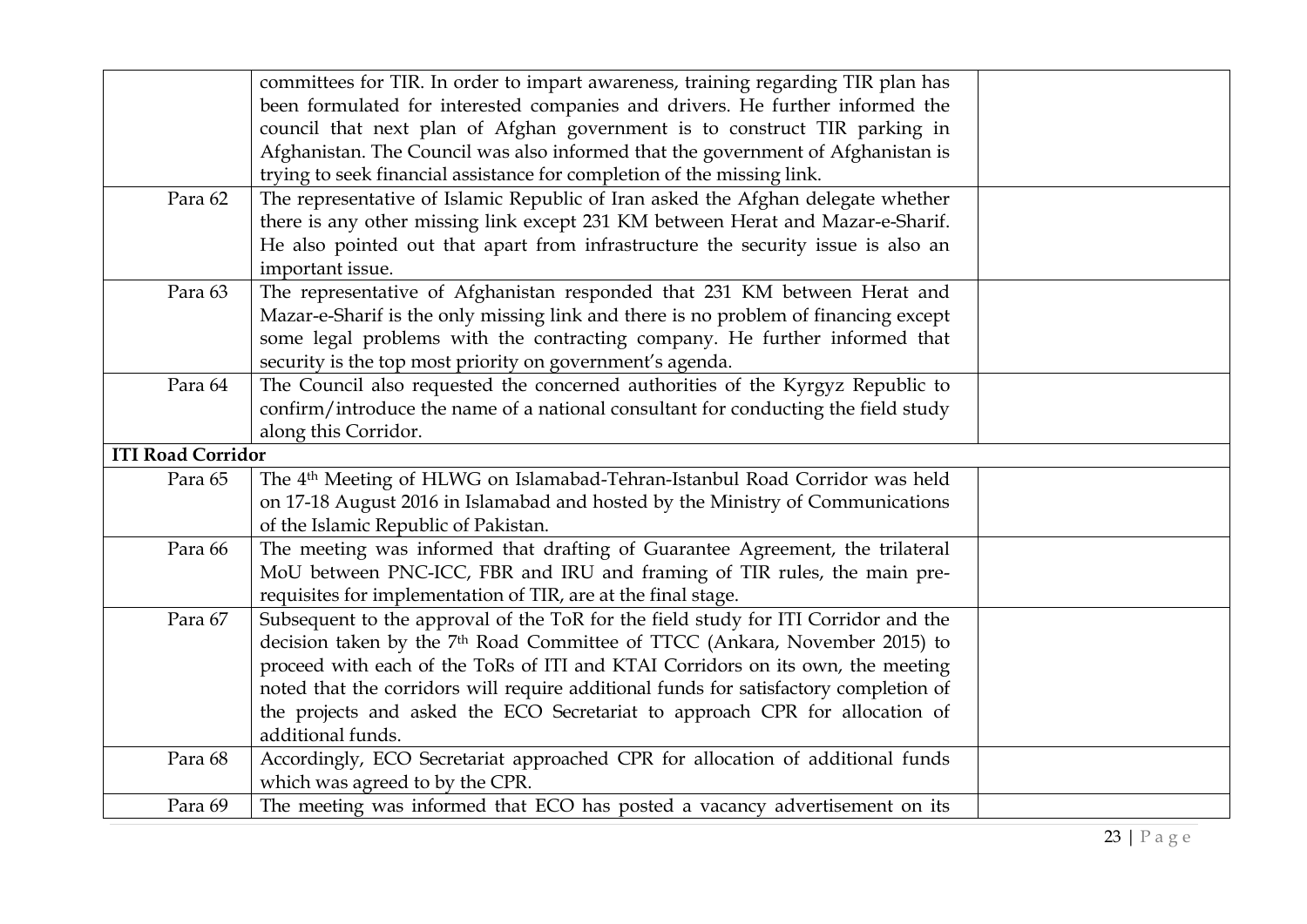|     |         | website for hiring services of a lead consultant and asked IRU to post the same           |  |
|-----|---------|-------------------------------------------------------------------------------------------|--|
|     |         | vacancy announcement on its website since the study is partially funded by IRU.           |  |
|     |         | The request has been met and an allocation of 30000 US dollars has been pledged           |  |
|     |         | by the IRU to the Studies.                                                                |  |
|     | Para 70 | The meeting agreed that after TIR is activated in Pakistan a Truck Caravan will be        |  |
|     |         | initiated and also proposed that national consultants may accompany the caravan           |  |
|     |         | to have firsthand knowledge of the problems at border crossing points.                    |  |
|     | Para 71 | The representative of the Islamic Republic of Pakistan updated the Council on the         |  |
|     |         | latest status of internal procedure to implement TIR in Pakistan.                         |  |
|     | Para 72 | The Council while appreciating the briefing by the ECO Secretariat regarding 4th          |  |
|     |         | HLWG meeting of ITI road corridor, and also the kind contribution of the IRU,             |  |
|     |         | sought advice of the enroute Member States and the ECO Secretariat on                     |  |
|     |         | commencement of the field study along ITI corridor. The Council requested the             |  |
|     |         | Member States to operationalize this corridor and organize the first test run along       |  |
|     |         | this corridor under the coverage of TIR Carnet.                                           |  |
| IV) |         | <b>ECO Unified Visa Sticker for Drivers</b>                                               |  |
|     | Para 73 | The representative of the ECO Secretariat while appreciating the concerned                |  |
|     |         | authorities of the Islamic Republic of Iran for their readiness for hosting the said      |  |
|     |         | meeting which did not happen due to the lack of quorum further informed that the          |  |
|     |         | 1st Senior Consular Officials meeting was held on 4 <sup>th</sup> October 2016 at the ECO |  |
|     |         | Secretariat which was attended by senior consular officials from eight member             |  |
|     |         | states that are contracting parties and a signatory to TTFA. In the meeting the           |  |
|     |         | member states agreed on a text as basis for the "ECO Visa Sticker Scheme for              |  |
|     |         | drivers and related personnel" proposed by ECO. A revised version of the scheme           |  |
|     |         | after incorporating the views of the member states has been circulated for seeking        |  |
|     |         | inputs of the member states by 31 December, 2016.                                         |  |
|     | Para 74 | The representative of Pakistan informed the Council that visa is one of the               |  |
|     |         | important elements of transport and trade facilitation. Pakistan highly appreciates       |  |
|     |         | ECO's efforts in introducing ECO visa exemption sticker scheme. At present it is          |  |
|     |         | being reviewed by the relevant authorities in Pakistan and a response will be             |  |
|     |         | communicated to the ECO Secretariat before the stipulated date.                           |  |
|     | Para 75 | The Council appreciated the efforts of ECO Secretariat in holding the meeting and         |  |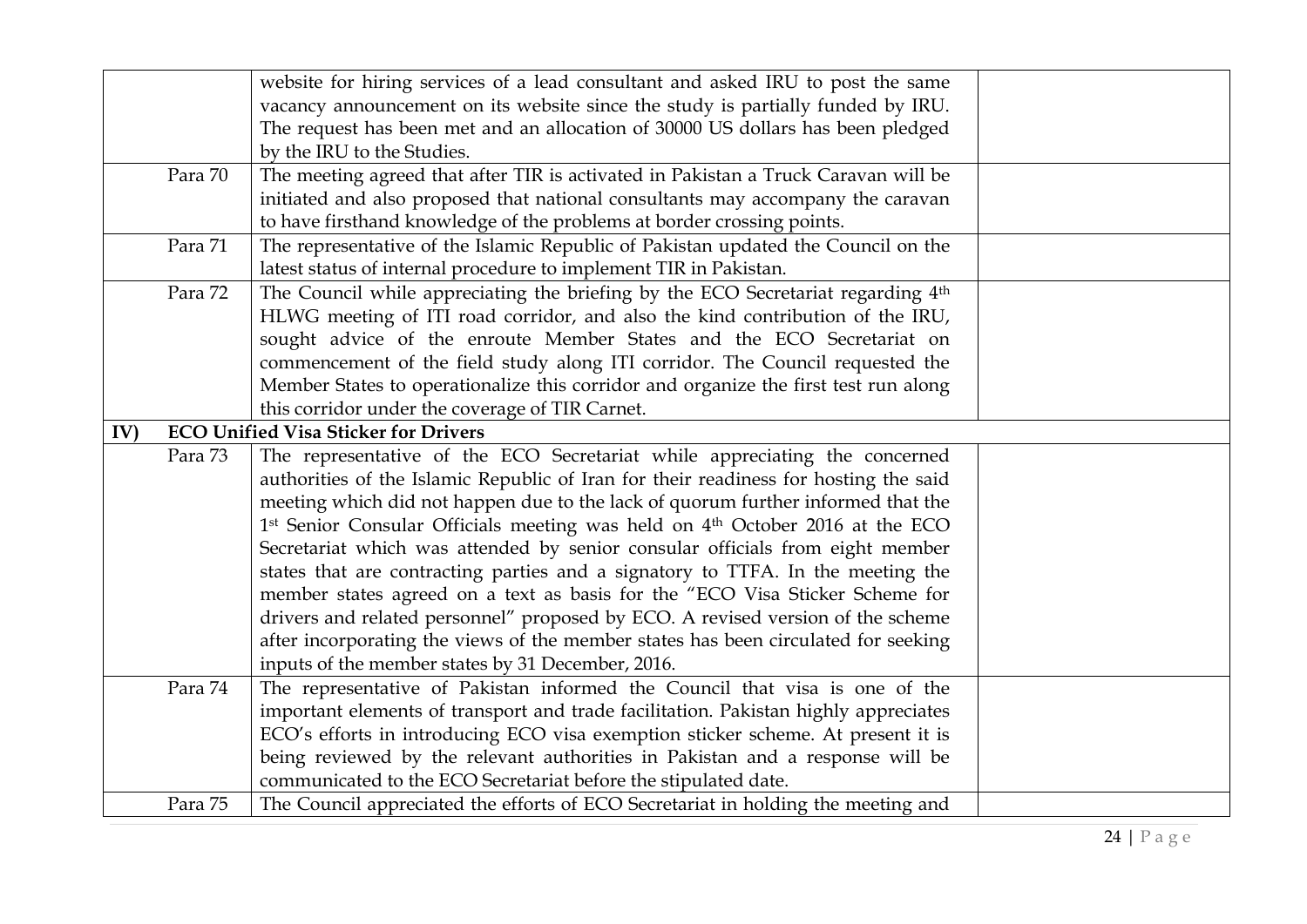|              |                | requested the concerned authorities of the member states to provide their<br>comments and views on the modified version of the "ECO Visa Exemption Sticker<br>Scheme" at the earliest in order to proceed to technicalities on implementing "ECO<br>Visa Sticker" and other related issues.                                                                                                                                                                                                                                                                                                                           |  |
|--------------|----------------|-----------------------------------------------------------------------------------------------------------------------------------------------------------------------------------------------------------------------------------------------------------------------------------------------------------------------------------------------------------------------------------------------------------------------------------------------------------------------------------------------------------------------------------------------------------------------------------------------------------------------|--|
| $\mathbf{V}$ | <b>ECOLPAF</b> |                                                                                                                                                                                                                                                                                                                                                                                                                                                                                                                                                                                                                       |  |
|              | Para 76        | Further to the recommendation of 26 <sup>th</sup> Meeting of RPC, the Secretariat has followed<br>up the registration process of the ECO Logistics Providers Associations Federation<br>(ECOLPAF). The package of relevant documents provided by Pakistan<br>International Freight Forwards Association (PIFFA) has been sent to Turkey<br>(UTIKAD) via diplomatic channels.                                                                                                                                                                                                                                          |  |
|              | Para 77        | The representative of Turkey informed the Council that since the entity will be<br>established in Istanbul, therefore, internal legal procedures of Turkey are to be<br>followed. He further briefed about the list of documents to be provided by the<br>member states. He also appreciated Pakistan for providing the relevant documents.<br>The representative of the Secretariat asked Turkey to kindly establish a liaison<br>mechanism with the Member States to accelerate coordination on required<br>documents and/or do regular information sharing through the Secretariat to enable<br>regular follow-up. |  |
|              | Para 78        | The representative of Pakistan informed the meeting that Pakistan's International<br>Freight Forwarder Association is ready to host the 1st General Assembly meeting of<br>ECOLPAF at Karachi. However, UTIKAD has advised to announce the date of<br>meeting after the registration process is completed.                                                                                                                                                                                                                                                                                                            |  |
|              | Para 79        | The representative of the ECO Secretariat asked the Turkish delegate whether, to<br>start registration process in Turkey is conditioned upon the provision of requisite<br>document by all member states, or whether the registration process may begin if<br>the complete list of required documents are submitted by a number of ECO<br>Member States, which in itself can accelerate the commencement of the activities of<br>ECOLPAF.                                                                                                                                                                             |  |
|              | Para 80        | The representative of Turkey informed the Council that ECOLPAF being a<br>federation requires submission of all ECO Member Sates documents but<br>emphasized that Turkish authorities are considering this issue very seriously and<br>will try its utmost to make the process as convenient as possible.                                                                                                                                                                                                                                                                                                             |  |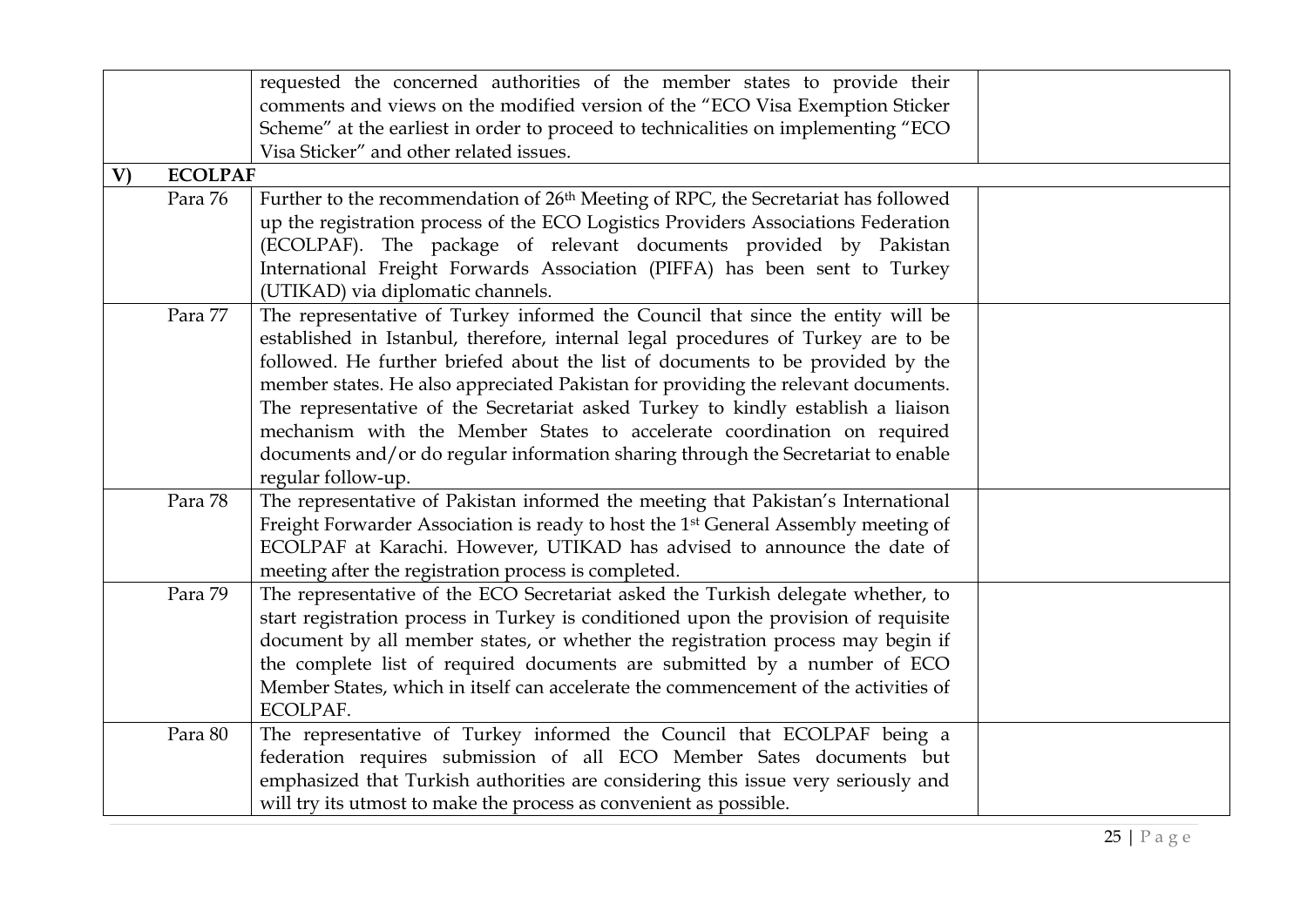|      | Para 81                  | The Council requested the National Associations of other Member States, who have               |
|------|--------------------------|------------------------------------------------------------------------------------------------|
|      |                          | not yet provided requisite documents, to expedite doing so.                                    |
| VI)  |                          | Cooperation in the Field of Civil Aviation                                                     |
|      | Para 82                  | Further to the recommendation of 25 <sup>th</sup> RPC, the Secretariat has communicated with   |
|      |                          | the Member States that have not provided their comments and views on Turkey's                  |
|      |                          | proposal and the draft MoU for establishment of Working Group on Civil Aviation.               |
|      |                          | Accordingly, Afghanistan, Iran, Pakistan, Tajikistan and Turkmenistan provided                 |
|      |                          | their views.                                                                                   |
|      | Para 83                  | The representative of Turkey proposed that if the proposal is unable to attract                |
|      |                          | attention of the member states, Turkey is ready to withdraw.                                   |
|      | Para 84                  | The representative of Pakistan remarked that considering the population of ECO                 |
|      |                          | region, there is tremendous potential of trade and tourism, therefore, this proposal           |
|      |                          | needs be retained.                                                                             |
|      | Para 85                  | The Council appreciated the member states that provided their comments on the                  |
|      |                          | Turkish proposal and requested Azerbaijan, Kazakhstan, Kyrgyz Republic, and                    |
|      |                          | Uzbekistan to provide their comments and views on the proposal and the draft                   |
|      |                          | MoU, at the earliest.                                                                          |
| VII) |                          | Latest Developments in Maritime Cooperation                                                    |
|      | Para 86                  | The representative of the ECO Secretariat informed the Council that further to                 |
|      |                          | recommendations of the 26 <sup>th</sup> RPC, the concerned authorities of the Islamic Republic |
|      |                          | of Iran generously accepted to host the 5 <sup>th</sup> Meeting of the ECO Heads of Reference  |
|      |                          | Marine Organizations in 2016. However, the meeting could not be materialized due               |
|      |                          | to lack of quorum. The representative of ECO once again requested the Islamic                  |
|      |                          | Republic of Iran to host the event.                                                            |
|      | Para 87                  | The representative of the Islamic Republic of Iran informed the Council that Iran              |
|      |                          | has hosted this event twice in the past and requested the Secretariat to seek                  |
|      |                          | willingness of other member states to host the meeting.                                        |
|      | Para 88                  | The Council decided that the ECO Secretariat may seek willingness of member                    |
|      |                          | states through diplomatic channels to host the event.                                          |
|      | VIII) Communications     |                                                                                                |
| A.   | <b>Postal Activities</b> |                                                                                                |
|      | Para 89                  | further to the recommendation of 26 <sup>th</sup> Meeting of RPC, the concerned authorities of |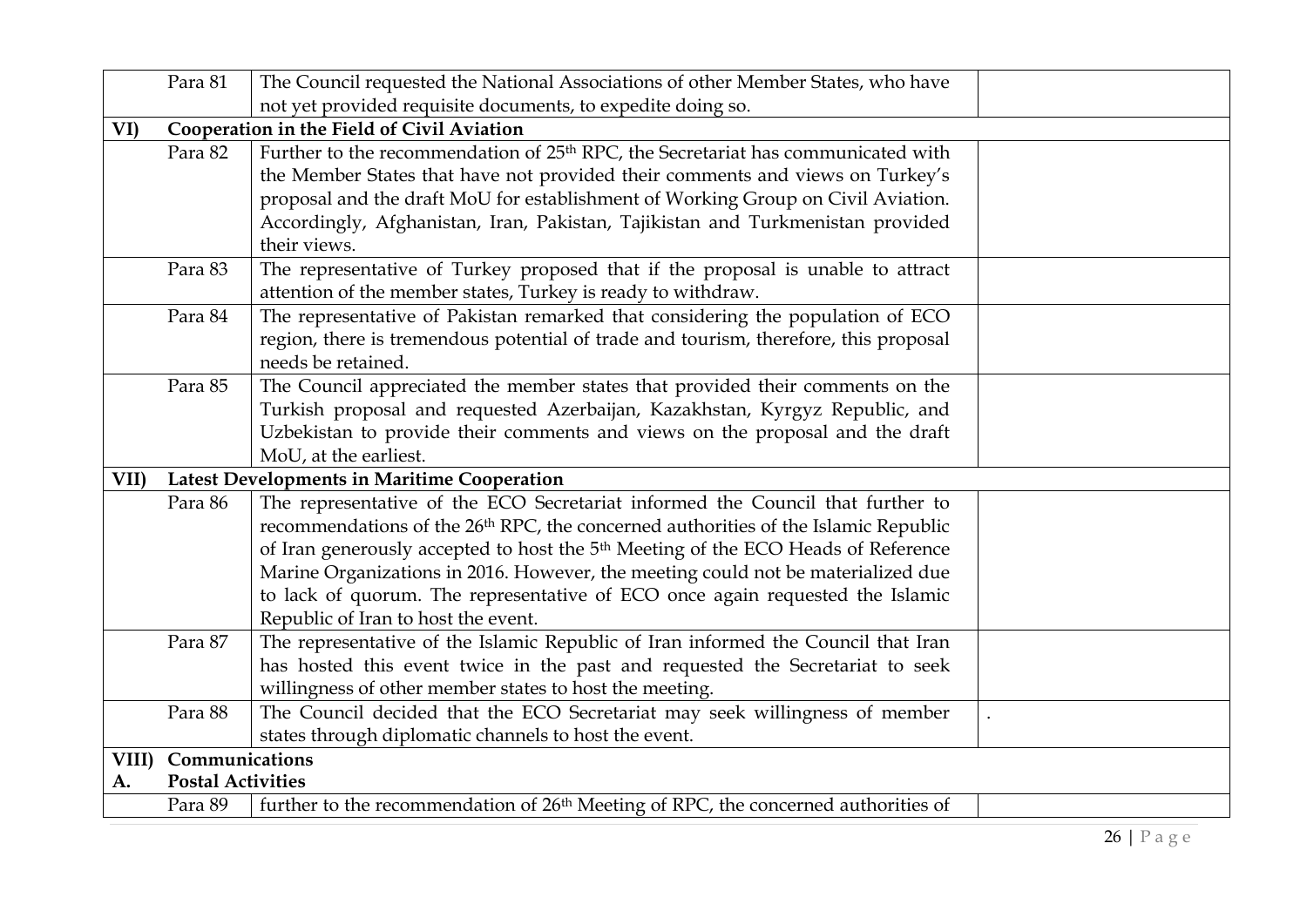|           |         | the Member States have been approached by the Secretariat to organize the 6th                            |  |
|-----------|---------|----------------------------------------------------------------------------------------------------------|--|
|           |         | Meeting of the ECO Postal Authorities and subsequently a proposal from the                               |  |
|           |         | concerned authorities of Pakistan was received for holding the event in August                           |  |
|           |         | 2016. Due to prior engagements of the ECO's Directorate of Transport and                                 |  |
|           |         | Communications in the months of September and November, Pakistan was asked                               |  |
|           |         | for considering holding the meeting in December 2016. Response is still awaited.                         |  |
|           |         | The representative of the Secretariat thanked Azerbaijan for generous offer to host                      |  |
|           |         | the 6 <sup>th</sup> Meeting of the ECO Postal Authorities back to back with 2 <sup>nd</sup> Meeting of   |  |
|           |         | Ministers of ICT of ECO region.                                                                          |  |
|           | Para 90 | The representative of Republic of Azerbaijan indicated readiness of Azerbaijan to                        |  |
|           |         | host the 6 <sup>th</sup> Meeting of the ECO Postal Authorities back to back with the 2 <sup>nd</sup> ECO |  |
|           |         | ICT Ministerial meeting.                                                                                 |  |
|           | Para 91 | The ECO Secretariat informed that it was approached by the ECO Postal Staff                              |  |
|           |         | College (ECO PSC) proposing to organize a two-week international postal course                           |  |
|           |         | titled "Operations Management" for the dates between 25th July and 5th August                            |  |
|           |         | 2016 in Islamabad. The course was attended by the officers from the postal                               |  |
|           |         | authorities of Afghanistan, Kyrgyz Republic, Pakistan and Tajikistan supported                           |  |
|           |         | from the funds available for this purpose.                                                               |  |
|           | Para 92 | The Council appreciated both Republic of Azerbaijan and the Islamic Republic of                          |  |
|           |         | Pakistan for expressing willingness to host the 6 <sup>th</sup> Meeting of the ECO Postal                |  |
|           |         | Authorities.                                                                                             |  |
| <b>B.</b> |         | Telecommunications                                                                                       |  |
|           | Para 93 | ECO Secretariat in collaboration and with financial support the International                            |  |
|           |         | Telecommunication Union (ITU), UN's specialized agency for information and                               |  |
|           |         | communication technologies, conducted "The Feasibility Study to identify the                             |  |
|           |         | needs for development of ICT and Telecommunication infrastructure connectivity                           |  |
|           |         | and ICT services in the ECO Member States". The draft report was prepared by the                         |  |
|           |         | International Consultant, recommended by ITU for this purpose based on the                               |  |
|           |         | contributions/data provided by the focal persons from the relevant authorities of                        |  |
|           |         | the member states and other reliable sources.                                                            |  |
|           | Para 94 | The Wrap up meeting on the Feasibility Study was organized at the ECO                                    |  |
|           |         | Secretariat in May 2016 with participation of the Member States and ITU where the                        |  |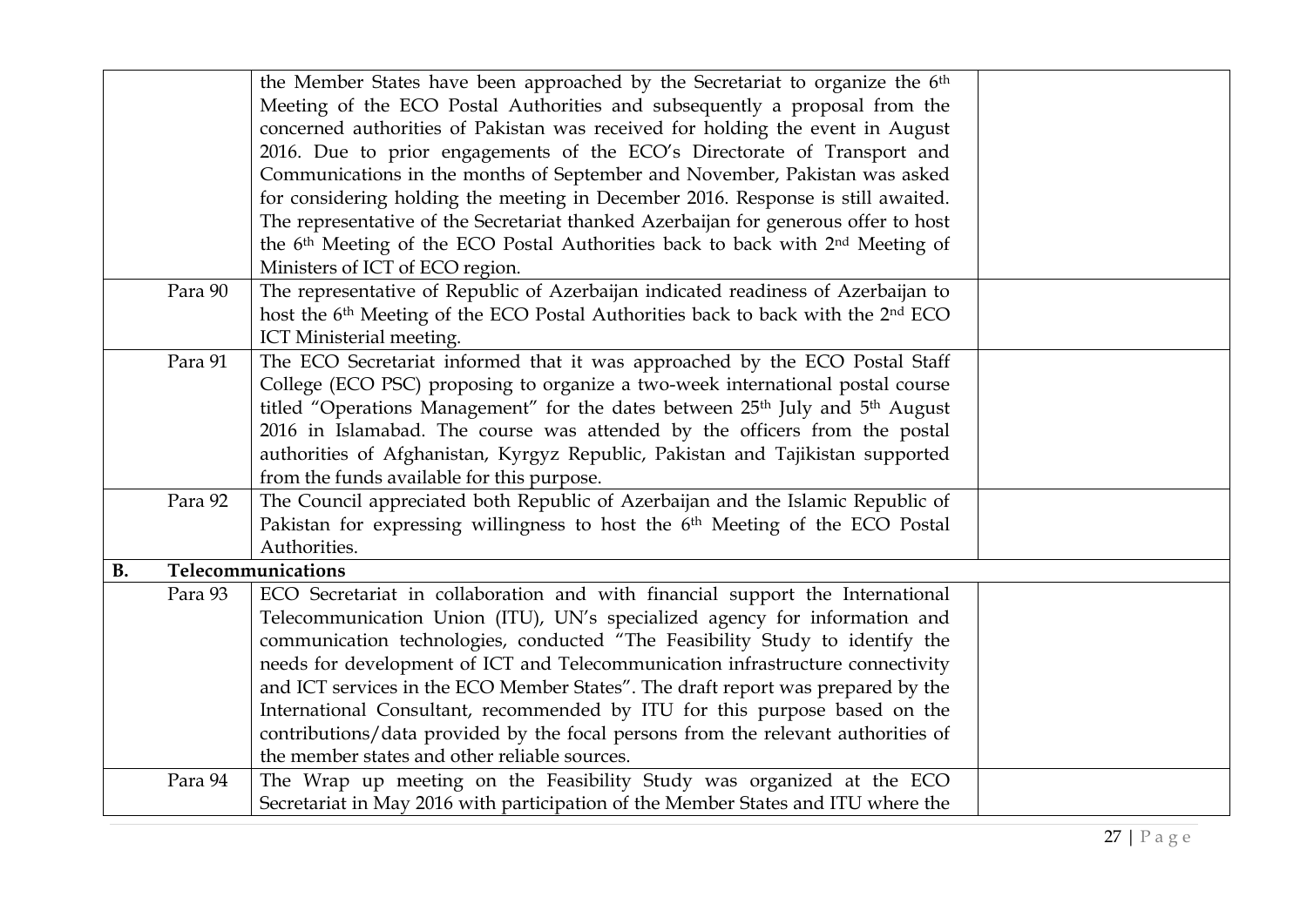|    |          | International Consultant presented the outlines of the comprehensive findings                                |
|----|----------|--------------------------------------------------------------------------------------------------------------|
|    |          | depicted through the Study. Measures taken by ECO in co-sponsorship with ITU                                 |
|    |          | to address the ECO ICT Ministers' mandate towards developing a prospective                                   |
|    |          | roadmap of ECO region's future ICT development and cooperation has been highly                               |
|    |          | estimated and appreciated by the meeting. Subsequently, the Meeting decided to                               |
|    |          | recommend the Study to the next Ministerial Meeting of ICT for their decision on                             |
|    |          | ways and means of its implementation where concrete recommendations and                                      |
|    |          | conclusions may serve a basis for further cooperation. Negotiations between ECO                              |
|    |          | and ITU are ongoing regarding collaboration at phase 2 of the Study.                                         |
|    | Para 95  | The representative of Azerbaijan while stressing the importance of improving                                 |
|    |          | connectivity infrastructure in Eurasia asked the ECO Secretariat and ECO member                              |
|    |          | states to support the realization of Trans Eurasian Super Information Highway                                |
|    |          | (TASIM) project supported by two UN General Assembly resolutions in 2009 and                                 |
|    |          | 2012 as well as by International Telecommunication Union.                                                    |
|    | Para 96  | The relevant authorities of Pakistan have been approached by ECO for specifying                              |
|    |          | the dates for the 2 <sup>nd</sup> ECO ICT Ministers.                                                         |
|    | Para 97  | The representative of Pakistan informed the Council that Government of Pakistan                              |
|    |          | is considering convening 2 <sup>nd</sup> meeting of ECO ICT Ministers. He further informed                   |
|    |          | that modalities are being worked out in consultation with the Ministry of Foreign                            |
|    |          | Affairs and exact dates for the events will be communicated to the ECO Secretariat                           |
|    |          | through diplomatic channels.                                                                                 |
|    | Para 98  | The representative of the Republic of Azerbaijan indicated readiness of Azerbaijan                           |
|    |          | to host the 2 <sup>nd</sup> ECO ICT Ministerial meeting back to back with the 6 <sup>th</sup> Meeting of the |
|    |          | <b>ECO Postal Authorities.</b>                                                                               |
|    | Para 99  | The Council appreciated the efforts of ECO Secretariat and cooperation extended                              |
|    |          | by ITU for organizing the wrap up meeting on the Feasibility Study of ICT,                                   |
|    |          | resulting in concrete recommendations for future course of study.                                            |
| 3. |          | Review of the Relations with Regional/International Organizations (Progress Since The 24th RPC)              |
|    | Para 100 | The representative of the ECO Secretariat informed the forum about ECO's                                     |
|    |          | cooperation with International Organizations i.e. IDB, IRU, UNECE, UNCTAD,                                   |
|    |          | UNESCAP, OTIF, UIC and ITU.                                                                                  |
|    | Para 101 | The Council appreciated ECO's ongoing cooperation with the International                                     |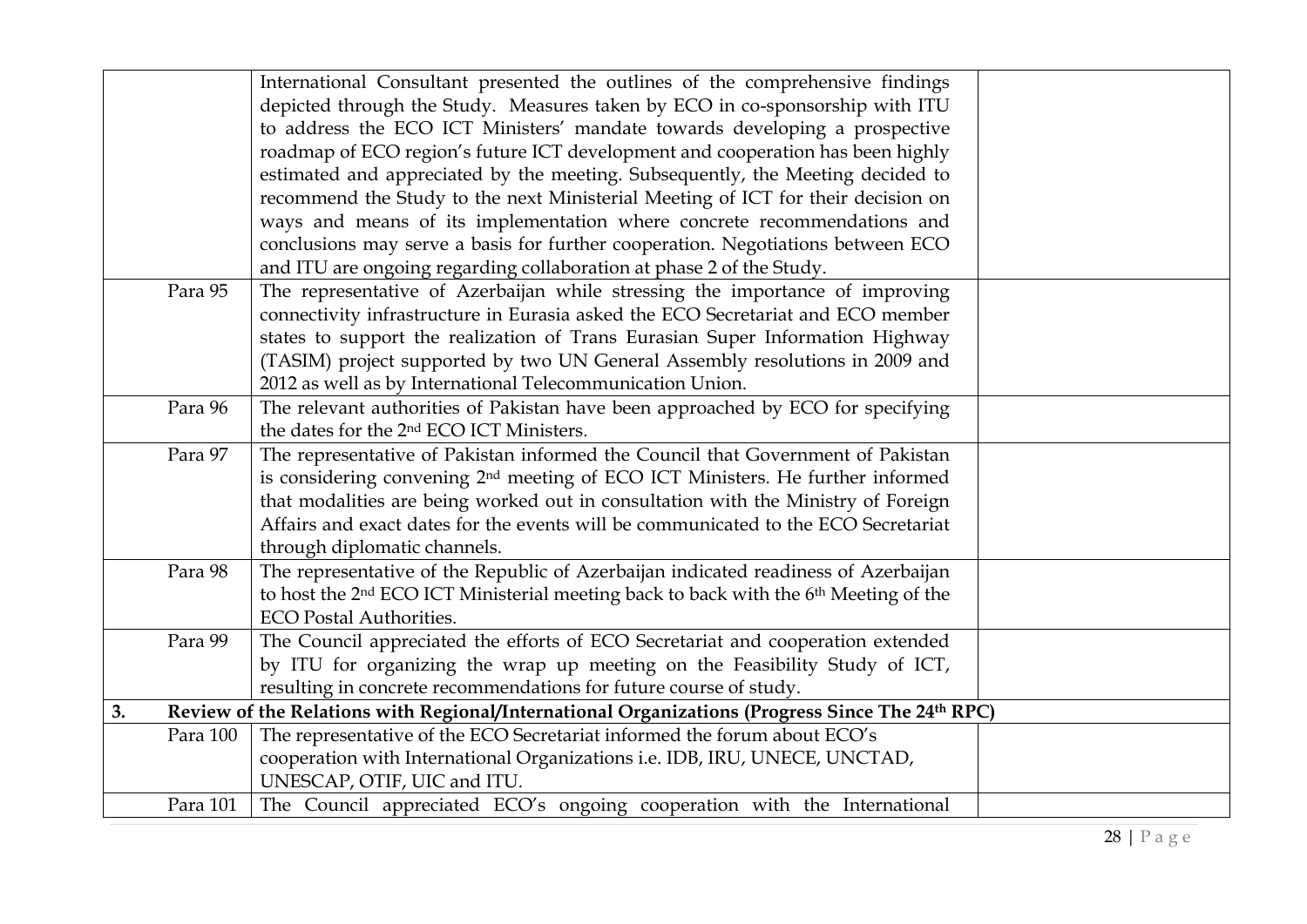|  | ١r<br>ration.<br>756<br>. .<br>OT<br>. 11e 1<br>71. YE VE<br>.<br>. |  |
|--|---------------------------------------------------------------------|--|
|  |                                                                     |  |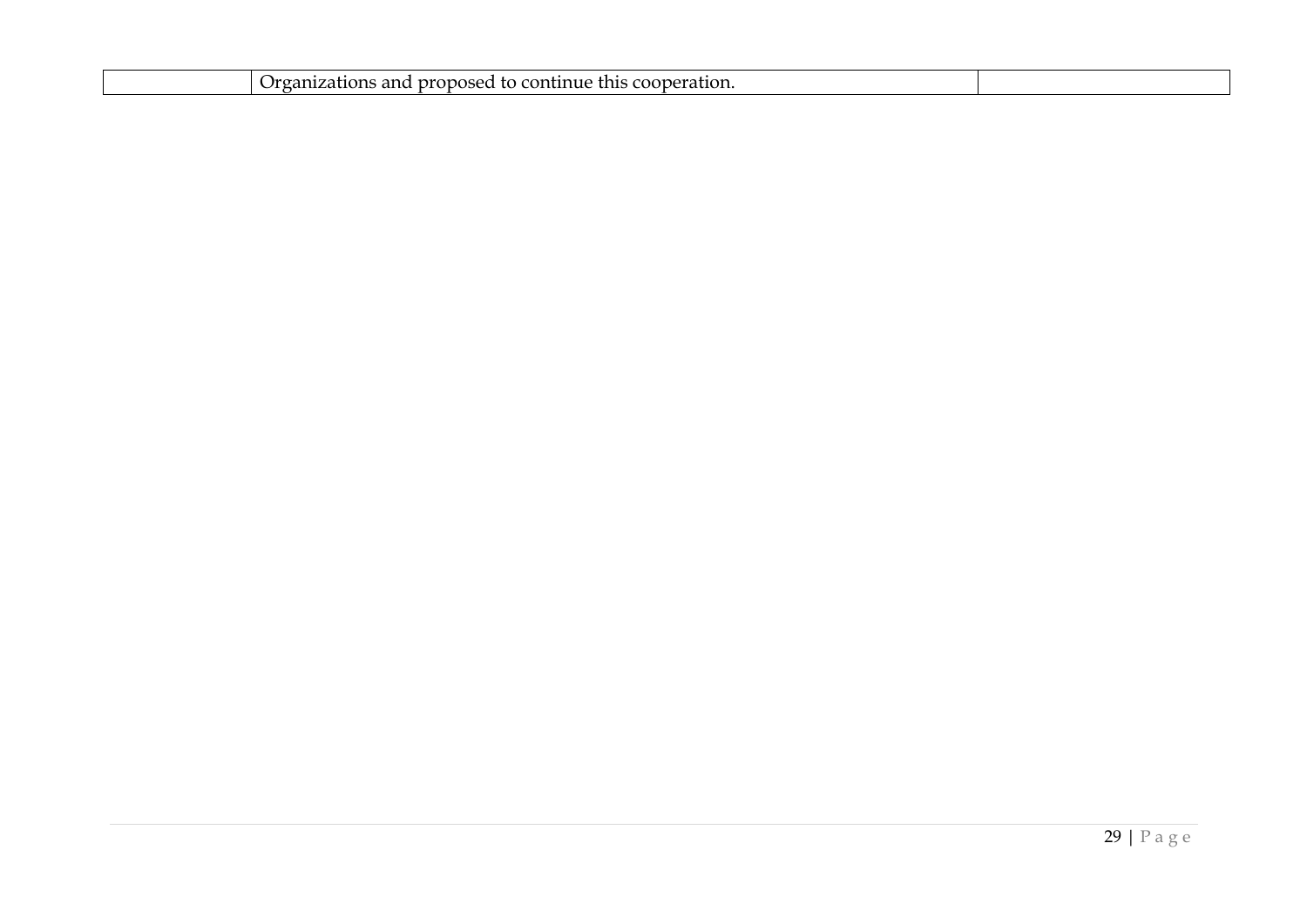## **C. SECTOR: ENERGY, MINERALS AND ENVIRONMENT**

|        | and environment agendas, and unleashing ECO's huge potential in the relevant        |  |
|--------|-------------------------------------------------------------------------------------|--|
|        |                                                                                     |  |
|        | fields. This potential and the available frameworks/agreed initiatives should serve |  |
|        | as a benchmark for development of coherence and synergy among key                   |  |
|        | stakeholders, and elaboration of relevant platforms for expanding ECO cooperation   |  |
|        | in the subject areas.                                                               |  |
| Para 2 | The Council acknowledged the importance of addressing energy<br>and                 |  |
|        | environmental issues in conformity with the UN 2030 Agenda for Sustainable          |  |
|        | Development and the Paris Agreement on Climate Change, as well as the new ECO       |  |
|        | Vision 2025 (expected to be adopted in 2017). ECO is willing to contribute to these |  |
|        | trends via multilateral/regional policy debates and introduction of pertinent       |  |
|        | partnership frameworks tailored to the needs and aspirations of its Member States.  |  |
|        | The Council also called on the need for the ECO Member States to work towards       |  |
|        | development of environmentally sound mechanisms and innovative solutions for        |  |
|        | prevailing common challenges as a primary task.                                     |  |
| Para 3 | The Council recognized and appreciated recent developments made since the 26th      |  |
|        | RPC Meeting in the fields of energy, minerals and environment, notably in           |  |
|        | establishment of the ECO Regional Electricity Market, ECO Energy Consortium,        |  |
|        | finalization of the ECO-SHARP project, stimulating high level policy debates on     |  |
|        | environment, adoption of the 5-year Biodiversity Work Plan in ECO Region (2016-     |  |
|        | 2020), engagements with international organizations, conventions and processes,     |  |
|        | completion of the Feasibility Study on Development and Harmonization of             |  |
|        | Environmental Standards in ECO Region and launching the project development         |  |
|        | phase of the Regional Project to Combat Desertification with a Special Emphasis on  |  |
|        | Dust Haze and Sand Storm.                                                           |  |
| Para 4 | The Council thus requested the ECO Secretariat and the Member States to jointly     |  |
|        | implement the work programme for 2017 as follows:                                   |  |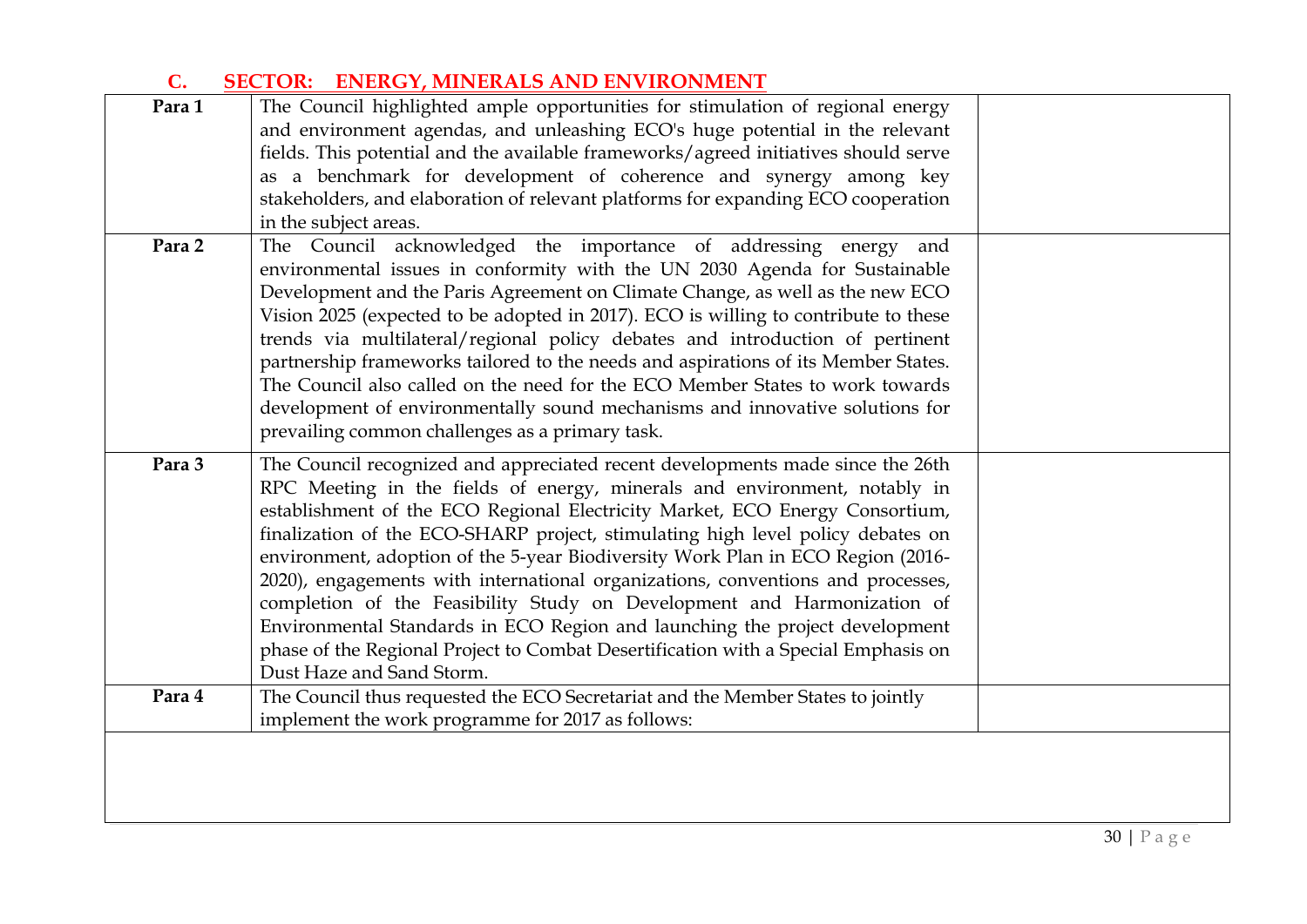| <b>ENERGY</b> |                                                                                                                                                                                                                                                                                                                                                                                                                                                                                                                                                                                                                                                                                     |  |
|---------------|-------------------------------------------------------------------------------------------------------------------------------------------------------------------------------------------------------------------------------------------------------------------------------------------------------------------------------------------------------------------------------------------------------------------------------------------------------------------------------------------------------------------------------------------------------------------------------------------------------------------------------------------------------------------------------------|--|
| Para 5        | Republic of Turkey will host the 4th ECO Ministerial Meeting on<br>Energy/Petroleum in 2017 after adoption of the ECO Vision 2025, as the new vision<br>provides crucial guidelines for energy sector as well. The Member States are<br>requested to participate in the Meeting at the highest possible level.                                                                                                                                                                                                                                                                                                                                                                      |  |
| Para 6        | The ECO Plan of Action (PoA) for Energy/Petroleum Cooperation (2011-2015) will<br>be extended until forthcoming 4th ECO Ministerial Meeting on Energy/Petroleum.                                                                                                                                                                                                                                                                                                                                                                                                                                                                                                                    |  |
| Para 7        | The Secretariat will follow up with a voluntary Member State organizing the 4th<br>High Level Experts Group (HLEG) Meeting on Energy and Petroleum in 2017/2018<br>with a view to following up the key outcome recommendations of the 3rd HLEG<br>Meting (25-26 May 2015, Tehran), including implementation of the PoA.                                                                                                                                                                                                                                                                                                                                                             |  |
| Para 8        | Republic of Turkey will host the 2nd Experts Meeting on "Establishment of the<br>ECO Regional Electricity Market" (ECO REM) after achieving the outcome of the<br>Iran-Turkey Bilateral Meeting (s) on ECO REM.                                                                                                                                                                                                                                                                                                                                                                                                                                                                     |  |
| Para 9        | Republic of Turkey will host the 3rd Iran-Turkey Bilateral Meeting on ECO REM in<br>the first quarter of 2017. The concerned Member States should expedite<br>implementation of outcomes of the 2nd Iran-Turkey Bilateral Meeting on ECO REM<br>(10-11 May 2016, Shiraz), as well as to continue regular dialogue within existing<br>framework.                                                                                                                                                                                                                                                                                                                                     |  |
| Para 10       | The ECO Secretariat in cooperation with Iran and Turkey will explore the<br>possibilities of funding Terms of Reference (ToR) for hiring international and local<br>consultants for preparation of a Feasibility Study on ECO REM for harmonizing<br>and merging the electricity markets of Iran and Turkey with possibility of<br>providing equal seed financing by mentioned Member States and ECO Secretariat<br>from ECO Feasibility and General Purpose Fund (FGPF). The Secretariat may also<br>approach relevant financial/development agencies for raising additional funding.<br>The scope of the project will be extended to other interested Member States in<br>future. |  |
| Para 11       | The Secretariat will follow up the outcome of the ECO- Energy Charter Treaty<br>(ECT) Secretariat Roundtable on "Stimulating energy investments in an era of low                                                                                                                                                                                                                                                                                                                                                                                                                                                                                                                    |  |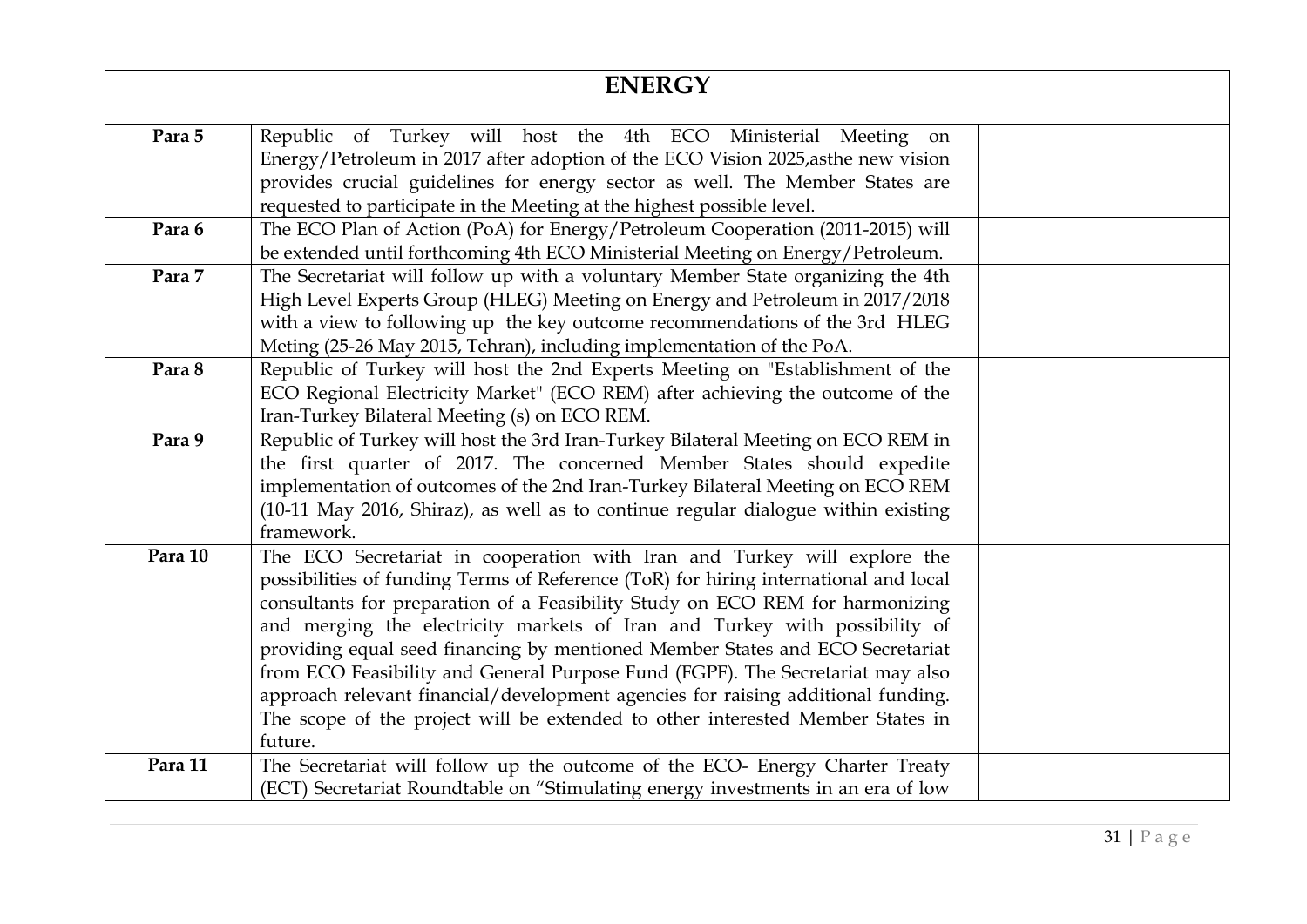|         | oil prices and de-carbonization" held on 12 October 2016 on the margins of the 23rd |  |
|---------|-------------------------------------------------------------------------------------|--|
|         | World Energy Congress in Istanbul, Republic of Turkey. ECO Secretariat should       |  |
|         | organize such sideline Meetings on the margins of big events for visibility of the  |  |
|         | organization and for garnering support from international organizations.            |  |
| Para 12 | The collaborative institutional linkages between ECO and ECT Secretariats should    |  |
|         | be followed including through granting Observer Status to each as well as           |  |
|         | continued cooperation in the relevant fields, including ECO REM, and organizing     |  |
|         | awareness raising and capacity building programmes.                                 |  |
| Para 13 | The Secretariat will follow up with a volunteer Member State to organize the 4th    |  |
|         | Meeting of the ECO Experts Group and 6th Workshop on Renewable Energy               |  |
|         | Sources (RES) in 2017 to ensure proper follow up of the decisions of 3rd Meeting of |  |
|         | the ECO Experts Group and 5th Workshop on RES (15-17 September 2014, Kabul),        |  |
|         | and to discuss latest developments, implementation of the related activities, and   |  |
|         | future regional cooperation among ECO countries in the field of RES.                |  |
| Para 14 | The Member States should consider the establishment of "Virtual University          |  |
|         | Network" (VUN) on Renewable Energy among the relevant academic circles and          |  |
|         | research institutions for awareness raising and knowledge sharing among the         |  |
|         | Member States, and provide (except Iran and Tajikistan) their feedback to the       |  |
|         | Secretariat as soon as possible.                                                    |  |
| Para 15 | The Member States (except Afghanistan, Azerbaijan, Iran, Kyrgyzstan, Pakistan,      |  |
|         | Tajikistan and Turkey) will provide their relevant Country Report/Questionnaire     |  |
|         | on RES, as well as concrete project proposals on RES and Energy Efficiency along    |  |
|         | with relevant concept paper/feasibility studies for further integration into the    |  |
|         | "ECO Data Information Network on RES" (ECO DIN on RES) portal                       |  |
|         | (http:/eco.abemda.az) established by the State Agency on Alternative and            |  |
|         | Renewable Energy Sources (SAARES) of the Republic of Azerbaijan. The possibility    |  |
|         | of merging ECO DIN on RES with IRENA's Renewable Readiness Assessment               |  |
|         | (RRA) portal in future should be explored.                                          |  |
| Para 16 | The proposals of the Islamic Republic of Iran on potential RE projects among the    |  |
|         | Member States, defining R&D projects, capacity building and training courses for    |  |
|         | on RE for skilled personnel, preferential trade among the Member States, and        |  |
|         | projects on Resource Assessment will be examined for possible implementation.       |  |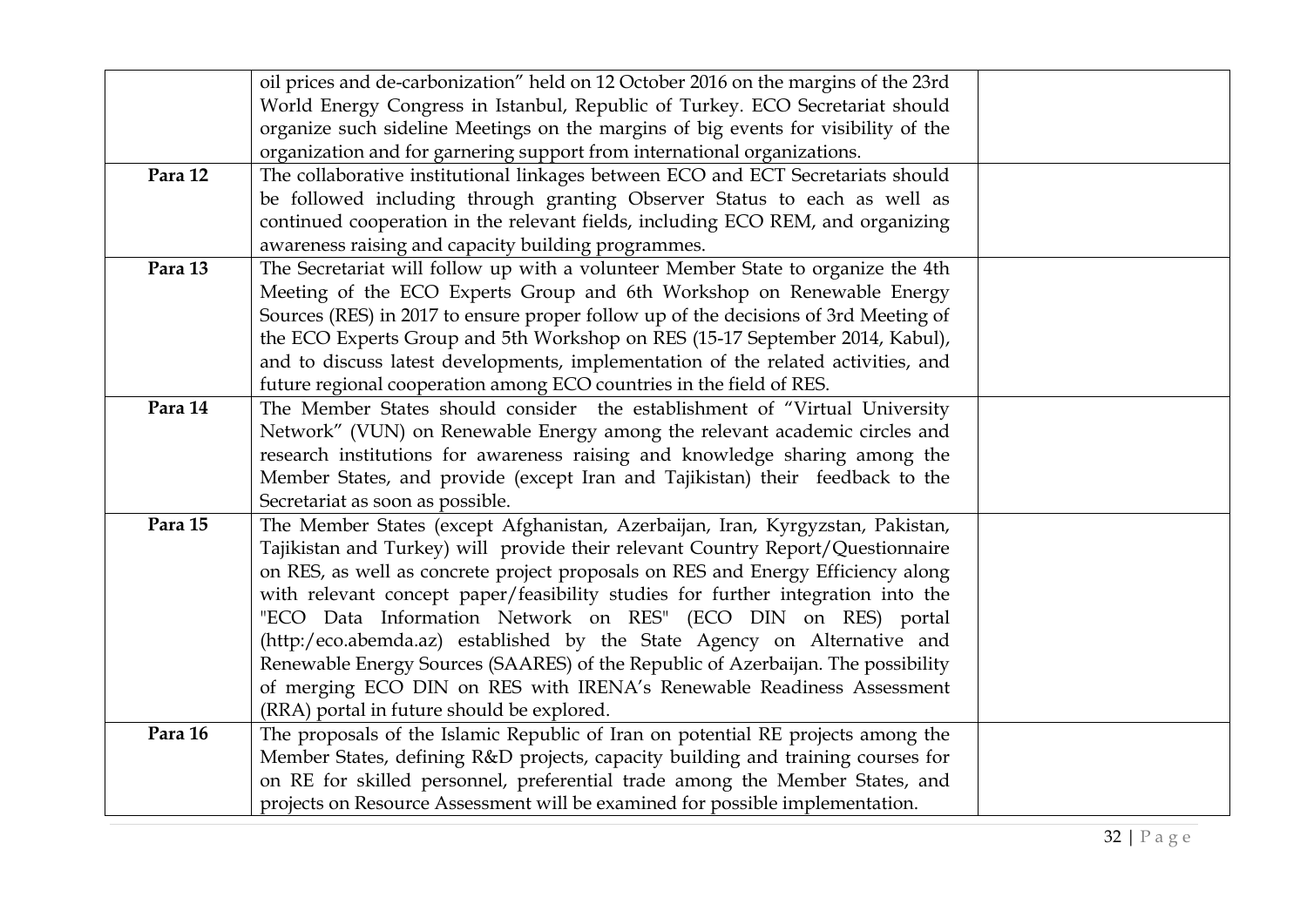| Para 17 | Given the increasing role of renewable energy sources in the global agenda and in<br>line with the objectives of the Global SDGs, the Secretariat will explore ways and<br>means for enhancement ECO cooperation in this crucial area. In this vein, the<br>Secretariat will continue ECO-IRENA dialogue to create synergies and benefit from<br>complementarities, as well as to explore the possibility of organizing joint ECO-<br>IRENA initiatives/activities on RES.                                                                                                                                                                     |  |
|---------|------------------------------------------------------------------------------------------------------------------------------------------------------------------------------------------------------------------------------------------------------------------------------------------------------------------------------------------------------------------------------------------------------------------------------------------------------------------------------------------------------------------------------------------------------------------------------------------------------------------------------------------------|--|
| Para 18 | The Member States will provide the Secretariat with their views and comments on<br>draft Roadmap for Establishment of the ECO Energy Consortium through official<br>channels by the end of February 2017.                                                                                                                                                                                                                                                                                                                                                                                                                                      |  |
| Para 19 | The Secretariat will prepare the modalities/concept paper for establishment of a<br>Trust Fund for financing the high priority ECO regional energy projects and<br>circulate it among the Member States well before the 4 <sup>th</sup> Ministerial Meeting on<br>Energy/Petroleum for their consideration.                                                                                                                                                                                                                                                                                                                                    |  |
| Para 20 | The Islamic Republic of Iran will host the 1st Meeting on Establishment of Refinery<br>Association in the ECO Region on 22-23 May 2017 with participation of the ECO<br>Member States. The Meeting will review/discuss the Draft Project Profile on<br>Establishment of Refinery Association in ECO Region, prepared by the National<br>Iranian Oil Refining and Distribution Company (NIORDC) and circulated to the<br>Member States via the Secretariat's Note Verbale No. EME/PPF/ERA/2015/831<br>dated 28 May 2015.                                                                                                                        |  |
| Para 21 | The installation of On-Grid Solar Power Plant in the premises of ECO Secretariat,<br>generously funded by the Government of the Islamic Republic of Iran, and<br>implemented by Iran Power Generation, Transmission and Distribution<br>Management Company (TAVANIR), Renewable Energy Organization of Iran<br>(SUNA), Power Distribution Company of Tehran, as well as Solar Baad Energy<br>Company, symbolizes the very objective of ECO in promoting renewable/energy<br>efficiency. Secretariat will arrange for formal inauguration of the project at the<br>earliest, with the participation of the Member States and local authorities. |  |
| Para 22 | The Member States will regularly update/nominate their National Focal Points<br>(NFPs) in relevant energy fields in order to enhance coordination between relevant<br>national focal points and the Secretariat and among themselves, as well as the                                                                                                                                                                                                                                                                                                                                                                                           |  |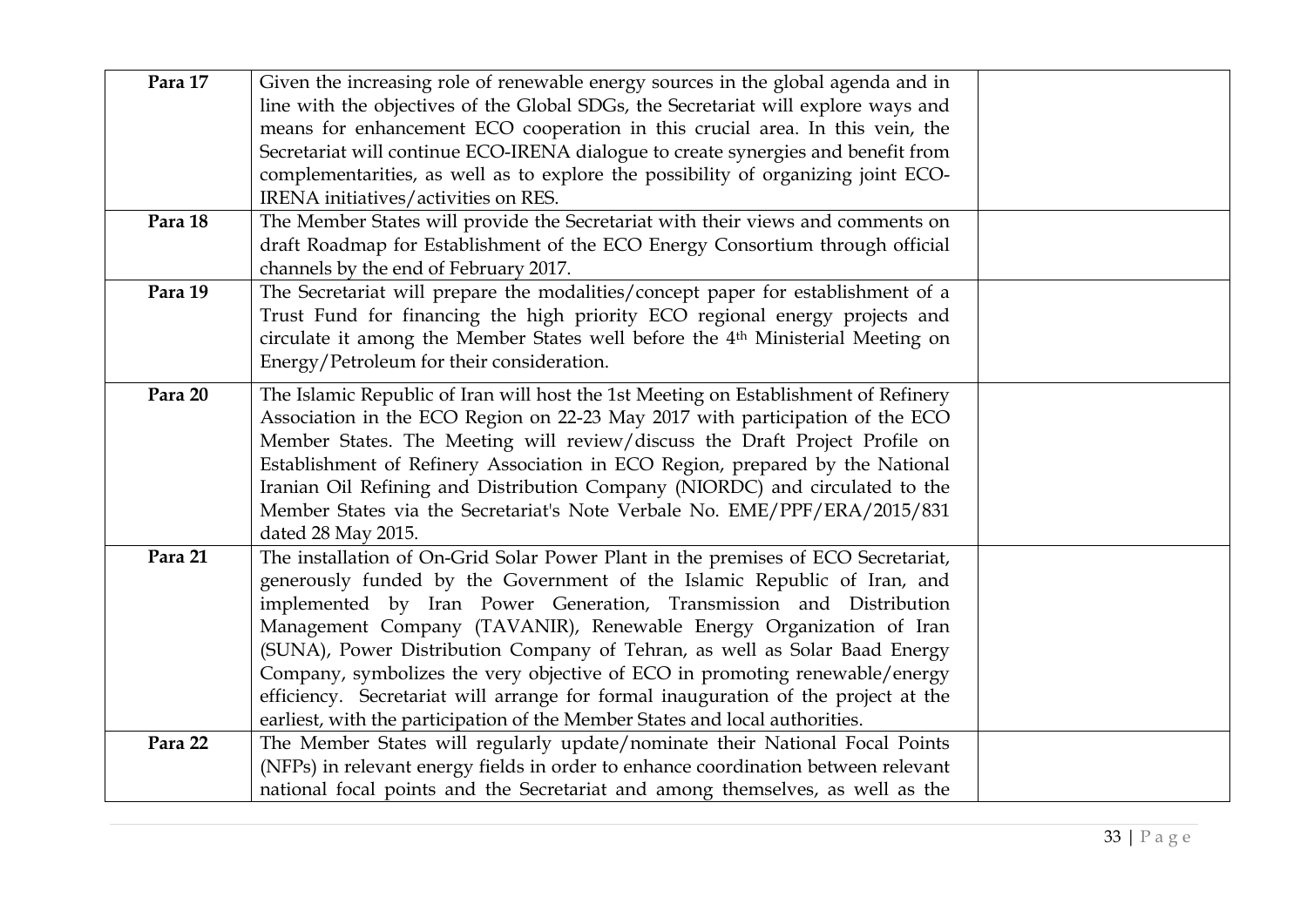|         | reporting and feedback mechanism.                                                                                                                      |  |
|---------|--------------------------------------------------------------------------------------------------------------------------------------------------------|--|
| Para 23 | The Islamic Republic of Iran will organize four oil and gas training courses for the                                                                   |  |
|         | ECO countries in the course of 2017 as reflected in the Calendar of Events, to be                                                                      |  |
|         | conducted by the Oil and Gas Training Center. The Member States will                                                                                   |  |
|         | communicate their interest along with the nominations through the ECO Secretariat                                                                      |  |
|         | as per information in Calendar shared during RPC meeting.                                                                                              |  |
| Para 24 | The ECO Secretariat should continue its interactions with relevant regional and                                                                        |  |
|         | international organizations with a view to seeking technical and financial support,                                                                    |  |
|         | including, but not limited to, the Islamic Development Bank (IDB), ECO Trade and                                                                       |  |
|         | Development Bank (ECO-TDB), International Renewable Energy Agency (IRENA),                                                                             |  |
|         | Energy Charter Treaty (ECT) Secretariat, Organization of Petroleum Exporting                                                                           |  |
|         | Countries (OPEC), OPEC Fund for International Development (OFID), South Asian                                                                          |  |
|         | Association for Regional Cooperation (SAARC), United Nations Industrial<br>Development Organization (UNIDO).                                           |  |
|         |                                                                                                                                                        |  |
| Para 25 | The Secretariat and Member States will follow up implementation of the key                                                                             |  |
|         | outcome recommendations of the 6th ECO Minerals Experts Group Meeting on 17-                                                                           |  |
|         | 18 October 2016 in Sungun Mine Complex in Tabriz, Iran. The concerned Iranian                                                                          |  |
|         | authorities will provide the Secretariat with comprehensive concept paper of their                                                                     |  |
|         | proposals by the end of February 2017. The Secretariat will follow up with                                                                             |  |
|         | voluntary Member State the possibility of hosting the 7th ECO Minerals Experts                                                                         |  |
|         | Group Meeting in 2017.                                                                                                                                 |  |
| Para 26 | The Secretariat will follow up with a voluntary Member State hosting the 3rd                                                                           |  |
|         | Meeting of ECO Heads of Surveying and Mapping Organizations in 2017 with a                                                                             |  |
|         | view to actively following up the outcomes of the 2nd Meeting of ECO Heads of                                                                          |  |
|         | Surveying and Mapping Organizations (8-9 May 2014, Ankara).                                                                                            |  |
| Para 27 |                                                                                                                                                        |  |
|         | The Secretariat and Member States will follow up implementation of the<br>recommendations of the 1st Meeting of ECO Geomatics Committee (20-21 October |  |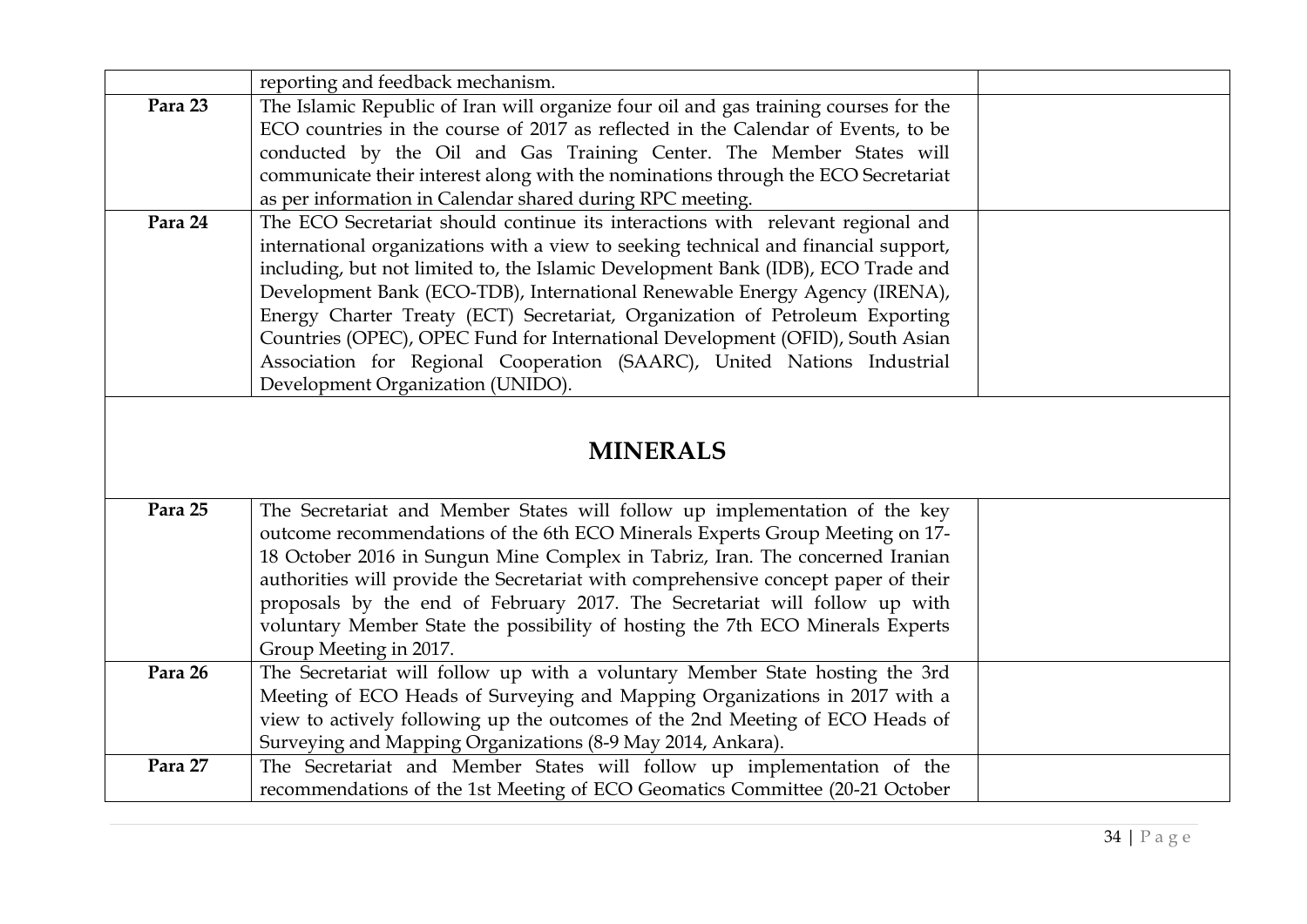| Para 28 | 2015, Tehran), including its Terms of Reference (TOR), ECO Economic Atlas, and<br>appointment of Editorial Board for the ECO Geomatics Journal. The Secretariat will<br>follow up with a voluntary Member State for hosting the 2nd ECO Geomatics<br>Committee in 2017. The next Secretary of the Geomatics Committee will be<br>nominated by the host country of the 2nd ECO Geomatics Committee Meeting.<br>The Member States and the ECO Secretariat will follow-up implementation of the<br>recommendations of the 2nd Workshop on ECO Seismic HAzard Reduction<br>Programme (ECO-SHARP), generousely hosted by the Geological Survey of Iran on<br>15-16 in Sungun Mine Complex in Varzeghan Area in Tabriz, Iran as completion<br>stage of the ECO-SHARP Project. |  |
|---------|-------------------------------------------------------------------------------------------------------------------------------------------------------------------------------------------------------------------------------------------------------------------------------------------------------------------------------------------------------------------------------------------------------------------------------------------------------------------------------------------------------------------------------------------------------------------------------------------------------------------------------------------------------------------------------------------------------------------------------------------------------------------------|--|
| Para 29 | ECO Secretariat and the Geological Survey of Iran (GSI), the Project Manager who<br>successfully completed the ECO-SHARP project, will continue their regular<br>contacts for necessary coordination and supervision on the implementation of the<br>Project. The Member States will provide their overall necessary feedbacks, if any, in<br>digital SHP format by the end of January 2017 and the Project Manager (GSI) will<br>submit the final Report of the Project by end of February 2017. ECO Secretariat and<br>Project Manager will arrange operational portal linkages in ECO Secretariat's and<br>GSI's websites simultaneously reflecting Reports/Maps of the ECO-SHARP.                                                                                   |  |
| Para 30 | The Secretariat will follow up with a voluntary Member State for hosting the next<br>similar Workshop on "Ferrous and Base Metal Mineral Processing" in 2017 with a<br>view to maintaining the momentum generated in the previous events.                                                                                                                                                                                                                                                                                                                                                                                                                                                                                                                               |  |
| Para 31 | The National Cartographic of Center (NCC) of the Islamic Republic of Iran will host<br>the 2nd ECO Geomatics Committee Training Course on Unification of Height<br>Datums in July 2017 in Tehran as the continuation of previous training course.                                                                                                                                                                                                                                                                                                                                                                                                                                                                                                                       |  |
| Para 32 | The Member States will regularly update/nominate their National Focal Points<br>(NFPs) in relevant Minerals fields in order to enhance coordination between<br>relevant national focal points and the Secretariat and among themselves, as well as<br>the reporting and feedback mechanism.                                                                                                                                                                                                                                                                                                                                                                                                                                                                             |  |
| Para 33 | The NCC of the Islamic Republic of Iran will officially invite the Member States to<br>the annual National Geomatics Conference and Exhibition to be organized in May                                                                                                                                                                                                                                                                                                                                                                                                                                                                                                                                                                                                   |  |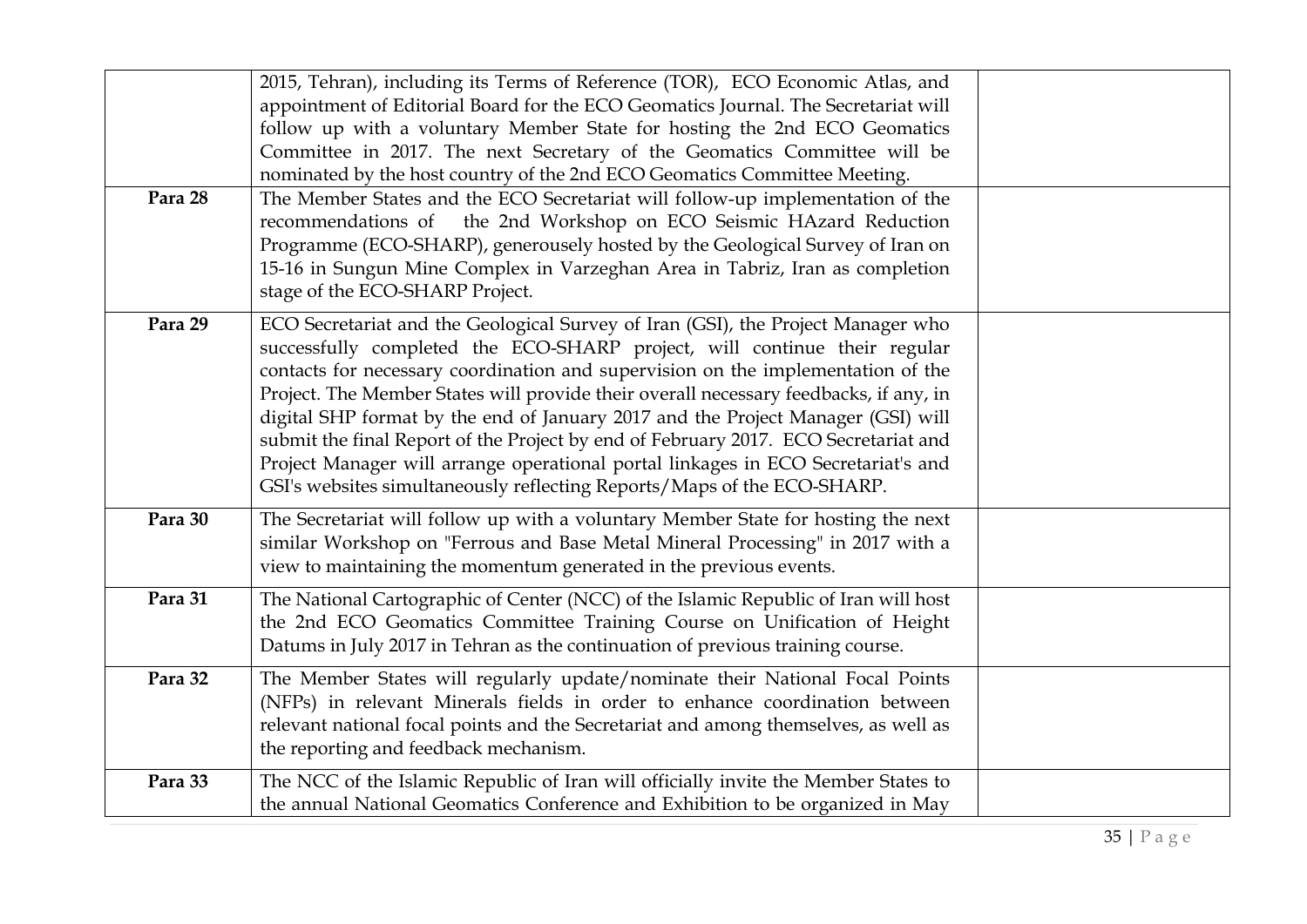|         | 2017 in Tehran. Interested Member States will inform through ECO Secretariat their<br>willingness to attend in the conference. Those countries who may wish to attend<br>the exhibition will inform the host country by end of February 2017 enabling the<br>host organization, to ensure availability of the space for the exhibition. Exact date,<br>venue and hospitality details will be shared by the NCC with Secretariat in due<br>course.                                                                |  |
|---------|------------------------------------------------------------------------------------------------------------------------------------------------------------------------------------------------------------------------------------------------------------------------------------------------------------------------------------------------------------------------------------------------------------------------------------------------------------------------------------------------------------------|--|
|         | <b>ENVIRONMENT</b>                                                                                                                                                                                                                                                                                                                                                                                                                                                                                               |  |
| Para 34 | Republic of Azerbaijan will consider the possibility of hosting the 6th ECO<br>Ministerial Meeting on Environment, preceded by Senior Officials in the course of<br>2017 and appreciate the Secretariat to resend the Note Verbale on the matter. The<br>exact date, venue and hospitality will be communicated by the host through official<br>channels to the Secretariat. Member States are invited to actively participate in this<br>important Meeting.                                                     |  |
| Para 35 | The Secretariat and Member States will follow up the recommendations of the 2 <sup>nd</sup><br>ECO Consultative Ministerial Meeting on Environment (27 May 2016, Nairobi) on<br>the sidelines of the Second United Nations Environment Assembly (UNEA-2) (23-<br>26 May 2016).                                                                                                                                                                                                                                   |  |
| Para 36 | The Secretariat and Member States will pursue the active implementation of the<br>recommendations of 6 <sup>th</sup> ECO Working Group Meeting on Environment (1-2 June<br>2016, Islamabad). The Secretariat will follow up with a voluntary Member State for<br>hosting the 7 <sup>th</sup> ECO Working Group Meeting on Environment in 2017.                                                                                                                                                                   |  |
| Para 37 | The ECO Secretariat and Member States will follow up the recommendations of the<br>Workshop for Capacity Building and Sharing Best Practices on Biodiversity (1-2<br>March), 2 <sup>nd</sup> ECO Pre-COP Meeting of the Convention on Biological Diversity (CBD)<br>(4 March) and 3rd ECO Experts Group Meeting on Biodiversity (6-7 March) held<br>within the context of ECO Biodiversity Week in Antalya. Turkey will organize the<br>3rd ECO Pre-COP Meeting on CBD in 2018 and will communicate the date and |  |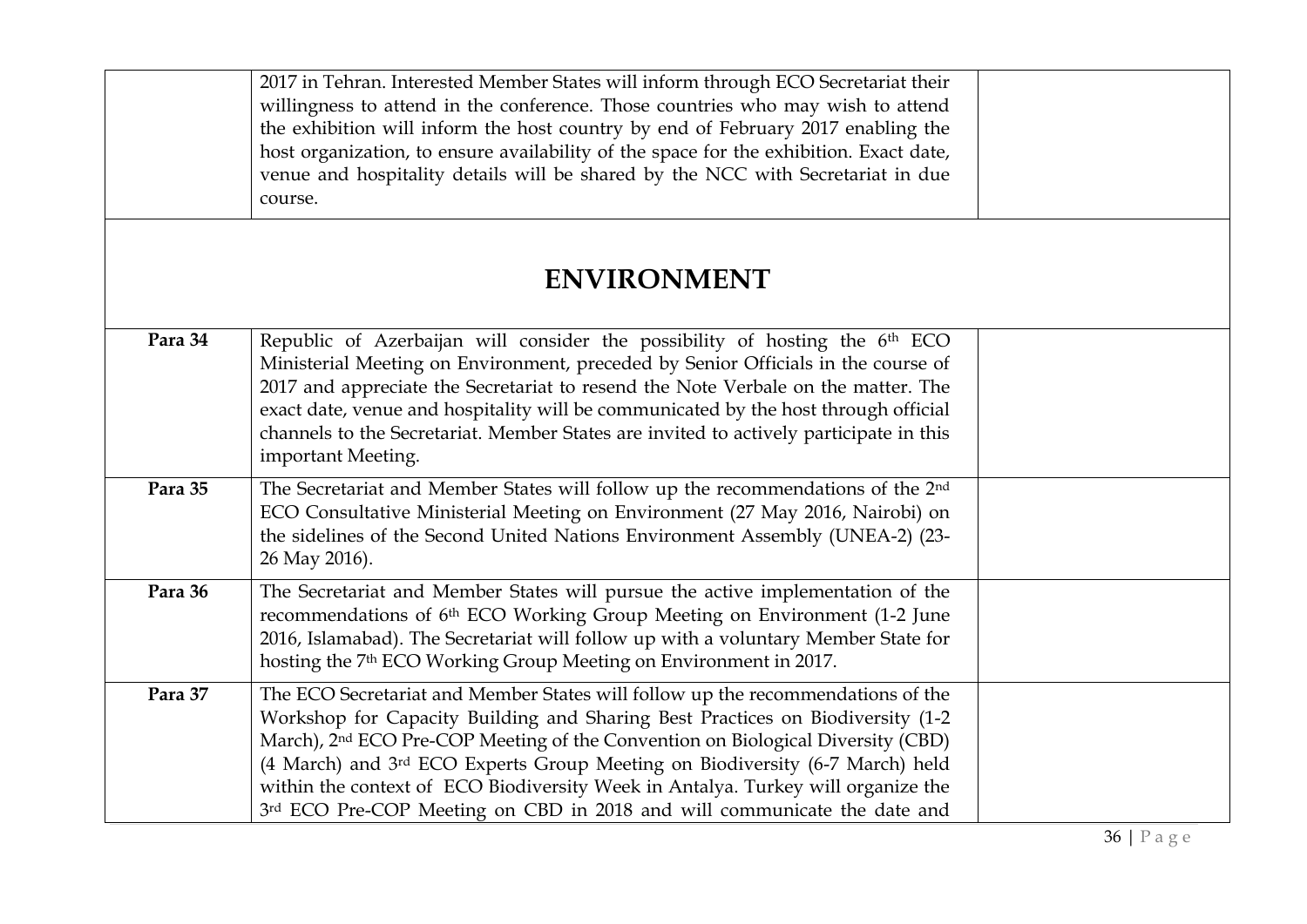|         | venue of the event to ECO Secretariat.                                                                                                                                                                                                                                             |  |
|---------|------------------------------------------------------------------------------------------------------------------------------------------------------------------------------------------------------------------------------------------------------------------------------------|--|
| Para 38 | The Secretariat will coordinate with Kyrgyz Republic for hosting the 4th Experts<br>Group Meeting on Biodiversity in 2017 in line with the decisions of the 3rd EGM<br>and the approved "Work Plan on Biodiversity in the ECO Region (2016-2020)".                                 |  |
| Para 39 | As per the Work Plan on Bio diversity in the ECO Region, endorsed by 2 <sup>nd</sup> ECO<br>Consultative Ministerial Meeting on Environment (27 May 2016, Nairobi) :                                                                                                               |  |
|         | The Member States will share details of their National Focal Points on<br>i.<br>Biodiversity with ECO Secretariat at their earliest for enhanced<br>communication, as well as for proper implementation of the activities<br>envisaged within the Work Plan.                       |  |
|         | ii. Concerned authorities of the Republic of Turkey, as a new Coordinating<br>Country for follow-up and implementation of the Work Plan will inform the<br>Secretariat and Member States on developments in implementation of the<br>Work Plan.                                    |  |
|         | The Member States which indicated their willingness to host the events<br>iii.<br>envisaged in the Calendar of Events of the Work Plan will update ECO<br>Secretariat about exact date, venue and the format of their hospitality.                                                 |  |
|         | ECO Secretariat in consultation with Member States will explore fund-<br>iv.<br>raising opportunities for implementation of priority plans/programs<br>envisaged in this Work Plan.                                                                                                |  |
|         | v. ECO-IEST will provide technical support for implementation of the Work<br>Plan.                                                                                                                                                                                                 |  |
|         | The Secretariat will seek UNCBD's technical support and assistance in<br>V1.<br>organizing capacity building workshops for the ECO Member States and<br>fund raising for ECO projects, including implementation of the ECO Work<br>Plan on Biodiversity in ECO Region (2016-2020). |  |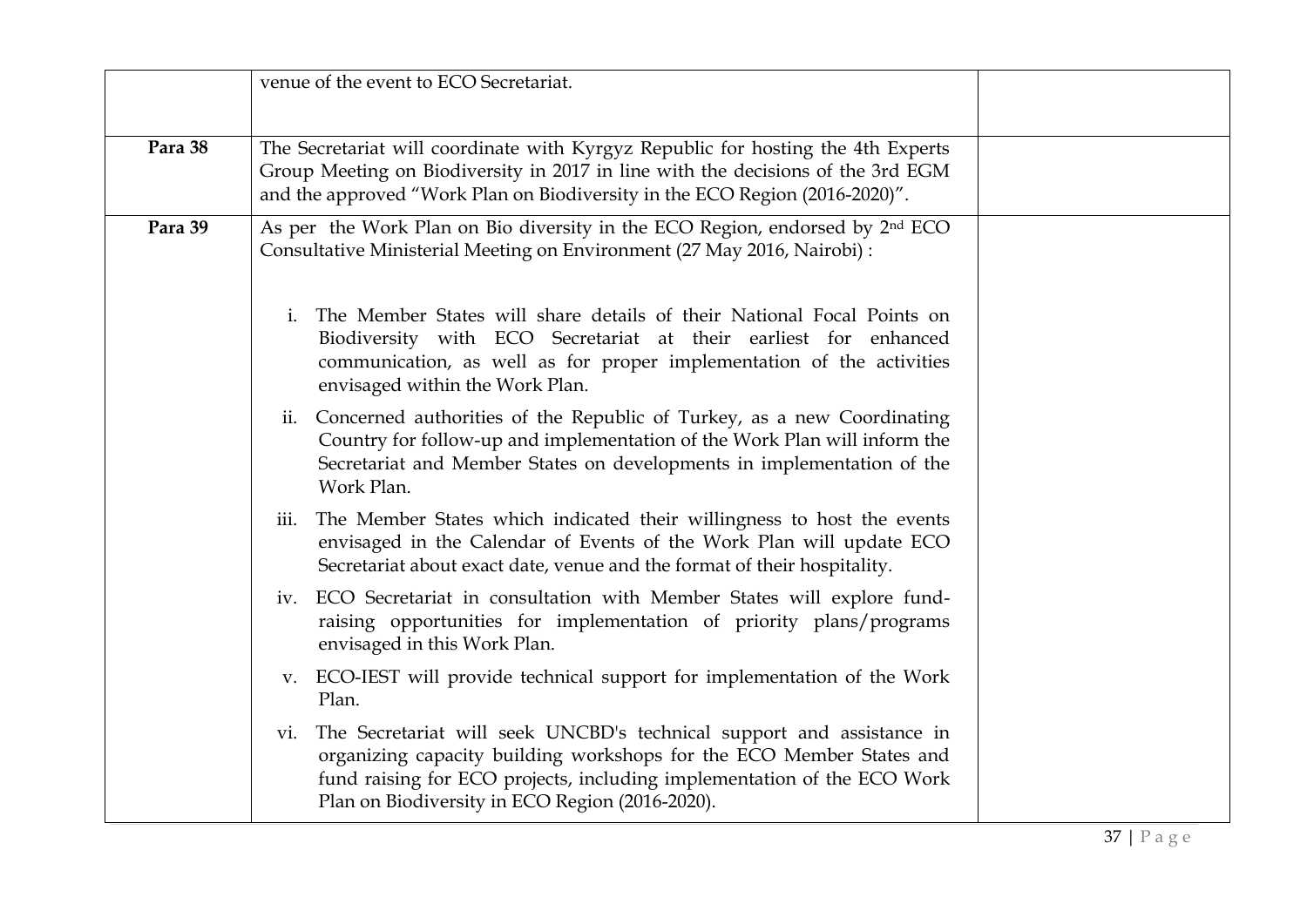| Para 40 | Given the successful ECO-UNFF Expert Meeting on Enhancing Regional and Sub-<br>Regional Involvement in the Work of the International Arrangement on Forests<br>(IAF) in September 2016 in ECO Secretariat, Tehran, the Secretariat will continue its<br>efforts to further bolster cooperation with UNFF and other relevant regional, sub-<br>regional organizations and processes for soliciting more technical and financial<br>support and enhancing its visibility in forest-related issues. ECO Secretariat will<br>continue cooperation with UNFF for the benefit of the Member States, including<br>through organizing capacity building/knowledge sharing activities on developing<br>actions/strategic plans, preparation of an ECO regional strategy on sustainable<br>forest management, organization of capacity building workshops for the ECO<br>Region, seeking UNFF technical assistance in utilizing the financial resources<br>available through Global Environment Facility (GEF), Green Climate Fund (GCF),<br>Adaptation Fund (AF) and Global Forest Financing Facilitation Network (GFFFN). |  |
|---------|-------------------------------------------------------------------------------------------------------------------------------------------------------------------------------------------------------------------------------------------------------------------------------------------------------------------------------------------------------------------------------------------------------------------------------------------------------------------------------------------------------------------------------------------------------------------------------------------------------------------------------------------------------------------------------------------------------------------------------------------------------------------------------------------------------------------------------------------------------------------------------------------------------------------------------------------------------------------------------------------------------------------------------------------------------------------------------------------------------------------|--|
| Para 41 | The proposal of the Islamic Republic of Iran and ECO-IEST on an initiative to<br>launch the programme on environmental technologies deployment, clean water<br>and energy solutions, restoration, monitoring and management tools will be<br>examined by the ECO Secretariat for possible implementation.                                                                                                                                                                                                                                                                                                                                                                                                                                                                                                                                                                                                                                                                                                                                                                                                         |  |
| Para 42 | The Secretariat will continue its efforts in promoting relevant ECO environmental<br>projects through joint activities and events with the ECO Member States and<br>partners in the COP-23 in 2017. This should be built on the momentum generated<br>by ECO-UNEP Consultations on environmental projects and showcasing ECO's<br>visibility and activities during the high level segment of the 22 <sup>nd</sup> UNFCCC in 2016.                                                                                                                                                                                                                                                                                                                                                                                                                                                                                                                                                                                                                                                                                 |  |
| Para 43 | The Secretariat will coordinate with a voluntary Member State in organizing the<br>workshop on "Optimal ECO Regional Approach to Green Economy in the context<br>of Outcome Document of Rio+20" in collaboration and support of ECO-IEST and<br>interested international organizations in 2017.                                                                                                                                                                                                                                                                                                                                                                                                                                                                                                                                                                                                                                                                                                                                                                                                                   |  |
| Para 44 | The ECO Secretariat will prepare necessary requirements for regional approach to<br>the environmental impacts in the post disaster situations and adaptations for<br>addressing the man-made disasters, including through experience sharing, capacity                                                                                                                                                                                                                                                                                                                                                                                                                                                                                                                                                                                                                                                                                                                                                                                                                                                            |  |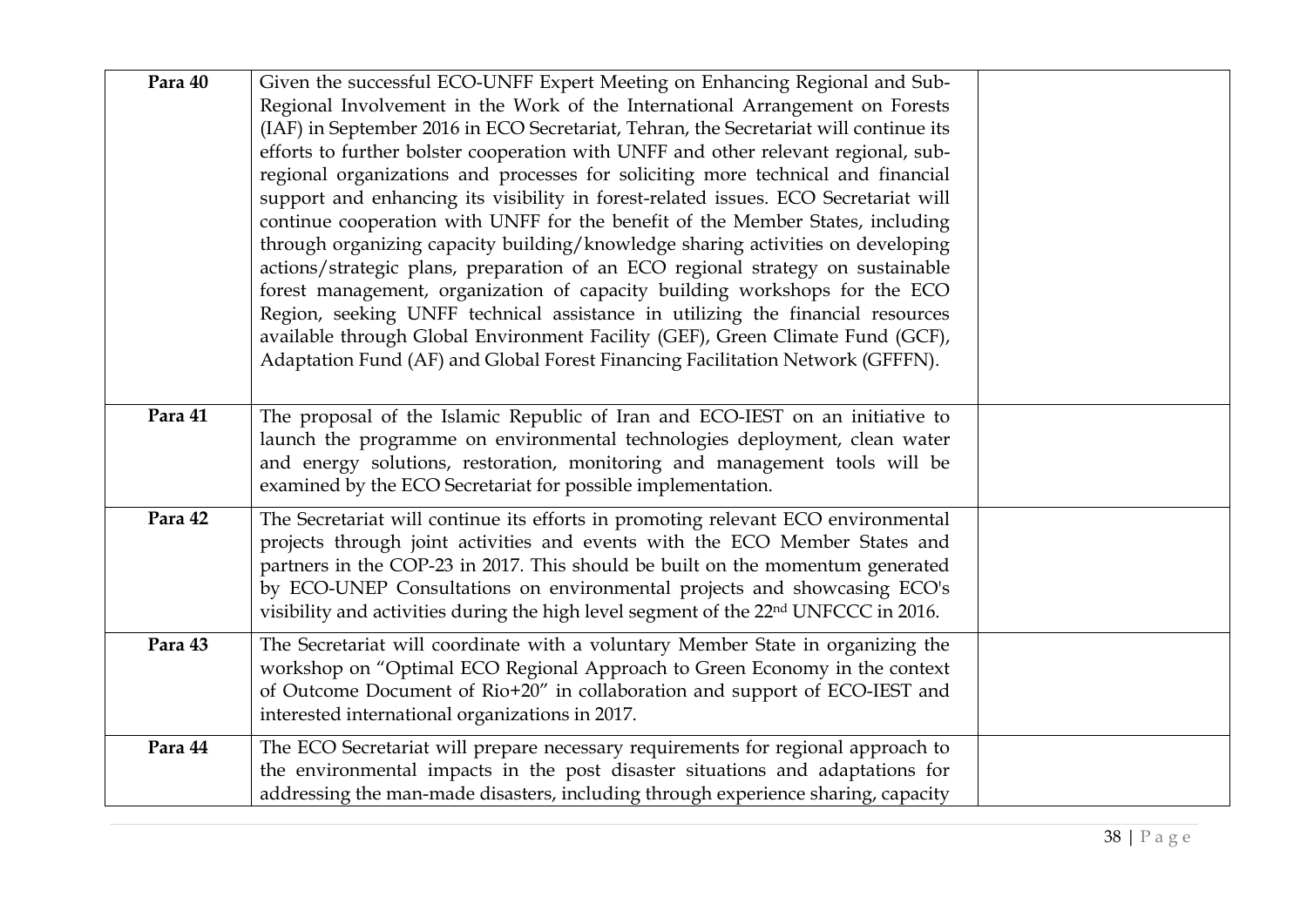|         | building and training activities.                                                                                                                                                                                                                                                                                                                                                                                                                                                                             |  |
|---------|---------------------------------------------------------------------------------------------------------------------------------------------------------------------------------------------------------------------------------------------------------------------------------------------------------------------------------------------------------------------------------------------------------------------------------------------------------------------------------------------------------------|--|
| Para 45 | Given the recent progress in promoting the State of Environment (SoE) Report for<br>ECO Region, the Secretariat will organize with UNEP a joint Inception Workshop<br>on Modalities of First State of Environment (SoE) Report for ECO Region in<br>cooperation with ECO-IEST and participation of the Member States in the course of<br>2017.                                                                                                                                                                |  |
| Para 46 | The Member States will regularly update/nominate their National Focal Points<br>(NFPs) in relevant fields of environment, including climate change, biodiversity,<br>forests, desertification, etc in order to enhance coordination between relevant<br>national focal points and the Secretariat and among themselves, as well as the<br>reporting and feedback mechanism.                                                                                                                                   |  |
| Para 47 | The Member States, who have not done so, will provide their National Progress<br>Reports (NPRs) on Environment for 2014 (except Afghanistan, Azerbaijan, Kyrgyz<br>Republic, Iran, Tajikistan and Turkey) and 2015 (excluding Afghanistan, Kyrgyz<br>Republic, Iran, Tajikistan and Turkey). Member States will also provide their NPRs<br>for 2016 in the first quarter of 2017.                                                                                                                             |  |
| Para 48 | As per recommendation of the 6 <sup>th</sup> ECO Working Group Meeting on Environment<br>with respect to establishment of Ad Hoc Group/Task Force to formulate and<br>develop ECO Regional Adaptation Programme (ERAP), the Member States will<br>provide the Secretariat with their National Adaptation Programmes. The ECO<br>Secretariat and ECO-IEST will consequently prepare the draft proposal for<br>developing ERAP.                                                                                 |  |
| Para 49 | The Secretariat will follow up the recommendation of the 6 <sup>th</sup> ECO Working Group<br>Meeting on Environment concerning establishment of partnership frameworks<br>with regional organizations working on environment and climate change issues,<br>including, but not limited to the South Asian Cooperative Environment Programme<br>(SACEP), Organization of Islamic Cooperation (OIC), Organization of the Black Sea<br>Economic Cooperation (BSEC), and Association for South East Asian Nations |  |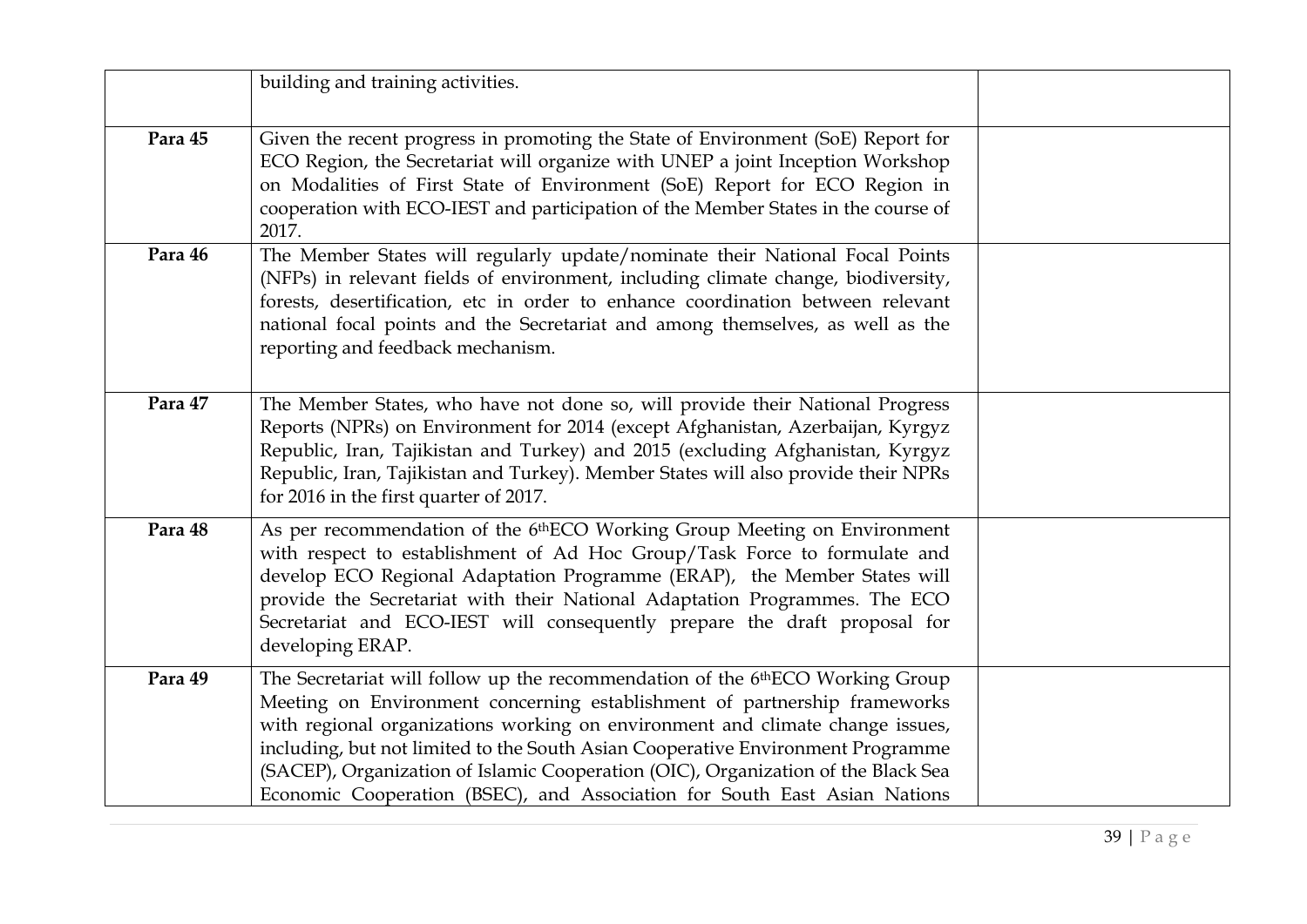|         | (ASEAN).                                                                                                                                                                                                                                                                                                                                                                                                                                                                                                                                                                                                                                                                                                                                                                                                                                                                                                                                               |  |
|---------|--------------------------------------------------------------------------------------------------------------------------------------------------------------------------------------------------------------------------------------------------------------------------------------------------------------------------------------------------------------------------------------------------------------------------------------------------------------------------------------------------------------------------------------------------------------------------------------------------------------------------------------------------------------------------------------------------------------------------------------------------------------------------------------------------------------------------------------------------------------------------------------------------------------------------------------------------------|--|
| Para 50 | The Republic of Azerbaijan will submit its views/comments by 1 January 2017, on<br>the Feasibility Study on "Development and Harmonization of Environmental<br>Standards in ECO Region" Project, which has been commendably completed by<br>Iran in September 2016.                                                                                                                                                                                                                                                                                                                                                                                                                                                                                                                                                                                                                                                                                    |  |
| Para 51 | The Secretariat will draft a trilateral (ECO Secretariat, ECO-IEST and Department of<br>Environment of the Islamic Republic of Iran) contract for preparation of a regional<br>program for implementation of the Framework Plan of Action on Environment<br>Cooperation and Global Warming for ECO Member States (2015-2020). The<br>Secretariat has already allocated 50,000 USD by the CPR. The Member States<br>(except Islamic Republic of Iran who has pledged 100,000 USD) will consider<br>allocation of remaining 100,000 USD for early implementation of the project profile.<br>The Islamic Republic of Iran will release the pledged money upon signing the<br>contract.                                                                                                                                                                                                                                                                    |  |
| Para 52 | Following the decision of the Council of Permanent Representatives (CPR) on its<br>209th Meeting for implementation of the project development phase of the<br>"Regional Project to Combat Desertification with a Special Emphasis on Dust Haze<br>and Sand Storm in the ECO Region". The ECO Secretariat will continue its<br>engagement and cooperation with the Project Manager (ECO-IEST) for necessary<br>coordination and supervision on the implementation of the Project within the<br>agreed timeframes in line with signed Contract. The interested Member States will<br>cooperate closely with the Secretariat and ECO-IEST for proper implementation of<br>this project, to share their national desertification status reports, and will<br>participate in two workshops proposed by Project Contractor for consideration of<br>the draft Project Proposal and finalization of the Project Proposal for submission to<br>donor agencies. |  |
| Para 53 | The ECO Secretariat and Member States will attend the Calibration Basis' Training<br>Program, to be hosted by Turkish Meteorological Service in 2018.                                                                                                                                                                                                                                                                                                                                                                                                                                                                                                                                                                                                                                                                                                                                                                                                  |  |
| Para 54 | The Secretariat's efforts for expansion of its cooperation and outreach through                                                                                                                                                                                                                                                                                                                                                                                                                                                                                                                                                                                                                                                                                                                                                                                                                                                                        |  |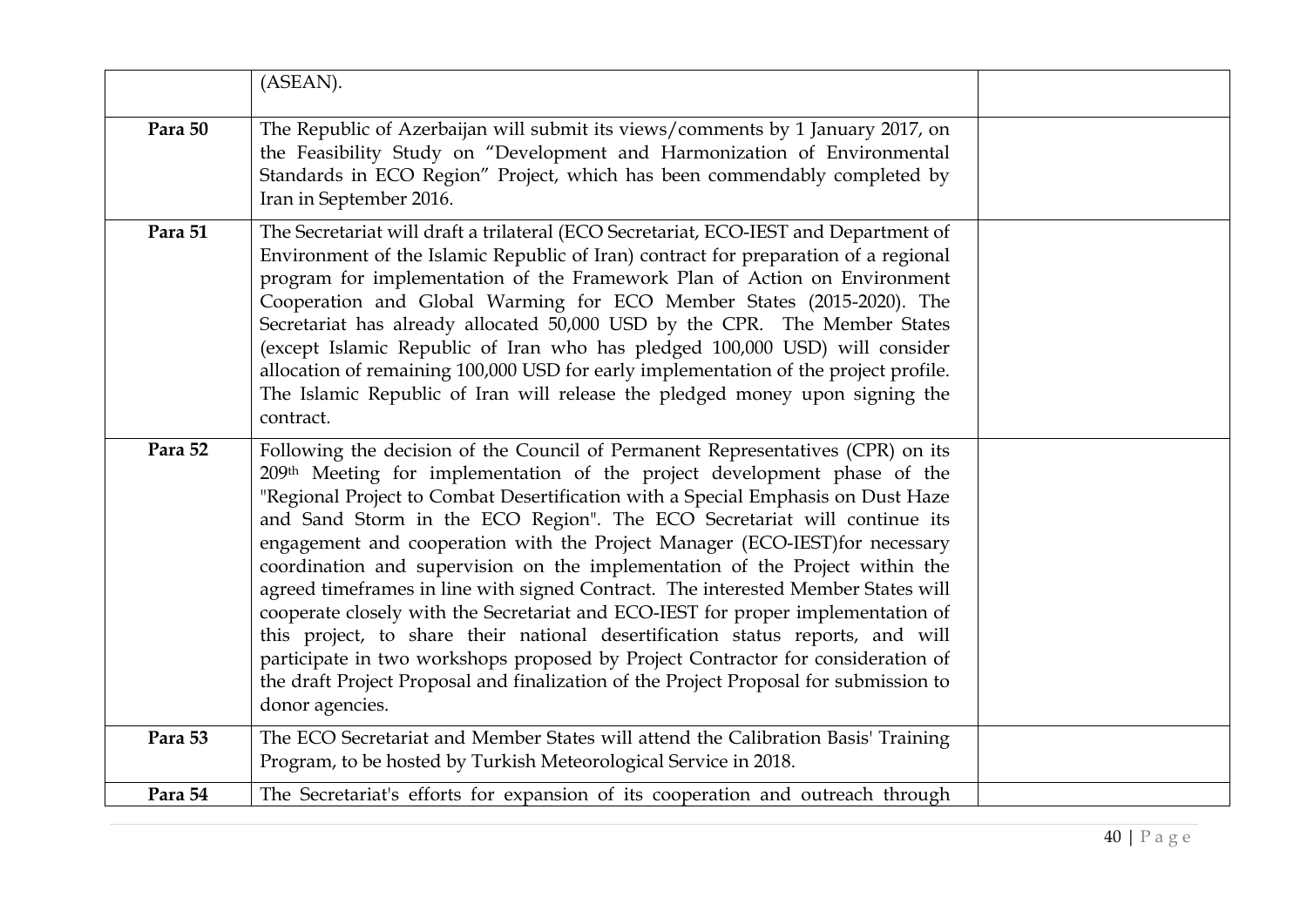|                    | active engagement in important environmental fora in line with the mandates of<br>the 5 <sup>th</sup> ECO Ministerial Meeting on Environment should continue in 2017. |  |
|--------------------|-----------------------------------------------------------------------------------------------------------------------------------------------------------------------|--|
| D.                 | <b>SECTOR: AGRICULTURE, INDUSTRY &amp; TOURISM</b>                                                                                                                    |  |
| <b>Agriculture</b> |                                                                                                                                                                       |  |
| <b>REFERENCE</b>   | <b>EVENTS/ACTIVITIES</b>                                                                                                                                              |  |
| Para 1             | The Council welcomed the offer of the Islamic Republic of Pakistan to consider hosting the                                                                            |  |
|                    | 6th ECO Ministerial Meeting on Agriculture, preceded by the Senior Officials Meeting                                                                                  |  |
|                    | (SOM) in i 2017.                                                                                                                                                      |  |
| Para 2             | The Council welcomed the offer of the Republic of Turkey to host the 2nd Meeting of the                                                                               |  |
|                    | Programme Steering Committee of the ECO Regional Coordination Centre (ECO-RCC) for                                                                                    |  |
|                    | Implementation of the ECO Regional Programme for Food Security (ECO-RPFS) on                                                                                          |  |
|                    | February 16-17, 2017 in Ankara, Turkey. The Council requested the Steering Committee to                                                                               |  |
|                    | consider the revision of the ECO-RPFS, if necessary, during its second meeting.                                                                                       |  |
|                    | The Council also thanked the offer of the Republic of Turkey to host the 2nd Workshop on                                                                              |  |
|                    | Enhancing Food Security in the ECO Region in Turkey and the dates and venue will be<br>communicated through diplomatic channel.                                       |  |
| Para 3             | The Council thanked the ECO-RCC for preparing the "Working Principles of the ECO-RCC                                                                                  |  |
|                    | for Implementation of the ECO-RPFS" and requested its finalization during the 2nd                                                                                     |  |
|                    | Steering Committee Meeting of the ECO-RCC in the Republic of Turkey. The said Working                                                                                 |  |
|                    | Principles were already circulated to the Member States. The Council calls upon the                                                                                   |  |
|                    | Member States to convey their views on the Working Principles before the next Steering                                                                                |  |
|                    | Committee meeting.                                                                                                                                                    |  |
| Para 4             | The Council requested the Member States (except Iran, Kyrgyzstan and Turkey) to                                                                                       |  |
|                    | nominate their ECO-RCC Programme Steering Committee Members. The Council also                                                                                         |  |
|                    | requested the Member States to participate and extend their support to the ECO-RCC's                                                                                  |  |
|                    | forthcoming activities. In this context, the Member States are requested to prepare Project                                                                           |  |
|                    | Proposals on Food Security within the framework of RPFS and convey the same for                                                                                       |  |
|                    | coordination to the said Centre.                                                                                                                                      |  |
| Para 5             | The Council requested the Member States to consider providing funds for implementation                                                                                |  |
|                    | of the ECO-RPFS, so as to facilitate securing financial assistance from the donor                                                                                     |  |
|                    | institutions/organizations, as decided during the 4 <sup>th</sup> ECO Ministerial Meeting on Finance                                                                  |  |
|                    | and Economy held on May 22-23, 2014 in Astana, Republic of Kazakhstan.                                                                                                |  |
| Para 6             | The Council requested the ECO-RCC to cooperate with the ECO Secretariat for preparing                                                                                 |  |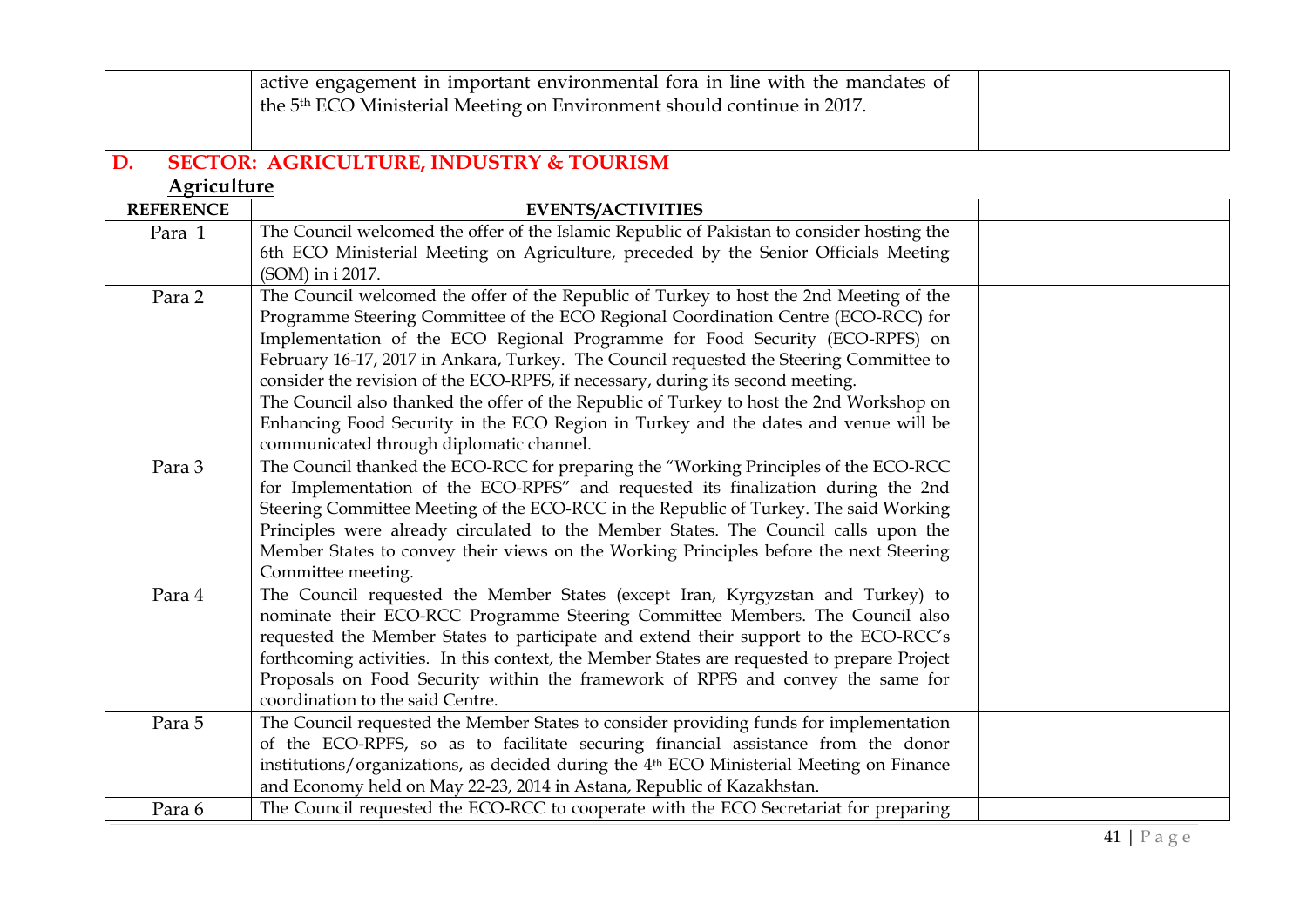|         | bankable project documents for the components of the ECO-RPFS.                                                                                                                                                                                                                                                                                                                                                                                                                                                                                                                                                                                                                                                                 |  |
|---------|--------------------------------------------------------------------------------------------------------------------------------------------------------------------------------------------------------------------------------------------------------------------------------------------------------------------------------------------------------------------------------------------------------------------------------------------------------------------------------------------------------------------------------------------------------------------------------------------------------------------------------------------------------------------------------------------------------------------------------|--|
| Para 7  | The Council thanked the Islamic Republic of Pakistan for offering to host the 7 <sup>th</sup> ECOSA<br>International Seed Trade Conference and Seed Trade Fairs in 2017. The Council also<br>welcomed Pakistan to apply IDB its channels in collaboration with ECO Secretariat for<br>allocation of 17,000 USD for organizing the said events.                                                                                                                                                                                                                                                                                                                                                                                 |  |
|         | On the request of Council, Pakistan will consider to organize the Workshop on<br>Seed Testing. The Council appreciate the membership of the ECO Seed Association<br>(ECOSA) to the World Seed Federation (WSF) and getting status to be represented<br>in International Seed Federation (ISF) central management committees and<br>requested ECOSA coordinate with ECO and Member States before action in such<br>case.                                                                                                                                                                                                                                                                                                        |  |
| Para 8  | The Council requested the Republic of Azerbaijan to officially respond for willingness to<br>host the Workshop in the Field Control in 2017 till the end of December 2016.<br>The Council also welcomed the offer of the Islamic Republic of Iran to organize the<br>Workshop on Plant Variety Protection (PVP) in 2017, Iran through applying IDB by their<br>channels in collaboration with ECO Secretariat for necessary fund.                                                                                                                                                                                                                                                                                              |  |
| Para 9  | The Council thanked the FAO, Member States and the ECO Secretariat for the successful<br>implementation of the ECO/FAO-SEC Project on Seed Sector Development in the Region,<br>which was completed by organizing the Final Regional Seed Workshop on November 4-6,<br>2015 in Antalya, Turkey. The Council also welcomed the formulation of the ECO Regional<br>Seed Agreement as an outcome of the said project, which was sent to the Member States for<br>their views and comments.<br>The Council requested ECO Secretariat to proceed for approving the ECO Seed Agreement<br>by the decision making bodies of ECO.                                                                                                      |  |
| Para 10 | The Council thanked the Islamic Republic of Pakistan for organizing the 2 <sup>nd</sup> Working<br>Group Meeting on the Establishment of the ECO Center of Excellence for Efficient<br>Utilization of Water for Agriculture (ECO-CEEWUA) on July 25-26, 2016 in Islamabad,<br>Pakistan, in which the Draft Plan of Action and Draft Status for establishment of the ECO-<br>CEEWUA were finalized and circulated for views/comments of the Member States. The<br>Council also requested the Secretariat to expedite approval process of Draft Plan of Action<br>and Draft Statute and submit to the COM through CPR for its final approval.<br>The Council also thanked for amendment/finalization of the Project Proposal for |  |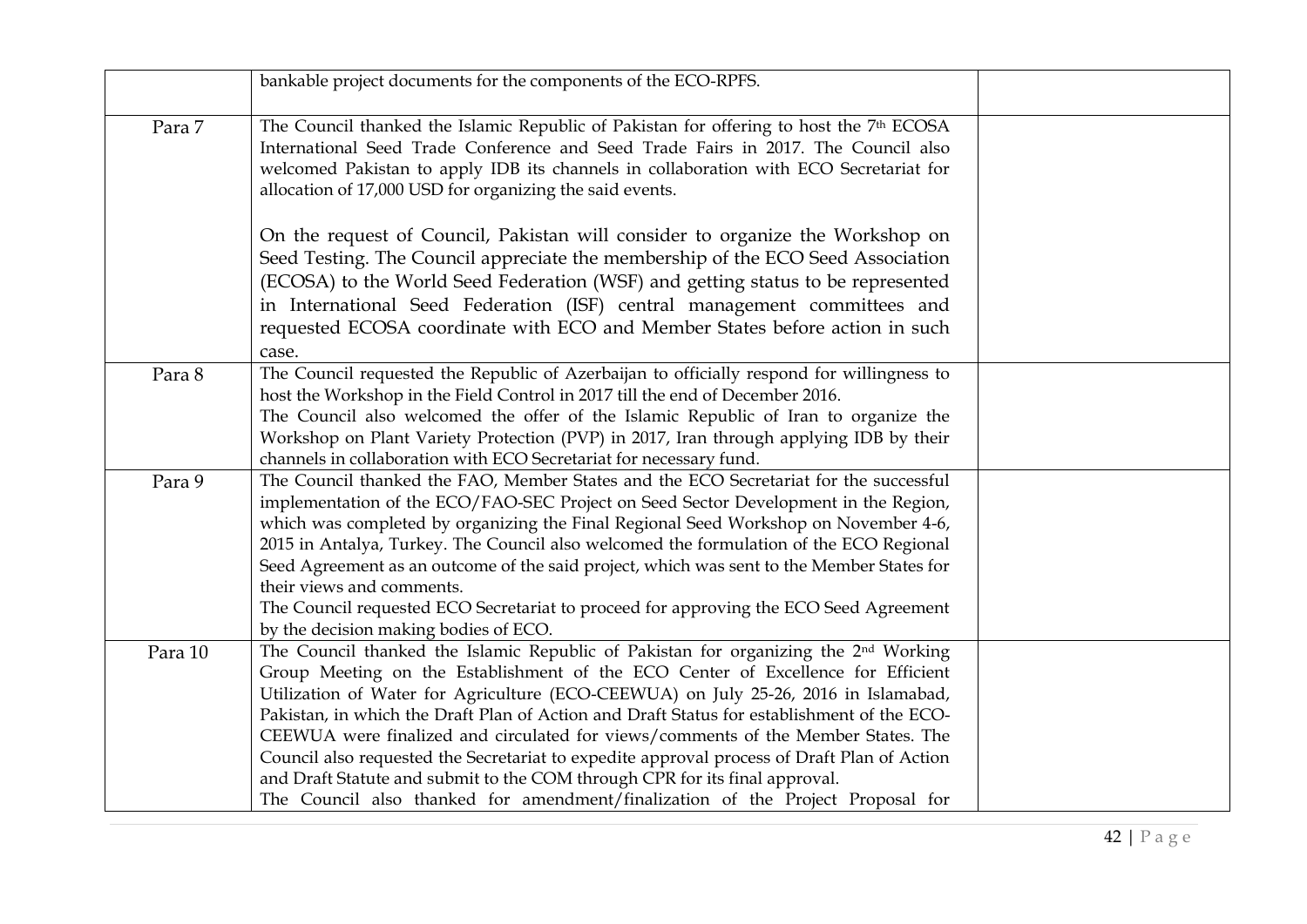|         | Establishment of the ECO-CEEWUA and the decision on sending the project to IDB and                    |  |
|---------|-------------------------------------------------------------------------------------------------------|--|
|         | FAO for converting it into bankable project. The bankable project will be submitted to IDB            |  |
|         | for financial process. The Council also approved the said project with appreciation for               |  |
|         | necessary process.                                                                                    |  |
|         | The Council welcomed the offer of the Republic of Turkey to consider hosting the 3rd                  |  |
|         | Working Group Meeting/Workshop on the Status for establishment of the ECO-CEEWUA                      |  |
|         | in 2017, Turkey.                                                                                      |  |
| Para 11 | The Council appreciated the finalization of the Draft Statute of the ECO Regional Center              |  |
|         | for Risk Management of Natural Disasters (ECO-RCRM), which includes the views of some                 |  |
|         | Member States, and to be submitted to one of the CPR Meetings for                                     |  |
|         | endorsement/finalization. The said Statute will be submitted to the next COM Meeting for              |  |
|         | final approval. All the Member States (except Iran and Turkey) are also requested to                  |  |
|         | contribute and designate their focal points for the Working Group to draw up Project                  |  |
|         | Proposals for cooperation as per decisions made by the 2 <sup>nd</sup> Heads of Meteorological        |  |
|         | Organizations.                                                                                        |  |
| Para 12 | The Council requested all Member States voluntarily host the 3rd Meeting of the ECO                   |  |
|         | Heads of Meteorological Organizations scheduled to be held in 2017.                                   |  |
|         | The Council while thanking again the Republic of Turkey for preparing the Draft Statute               |  |
|         | for the establishment of the ECO Meteorological Calibration Center (ECO-MCC), requested               |  |
|         | the Member States to send their views/comments on the said document.                                  |  |
| Para 13 | The Council thanked the offer of the Republic of Turkey to organize the 2 <sup>nd</sup> International |  |
|         | Training Course on Basic of Calibration in September 2018 in Ankara, Turkey.                          |  |
| Para 14 | The Council requested the Member States (except Iran) to expedite signing/ratifying the               |  |
|         | Statute of the ECO Veterinary Commission (ECO-VECO).                                                  |  |
|         | The Council while appreciating the Islamic Republic of Iran for organizing the 3rd ECO                |  |
|         | Heads of Veterinary Organizations Meeting on January 30 - February 01, 2017 in Tehran,                |  |
|         | requested member States to confirm their participation in the said event.                             |  |
|         | The Council also thanked the proposal of the Islamic Republic of Iran to hold the first               |  |
|         | Technical Steering Committee on the sideline of the 3rd ECO Heads of Veterinary                       |  |
|         | Organizations Meeting.                                                                                |  |
| Para 15 | The Council while thanking the Islamic Republic of Iran, requested to send the exact date and         |  |
|         | venue for organizing the 2nd Expert Group Meeting of the ECO-ABN, scheduled to be held in             |  |
|         | September 2017, in Iran.                                                                              |  |
|         | The Council requested the Member States while updating the information about their                    |  |
|         | national focal points, kindly provide the country reports on biotechnology and related                |  |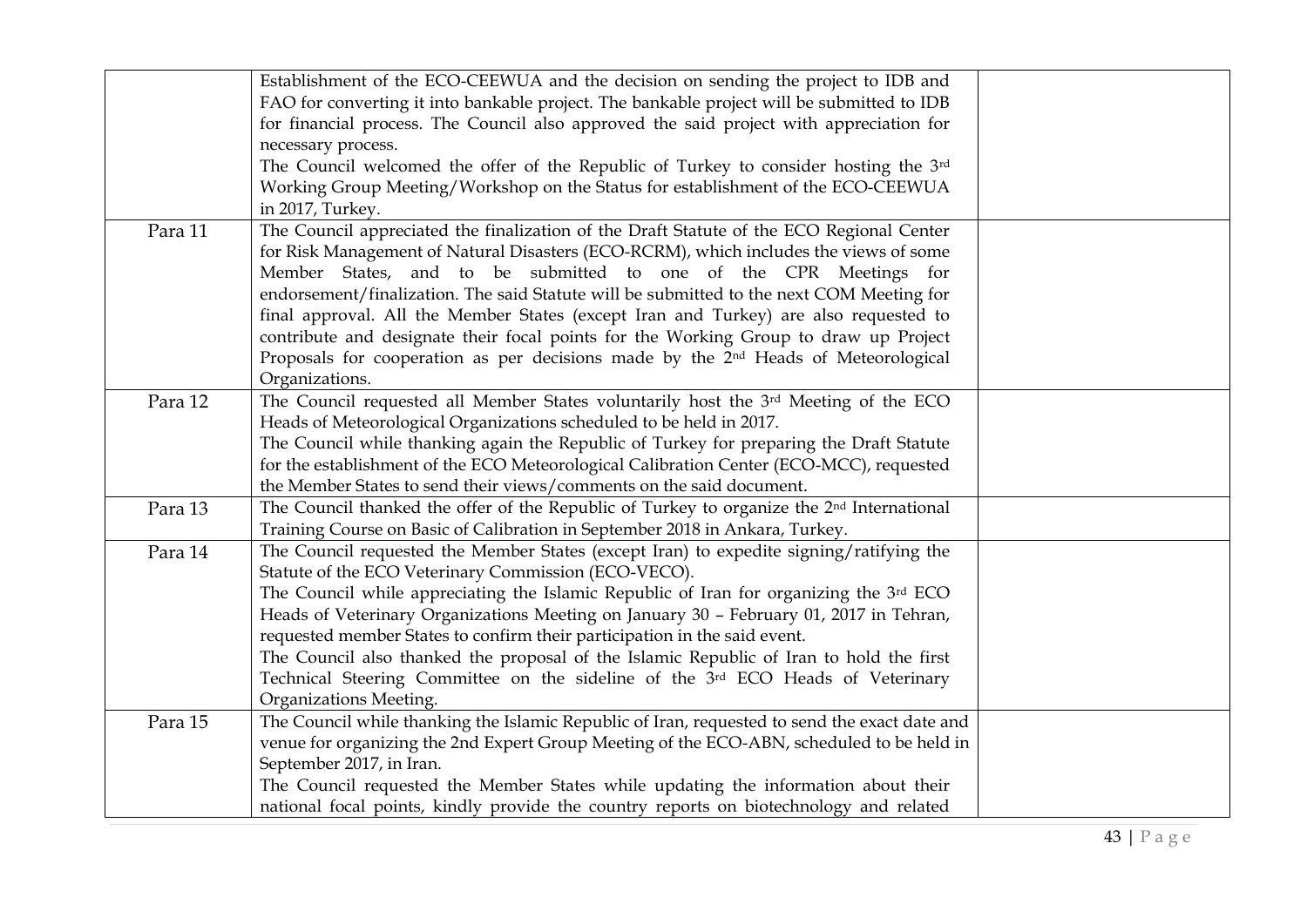|         | information to be uploaded to the new under construction website.                              |  |
|---------|------------------------------------------------------------------------------------------------|--|
|         | The Council requested the Member States to send their project proposals,                       |  |
|         | recommendations, ideas, and expectations for an efficient network and to achieve its goals     |  |
|         | in accelerating Agricultural Biotechnology in the region.                                      |  |
| Para 16 | The Council requested the ECO Secretariat to actively participate in the related international |  |
|         | conferences to be organized in 2017 and prepare the project proposals on the events/activities |  |
|         | for provision of financial assistance in this regard.                                          |  |
|         | The Council requested Member States to voluntarily organize regional/international             |  |
|         | buyers/sellers meetings/trade fairs on agricultural products in 2017 in their respective       |  |
|         | countries with a view to improve intra-regional trade.                                         |  |

| Industry |                                                                                                        |  |
|----------|--------------------------------------------------------------------------------------------------------|--|
| Para 1   | The Council welcomed the renewed offer of the Islamic Republic of Iran to host the 4 <sup>th</sup> ECO |  |
|          | Ministerial Meeting on Industry in 2017 and requested the latter to inform the exact date              |  |
|          | and details of hospitality to the Secretariat by the end of December 2016. The Council also            |  |
|          | requested the Member States to actively participate in the Meetings.                                   |  |
| Para 2   | The Council requested the interested Member States to sign (except Afghanistan and                     |  |
|          | Turkey) and ratify (except Iran) the Statute of the Regional Institute for Standardization,            |  |
|          | Conformity Assessment, Accreditation and Metrology (ECO-RISCAM) to pave the way for                    |  |
|          | early operationalization of the Institute and in this connection welcomed the interest of              |  |
|          | Pakistan to do so. The Republic of Turkey informed the Meeting that it has already started             |  |
|          | the ratification process of the Statute.                                                               |  |
| Para 3   | The Council appreciated Iran for allocation of office spaces for the "Central Secretariat of           |  |
|          | ECO - RISCAM" and the "Technical Management Board of Conformity Assessment" and                        |  |
|          | requested all the Member states to attend the opening ceremony of the offices on 14                    |  |
|          | December 2016. The Council also requested the Islamic Republic of Iran to report the                   |  |
|          | activities of the Institute to the Secretariat on six months basis.                                    |  |
| Para 4   | The Council appreciated the Interim Coordination Unit of ECO-RISCAM for preparation of                 |  |
|          | the basic documents of the Institute documents (i.e. Rules of Procedure, Financial                     |  |
|          | Regulations and Staff Regulations) and requested the Member States to reflect their views              |  |
|          | on the documents as early as possible to its Secretariat.                                              |  |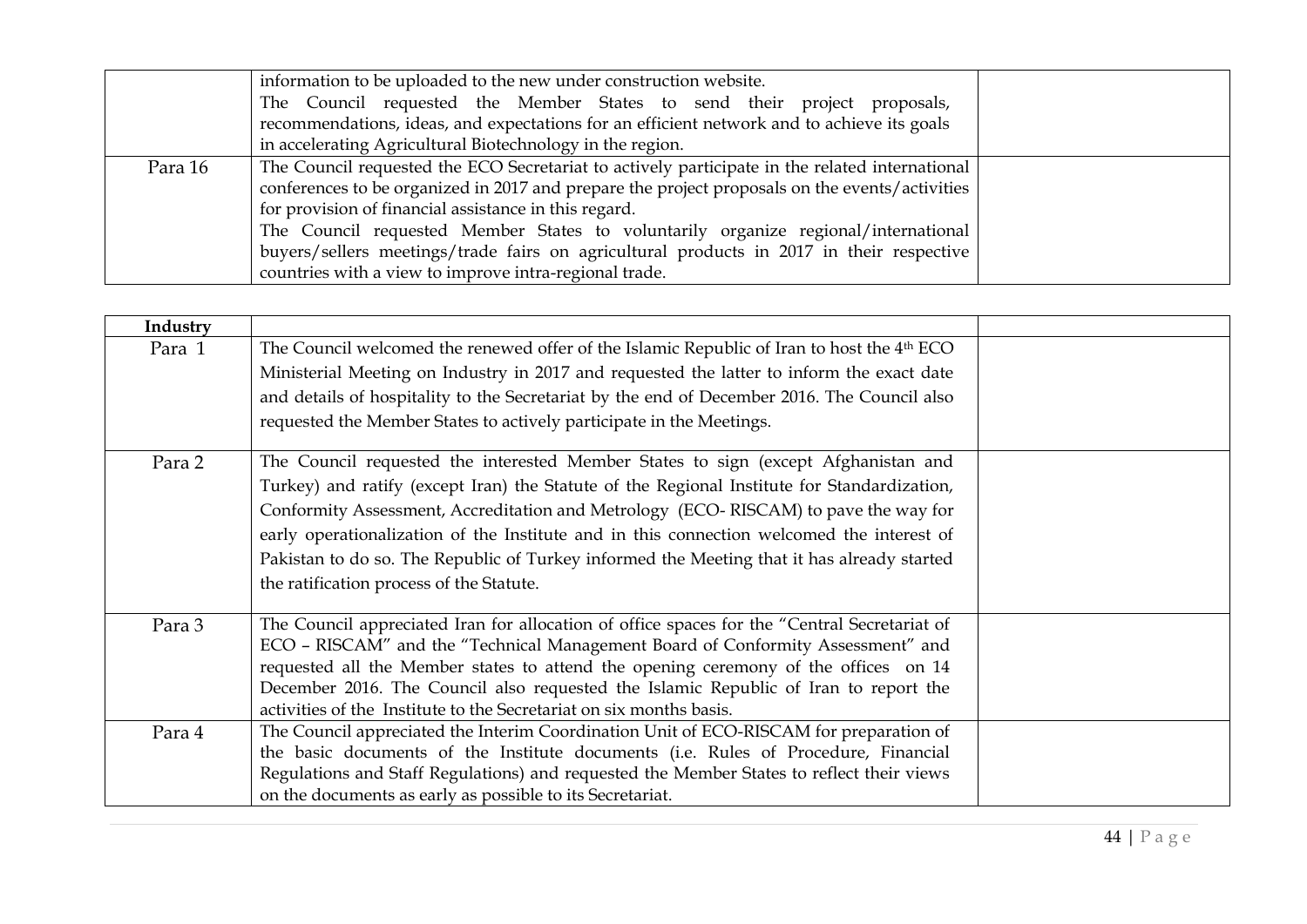| Para 5  | The Council was informed of the interest of the Islamic Republic of Pakistan to host the<br>Technical Management Board of Metrology of ECO- RISCAM and its request for<br>amendment of the relevant article of the Statute of ECO - RISCAM concerning hosting of<br>the Technical Management Boards and requested the signatory states (except Turkey) to<br>consider it and provide the Secretariat with their views for further action.                                                                                                                                                                                        |  |
|---------|----------------------------------------------------------------------------------------------------------------------------------------------------------------------------------------------------------------------------------------------------------------------------------------------------------------------------------------------------------------------------------------------------------------------------------------------------------------------------------------------------------------------------------------------------------------------------------------------------------------------------------|--|
| Para 6  | The Member States were requested to volunteer for hosting the 7 <sup>th</sup> HLWG on<br>Standardization, Conformity Assessment, Accreditation and Metrology and inform the<br>Secretariat by end of February 2017. The Council requested the Secretariat to host the<br>Meeting in the absence of interest by the Member States to host the Meeting in 2017.                                                                                                                                                                                                                                                                    |  |
| Para 7  | The Council welcomed the offer of the Islamic Republic of Iran to organize a Training<br>Workshop on Industrial Property Rights on 21-22 February 2017 and will provide local<br>hospitality (accommodation, meals and local transportation) for 3 participants from each<br>Member States. The Secretariat was requested to approach WIPO for their technical and<br>financial support.                                                                                                                                                                                                                                         |  |
| Para 8  | The Council was informed by the Secretariat that the MoU for cooperation with WIPO is<br>finalized and is in the process of negotiation with the latter and will be circulated to the<br>Member States once the views of the WIPO is incorporated in the text.                                                                                                                                                                                                                                                                                                                                                                   |  |
| Para 9  | The Council welcomed the offer of the Islamic Republic of Pakistan to consider hosting the<br>4th Coordination Committee Meeting on Industrial Property Rights in 2017 and requested<br>the latter to confirm its position and inform the exact date and details of hospitality to the<br>Secretariat.                                                                                                                                                                                                                                                                                                                           |  |
| Para 10 | The Council welcomed the renewed offer of the Islamic Republic of Pakistan to host the 5th<br>Steering Committee Meeting (SCM) on Entrepreneurship and SME Development Meeting<br>on 13-14 March 2017 and SME Conference on 15-16 March 2017 in Lahore and requested<br>all the interested Member States to participate in the said events. Pakistan will provide<br>local hospitality (accommodation, meals and local transportation) to one participant from<br>each Member State. The council also renamed the SCM to High Level Working Group<br>(HLWG) which will include all the Member States in the area of cooperation. |  |
| Para 11 | The Council requested Republic of Turkey to inform exact date and details of hospitality<br>for a workshop on projects of energy efficiency and environmental protection in SMEs as<br>decided by the 4th Steering Committee Meeting on Entrepreneurship and SME<br>Development.                                                                                                                                                                                                                                                                                                                                                 |  |
| Para 12 | The Council thanked the Islamic republic of Iran for renewing its offer to host the 2 <sup>nd</sup><br>Steering Committee Meeting on Establishment of the ECO Nanotechnology Network<br>(ECONAN), and Workshop on NANO-technology in 2017 and requested for active                                                                                                                                                                                                                                                                                                                                                               |  |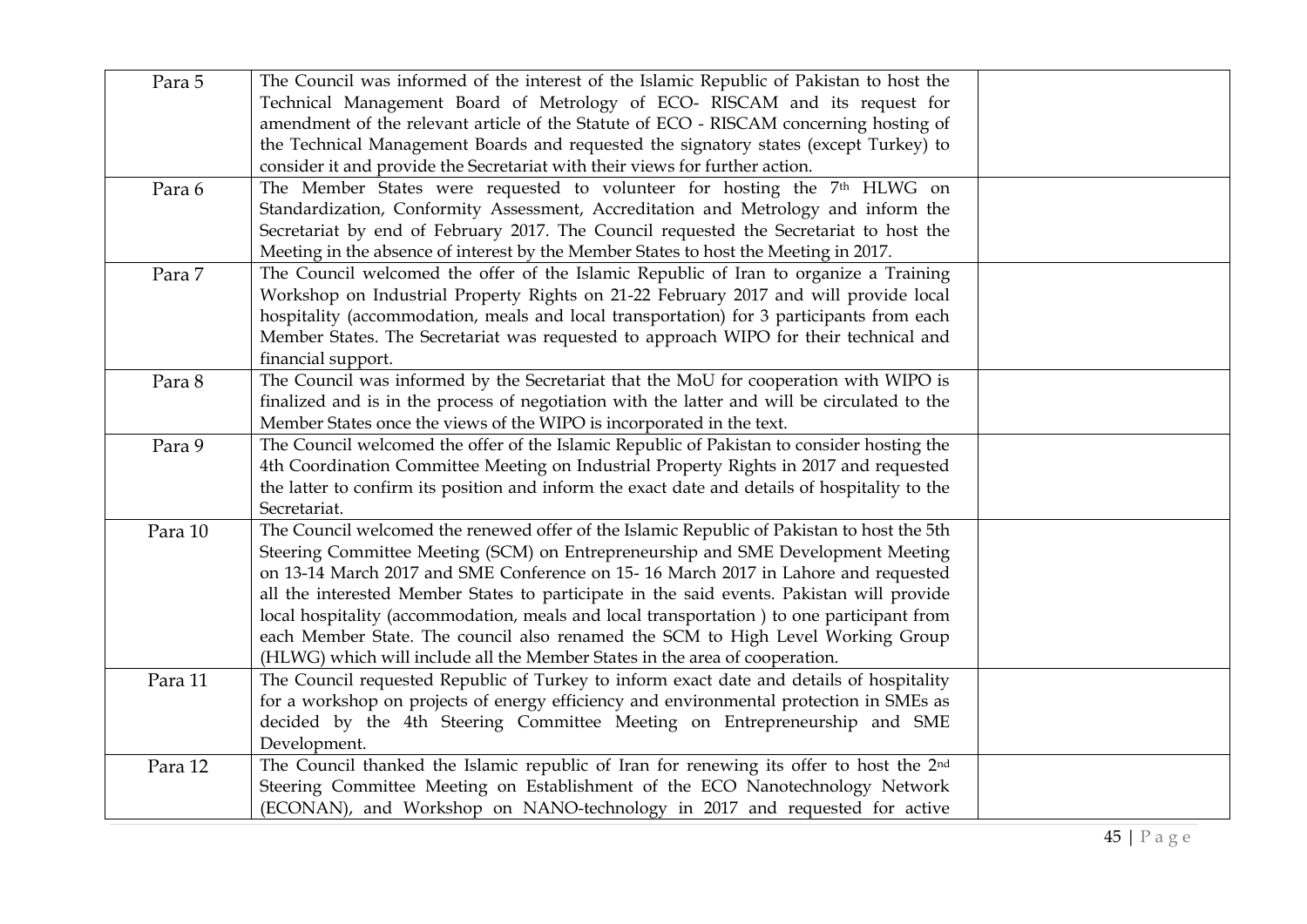|         | participation of all the Member States in the Meeting and the Workshop.                       |  |
|---------|-----------------------------------------------------------------------------------------------|--|
| Para 13 | The Islamic Republic of Iran also informed the Meeting that it will host a kickoff event for  |  |
|         | the "Study on Nanotechnology in the ECO Countries" and the ECONAN website, which is           |  |
|         | prepared in line with the Work Plan for the Establishment of ECONAN, on 22nd January          |  |
|         | 2017.                                                                                         |  |
| Para 14 | The Council requested Iran to commence the project titled Pre-Feasibility Study of Removal of |  |
|         | Arsenic Water Pollution in ECO Region using Nanotechnology Methods in collaboration with      |  |
|         | the interested Member States. The remaining Member States were also encouraged to join        |  |
|         | the project as soon as possible.                                                              |  |
| Para 15 | The Council reiterated its request to the interested Member States to offer their project     |  |
|         | proposals to develop and enhance the nanotechnology in the Region                             |  |
| Para 16 | The Council requested the Member States, in particular ECONAN to organize capacity            |  |
|         | building and training courses for the interested Member States to publicize and build         |  |
|         | awareness on this technology.                                                                 |  |
| Para 17 | The Council welcomed the proposal of the Islamic Republic of Iran to submit the Project       |  |
|         | Proposals on (1) identifying potential transferors and transferees in the ECO Region and (2)  |  |
|         | identifying supporters of Technology Transfer process in the Region within 3 months.          |  |
| Para 18 | The Council welcomed the proposal of the Islamic Republic of Iran to organize ECO-Silk        |  |
|         | Road Agro-Food Industries Expo (ESRAFI Expo) in 2017 and requested all the all the ECO        |  |
|         | Member States as well as countries on-route the Silk Road to actively participate in the      |  |
|         | Expo. The Exact date and venue will be communicated by 30 March, 2017.                        |  |
| Para 19 | The Council appreciated the Secretariat for initiating cooperation with relevant              |  |
|         | international organizations, development agencies and financial institutions including (but   |  |
|         | not limited to) UNCTAD, UNIDO, JICA, KOIKA, WIPO, TIKA, ISO, DEVCO for the                    |  |
|         | purpose of regional development and encouraged it to do so with other international and       |  |
|         | regional organizations, institutions and agencies.                                            |  |
| Para 20 | The Islamic Republic of Pakistan requested the Secretariat to approach the UNIDO for          |  |
|         | implementation of the two Projects on Sector Value Chain Development and Digital              |  |
|         | Information Exchange Network (IDENE).                                                         |  |
| Tourism |                                                                                               |  |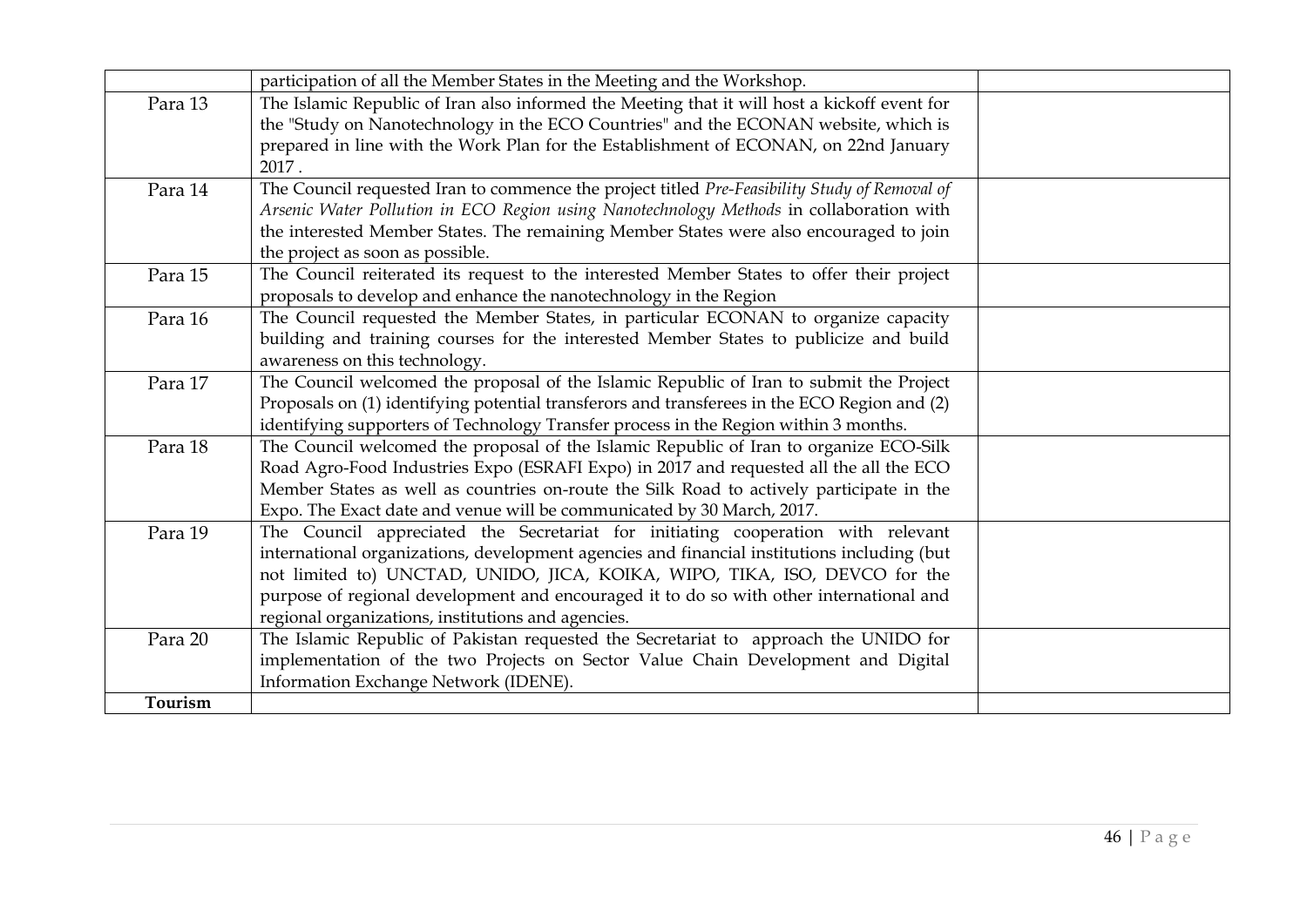| Para 21 | The Council appreciated the renewed offer of the Republic of Turkey to host the 3rd<br>Meeting of the ECO Tourism Ministers and the 5 <sup>th</sup> HLEG Meeting on Tourism in 2017 and<br>requested the latter to specify exact date and details of hospitality for the said Meetings as<br>soon as possible and called upon the ECO Members to actively participate in these events.                              |  |
|---------|---------------------------------------------------------------------------------------------------------------------------------------------------------------------------------------------------------------------------------------------------------------------------------------------------------------------------------------------------------------------------------------------------------------------|--|
| Para 22 | The Council acknowledged the importance of early preparation of the ECO Tourism<br>Strategy and requested the Secretariat to host the First Working Group Meeting on ECO<br>Tourism Strategy in the first half of 2017. The Council also encouraged the Secretariat to<br>consider seeking technical assistance from relevant international organizations i.e.<br>UNWTO, UNIDO, UNESCO, UNEP in this connection.    |  |
| Para 23 | The Council encouraged the Islamic Republic of Iran and Republic of Turkey to transfer<br>their pledged contributions to the ECO Tourism Promotion Fund and called upon other<br>interested Member States to consider contributing to the said Fund. The Council also<br>requested the Secretariat to consult the ECO Trade and Development Bank for mobilization<br>of funds for tourism activities and projects.  |  |
| Para 24 | The Council reiterated its request to the Member States, except Republic of Azerbaijan,<br>Islamic Republic of Iran and Islamic Republic of Pakistan, to provide all the necessary<br>information for the "Ecotourism Catalogue for the ECO Region" to be prepared by the<br>Republic of Turkey. Pakistan informed that it will provide updated information for the<br>Catalogue very soon.                         |  |
| Para 25 | The Council requested the Secretariat to continue its efforts concerning the 4th EGM on<br>Ecotourism and specify the date and venue of the Meeting. The Turkish delegation stated<br>that the latter is still willing to co-host this event along with Turkish Cypriot States.<br>However, as agreed this issue will be further discussed in the CPR Meeting.                                                      |  |
| Para 26 | Taking into consideration the high capacity for job creation and income generation, the<br>Council requested the Member States to consider organizing workshops on rural tourism<br>and also requested the Secretariat to consider seeking technical assistance from relevant<br>international organizations i.e. UNWTO, UNIDO, UNESCO, UNEP.                                                                       |  |
| Para 27 | The Council appreciated the Islamic Republic of Iran for hosting the First Asian<br>Cooperation Dialogue Ministerial Meeting on Tourism on 29 - 30 August 2016 in Tabriz in<br>which a delegation from ECO Secretariat and ECO Member States also participated. The<br>Council also requested the Member States and the Secretariat to participate in the Second<br>ACD Ministerial Meeting on Tourism in Cambodia. |  |
| Para 28 | The Council welcomed the offer of the Chamber of Commerce of the Islamic Republic of                                                                                                                                                                                                                                                                                                                                |  |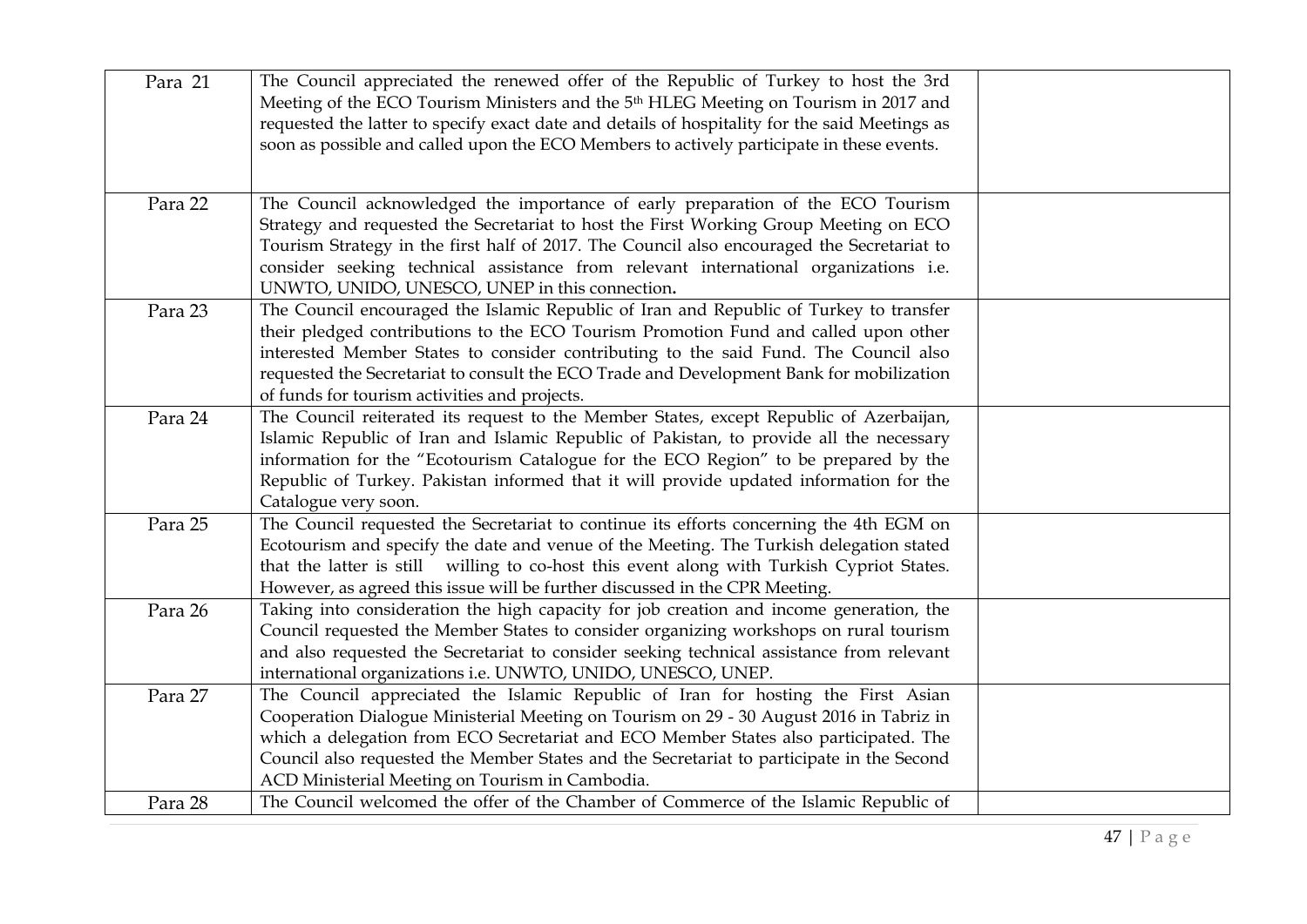|         | Iran to host the 2 <sup>nd</sup> Confobition (conference+ exhibition) on Health Tourism in 2017 and                             |  |
|---------|---------------------------------------------------------------------------------------------------------------------------------|--|
|         | requested the latter to inform exact date and details of hospitality by 30 December 2016.                                       |  |
| Para 29 | The Council requested the ECO-CCI to provide the Member States with an implementation                                           |  |
|         | report of the 1 <sup>st</sup> and 2 <sup>nd</sup> Coordination Committee Meetings as well as the 1 <sup>st</sup> Confobition on |  |
|         | Health Tourism held in Ramsar, in August 2014.                                                                                  |  |
| Para 30 | The Council requested the Member States to organize meetings of the airliners, tour                                             |  |
|         | operators and travel industry sector of the region to discuss establishment of new                                              |  |
|         | destinations and routes of tourism in the region and requested the relevant private sector                                      |  |
|         | to host such meetings.                                                                                                          |  |
| Para 31 | The Council reiterated its request to the Member States to encourage the private sector                                         |  |
|         | involvement in the regional tourism activities through participation in the relevant                                            |  |
|         | meetings/events/initiatives. And in this connection, the ECO CCI was requested to                                               |  |
|         | explore the possibility of setting up regional cooperation modality on tourism to                                               |  |
|         | strengthen cooperation among the national private sector associations/forums/federations                                        |  |
|         | with the purpose of sustainable tourism promotion and propose its study to the 3rdECO                                           |  |
|         | Ministerial Meeting on Tourism.                                                                                                 |  |
| Para 32 | The Council appreciated the Islamic Republic of Iran for hosting the Second International                                       |  |
|         | ECO - Silk Road Food Festival and welcomed the offer of latter to host the Third ECO - Silk                                     |  |
|         | Road Food Festival in May 2017 in Zanjan. The Council also requested the local host                                             |  |
|         | authorities to set up a coordination mechanism and website for better promotion and                                             |  |
|         | organization of the annual event in coordination with the Secretariat. The Council also                                         |  |
|         | requested the Member States to actively participate in the Event.                                                               |  |
| Para 33 | The Council request the Secretariat to organize workshops on culinary tourism and                                               |  |
|         | tourism business development on the sidelines of the ECO - SILK Road Food Festival and                                          |  |
|         | approach the relevant international organizations and institutes for this purpose.                                              |  |
| Para 34 | The Council welcomed the convening of the 10th Tehran International Tourism Exhibition                                          |  |
|         | on 6-9 February 2017 and requested all the Member States to actively participate in the                                         |  |
|         | Event. Detailed information of the Event was also circulated to the delegates in the                                            |  |
|         | Meeting.                                                                                                                        |  |
| Para 35 | The Member States are requested to consider hosting tourism and handicrafts related                                             |  |
|         | exhibitions for the purpose of enhancing tourism cooperation in the Region.                                                     |  |
| Para 36 | The Council requested the Member states to organize events to celebrate the Nowruz                                              |  |
|         | Festival and utilize this opportunity to promote their tourism and cultural attractions.                                        |  |
| Para 37 | The Council requested the Member States and the Secretariat to actively participate in the                                      |  |
|         | international conferences and meetings with the aim of introducing the tourism potentials                                       |  |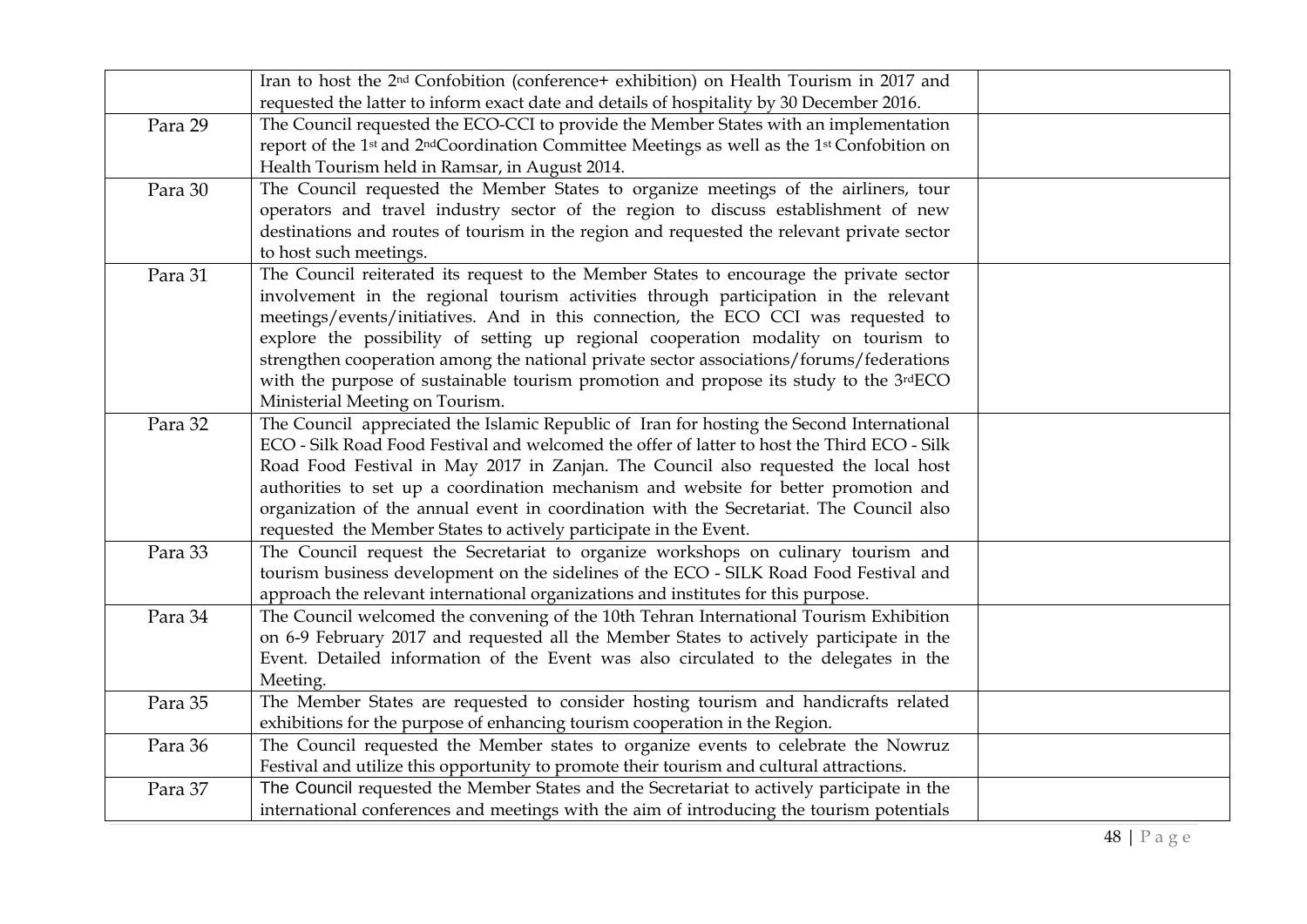|                | of the ECO Region and also to increase the role of ECO in the international policy making         |  |
|----------------|---------------------------------------------------------------------------------------------------|--|
|                | trends.                                                                                           |  |
| Para 38        | The Council appreciate the Secretariat for institutionalizing relations with UNWTO                |  |
|                | through an MOU.                                                                                   |  |
| Para 39        | The Council also appreciated the Secretariat for establishing working cooperation with            |  |
|                | UNIDO and UNESCO for promotion of tourism in the Region and requested the latter to               |  |
|                | expand its relations with the international organizations and agencies.                           |  |
|                | E. SECTOR : PROJECTS, ECONOMIC RESEARCH & STATISTICS                                              |  |
| <b>PROJECT</b> |                                                                                                   |  |
|                |                                                                                                   |  |
|                | <b>Project Monitoring Group (PMG)</b>                                                             |  |
| Para 1         | The Secretariat briefed the Council about the overall coordination and monitoring                 |  |
|                | implementation status of the ECO projects. The Council appreciated the efforts of                 |  |
|                | the Secretariat and noted with satisfaction the functioning of the ECO Project                    |  |
|                | Monitoring Group (PMG) for effective implementation of ECO Projects through                       |  |
|                | holding its regular meetings. The Council also took note with satisfaction of the                 |  |
|                | holding of 10 <sup>th</sup> PMG Meeting which was held at the ECO Secretariat on 30 <sup>th</sup> |  |
|                | October, 2016.                                                                                    |  |
| Para 2         | The Council highlighted the importance of regular holding of the Project                          |  |
|                | Monitoring Group (PMG) Meetings by the Secretariat in collaboration with the                      |  |
|                | Member States for achieving its responsibilities on effective supervision on                      |  |
|                | implementation of projects which is essential for development of economic                         |  |
|                | cooperation across the region. The Council further emphasized active participation                |  |
|                | and involvement of the Member States in the PMG Meetings, as and when                             |  |
|                | organized by the ECO Secretariat, in order to ensure ownership of the Member                      |  |
|                | States to the ECO projects.                                                                       |  |
|                |                                                                                                   |  |
|                | <b>Capacity Building on Project Management</b>                                                    |  |
| Para 3         | The ECO Secretariat briefed the Council by stating that it has so far organized four              |  |
|                | training workshops with the support by UNDP, IRTI and SESRIC in order to                          |  |
|                | enhance knowledge on project management and implementation for ECO Member                         |  |
|                | States and ECO Secretariat's staff.                                                               |  |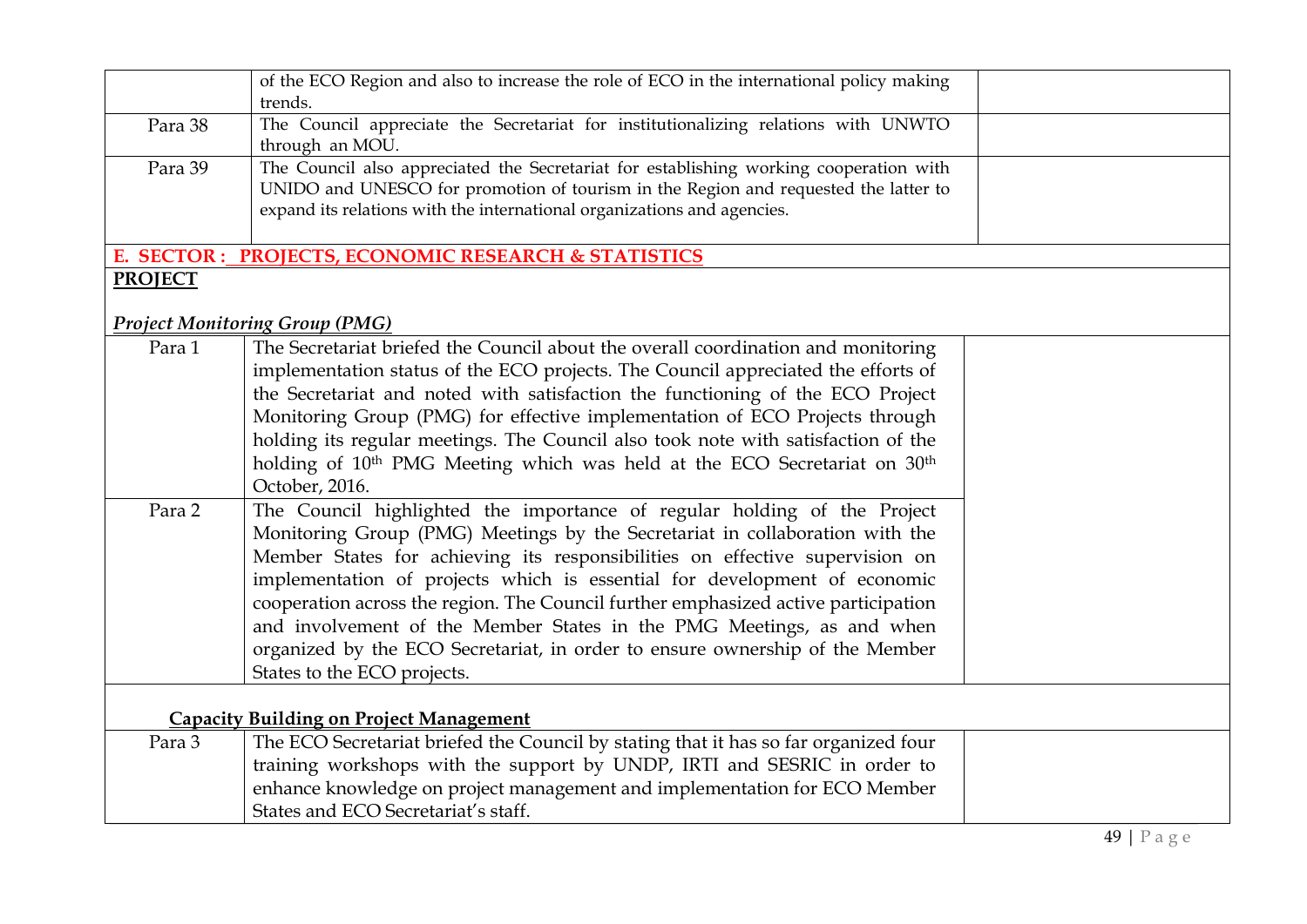|        | The Council noted that based on the outcomes of the last project training in 2014            |  |
|--------|----------------------------------------------------------------------------------------------|--|
|        | and proposal of Kazakhstan for hosting the next project training, the Secretariat            |  |
|        | included the regional project training workshop on "Project Management                       |  |
|        | Information Systems (PMIS)" to be organized in collaboration with regional/                  |  |
|        | international organizations for the ECO Member States.                                       |  |
|        | However, the Council decided that due to non-receipt of response from                        |  |
|        | Kazakhstan, the Secretariat may hold the event in the ECO Secretariat in the                 |  |
|        | second half of 2017.                                                                         |  |
|        |                                                                                              |  |
|        | <b>ECO Special Fund for Reconstruction of Afghanistan (SFRA)</b>                             |  |
| Para 4 | The Secretariat briefed the Council by stating about the establishment of ECO                |  |
|        | Special Fund for Reconstruction of Afghanistan (SFRA) by 12 <sup>th</sup> COM and approval   |  |
|        | of Modalities by 14 <sup>th</sup> COM. The Secretariat further proposed that the Council may |  |
|        | consider handing over of this very subject under the jurisdiction of the ECO                 |  |
|        | Secretary General who may further ask the other Directorate of the Secretariat to            |  |
|        | deal with this subject "Reconstruction of Afghanistan".                                      |  |
|        | The Council took note that Turkish International Cooperation and Coordination                |  |
|        | Agency (TIKA) is in consultation with the relevant Afghan Authorities to                     |  |
|        | conduct projects under the terms and conditions of the Protocol between ECO &                |  |
|        | TIKA on reconstruction of Afghanistan.                                                       |  |
|        | The Representative of Pakistan informed the meeting that Pakistan had pledged                |  |
|        | an amount of $$5$ million and $$2$ million has been released for construction of             |  |
|        | "Deh Mazan Park" and "Rehabilitation of Kabul Zoo". Both projects have been                  |  |
|        | completed and the Government of Pakistan did not receive any further request                 |  |
|        | from ECO Secretariat for provision of further fund. However, Government of                   |  |
|        | Pakistan will consider the request of ECO for release of remaining pledge amount             |  |
|        | for Afghanistan.                                                                             |  |
| Para 5 | The Council noted with satisfaction on the completion of two projects i.e.                   |  |
|        | "Construction of Deh Mazang Public Part and Rehabilitation of Kabul Zoo" and                 |  |
|        | "Construction of Block 'A' of the Ministry of Rural Rehabilitation and                       |  |
|        | Development Training and Research Center in Kabul". The Council hoped that the               |  |
|        | pledged amount for the projects would be ensured by the Member States and the                |  |
|        |                                                                                              |  |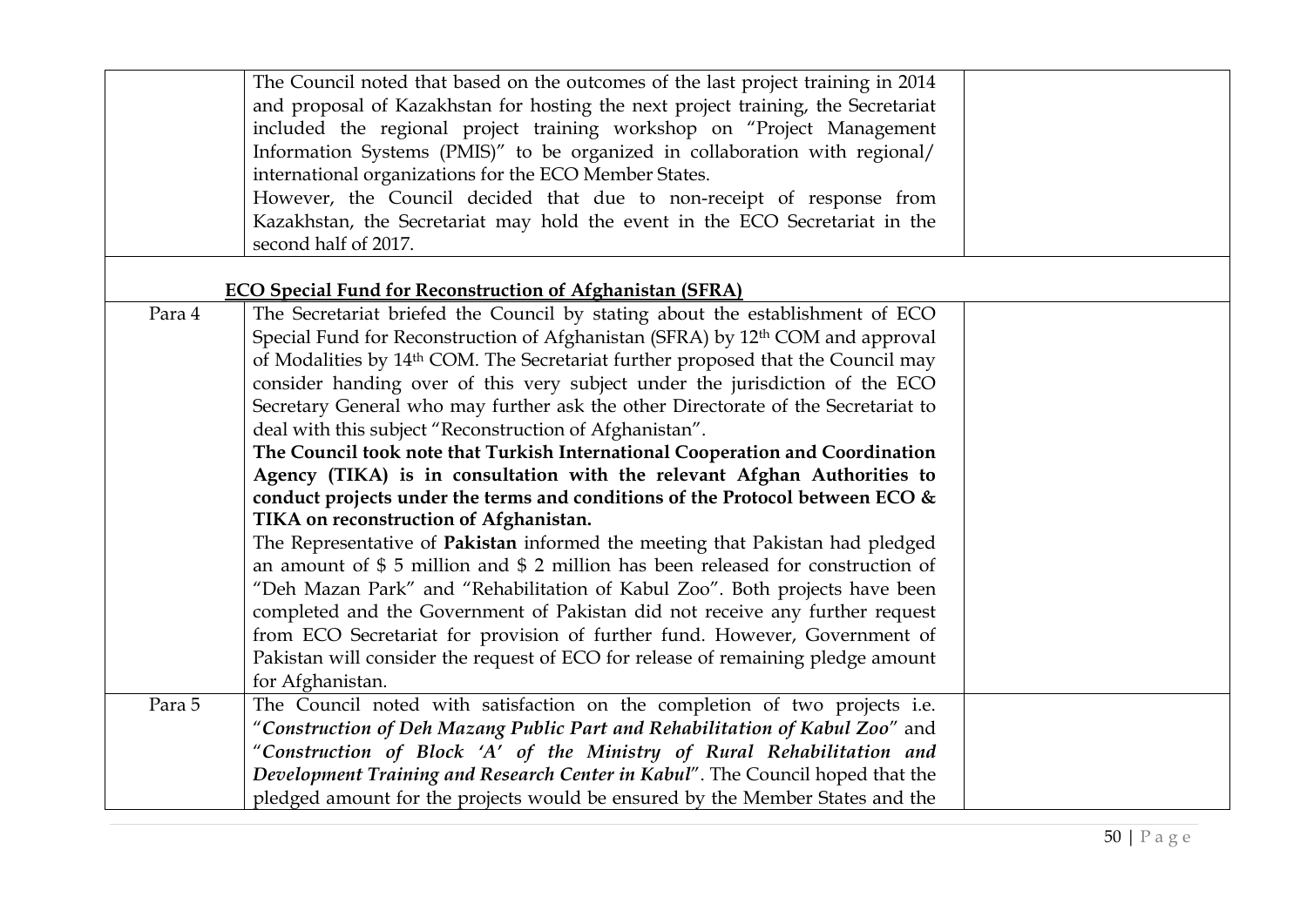|        | remaining two projects would be completed soon. On the proposal of the ECO            |  |
|--------|---------------------------------------------------------------------------------------|--|
|        | Secretariat to shift the matter/subject to other Directorate of ECO, the Council      |  |
|        | decided to convey its response to the Secretariat, through diplomatic channel, once   |  |
|        | it is formally communicated to the Member States by the ECO Secretariat.              |  |
| Para 6 | The Council acknowledged the strong need for continued ECO support for                |  |
|        | projects/programmes and efforts aimed at reconstruction and economic                  |  |
|        | development of Afghanistan. It also acknowledged the joint efforts by Secretariat     |  |
|        | and the Government of Afghanistan to organize in October 2016 a special               |  |
|        | conference on Afghanistan which was postponed to early 2017. The Council              |  |
|        | reiterated its support to this important initiative which aims to review the          |  |
|        | performance of the ECO Special Fund for Reconstruction of Afghanistan and to          |  |
|        | develop a new ECO advocacy approach/policy for Afghanistan including new              |  |
|        | possible missions for Fund.                                                           |  |
|        | The Council further requested the Secretary General to make necessary                 |  |
|        | arrangements for effective implementation of the outcomes of the Conference.          |  |
| Para 7 | The Council, while appreciating the generous contribution to SFRA, requested the      |  |
|        | relevant Member States and international community to fulfill their pledges and       |  |
|        | contribute more effectively to the development-related activities in Afghanistan      |  |
|        | and express solidarity with the people of Islamic Republic of Afghanistan.            |  |
|        | The Council acknowledged the need for revisiting the ECO advocacy policy for          |  |
|        | Afghanistan including the terms of reference of the "ECO Special Fund for             |  |
|        | Reconstruction of Afghanistan with a view to contributing more effectively to the     |  |
|        | development related activities in Afghanistan. The Council requested the Member       |  |
|        | States and the international community to actively participate in the "Special        |  |
|        | Conference on Afghanistan" to be held in April 2017 in Kabul.                         |  |
|        | Economic Research                                                                     |  |
|        | <b>ECO Plan of Action on Economic Research</b>                                        |  |
| Para 8 | The Council took note of the ECO Plan of Action on Economic Research as the           |  |
|        | framework for cooperation in the area of economic research in the ECO region.         |  |
|        | The 4 <sup>th</sup> Meeting of ECO Permanent Steering Committee on Economic Research  |  |
|        | (PSCER) which was organized on 4 <sup>th</sup> December 2015 in Ankara considered the |  |
|        |                                                                                       |  |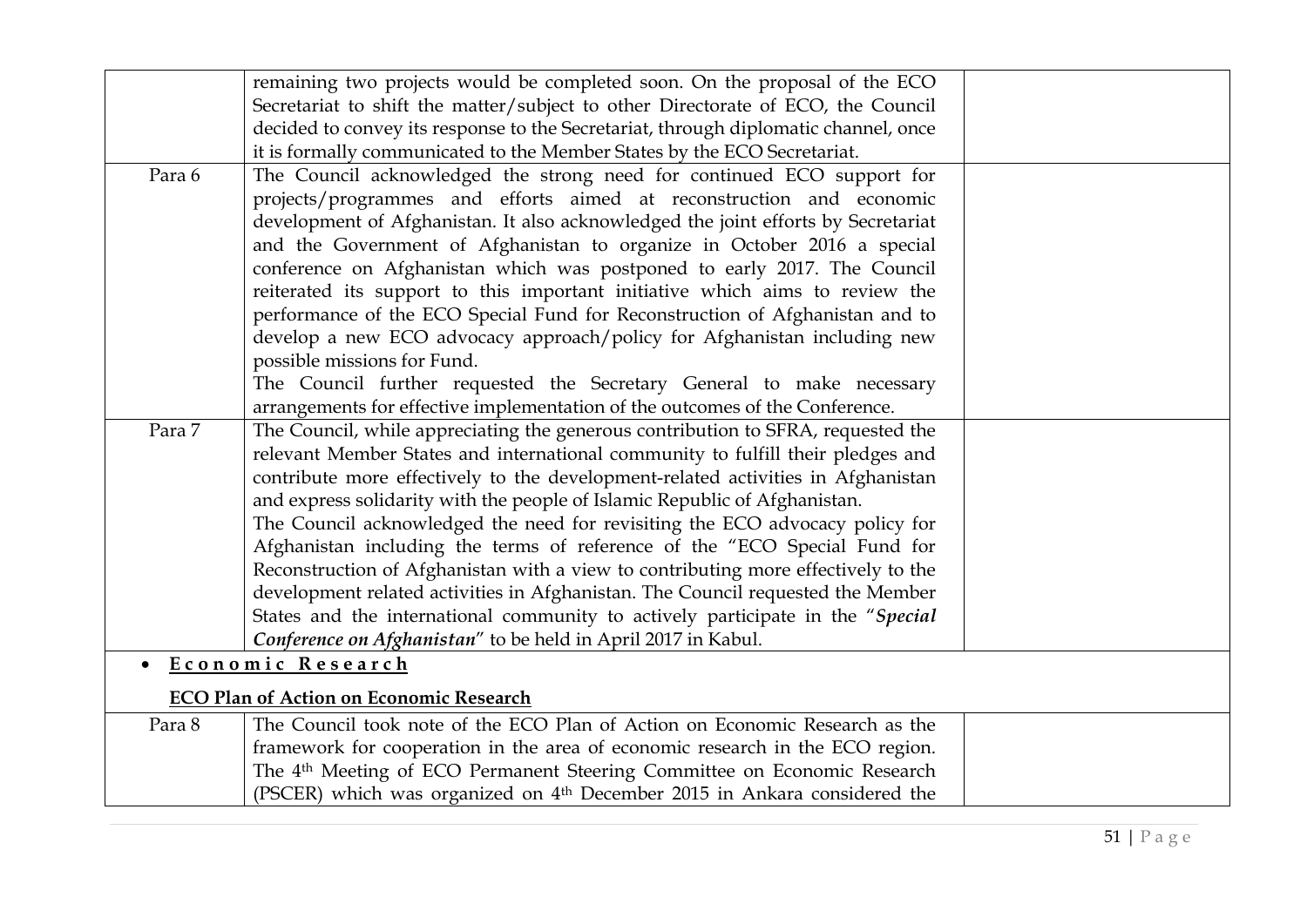|         | theme topic on "Enhancing Infrastructure in the ECO Region" as well as suggested                |  |
|---------|-------------------------------------------------------------------------------------------------|--|
|         | policies for enhancing the economic research activities in the region. However, the             |  |
|         | next meeting (5 <sup>th</sup> PSCER Meeting), which was included in the Calendar of Events      |  |
|         | for 2016, could not be held as none of the Member States volunteer to hold this 5 <sup>th</sup> |  |
|         | <b>PSCER Meeting.</b>                                                                           |  |
| Para 9  | The Council requested the Member States, who have not yet hosted the subject                    |  |
|         | event, to volunteer hosting of the 5 <sup>th</sup> PSCER Meeting in 2017 or else ECO            |  |
|         | Secretariat may convene the said meeting which will be funded from ECO                          |  |
|         | Feasibility and General Purpose Fund (FGPF).                                                    |  |
|         | <b>ECO Joint Economic Research Programme (JERP)</b>                                             |  |
| Para 10 | The ECO Secretariat briefed the Council stating that the two projects i.e. (i)                  |  |
|         | "Comparative Study on the Relationship between Energy Consumption and Main                      |  |
|         | Demographic and Economic Indicators among ECO Member States" by Iran and                        |  |
|         | (ii) "Perspectives of Intra-regional Trade in ECO countries" by Kazakhstan have                 |  |
|         | been completed. The Secretariat further informed the Council about the four (4)                 |  |
|         | ongoing projects being followed by PERS Directorate. Moreover, it was also                      |  |
|         | informed that the Secretariat has received two new Project Proposals: (i) Setting               |  |
|         | Social Accounting Matrix (SAM) and Capacity Building for Azerbaijan,                            |  |
|         | Kazakhstan, Kyrgyzstan and Tajikistan" from Azerbaijan and (ii) Decomposition                   |  |
|         | on Input-output Table at the Regional Level" from Kazakhstan. The Secretariat                   |  |
|         | also proposed that the Member States may propose projects encompassing benefits                 |  |
|         | for all the Member States.                                                                      |  |
| Para 11 | The Representative of the Islamic Republic of Pakistan informed the Council                     |  |
|         | about the status of Ongoing Projects by PIDE of Pakistan which is working on                    |  |
|         | both the Projects i.e. (i) "Economic Management Modeling in the ECO member                      |  |
|         | countries" and (ii) "Analyzing Food Security Issues in the ECO Region". He also                 |  |
|         | requested the ECO Secretariat for provision of some macroeconomic data of ECO                   |  |
|         | member states. Moreover, he said that the first project report will be submitted                |  |
|         | soon as per the agreed timeline.                                                                |  |
|         | The Representative said that Pakistan support proposals on social accounting                    |  |
|         | matrix by Azerbaijan as well as decomposition of Input Output Tables by                         |  |
|         | Kazakhstan. He said that Social Accounting Matrix and Input Output Tables are                   |  |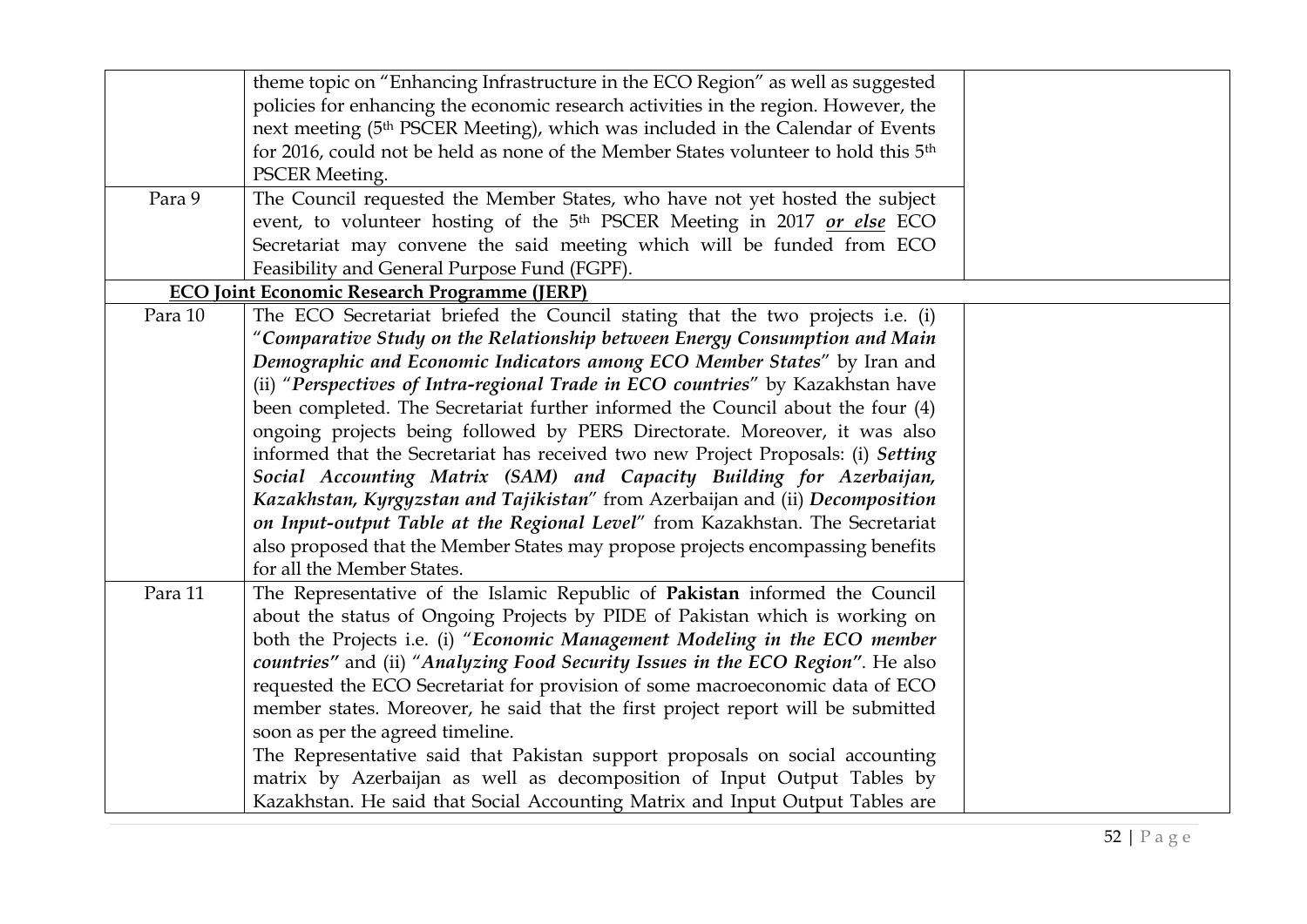|         | important tools to evaluate the impact of different development and redistributive     |  |
|---------|----------------------------------------------------------------------------------------|--|
|         | policies. There has been a dearth of such tools in the ECO region. In this context,    |  |
|         | the two proposals promise to provide these analytical tools at the regional level      |  |
|         | which will prove to be immensely useful for academic as well as applied                |  |
|         | researchers. He said that availability of these tools is expected to generate new      |  |
|         | research on evidence-based policy in a variety of fields including industry and        |  |
|         | international trade, income distribution, and impact of macroeconomic policies on      |  |
|         | productive sectors of the economy.                                                     |  |
| Para 12 | The Representative of the Republic of Turkey mentioned that to proper utilize the      |  |
|         | resources, it would be better to complete the existing projects instead of             |  |
|         | proposing/starting other new projects. However, Turkey supported the two               |  |
|         | projects from Azerbaijan and Kazakhstan.                                               |  |
| Para 13 | After deliberation, the Council requested the Project Coordinating Countries to        |  |
|         | provide the Secretariat with regular updates on the implementation progress of         |  |
|         | the ongoing ECO economic research projects. The Council also requested the ECO         |  |
|         | Member<br>Azerbaijan)<br><b>States</b><br>(except<br>Turkey<br>and<br>for<br>providing |  |
|         | views/comments/feedback on both the new project proposals, already circulated          |  |
|         | by the ECO Secretariat, for early implementation. The Council further urged the        |  |
|         | Member States to propose new project proposals related to the economic research        |  |
|         | and development in the ECO region under the framework of ECO Joint Economic            |  |
|         | Research Programme.                                                                    |  |
|         |                                                                                        |  |
|         | <b>ECO Research Centre (ERC)</b>                                                       |  |
| Para 14 | The ECO Secretariat briefed the Council that the ECO Research Centre in Baku           |  |
|         | was established on approval of its Charter by the 21st COM in 2013. He said that       |  |
|         | the Research Centre would serve as the ECO economic think tank to work out             |  |
|         | projects, economic development strategies and policies for the region.                 |  |
| Para 15 | The Representative of the Republic of Turkey supported the establishment of ECO        |  |
|         | Research Centre (ERC) in Baku. However, he said that Turkey is ready to ratify the     |  |
|         | Charter but it is awaiting Azerbaijan's ratification to the Charter.                   |  |
| Para 16 | The Representative of the Islamic Republic of Pakistan said that establishment of      |  |
|         | Economic Research Center (ERC) in the Central Asian region has been a long felt        |  |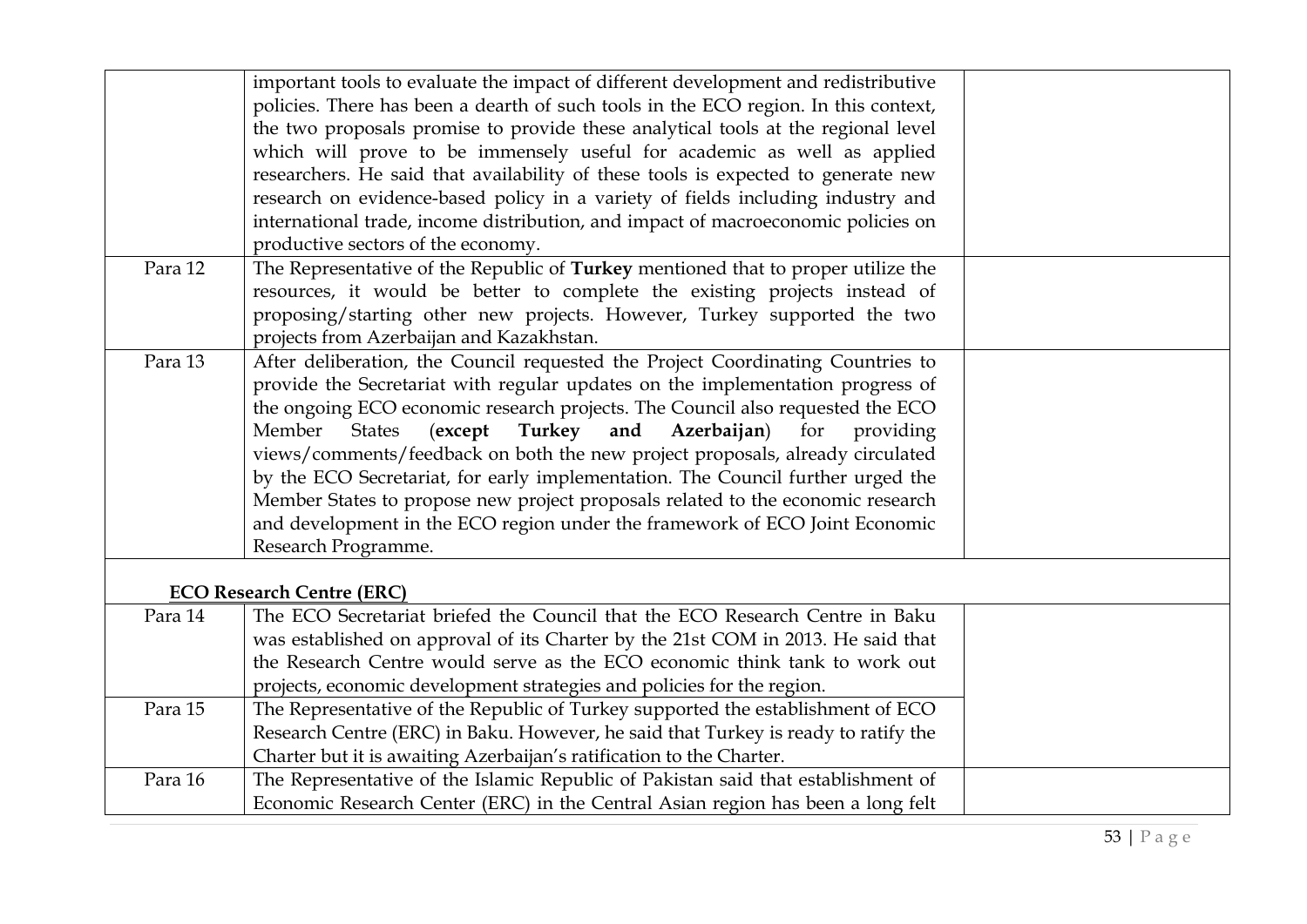|         | need and hence this is a very timely and important initiative by the ECO                     |
|---------|----------------------------------------------------------------------------------------------|
|         | secretariat. The Center is expected to play a vital role in producing critical               |
|         | knowledge that can be utilized for the development of the ECO region. He said                |
|         | that the Charter of the ERC may explicitly recognize that the Center will play an            |
|         | active role in establishing networking with Universities in the ECO Region so as to          |
|         | benefit from their collective knowledge and promote new research ideas. He said              |
|         | that similarly, the Member States may be encouraged to nominate eminent                      |
|         | Researchers and Professors as members of the executive bodies of the ERC.                    |
| Para 17 | The Council appreciated the views of the Member States about the Research                    |
|         | Centre and also the willingness of the Republic of Azerbaijan to complete all                |
|         | procedures requested for early ratification of its Charter and provision of basic            |
|         | documents needed for operationalization of the ECO Research Centre (ERC) for                 |
|         | further necessary action by other Member States' end. The Council requested the              |
|         | Member States to ratify the Charter once circulation by the Republic of Azerbaijan           |
|         | for early functioning of the Centre.                                                         |
|         | <b>ECO</b> Economic Publications:                                                            |
|         | (i) ECO Economic Journal                                                                     |
| Para 18 | The ECO Secretariat on the ECO Economic Journal. It was informed that the                    |
|         | Republic of Azerbaijan was requested to update the ECO Secretariat about the 7 <sup>th</sup> |
|         | issue of Economic Journal which is expected to be issued in 2016. It was informed            |
|         | that the ECO Economic Journal (2016-2020) has already been circulated to the                 |
|         | Member States for views/comments on which feedback is still awaited.                         |
|         |                                                                                              |
|         | • The ECO Secretariat suggested that ECO may reproduce the valuable                          |
|         | economic articles published in Member States.                                                |
|         | • The Representative of the Islamic Republic of Iran suggested that services of an           |
|         | expert may be hired to improve the quality of such articles                                  |
|         | • The Representative of the Republic of Turkey informed the Council that                     |
|         | meetings held in the past on ECO Economic Journal did not support idea of re-                |
|         | printing the articles.                                                                       |
|         | • The Representative of the Islamic Republic of Pakistan recommended that:                   |
|         | • proposals should be conveyed in advance for seeking inputs of the relevant                 |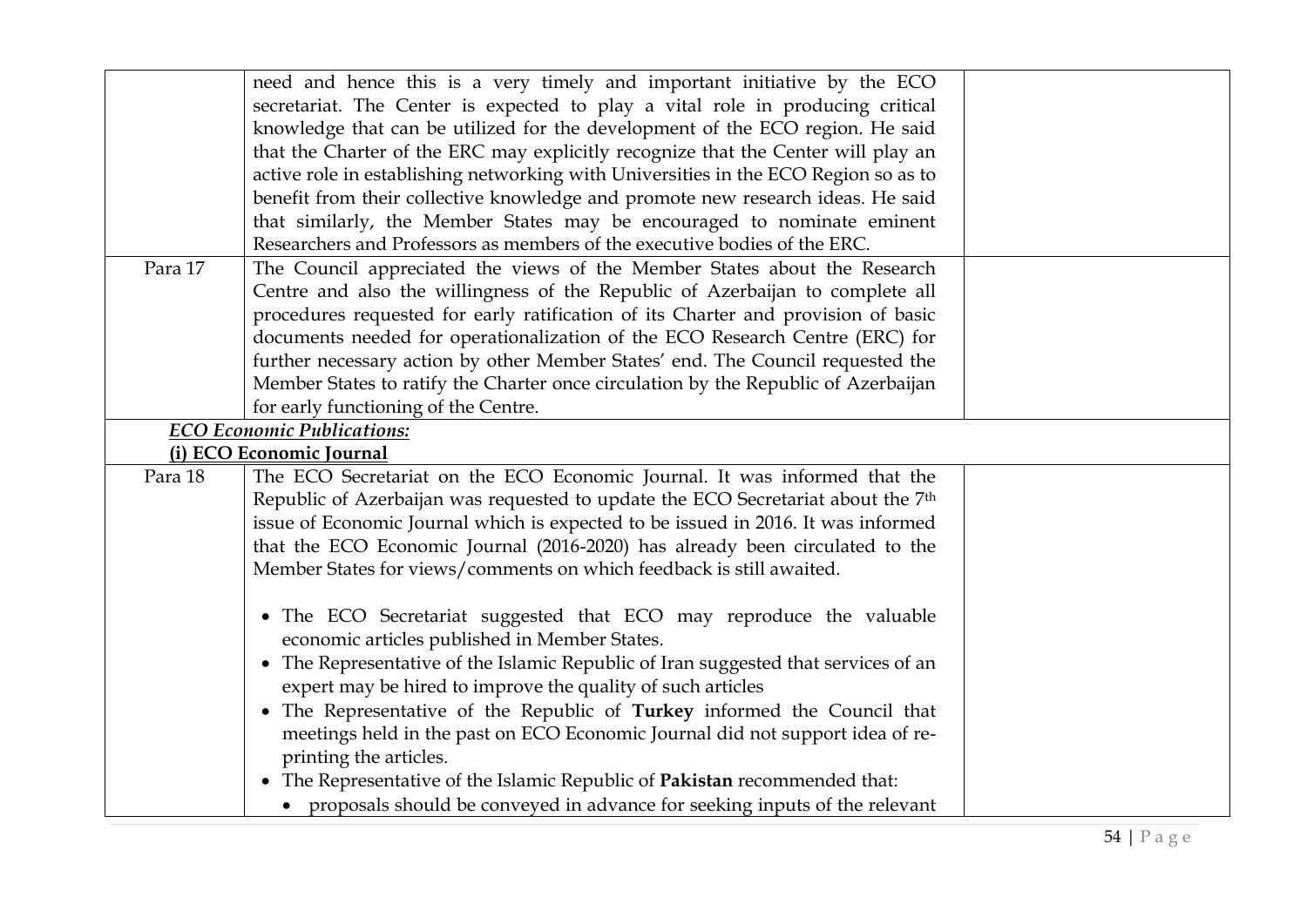|         | authorities of the Member States.                                                            |  |
|---------|----------------------------------------------------------------------------------------------|--|
|         |                                                                                              |  |
|         | peer-reviewing is a policy of the journal, contributors will also work hard to               |  |
|         | improve the standard of their paper.                                                         |  |
|         | there should be some standard in terms of length of paper published in the                   |  |
|         | journal. Some papers are too short and some are long. Although some                          |  |
|         | international journals do publish short policy papers but they are separated                 |  |
|         | from the regular articles, just like book reviews.                                           |  |
|         | the articles published should be edited thoroughly in terms of language.                     |  |
|         | format of the paper is also very important. Some of the papers are more like                 |  |
|         | a term paper rather than any good quality journal article.                                   |  |
|         | improve the quality of any journal besides the above points another fix that                 |  |
|         | comes to mind is to limit the number of papers to the best three or four                     |  |
|         | regular length articles in the beginning; one or two short papers at the end                 |  |
|         | or in the beginning but in separate category; and editors should make a                      |  |
|         | point to publish one or two book reviews as well which would encourage                       |  |
|         | more comprehensive and focused publishing.                                                   |  |
| Para 19 | The Council appreciated the efforts of the ECO Secretariat in compilation and                |  |
|         | dissemination of analytical papers, abstracts, academic articles, reviews on                 |  |
|         | economic and social development trends in regional and global levels. However,               |  |
|         | the Council requested the Secretariat that any new proposal should be shared with            |  |
|         | the Member States in advance thus providing them sufficient time at their disposal           |  |
|         | to review the proposal. The Council further recommended the Secretariat that new             |  |
|         | proposals should be limited and specific in nature.                                          |  |
|         | The Council also requested the Member States to volunteer holding of 4 <sup>th</sup> Meeting |  |
|         | of the ECO Economic Journal and communicate the dates and venue to the ECO                   |  |
|         | Secretariat or else the ECO Secretariat may hold the meeting. The Member States              |  |
|         | were also requested to expedite their views and comments on a comprehensive                  |  |
|         | medium and long-term strategic plan for improvement of the ECO Economic                      |  |
|         | Journal, draft of which has already been circulated to the Member States.                    |  |
|         | (ii) ECO Annual Economic Report                                                              |  |
| Para 20 | The ECO Secretariat informed the Council that Annual Economic Report 2014 has                |  |
|         | been circulated among the Member States and will be published after the RPC                  |  |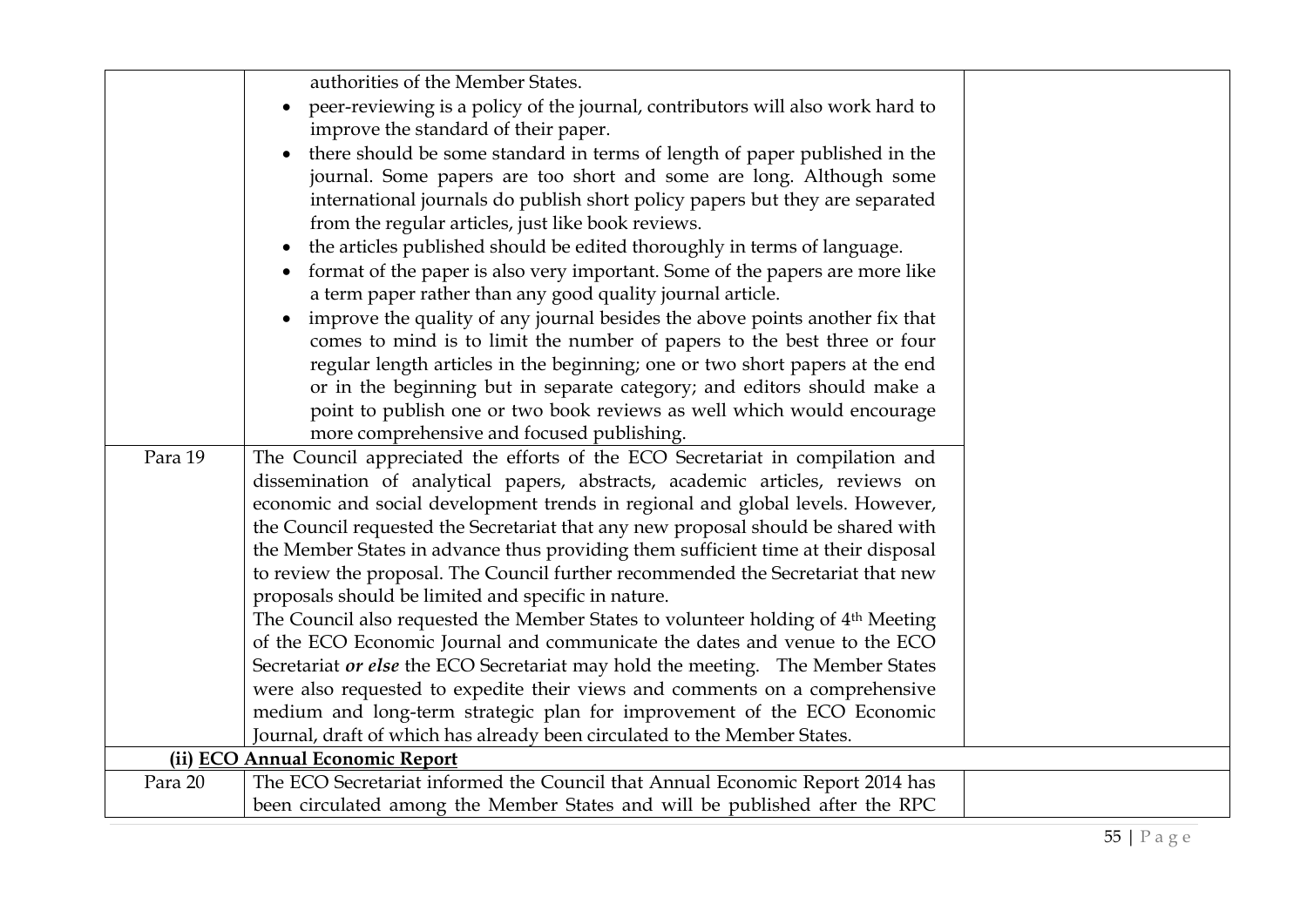|         | Meeting. However, as regards Annual Economic Report for 2015, the ECO                                     |  |
|---------|-----------------------------------------------------------------------------------------------------------|--|
|         | Secretariat has started collecting data and intends to publish it before ECO                              |  |
|         | Summit/COM Meeting scheduled to be held in Pakistan in 2017.                                              |  |
| Para 21 | The Representative of the Islamic Republic of Pakistan informed the Council that                          |  |
|         | the fiscal year starts in Pakistan from 1 <sup>st</sup> July and end on 30 <sup>th</sup> June. He further |  |
|         | informed that the report for the year 2015 has been shared with the Pakistan's                            |  |
|         | Embassy in Tehran and will be communicated to the Secretariat in near future.                             |  |
| Para 22 | The Representative of the Islamic Republic of Iran proposed that while preparing                          |  |
|         | economic report the Member States should also include in economic policy related                          |  |
|         | issue in the report in addition to the statistical data.                                                  |  |
| Para 23 | After deliberation, the Council requested the Member States for early provision of                        |  |
|         | their data in ACCORDANCE WITH ESTABLISHED FORMAT FOR                                                      |  |
|         | PREPARATION OF THEANNUAL ECONOMIC REPORT 2015. The Member                                                 |  |
|         | States were also requested to provide their economic reports BY END OF                                    |  |
|         | JANUARY 2017 IN ORDER FOR THE PUBLICATION TO BE DISTRIBUTED                                               |  |
|         | DURING 13TH ECO Summit/COM Meeting.                                                                       |  |
|         | <b>ECO Economic Think-Tanks Forum</b>                                                                     |  |
| Para 24 | The ECO Secretariat briefed the Council about the progress regarding the ECO                              |  |
|         | Economic Thank Tanks Forum and considered that based on the outcome of the                                |  |
|         | meeting of 2 <sup>nd</sup> Forum and the proposal of Kazakhstan, the 3 <sup>rd</sup> Forum of ECO         |  |
|         | Economic Think Tanks was included in the ECO Calendar of Events 2015 and 2016                             |  |
|         | to be held in Kazakhstan. However, in spite of pursuance by the ECO Secretariat,                          |  |
|         | the Meeting of the 3rd Forum of the ECO Economic Thank Tanks has not yet been                             |  |
|         | held.                                                                                                     |  |
| Para 25 | The Council decided that the ECO Secretariat may consult the Member States that if                        |  |
|         | any one of them is willing to host the meeting.                                                           |  |
|         |                                                                                                           |  |
|         | <b>Training of Economic Modeling</b>                                                                      |  |
| Para 26 | It was informed by the ECO Secretariat that the "First Regional Training Course                           |  |
|         | on Practical Modeling with GAMS for ECO Member States" was organized by                                   |  |
|         |                                                                                                           |  |
|         | Azerbaijan in joint cooperation with EcoMod and ECO in April 2014 in Baku with                            |  |
|         | the objective to provide participants with an in-depth understanding of                                   |  |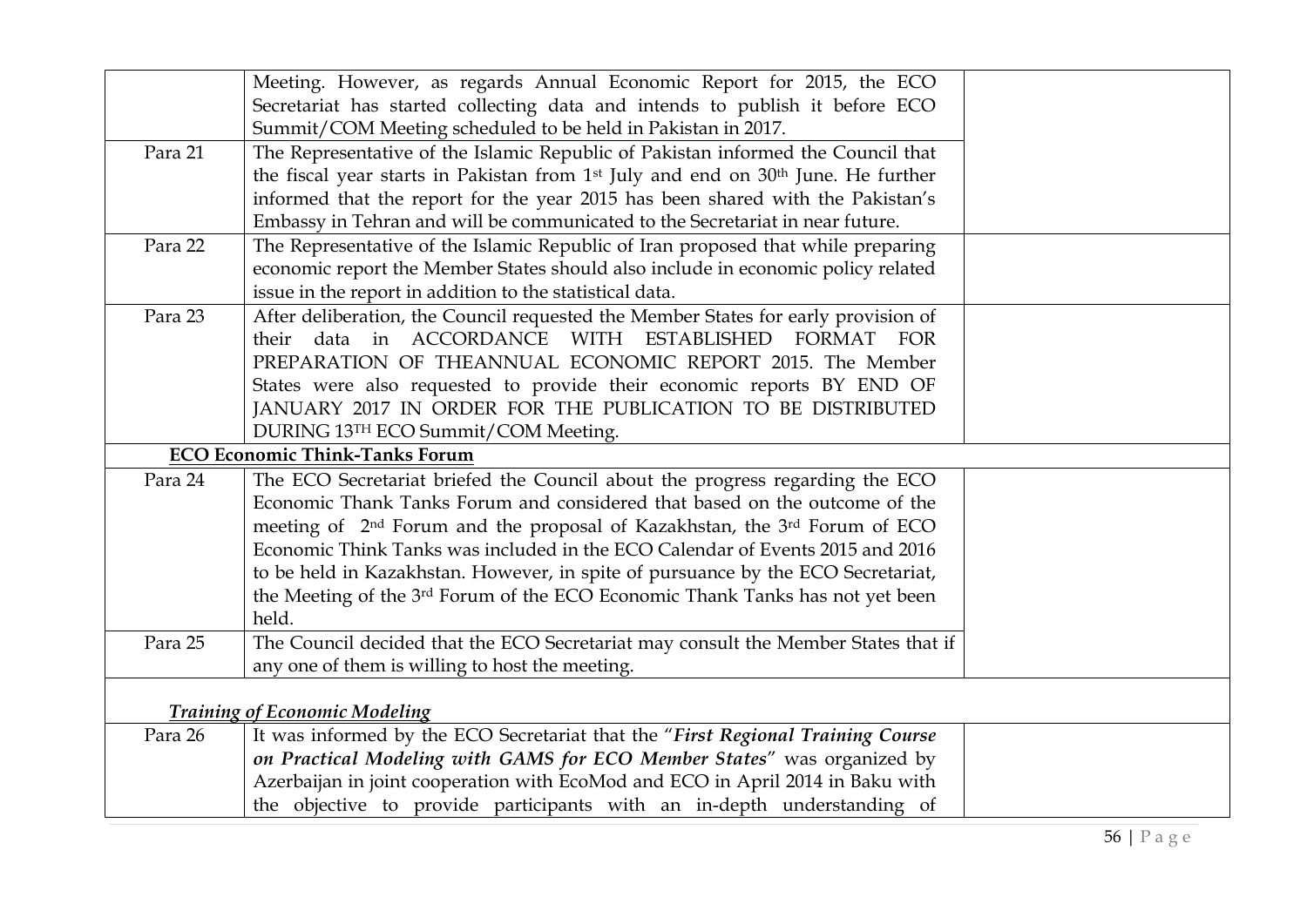|           | formulation of modern economic models, compliant with world's prevailing              |  |
|-----------|---------------------------------------------------------------------------------------|--|
|           | trends to structure their economic system into sustainable economic models to         |  |
|           | better forecast near future and long-term challenges in any given economy.            |  |
| Para 27   | The Council appreciated the efforts of the ECO Secretariat in seeking technical and   |  |
|           | financial support from the regional and international partners/institutions for       |  |
|           | continuation and sustainability of the training and capacity building of the          |  |
|           | participants of the Member States.                                                    |  |
|           | <b>Three-Year Capacity Building Program on Economic Research</b>                      |  |
| Para 28   | On the recommendation of the 26th RPC (Para 300 of the Report) that the ECO           |  |
|           | Secretariat may initiate a three year capacity building and technical training        |  |
|           | programme for the Member States in the areas of project management, Economic          |  |
|           | Research and Strategy and statistics, the Secretariat requested the Member States     |  |
|           | to provide the following:                                                             |  |
|           |                                                                                       |  |
|           | a. Topics of Project Management, Economic Research and Strategy and                   |  |
|           | statistics, where trainings are required/ needed for your country                     |  |
|           | b. Topics/themes on which your institution and country have expertise to              |  |
|           | impart trainings to the fellow scholars/researchers                                   |  |
|           | c. List of topics on which your institution imparted training in last two years.      |  |
| Para 29   | The Council appreciated the efforts made by the ECO Secretariat for the said          |  |
|           | project and requested the Member Stated to provide inputs to the Secretariat as       |  |
|           | early as possible so that the Secretariat is able to finalize the three-year capacity |  |
|           | building programme to the benefit of the region. The Council further requested        |  |
|           | the Member States to consider hosting the next session of the training course in      |  |
|           | 2017 as well as proposing the title of the course.                                    |  |
| $\bullet$ | <b>STATISTICS</b>                                                                     |  |
|           |                                                                                       |  |
|           | <b>Development of ECO Statistical Network (ECOSTAT)</b>                               |  |
| Para 30   | The Secretariat informed the Council that the ECO Statistical Network (ECOSTAT)       |  |
|           | has been established to function as the mechanism for implementation and              |  |
|           | development of the ECO Plan of Action on Statistics. He said that since its launch    |  |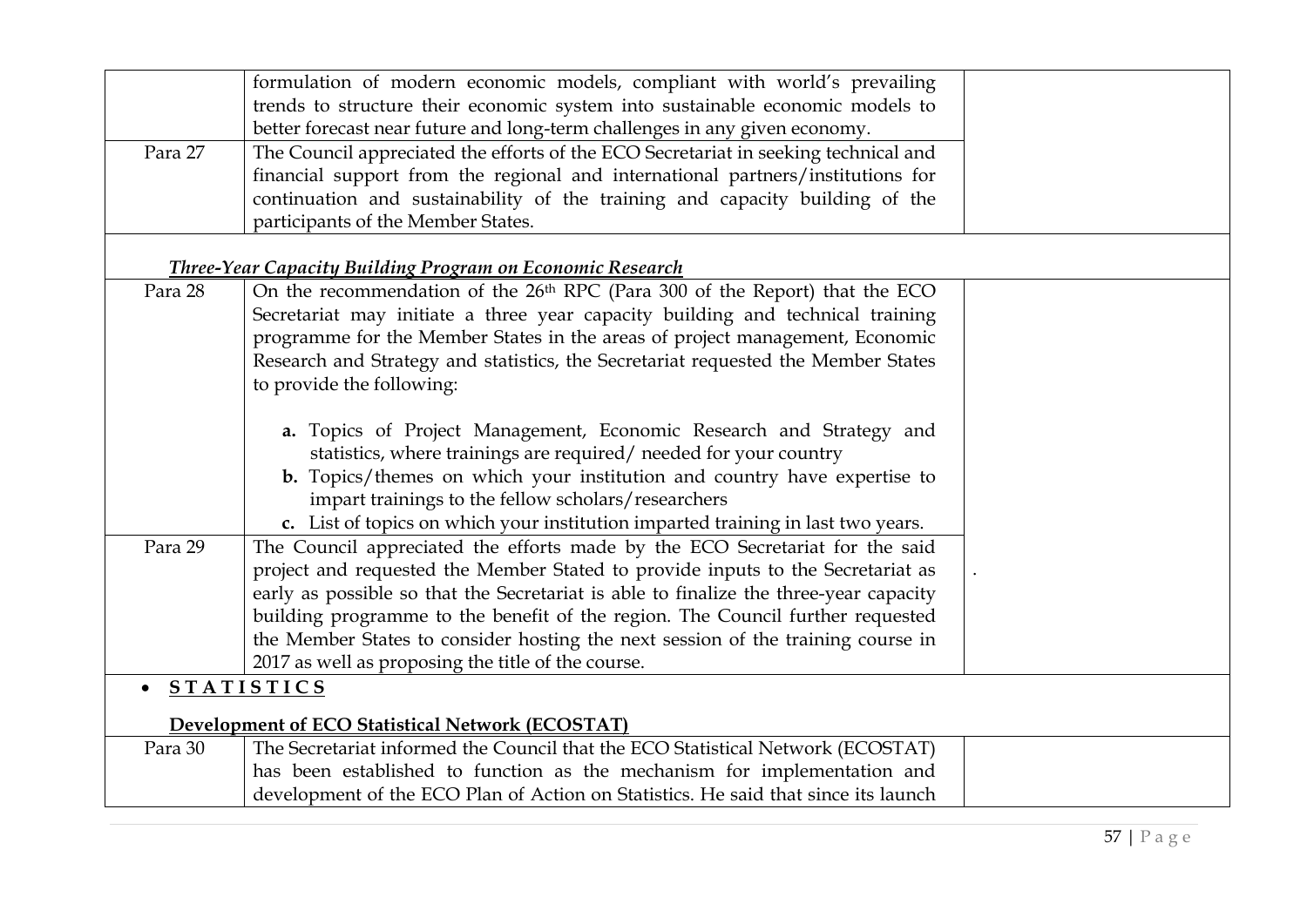|         | in February 2011 by the Statistical Centre of Iran, the ECOSTAT is functioning to<br>serve as the main source of statistics for all users inside and outside the region. It<br>was requested that the National Statistical Offices of the Member States may<br>forward their filled-in Compendium for 2014 and 2015 to the Secretariat for<br>publication on the ESOSTAT as well as preparing the regional statistical and<br>economic reports.                                                                                                                                                                                                                                                                                                                                                                                                                                                                                                                                                                                                        |  |
|---------|--------------------------------------------------------------------------------------------------------------------------------------------------------------------------------------------------------------------------------------------------------------------------------------------------------------------------------------------------------------------------------------------------------------------------------------------------------------------------------------------------------------------------------------------------------------------------------------------------------------------------------------------------------------------------------------------------------------------------------------------------------------------------------------------------------------------------------------------------------------------------------------------------------------------------------------------------------------------------------------------------------------------------------------------------------|--|
| Para 31 | The Representative of the Islamic Republic of Iran informed the Council that<br>according to the decision made in the first meeting f Heads of the ECO NSO in<br>2008, the ECO Statistical Network Centre was established in February 2011. The<br>Representative also mentioned that indeed the Statistical Centre of Iran accepted<br>to establish and launch ECO Statistical Network in collaboration with the ECO<br>Secretariat but due to transfer of the individual performing the job, the data of the<br>Network has not been updated since that time. As per the agreement, the ECO<br>Secretariat was supposed to collect data from the Member States and provide the<br>same to SCI in order to upload the data on the ECOSTAT. The Council's attention<br>was also drawn that existence and continuity of the Network depends on updating<br>the contents of the Network. The Representative requested for taking necessary<br>measures in this regard.<br>The Representative requested for provision of Compendium/questionnaire for the |  |
| Para 32 | year 2015 as soon as possible.<br>The Council was informed that the Islamic Republic of Pakistan and the Republic<br>of Turkey have already provided the required data to the Secretariat and the<br>remaining data, if any, will also be provided.                                                                                                                                                                                                                                                                                                                                                                                                                                                                                                                                                                                                                                                                                                                                                                                                    |  |
| Para 33 | The Council appreciated the views expressed by the Member States on the<br>Statistical Centre of the Islamic Republic of Iran for its continuous technical<br>support for the ECO Statistical Network (ECOSTAT). While appreciating ECO<br>Secretariat efforts in regular updating and disseminating new data and statistics<br>and new statistical publications, publishing documents and reports related to the<br>ECO Statistical events alongwith news for major regional statistical events through<br>the ECOSTAT website, the Council requested the Secretariat to continue managing<br>and updating the contents of the website regularly in collaboration with the ECO<br><b>Member States</b>                                                                                                                                                                                                                                                                                                                                                |  |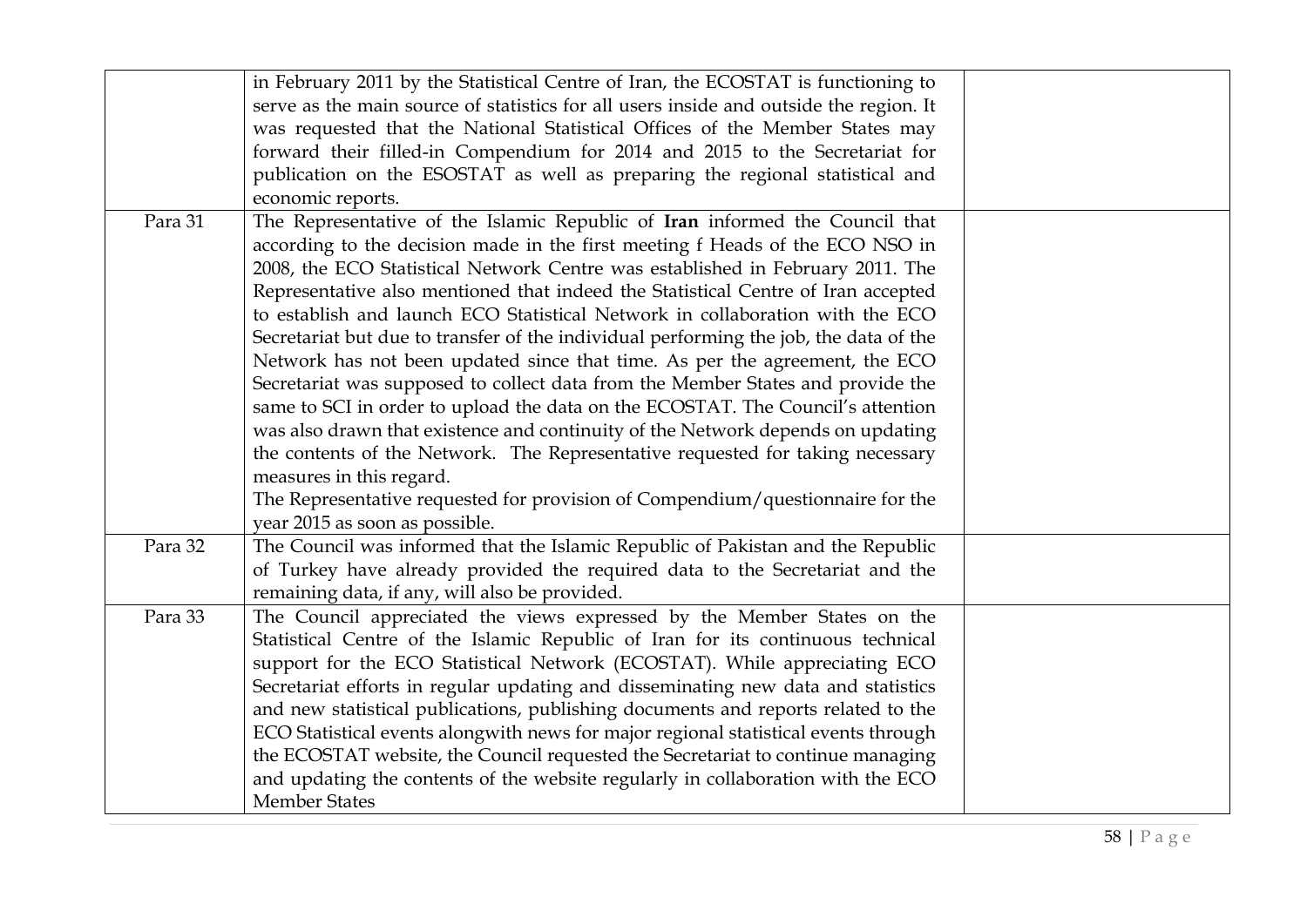|         | The Council:                                                                          |  |
|---------|---------------------------------------------------------------------------------------|--|
|         | (a) requested SCI to provide access to ECOSTAT Website and in the meanwhile           |  |
|         | asked the ECO Secretariat to ensure that latest data is received from Member          |  |
|         | States.                                                                               |  |
|         | (b) asked the Secretariat to enhance the strength of the PERS Directorate of the      |  |
|         | Secretariat for its smooth functioning.                                               |  |
|         |                                                                                       |  |
|         | <b>ECO Statistical Publications</b>                                                   |  |
| Para 34 | The Secretariat informed the Council that with the aim of development of              |  |
|         | statistical information and providing the last updated statistical data, the ECO      |  |
|         | Statistical Report has been compiled and published. Fourth volume was published       |  |
|         | in 2015. The PERS Directorate will continue its efforts for compilation and           |  |
|         | publishing the statistical reports for major areas of interest of the Organization in |  |
|         | 2017.                                                                                 |  |
| Para 35 | The Representative of the Islamic Republic of Iran proposed that rather than          |  |
|         | publishing such data in hard copy edition it should be placed on the website of       |  |
|         | ECO Secretariat minimizing the financial costs. The Council accepted proposal of      |  |
|         | the Islamic Republic of Iran.                                                         |  |
| Para 36 | The Council appreciated the efforts of the Secretariat and requested the Member-      |  |
|         | States for provision of updated statistical Compendiums for 2013 and 2014 to the      |  |
|         | Secretariat for further dissemination on the ECOSTAT. The Secretariat was also        |  |
|         | requested to keep the Iran proposal of putting the data on the website of ECO         |  |
|         | while taking action.                                                                  |  |
|         | <b>ECO Statistical Capacity Building Programme</b>                                    |  |
| Para 37 | The Secretariat while briefing the Council regarding the ECO Statistical Capacity     |  |
|         | Building Programme requested the Member States to propose a Capacity Building         |  |
|         | Programme.                                                                            |  |
| Para 38 | The Representative of the Islamic Republic of Iran informed the Council that the      |  |
|         | Statistical Centre of the Islamic Republic of Iran is ready to host a Workshop in     |  |
|         | collaboration with ECO Secretariat in October 2017. It was further suggested that     |  |
|         | the topic of the Workshop should concentrate on Sustainable Development Goals         |  |
|         | or any Emerging Issues. The Secretariat was also requested to seek technical          |  |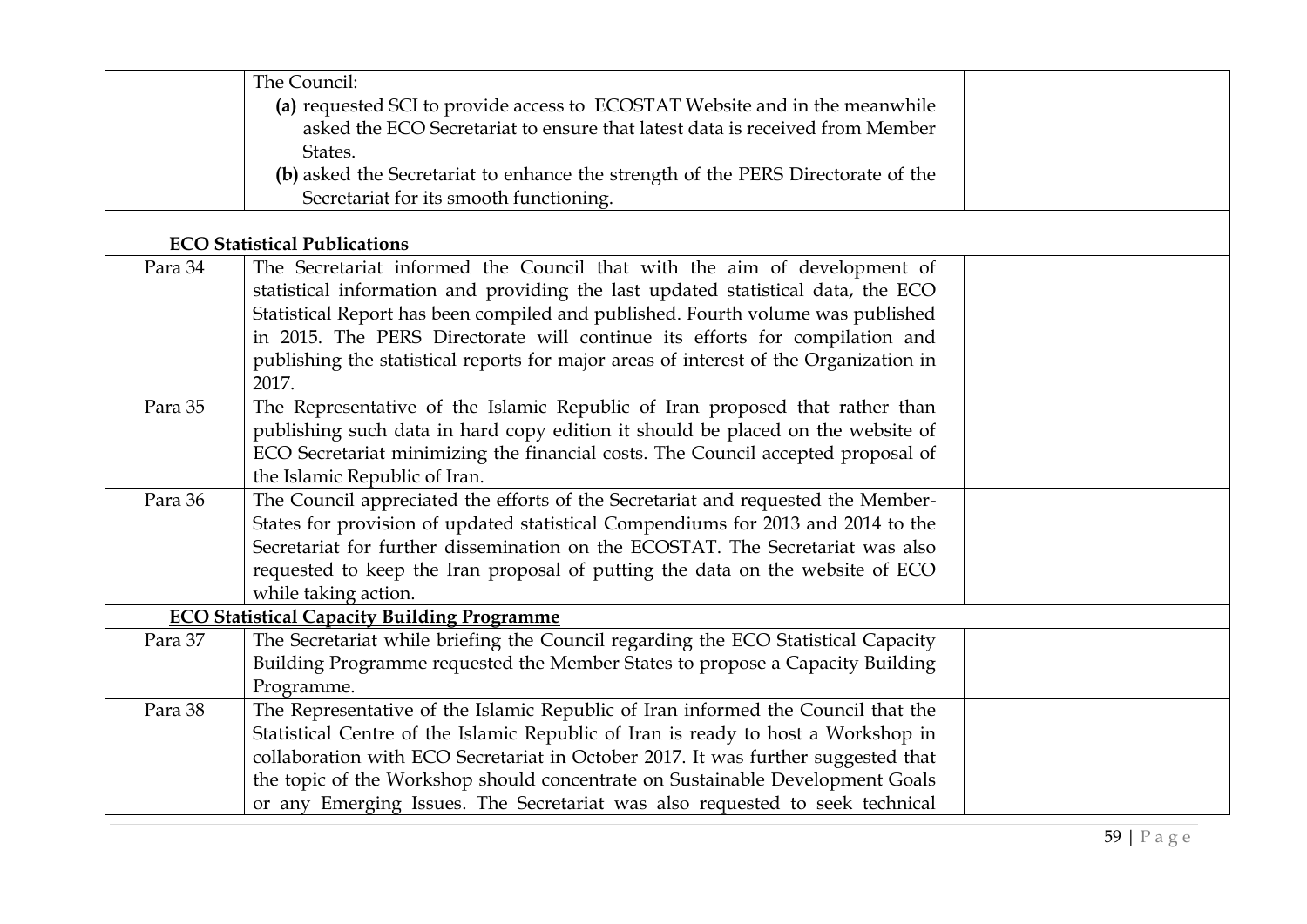|         | support from regional and international partners/institutions such as UNSD,<br>UNESCAP and UNSIAP.                                                                                                                                                                                                                                                                                                                                                                                                                                                                                                                                                                                                                                                                                        |
|---------|-------------------------------------------------------------------------------------------------------------------------------------------------------------------------------------------------------------------------------------------------------------------------------------------------------------------------------------------------------------------------------------------------------------------------------------------------------------------------------------------------------------------------------------------------------------------------------------------------------------------------------------------------------------------------------------------------------------------------------------------------------------------------------------------|
| Para 39 | The Council welcomed the proposal of the Statistical Centre of the Islamic<br>Republic of Iran and requested to communicate the same to the ECO Secretariat<br>through official channel so that the same is circulated among the Member States.<br>The Council also requested the ECO Secretariat to take actions after receipt of<br>formal communication in this regard.                                                                                                                                                                                                                                                                                                                                                                                                                |
|         | <b>ECO Statistical Events</b>                                                                                                                                                                                                                                                                                                                                                                                                                                                                                                                                                                                                                                                                                                                                                             |
| Para 40 | The Representative of the ECO requested the Member States to consider hosting<br>the 4 <sup>th</sup> Meeting of the Heads of ECO National Statistical Offices (HNSO) and 6 <sup>th</sup><br>ECO HLEG Meeting on Statistics in 2017.                                                                                                                                                                                                                                                                                                                                                                                                                                                                                                                                                       |
| Para 41 | The Representative of the Republic of Turkey informed the Council that TurkStat<br>proposes that the Council requests the other Member States to volunteer hosting of<br>the next Meeting of Heads of ECO National Statistical Offices (NHSO) and 6th ECO<br>HLEG meeting on Statistical in 2017 and if there will be no candidate, the<br>Secretariat organizes the meeting.<br>He further said that since 5 <sup>th</sup> ECO High Level Expert Group Meeting (HLEG) on<br>Statistics was hosted by the Turkish Statistical Institute (TurkStat) in 4-5 December<br>2012, in Ankara, the Council may request the other Member States to volunteer<br>hosting of the next Meeting of Heads of ECO National Statistical offices (NHSO)<br>and 6th ECO HLEG Meeting on Statistics in 2017. |
| Para 42 | The Representative of the Islamic Republic of Pakistan informed the Council that<br>Pakistan is considering hosting of:<br>(i) 4th Meeting of the Heads of ECO National Statistical Offices (HNSO)" and<br>(ii) "6th ECO HLEG Meeting on Statistics" in 2017. He said that once the matter<br>is finalized by the concerned authorities, the ECO Secretariat will be<br>informed accordingly.                                                                                                                                                                                                                                                                                                                                                                                             |
| Para 43 | The Council appreciated Pakistan's offer to host both the events. However, in case<br>Pakistan does not host these meetings then the ECO Secretariat will organize these<br>meetings.                                                                                                                                                                                                                                                                                                                                                                                                                                                                                                                                                                                                     |
|         | Cooperation with Regional/International Organizations                                                                                                                                                                                                                                                                                                                                                                                                                                                                                                                                                                                                                                                                                                                                     |
| Para 44 | The ECO Secretariat, like preceding years, is continuously making efforts to interact                                                                                                                                                                                                                                                                                                                                                                                                                                                                                                                                                                                                                                                                                                     |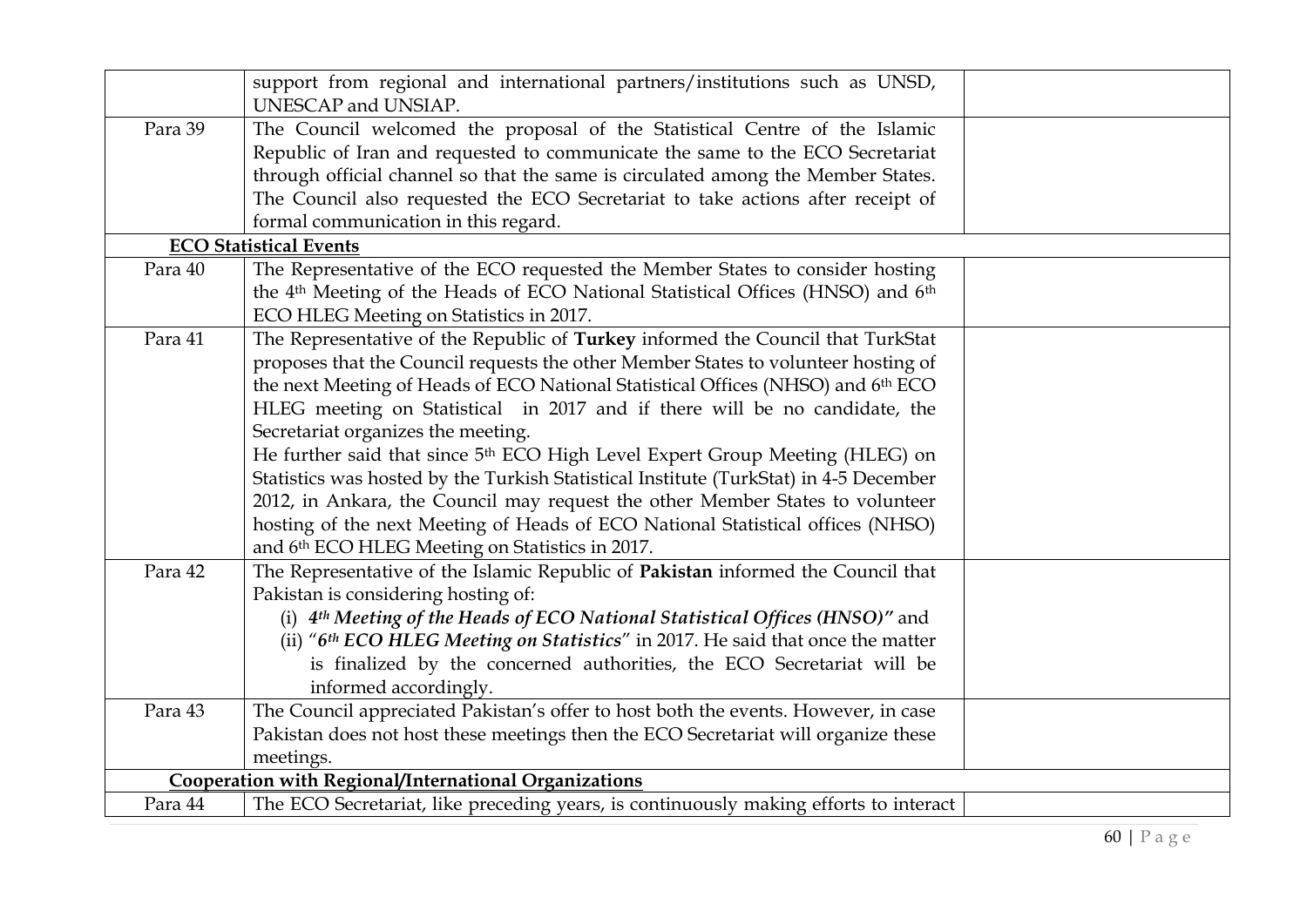|             |                                    | with the following regional and international organizations to achieve PERS Work  |  |
|-------------|------------------------------------|-----------------------------------------------------------------------------------|--|
|             |                                    | Programme for 2017 which would particularly be facilitated implementation of the  |  |
|             |                                    | ECO Statistical Capacity Building programme, technically assisted and funded by   |  |
|             |                                    | FAO in the field of agriculture, statistics and also a Joint Training Workshop on |  |
|             | Economic Modeling financed by IDB: |                                                                                   |  |
| i.          | Islamic                            | One of the main partners of ECO in achievement of its                             |  |
|             | Development                        | objectives and programme in different areas.                                      |  |
|             | Bank (IDB)                         |                                                                                   |  |
| ii.         | ECO-Islamic                        | An Institute under the IDB Group and ECO has been                                 |  |
|             | Research and                       | greatly benefited on project trainings for ECO                                    |  |
|             | <b>Training Institute</b>          | countries.                                                                        |  |
|             | (ECI-IRTI)                         |                                                                                   |  |
| iii.        | Statistical,                       | The Centre has always supported ECO with its                                      |  |
|             | Economic and                       | generous contribution in implementing regional                                    |  |
|             | Social Research                    | capacity building programme of the ECO.                                           |  |
|             | and Training                       |                                                                                   |  |
|             | Centre for Islamic                 |                                                                                   |  |
|             | Countries (ECO-                    |                                                                                   |  |
|             | <b>SESRIC</b> )                    |                                                                                   |  |
| iv.         | Food and                           | FAO is collaborating with ECO in different projects.                              |  |
|             | Agriculture                        |                                                                                   |  |
|             | Organization                       |                                                                                   |  |
|             | (FAO)                              |                                                                                   |  |
| $V_{\cdot}$ | <b>United Nations</b>              | One of the main partners of the ECO for                                           |  |
|             | <b>Statistics Division</b>         | implementation of statistical capacity<br>building                                |  |
|             | (ECO-UNSD)                         | programme in the region.                                                          |  |
| vi.         | <b>United Nations</b>              | Main coordinator for providing training materials and                             |  |
|             | Statistical                        | documents for the workshop on "Measurement of the                                 |  |
|             | Institute for Asia                 | Informal Sector and the Non-observed Economy for                                  |  |
|             | and the Pacific                    | ECO Member States". ECO is also making efforts to                                 |  |
|             | (UNSIAP)                           | seek technical and financial support for training and                             |  |
|             |                                    | capacity building of the Member States.                                           |  |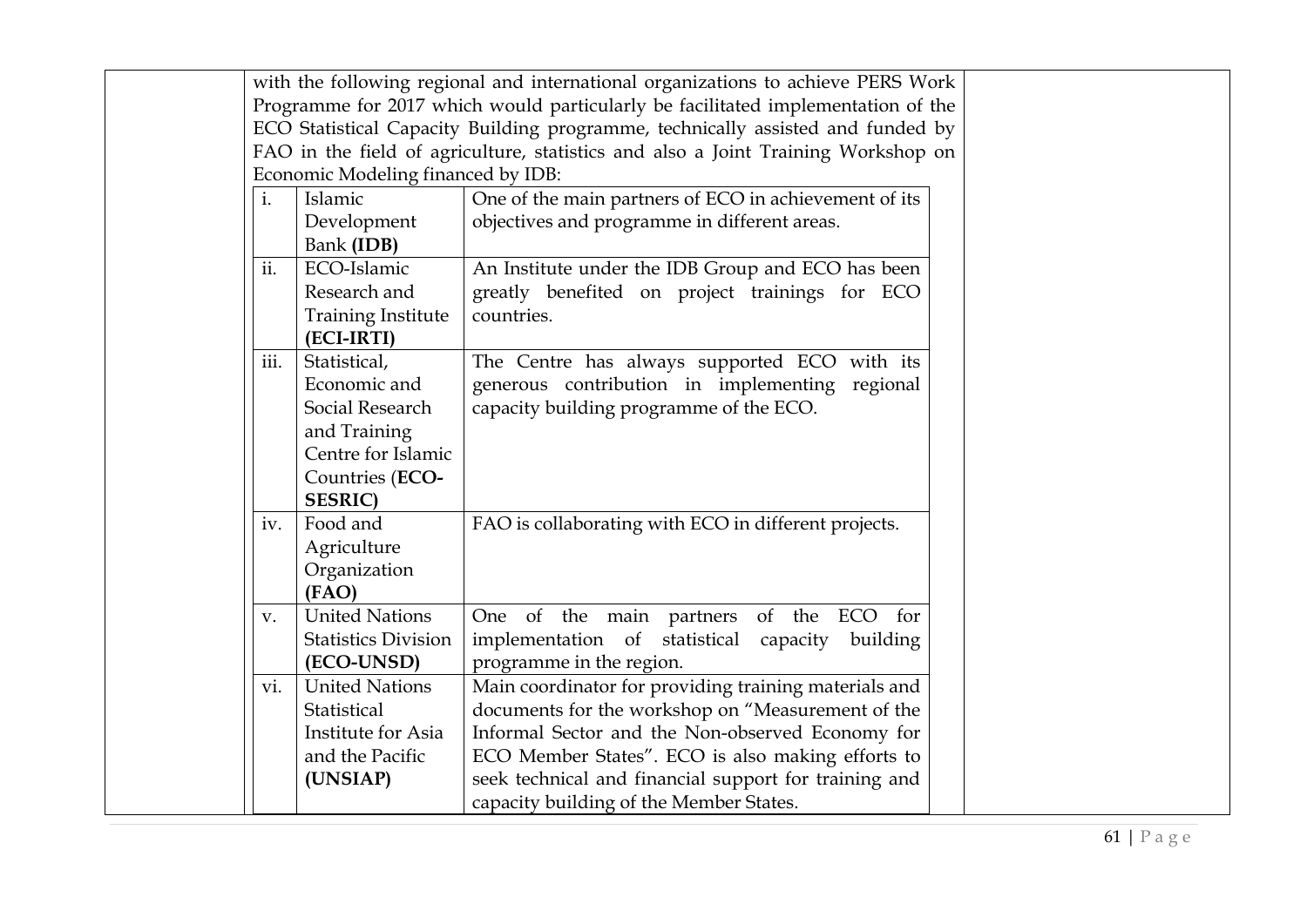|         | vii. ECO-ILO                             | ECO is making efforts to seek technical and financial<br>support for training and capacity building of the<br>Member States.                                                                                                                                                                                                                                                                                                                                                                                                                                                                                                                                                                                                                                                                                                                                                                         |  |
|---------|------------------------------------------|------------------------------------------------------------------------------------------------------------------------------------------------------------------------------------------------------------------------------------------------------------------------------------------------------------------------------------------------------------------------------------------------------------------------------------------------------------------------------------------------------------------------------------------------------------------------------------------------------------------------------------------------------------------------------------------------------------------------------------------------------------------------------------------------------------------------------------------------------------------------------------------------------|--|
|         | <b>ECO-JICA</b><br>vii<br>$\mathbf{i}$ . | ECO is also making efforts to seek technical and<br>financial support from JICA for continuation and<br>sustainability of capacity building trainings of ECO<br>Member States.                                                                                                                                                                                                                                                                                                                                                                                                                                                                                                                                                                                                                                                                                                                       |  |
|         | <b>UNESCAP</b><br>ix.                    | The United Nations Economic and Social Commission<br>for Asia and the Pacific (ESCAP) is the regional<br>development arm of the United Nations for the Asia-<br>Pacific region.                                                                                                                                                                                                                                                                                                                                                                                                                                                                                                                                                                                                                                                                                                                      |  |
| Para 45 | (i) SESRIC:<br>(ii) <b>TEPAV</b> :       | The Representative of ECO Secretariat informed briefed the Council regarding<br>holding of recent meetings with two Economic Research Institutes:<br>(Statistical, Economic and Social Research and Training Centre) of Islamic<br>countries affiliated with the OIC; and<br>an Organization established for the purposes of conducting data-based<br>policy analysis and policy making contributions.<br>The Council was informed that in the background of Vision Document, being<br>prepared by Secretariat, it is felt that Economic Cooperation Organization (ECO)<br>needs to have an updated research on different areas especially in transport, trade<br>and energy markets. He informed that both the Organizations have shown their<br>interest in order to have some understanding and collaborative research<br>programmes with ECO. It was mentioned that, as per the regulations, the |  |
| Para 46 | with both the Organizations              | Secretariat is going to share details of both the organizations with the Member<br>States and later request through CPR for its formal approval for entering into<br>negotiations and signing of a Memorandum of Understandings (MoUs) by ECO<br>The Council appreciated the efforts of ECO Secretariat for its continued pursuance                                                                                                                                                                                                                                                                                                                                                                                                                                                                                                                                                                  |  |
|         |                                          |                                                                                                                                                                                                                                                                                                                                                                                                                                                                                                                                                                                                                                                                                                                                                                                                                                                                                                      |  |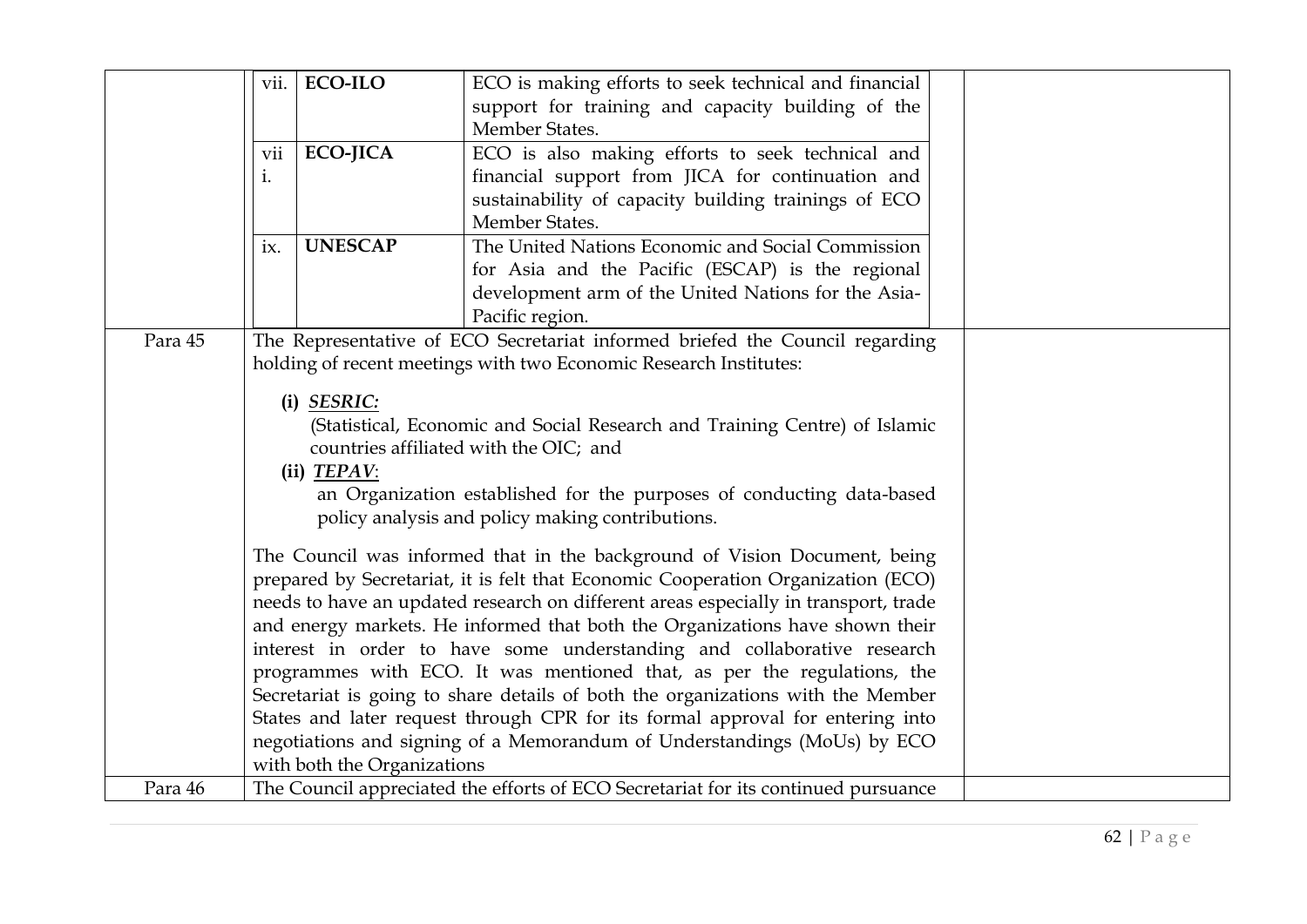|                      | and interaction with regional and international organizations for their contribution   |  |
|----------------------|----------------------------------------------------------------------------------------|--|
|                      | in implementation of Work Programme for 2017, particularly the ECO statistical         |  |
|                      | capacity building programme and progress in development of regional statistical        |  |
|                      | projects. The Council also appreciated Secretariat's effort to enter into negotiations |  |
|                      | and signing of a MoU with SESRIC and TEPAV.                                            |  |
|                      | The Council further impressed upon with the request to the regional and                |  |
|                      | international bodies/agencies to continue their support to the ECO Member States       |  |
|                      | as well as to the ECO Secretariat.                                                     |  |
| Para 47              | The Council thorough reviewed and discussed the Draft Calendar of Events of            |  |
|                      | PERS Directorate for 2017 and approved for its implementation.                         |  |
| <b>SECTOR:</b><br>F. | <b>HUMAN RESOURCES &amp; SUSTAINABLE DEVELOPMENT</b>                                   |  |
| Para 1               | The Council acknowledged the continued relevance and value of regional                 |  |
|                      | cooperation on health and related areas, civil registration and disaster risk          |  |
|                      | reduction in the ECO Region in the light of continued needs and requirements           |  |
|                      | of the Member States, as well as global and regional developments, including           |  |
|                      | the Sustainable Development Goals (SDGs), Sendai Framework for Disaster                |  |
|                      | Risk Reduction 2015-2030 (SFDRR) and ECO Vision 2025. It further                       |  |
|                      | emphasized that in implementation of the work programme, support and                   |  |
|                      | partnership should be sought from the relevant regional and international              |  |
|                      | organizations. Accordingly, the Council requested the ECO Secretariat and the          |  |
|                      | Member States to jointly implement the work programme for 2017 as follows:             |  |
|                      | Human Development and Health                                                           |  |
| Para 2               | The Secretariat should approach WHO for assistance in streamlining the                 |  |
|                      | draft Plan of Action on Health Cooperation in ECO Region, as mandated                  |  |
|                      | by the 3rd ECO Ministerial Meeting on 24 May 2016 in Geneva. Member                    |  |
|                      | States should also present their views on the priority areas for                       |  |
|                      | cooperation from among the areas identified by the draft Plan of Action                |  |
|                      | by end of February 2017. Based on the measures above:                                  |  |
|                      | • Secretariat will present to the Member States the revised draft Plan                 |  |
|                      | of Action by end of March 2017.                                                        |  |
|                      | • The Secretariat will organize a High Level Expert Group Meeting by                   |  |
|                      | end of April 2017 to finalize the draft Plan of Action. In case of no                  |  |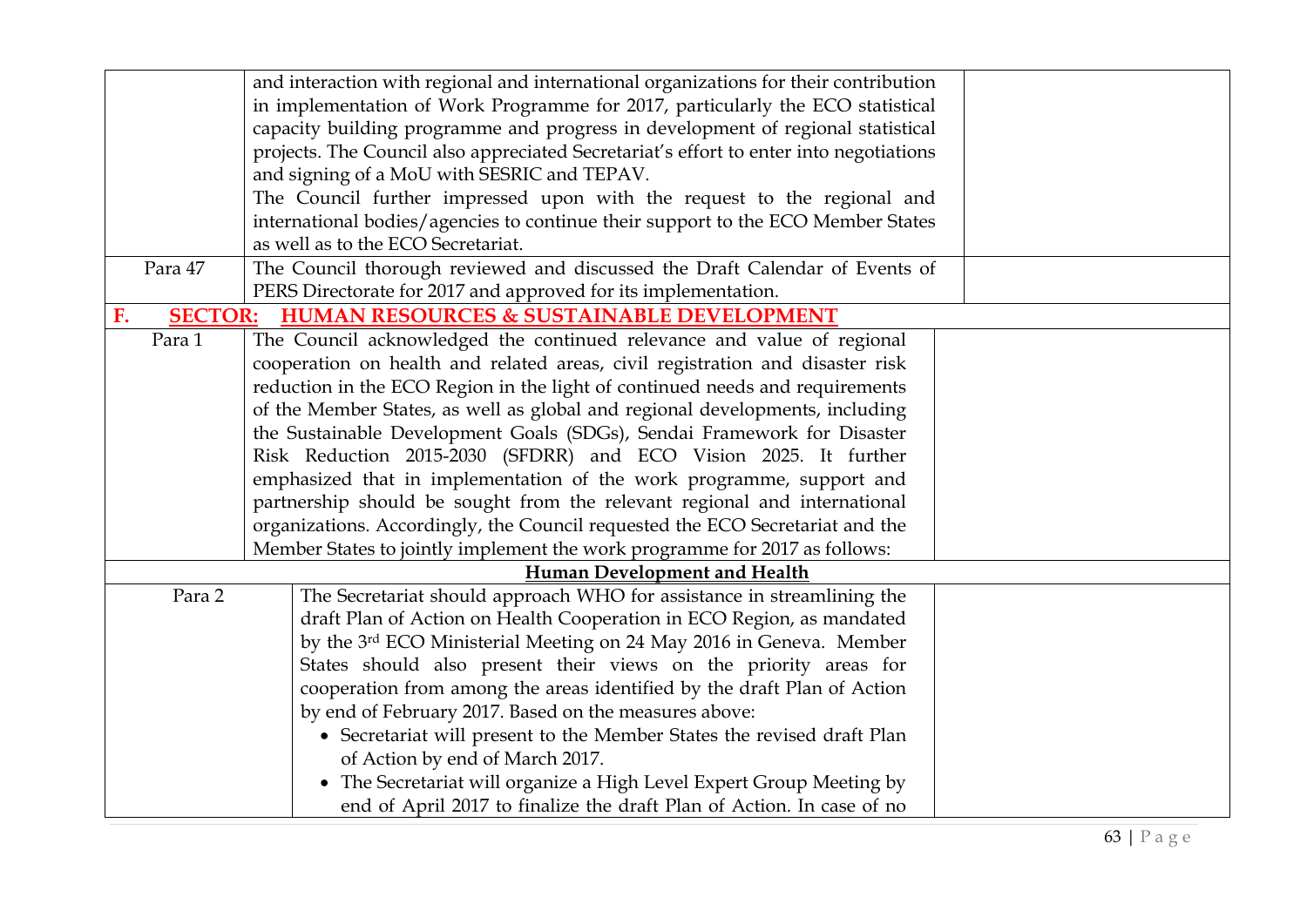|        | volunteer country, Secretariat should host the Meeting.                             |  |
|--------|-------------------------------------------------------------------------------------|--|
|        | • The Fourth ECO Ministerial Meeting on Health/the Ministerial                      |  |
|        | sideline Meeting in Geneva will endorse the Plan of Action.                         |  |
| Para 3 | The Secretariat and Republic of Turkey will co-organize the 2 <sup>nd</sup> Meeting |  |
|        | of the ECO Heads of National Organizations/Centers for Civil                        |  |
|        | Registration on 16-18 October 2017 in Turkey. Accordingly:                          |  |
|        | The Secretariat in coordination with the host country, should                       |  |
|        | prepare a list of limited areas for regional cooperation, taking into               |  |
|        | account the outcome of the first ECO Heads of National                              |  |
|        | Organizations/Centers for Civil Registration and the inputs to be                   |  |
|        | received from the Member States by the end of June 2017.                            |  |
|        | ECO Secretariat should seek assistance from relevant regional and<br>$\bullet$      |  |
|        | international organizations, including UNFPA, for better                            |  |
|        | preparation for the above Meeting.                                                  |  |
| Para 4 | The ECO Secretariat will continue its efforts to cooperate with relevant            |  |
|        | international and regional organizations, among others through                      |  |
|        | established relationship, including with UNDP, UNFPA, UNAIDS,                       |  |
|        | UNESCAP, UNICEF and WHO for their support to implementation of the                  |  |
|        | Plan of Action as well as health related SDGs.                                      |  |
| Para 5 | The Secretariat should help the Islamic Republic of Iran to organize the            |  |
|        | High Level Experts Group Meeting on International Health Regulations                |  |
|        | (IHR) on 2-3 May 2017 in Tehran. Accordingly:                                       |  |
|        | The Islamic Republic of Iran should provide to the Secretariat by                   |  |
|        | end of December information on the proposed topics to be                            |  |
|        | discussed in the Meeting as well as the details of hospitality.                     |  |
|        | The Secretariat should seek possibility of engagement of the                        |  |
|        | relevant international organizations in the above meeting.                          |  |
| Para 6 | The Member States, who are in the position to do so, will inform the                |  |
|        | Secretariat on the availability of the academic scholarships in health              |  |
|        | related areas by the end of January and end of August to enable timely              |  |
|        | application by the interested nationals of the Member states. The                   |  |
|        | interested Member States will nominate their candidates for the                     |  |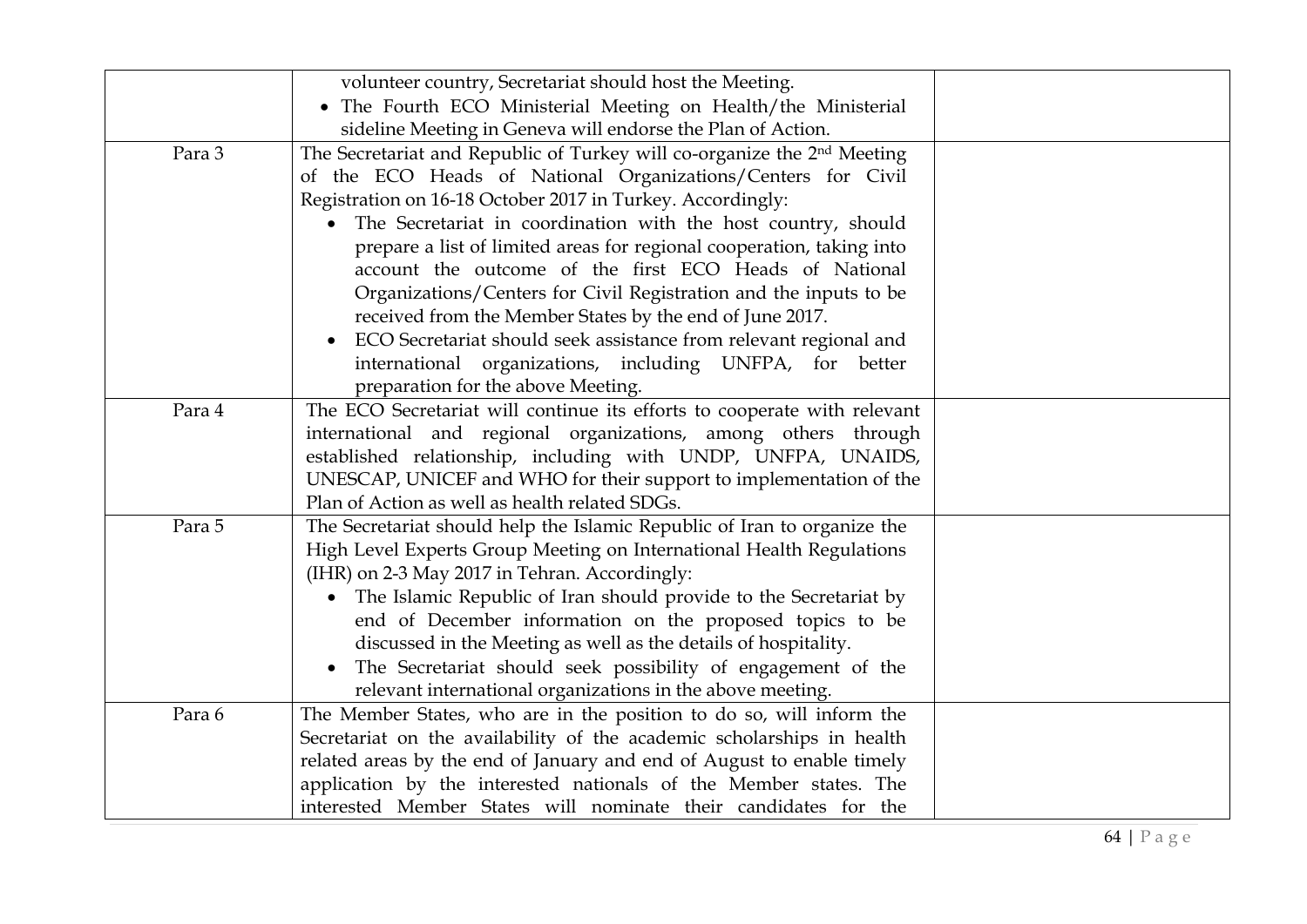|                                      | scholarships generously offered by the Turkish Cypriot State (observer).  |  |
|--------------------------------------|---------------------------------------------------------------------------|--|
| Para 7                               | Given the importance of education cooperation in the ECO Region, the      |  |
|                                      | Member States will enhance cooperation in the field of education:         |  |
|                                      | especially<br>education<br>educational<br>higher<br>and<br>offer          |  |
|                                      | programmes/conferences/seminars/trainings and workshops.                  |  |
| Para 8                               | The Secretariat and the Islamic Republic of Iran should jointly prepare a |  |
|                                      | report for the Member States on the project proposal on HIV in the ECO    |  |
|                                      | Region by end of February 2017.                                           |  |
| Para 9                               | The Islamic Republic of Iran will provide the Secretariat with the        |  |
|                                      | information on proposed Workshop on Good Manufacturing Practices          |  |
|                                      | (GMP), to be held on 15-16 February 2017 in Tehran, and the proposed      |  |
|                                      | Workshop on Civil Registration, by end of December 2017.                  |  |
| Para 10                              | The Islamic Republic of Pakistan should convey the exact dates for        |  |
|                                      | holding the 4th Meeting of the ECO Heads/Authorities of Blood             |  |
|                                      | Transfusion Organizations, by end of January 2017. The Secretariat will   |  |
|                                      | coordinate with the host country and Member States some tangible          |  |
|                                      | outcomes for the Meeting well prior to the set date of the Meeting,       |  |
|                                      | including technical cooperation and capacity building/training            |  |
|                                      | programmes to be adopted by the Meeting.                                  |  |
| <b>Disaster Risk Reduction (DRR)</b> |                                                                           |  |
| Para 11                              | The Task Group (Iran, Pakistan and Turkey) established by the Expert      |  |
|                                      | Group Meeting for ECO Regional Framework for Disaster Risk                |  |
|                                      | Reduction (DRR) (held in cooperation with IDB and UNESCAP on 26-28        |  |
|                                      | October 2016) should present its proposed revised Regional Framework      |  |
|                                      | by end of February 2017.                                                  |  |
| Para 12                              | The Republic of Turkey will host the Second Expert Group Meeting for      |  |
|                                      | ECO Regional Framework for Disaster Risk Reduction in 2017 and will       |  |
|                                      | communicate the exact dates in due course. Accordingly, the Secretariat   |  |
|                                      | will make necessary preparations for the Meeting in coordination with     |  |
|                                      | the host country, UNESCAP, UNISDR, etc.                                   |  |
| Para 13                              | The Republic of Turkey will host the "8th ECO International Ministerial   |  |
|                                      | Conference on Disaster Risk Reduction" in 2017 and will inform the        |  |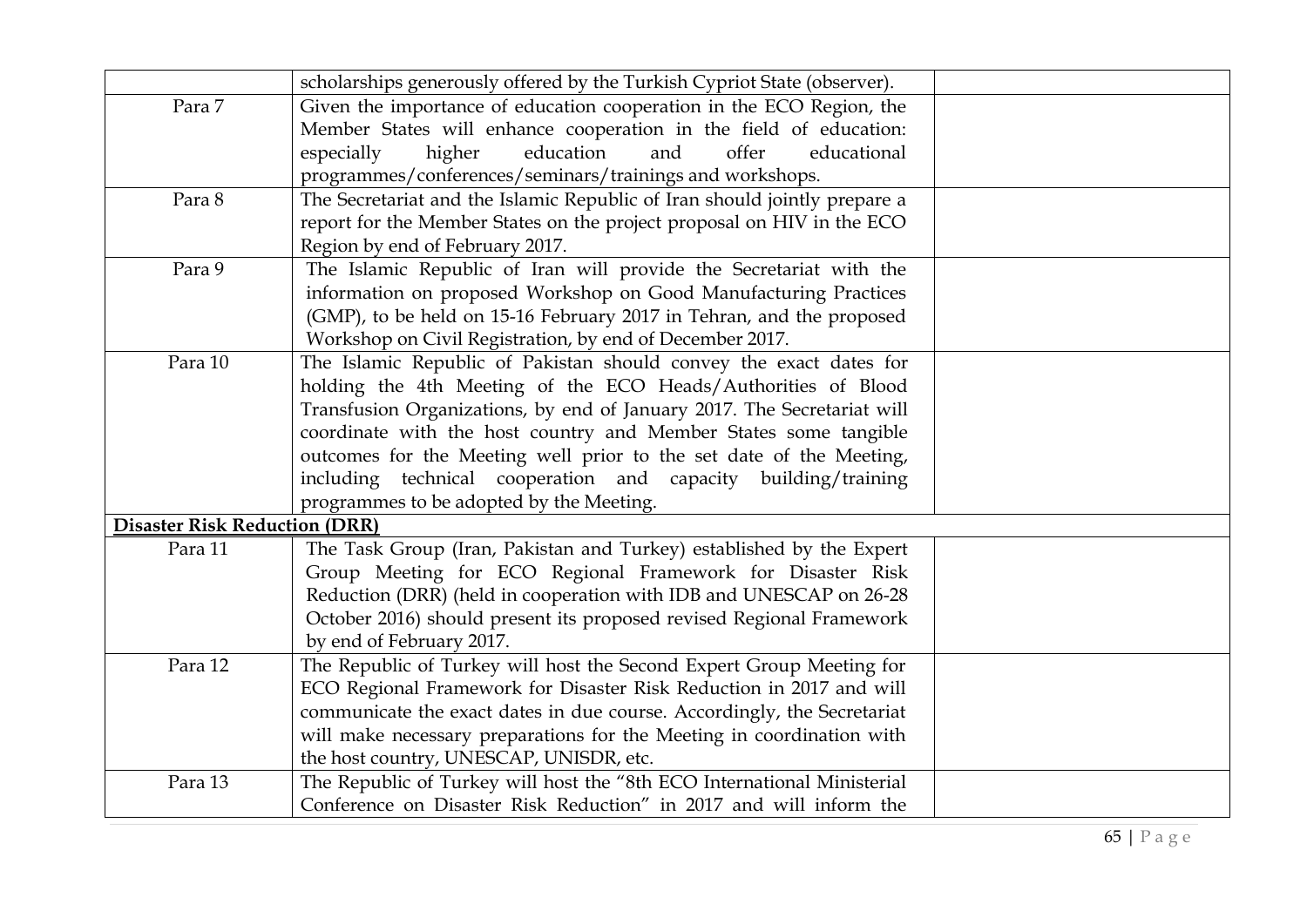|                      | Secretariat on the exact dates in due course. The Secretariat and the host  |
|----------------------|-----------------------------------------------------------------------------|
|                      | country will jointly prepare for the event.                                 |
| Para 14              | Two months after finalization of the ECO Regional Framework by 8th          |
|                      | ECO International Ministerial Conference on Disaster Risk Reduction, the    |
|                      | Secretariat in cooperation with UNESCAP will present an                     |
|                      | implementation outline for the Regional Framework. This will be shared      |
|                      | with the relevant authorities of the Member States and later on to be       |
|                      | submitted to the 28th RPC meeting. This should include a calendar of        |
|                      | training events for 2017-2018.                                              |
| Para 15              | The interested Member States, who have not done so, will submit to the      |
|                      | Secretariat the list of their disaster-related national stakeholders and    |
|                      | players, including state organizations and institutes, local communities,   |
|                      | non-governmental organizations and private enterprises active in the        |
|                      | disaster reduction areas, by end of January 2017. Accordingly, the          |
|                      | Secretariat should prepare a roster of the national institutions within the |
|                      | Region by end of February 2017. The Roster will be utilized in              |
|                      | organization of the technical assistance programme/training activities      |
|                      | for the Member States.                                                      |
| Para 16              | The Member States will regularly submit information on their activities     |
|                      | on disaster risk reduction and related regulations to the ECO Secretariat   |
|                      | for further circulation among the Member States in order to increase        |
|                      | public awareness on the importance of the disaster risk reduction.          |
| Para 17              | The ECO Secretariat should continue its interactions with relevant          |
|                      | regional and international organizations and with a view seeking            |
|                      | technical and financial support, including UNISDR, IDB, UNESCO,             |
|                      | UNHABITAT, UNDP, UNOCHA and UNESCAP, including its newly                    |
|                      | Asian and Pacific Center for Development of Disaster Information            |
|                      | Management (APDIM).                                                         |
| Para 18              | The Secretariat should inform Member States by end of February on the       |
|                      | modalities and format of the proposed Workshop on School Safety in          |
|                      | ECO Region, to be jointly organized with UNESCO in June 2017.               |
| G.<br><b>SECTOR:</b> | <b>DRUGS AND ORGANIZED CRIME COORDINATION UNIT (DOCCU)</b>                  |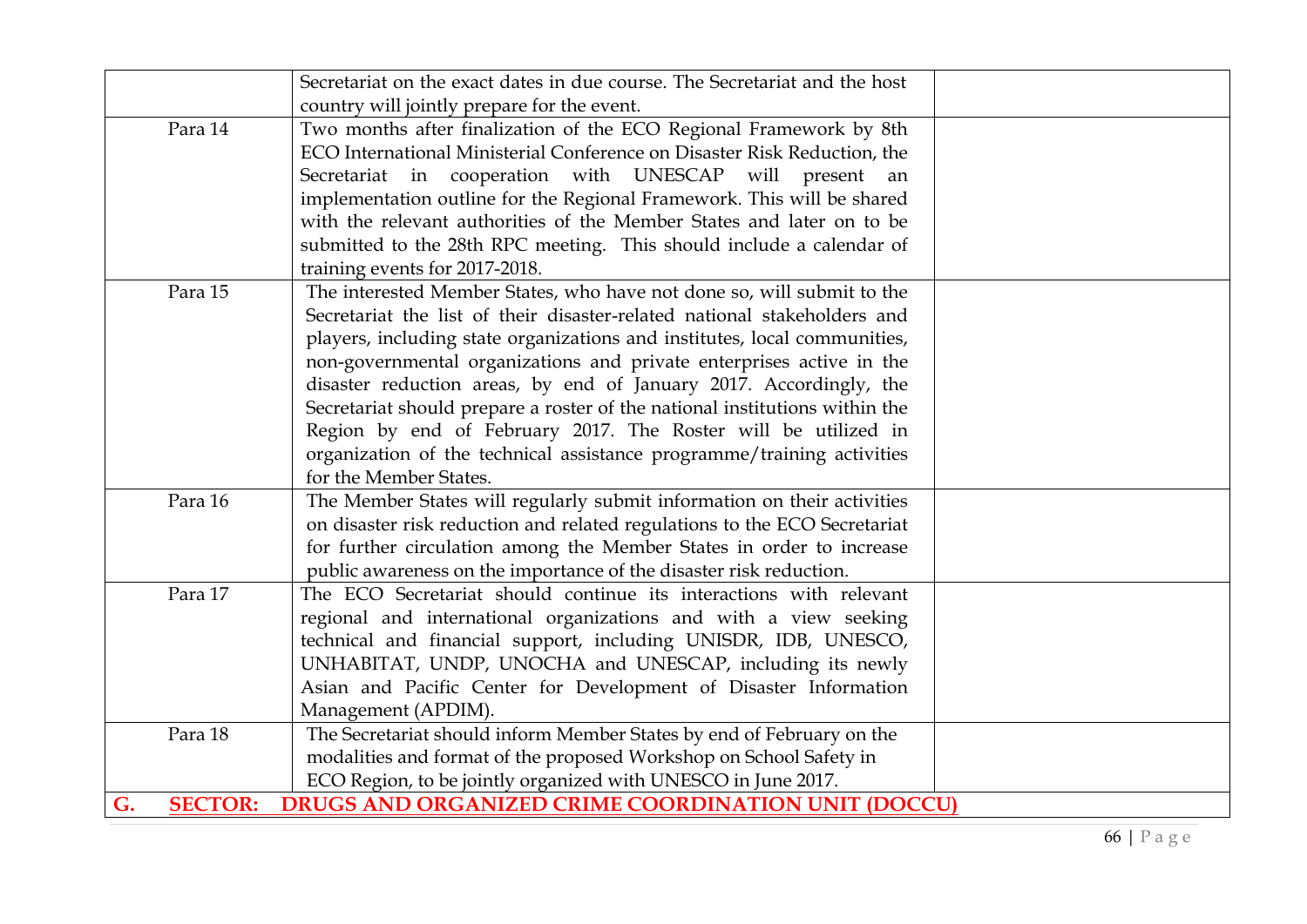| Para 1 | The Council acknowledged the continued importance of the regional<br>cooperation in the area of fight against drugs and organized crime in the<br>ECO Region as critical contribution into the economic growth and<br>sustainable development of the Member States and the Region as a<br>whole. Accordingly, it requested the DOCCU and the Member States to<br>continue efforts to enhance cooperation in this regard. The Council<br>further emphasized that regional institutional arrangements in the areas<br>of police and law enforcement, judicial and anti-corruption cooperation<br>in the ECO Region, as well as capacity building and training<br>programmes will be of great impacts for the success of collective efforts<br>in fight against drugs and organized crime in the ECO Region. Technical<br>and financial assistance and support from relevant regional and<br>international partners should be sought for success of ECO agenda in this<br>regard. |
|--------|--------------------------------------------------------------------------------------------------------------------------------------------------------------------------------------------------------------------------------------------------------------------------------------------------------------------------------------------------------------------------------------------------------------------------------------------------------------------------------------------------------------------------------------------------------------------------------------------------------------------------------------------------------------------------------------------------------------------------------------------------------------------------------------------------------------------------------------------------------------------------------------------------------------------------------------------------------------------------------|
|        | The Council requested the ECO DOCCU and Member States to jointly                                                                                                                                                                                                                                                                                                                                                                                                                                                                                                                                                                                                                                                                                                                                                                                                                                                                                                               |
|        | implement the following work programme in 2017:                                                                                                                                                                                                                                                                                                                                                                                                                                                                                                                                                                                                                                                                                                                                                                                                                                                                                                                                |
| Para 2 | The Republic of Turkey will host the 2nd Meeting of the ECO Chiefs of<br>Police in 2017 in Turkey. Accordingly:                                                                                                                                                                                                                                                                                                                                                                                                                                                                                                                                                                                                                                                                                                                                                                                                                                                                |
|        | • The host country should convey to the Secretariat by the end of<br>January 2017 information on the date and venue as well as<br>hospitality details for the Meeting.<br>The DOCCU will make necessary preparations for the Meeting in<br>$\bullet$                                                                                                                                                                                                                                                                                                                                                                                                                                                                                                                                                                                                                                                                                                                           |
|        | cooperation with the host country and other Member States,<br>including drafting the agenda for the Meeting which should be<br>focused on the immediate needs for regional cooperation.                                                                                                                                                                                                                                                                                                                                                                                                                                                                                                                                                                                                                                                                                                                                                                                        |
|        | The adoption of the Statute of the ECOPOL should be on the<br>$\bullet$<br>Agenda of the Meeting. DOCCU will present to the Member<br>States the latest version of the Statute, taking into account<br>proposed amendments by Turkey, by the end of February 2017.<br>The relevant regional and international organizations, including<br>$\bullet$                                                                                                                                                                                                                                                                                                                                                                                                                                                                                                                                                                                                                            |
|        | Interpol and UNODC will be invited to attend the Meeting.                                                                                                                                                                                                                                                                                                                                                                                                                                                                                                                                                                                                                                                                                                                                                                                                                                                                                                                      |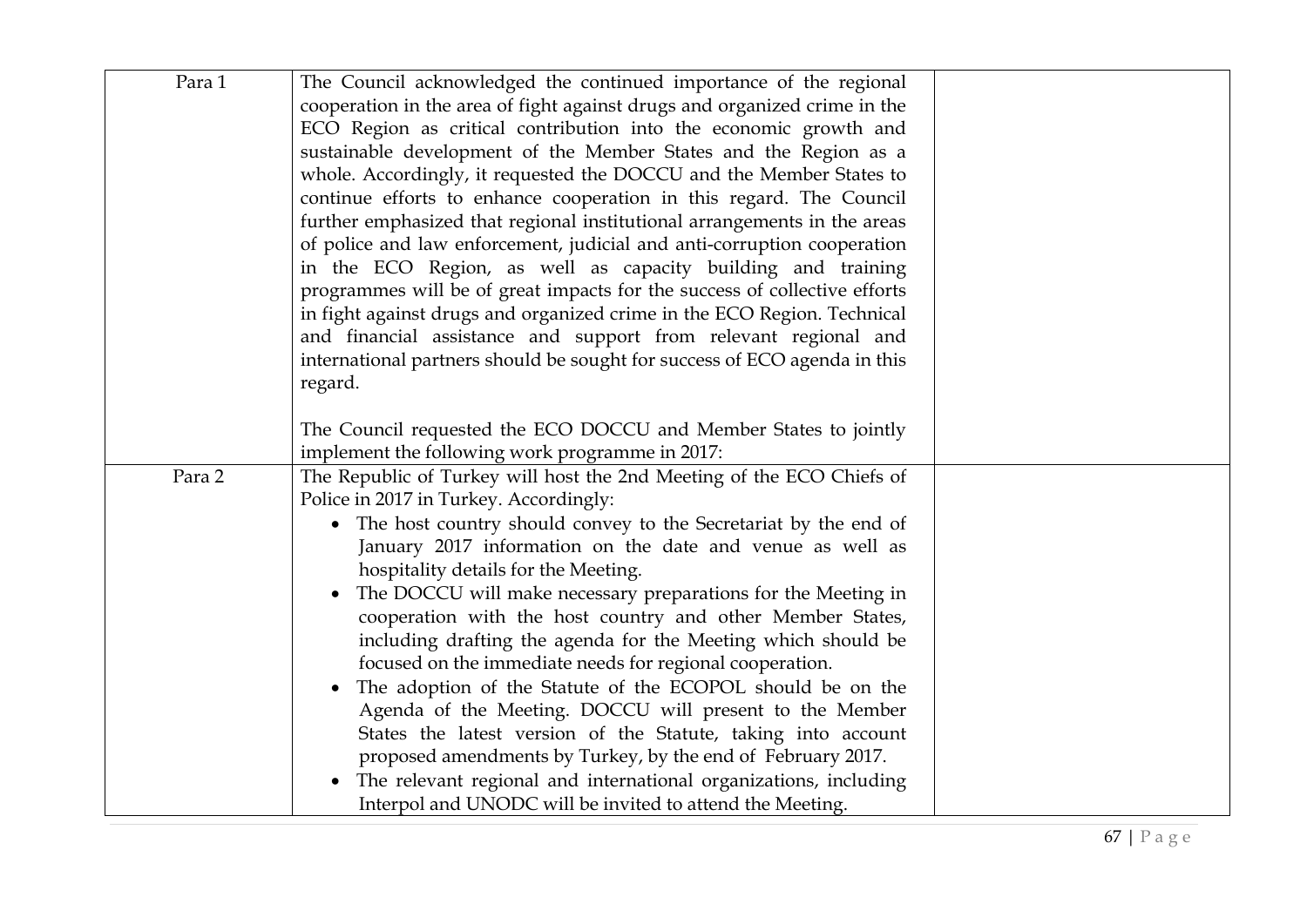| Para 3 | As regards the ECO- Regional Centre for Cooperation of Anti-Corruption<br>Agencies and Ombudsmen" (RCCACO):<br>The signatories, namely, the Islamic Republic of Afghanistan, the<br>$\bullet$<br>Islamic Republic of Iran and Republic of Tajikistan will inform the<br>DOCCU by the end of February 2017 about the latest status of<br>ratification of the Statute.<br>The Islamic Republic of Pakistan, who has expressed its interest to<br>join the Center, will inform the DOCCU on the time and<br>procedure for signing and ratifying the Statute of the Center.<br>The other interested ECO Member States will inform the DOCCU<br>of their willingness to join the Center.<br>DOCCU will present to the Member States a report on the latest<br>status of the operationalization of the Center at the end of April                                                                                                                                                                                                                                                                                               |  |
|--------|---------------------------------------------------------------------------------------------------------------------------------------------------------------------------------------------------------------------------------------------------------------------------------------------------------------------------------------------------------------------------------------------------------------------------------------------------------------------------------------------------------------------------------------------------------------------------------------------------------------------------------------------------------------------------------------------------------------------------------------------------------------------------------------------------------------------------------------------------------------------------------------------------------------------------------------------------------------------------------------------------------------------------------------------------------------------------------------------------------------------------|--|
|        | 2017.                                                                                                                                                                                                                                                                                                                                                                                                                                                                                                                                                                                                                                                                                                                                                                                                                                                                                                                                                                                                                                                                                                                     |  |
| Para 4 | The decision of the 2nd Meeting of Attorney/Prosecutors General of ECO<br>Member States on the establishment of an effective mechanism for judicial<br>cooperation/legal assistance among Member States should be followed up<br>through:<br>• The Islamic Republic of Pakistan will inform the DOCCU in due<br>course the date, venue and hospitality arrangement for hosting the<br>3rd Meeting of Attorney/Prosecutors General of ECO Member<br>States.<br>DOCCU will continue its coordination with Republic of<br>$\bullet$<br>Kazakhstan, who has expressed interest to host an Expert Group<br>Meeting to discuss the modalities for the envisaged mechanism for<br>judicial cooperation/legal assistance among Member States, whose<br>outcome will be submitted to the 3rd Meeting of<br>Attorney/Prosecutors General of ECO Member States in Pakistan.<br>In case organizing the Meeting in Kazakhstan or any other Member<br>State is not possible, the Expert Group Meeting should be<br>organized in the ECO Secretariat in May/June 2017.<br>• The DOCCU will circulate a background paper for Expert Group |  |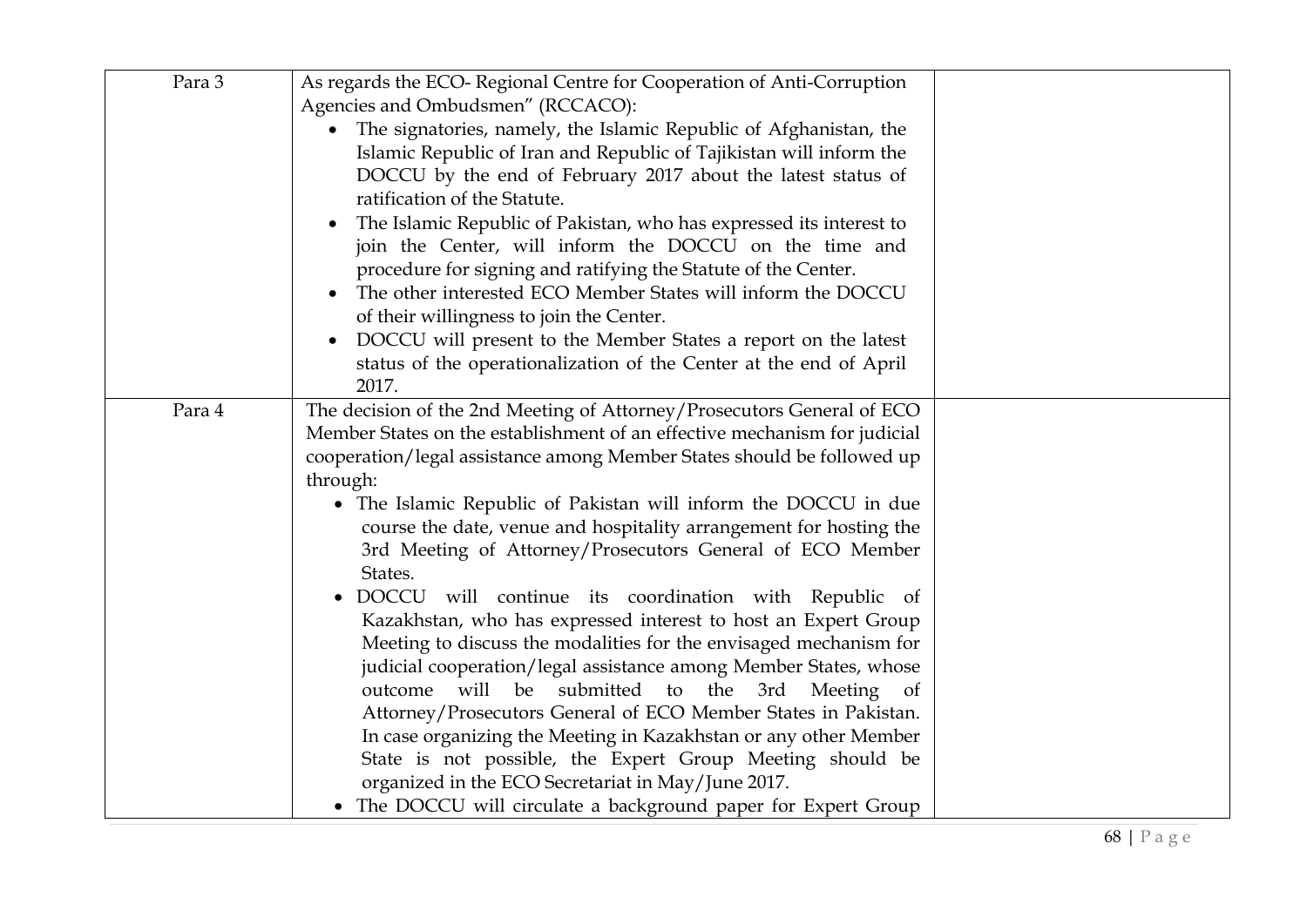|        | Meeting by the end of February 2017.                                                                                                                  |  |
|--------|-------------------------------------------------------------------------------------------------------------------------------------------------------|--|
| Para 5 | The DOCCU and Member States will cooperate to implement                                                                                               |  |
|        | training/capacity building programmes in 2017 in different areas of the                                                                               |  |
|        | drugs and organized crime:                                                                                                                            |  |
|        | • The Member States (except Afghanistan, Iran, Pakistan and                                                                                           |  |
|        | Turkey) will submit the list of their institutions and trainers                                                                                       |  |
|        | available for ECO training/capacity building programmes by the                                                                                        |  |
|        | end of January 2017. The DOCCU will finalize the Roster of ECO                                                                                        |  |
|        | institutions/trainers accordingly.                                                                                                                    |  |
|        | The Member States, who are ready to organize training courses<br>$\bullet$                                                                            |  |
|        | and workshops for the experts/officials of the Member States,                                                                                         |  |
|        | should inform the DOCCU by mid February 2017, indicating the                                                                                          |  |
|        | necessary information as regards time, venue, format,                                                                                                 |  |
|        | syllabus/hospitality details, etc.                                                                                                                    |  |
|        | The Police of the Islamic Republic of Iran, who has already offered<br>$\bullet$<br>a list of 14 courses, will inform the DOCCU by the end of January |  |
|        | 2017, about 4 courses available for the year 2017, including the                                                                                      |  |
|        | syllabus and trainers as well as hospitality arrangements.                                                                                            |  |
|        | DOCCU should ensure, in coordination with the organizing                                                                                              |  |
|        | countries, utilization of the available financial resources and                                                                                       |  |
|        | expertise from within and outside ECO Region.                                                                                                         |  |
| Para 6 | The pending meetings will be organized in 2017 as follows:                                                                                            |  |
|        | • The Islamic Republic of Pakistan will inform the DOCCU about                                                                                        |  |
|        | the date, venue and hospitality arrangements for hosting the "4th                                                                                     |  |
|        | ECO Interior Ministers Meeting" and the "2nd Meeting of the                                                                                           |  |
|        | Heads of Interpol of the ECO Member States" in due course.                                                                                            |  |
|        | The Islamic Republic of Iran will inform the DOCCU by the end of<br>$\bullet$                                                                         |  |
|        | January 2017 about the exact syllabus, trainers and hospitality                                                                                       |  |
|        | arrangements for the workshop on "Best Practices on Drug                                                                                              |  |
|        | Demand Reduction" to be organized in June/July 2017.                                                                                                  |  |
| Para 7 | The Islamic Republic of Afghanistan will inform the DOCCU by the end                                                                                  |  |
|        | of April 2017 on the dates and arrangements for the proposed Experts                                                                                  |  |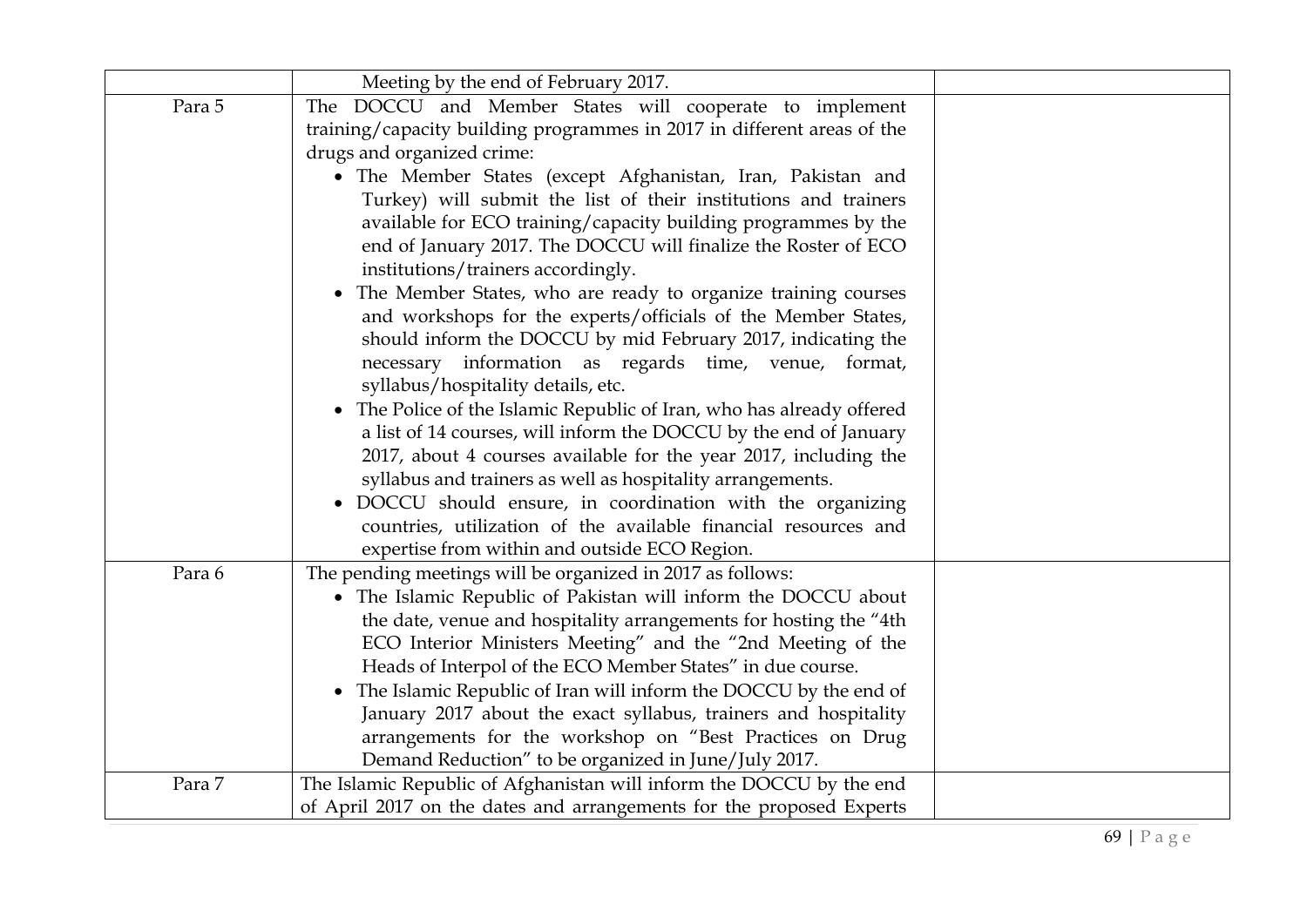|     |         | Meeting to discuss and identify areas of regional cooperation as regard                        |
|-----|---------|------------------------------------------------------------------------------------------------|
|     |         | fight against organized crime. Afghanistan and DOCCU will jointly                              |
|     |         | prepare the agenda for the Meeting taking into account the experiences                         |
|     |         | achieved/work done so far in the ECO Region                                                    |
|     | Para 8  | Given the importance of the timely exchange of information/statistics                          |
|     |         | among the Member States on activities in the areas of drugs supply,                            |
|     |         | demand and trafficking, the ECO publication on "Drug Situation in the                          |
|     |         | ECO Region" should continue to be supported by resources from within                           |
|     |         | and outside Region:                                                                            |
|     |         | • Member States should submit the latest information/statistics for                            |
|     |         | the year 2016 by the end of April 2017 enabling timely publication                             |
|     |         | of the Report.                                                                                 |
|     |         | • DOCCU should strengthen the analytical nature of the Report,                                 |
|     |         | utilizing expertise from the Member States and the relevant                                    |
|     |         | regional and international organizations.                                                      |
|     | Para 9  | Building on the previous efforts and in cooperation with the potential                         |
|     |         | regional and international partners, the DOCCU should prepare a report by                      |
|     |         | the end of April 2017, on a possible ECO programme for alternative                             |
|     |         | livelihood/development in Afghanistan. The Report should be then shared                        |
|     |         | by the relevant authorities of Afghanistan and the Member States for                           |
|     |         | implementation purpose.                                                                        |
|     | Para 10 | The DOCCU should continue its interactions with the relevant regional                          |
|     |         | and international organizations and United Nations agencies to seek                            |
|     |         | technical assistance, consultancy and equipments for the implementation                        |
|     |         | of its agenda. This includes, among other, UNODC, Interpol, ICMPD,                             |
|     |         | relevant Istanbul Process CBM, etc.                                                            |
|     |         |                                                                                                |
| Н.  |         | <b>ECO Specialized Agencies/Regional Institutions/Affiliated Bodies and External Relations</b> |
| (a) |         | <b>Inter-Regional ECO Activities</b>                                                           |
|     | (i)     | <b>ECO Specialized Agencies/Regional Institutions/Affiliated Bodies</b>                        |
|     |         |                                                                                                |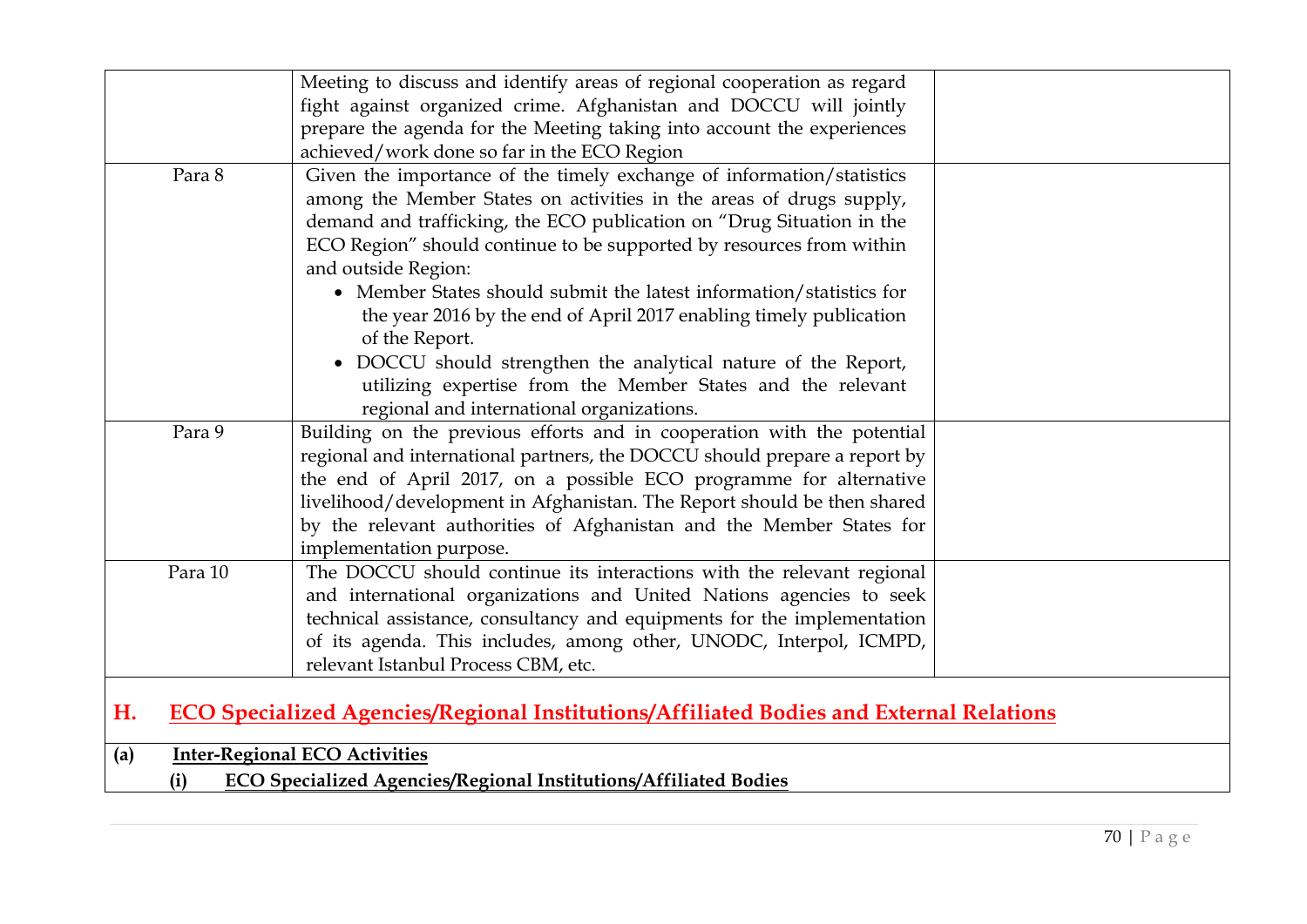| Para 1                              | In order to support and promote the broad objectives of the ECO,<br>particularly in the fields of science, technology, culture, and education, the<br>Council encouraged the ECO Specialized Agencies to synergize their<br>activities to promote cooperation in the relevant areas.                                                                                        |  |
|-------------------------------------|-----------------------------------------------------------------------------------------------------------------------------------------------------------------------------------------------------------------------------------------------------------------------------------------------------------------------------------------------------------------------------|--|
| Para 2                              | The Council encouraged the Member States to join, where applicable, the<br>ECO Specialized Agencies/Regional Institutions/Affiliated Bodies and<br>Centres and support their activities in different areas for the shared goals.                                                                                                                                            |  |
| Para 3                              | The Council requested the Secretariat to facilitate and assist the Specialized<br>Agencies in developing cooperation with the relevant regional and<br>international organizations in the educational, scientific and cultural fields,<br>specifically UNESCO, within the framework of the MoU signed between<br>the ECO and UNESCO.                                        |  |
| <b>ECO Cultural Institute (ECI)</b> |                                                                                                                                                                                                                                                                                                                                                                             |  |
| Para 4                              | The Council appreciated the ECO Cultural Institute for organizing a broad<br>range of events and activities in the fields of culture, literature, and arts<br>aimed at promoting greater cooperation among the Member States. The<br>Council encouraged the Institute to further expand the cooperation in the<br>relevant fields for realizing the core objectives of ECI. |  |
| Para 5                              | The Council welcomed and expressed commitment to help in every way<br>possible the new President ECI Dr. Mazahiri. The Council also appreciated<br>the former President of ECI, Mr. Iftikhar Hussain Arif, for his valuable<br>contribution.                                                                                                                                |  |
| Para 6                              | Taking note of the successful holding of the first ECO Poetry Night in<br>2015, the Council encouraged the Member States to organize the second<br>ECO Poetry Night in the Region in collaboration with ECI. The Council<br>appreciated promotion of common literary heritage of the great poets<br>like Maulana Rumi, Hafiz Shirazi, Firdausi, Allama Iqbal, Mir Seyed Ali |  |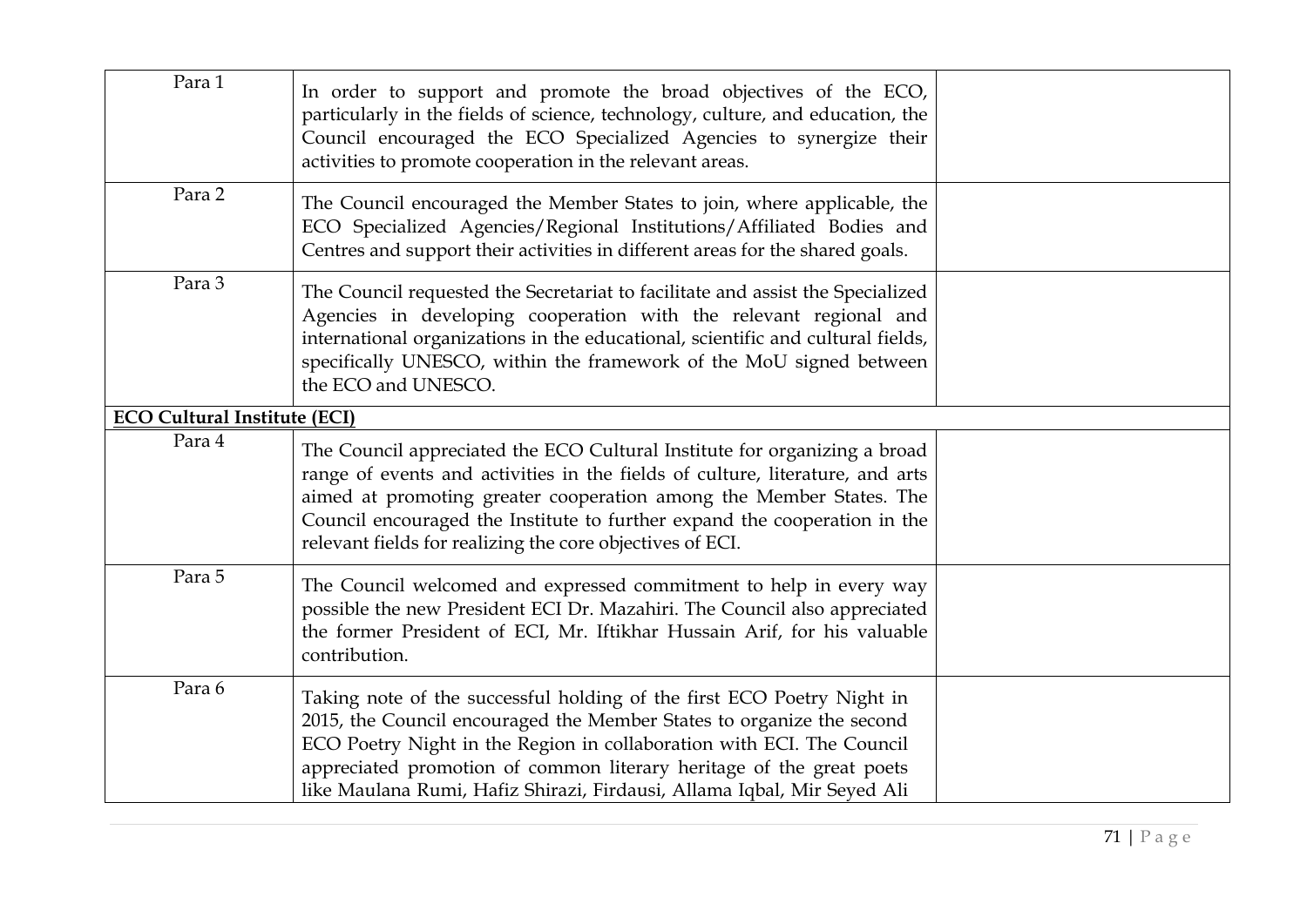|                                       | Hamedani, Makhdoom Quli, and Babajan Ghaforuv, etc.                                                                                                                                                                                                                                                                                   |  |
|---------------------------------------|---------------------------------------------------------------------------------------------------------------------------------------------------------------------------------------------------------------------------------------------------------------------------------------------------------------------------------------|--|
| Para 7                                | The Council asked the ECO Member States (Azerbaijan, Kazakhstan,<br>Kyrgyzstan, Turkey, Turkmenistan, and Uzbekistan), which have not<br>ratified the Charter yet, to ratify the ECI's Charter and support its<br>initiatives for promoting the commonly cherished rich cultural heritage<br>of the Region.                           |  |
| Para 8                                | The Council appreciated the nomination of national focal points to the<br>Institute by Afghanistan, Iran, Pakistan and Tajikistan and requested the<br>other ECO Member States to nominate their Focal Points, as this would<br>help in ensuring effective coordination between the ECI and ECO<br>Member States in relevant matters. |  |
| Para 9                                | The Council appreciated the Islamic Republic of Iran for providing extra-<br>budgetary contribution for different ECI efforts. The Council encouraged<br>the Islamic Republic of Iran to continue its support for ECI and to<br>favourably consider the issue of ECI Premises.                                                        |  |
| Para 10                               | Keeping in view the financial problems being faced by the ECI, the<br>Council requested the Member States, except the Islamic Republic of Iran,<br>to pay their annual budgetary contributions to the Institute as per the<br>agreed scale of assessments and in a timely fashion as delays also hinder<br>ECI's activities.          |  |
| Para 11                               | The Council requested Pakistan to convey the proposed date and venue<br>of the 2nd ECO Ministerial Meeting on Youth Affairs. It was also noted<br>that Republic of Tajikistan and Republic of Kazakhstan expressed their<br>interest to host the 4 <sup>th</sup> Meeting of ECO Heads of National Libraries.                          |  |
| <b>ECO Science Foundation (ECOSF)</b> |                                                                                                                                                                                                                                                                                                                                       |  |
| Para 12                               | The Council Congratulated Dr. Manzoor Hussain Soomro on his<br>appointment as the President ECOSF for a term of 3 years recommended                                                                                                                                                                                                   |  |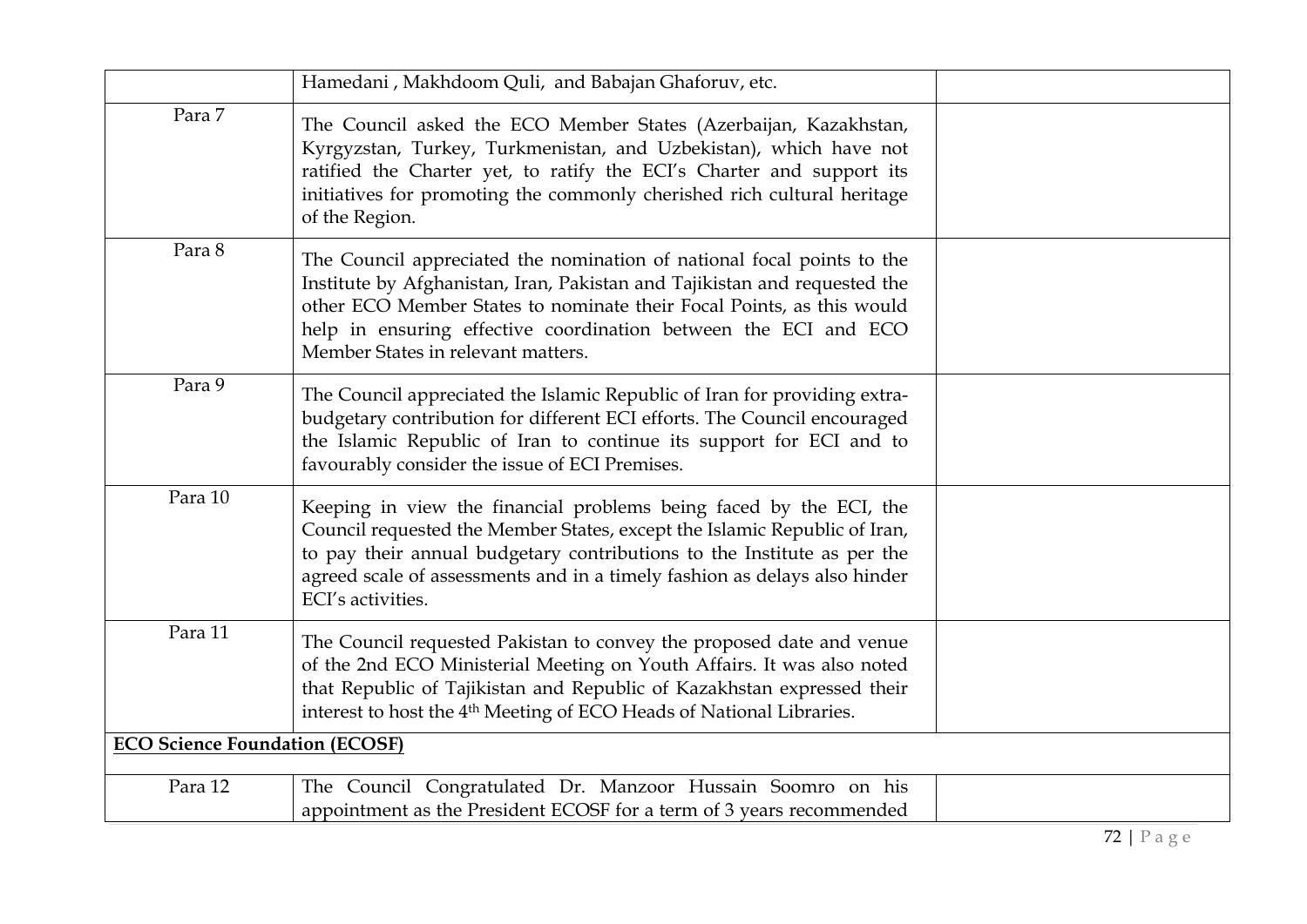|         | by the Boart of Trustees in its 3 <sup>rd</sup> Meeting and subsequent approval of the<br>Extraordinary COM.                                                                                                                                                                                                                                                                                              |  |
|---------|-----------------------------------------------------------------------------------------------------------------------------------------------------------------------------------------------------------------------------------------------------------------------------------------------------------------------------------------------------------------------------------------------------------|--|
| Para 13 | The Council appreciated the activities and initiatives of the Foundation<br>for developing and promoting cooperation among the Member States as<br>well as with international organizations in the field of science, technology<br>and Innovation (STI) and for the promotion of scientific research in the<br>Region. The Council also appreciated the Annual Report published by<br>the ECOSF for 2015. |  |
| Para 14 | The Council requested the Member States (Azerbaijan, Kazakhstan,<br>Kyrgyzstan, Turkey and Uzbekistan) that have not yet ratified the<br>ECOSF Charter to do so as soon as possible, so as to make the<br>Foundation stronger to achieve its objectives.                                                                                                                                                  |  |
| Para 15 | The Council appreciated the partial payment of annual mandatory<br>contributions by the Islamic Republic of Iran for up to 2013 and full<br>payment of mandatory contribution by the Islamic Republic of Pakistan<br>to the ECOSF for 2012-2015, and requested the I.R. of Iran and other<br>concerned Member States to contribute with their share.                                                      |  |
| Para 16 | The Council appreciated ECOSF for initiating program for inviting<br>"Concept Proposals for Research Grant" under S&T Fund.                                                                                                                                                                                                                                                                               |  |
| Para 17 | The Council also noted the need for the Member States to fulfil their<br>pledges towards the 'Science and Technology Fund' and requested all<br>Member States to generously contribute towards the Fund so that<br>research projects between Members States can be initiated.                                                                                                                             |  |
| Para 18 | The Council also took note of the Foundation's request that the ECO<br>Secretariat should be represented appropriately in all relevant forums of<br>the ECOSF, its meetings and events, to the possible extent.                                                                                                                                                                                           |  |
| Para 19 | The Council requested the Member States, who have not done so, to<br>nominate their focal points in order to facilitate coordination between the<br>Foundation and the Member States on relevant issues. The Council also<br>asked the concerned Member States to nominate their eminent scientists<br>for the Executive Committee and the Board of Trustees of ECOSF who<br>have not yet done so.        |  |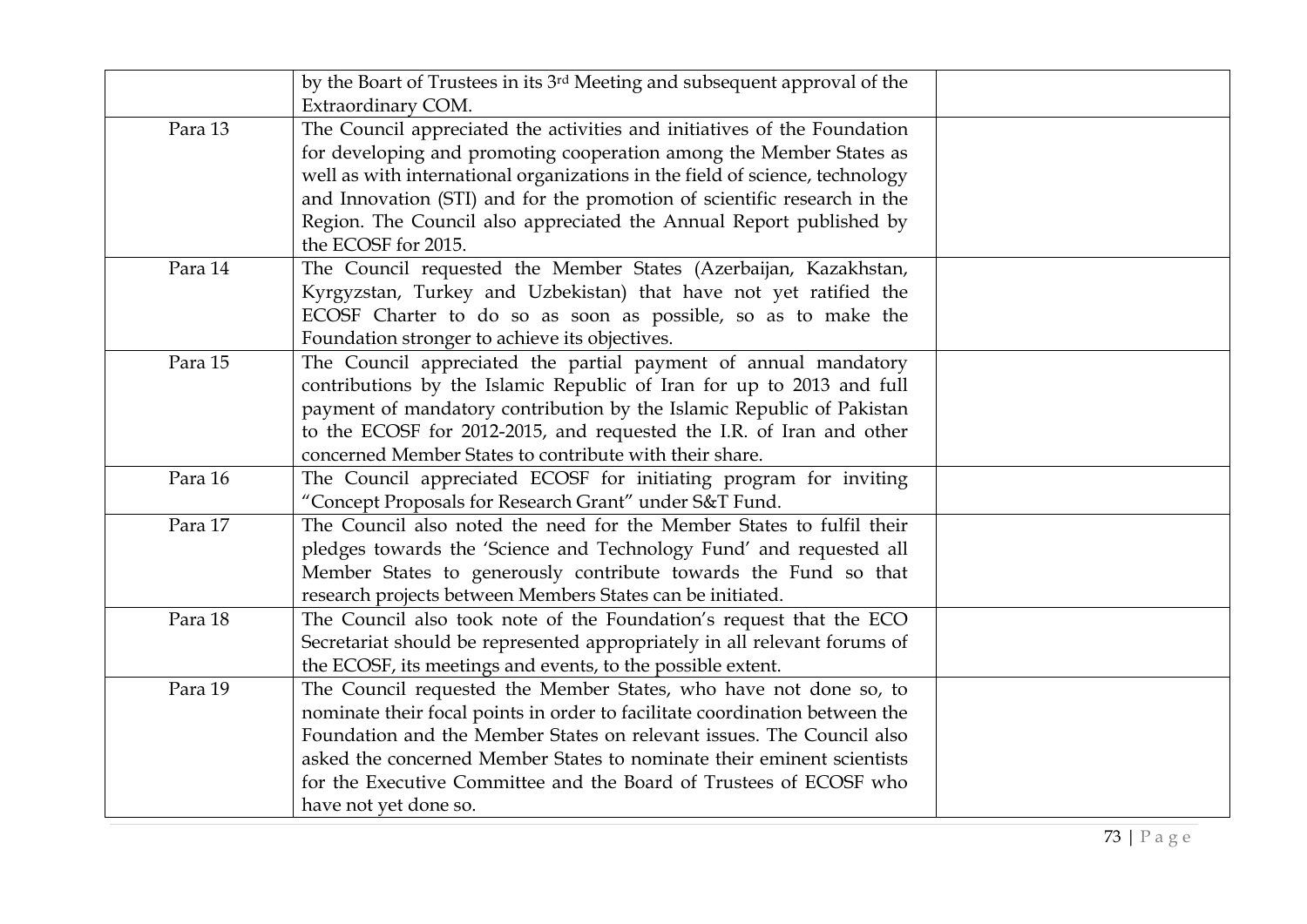| Para 20                                  | As informed by the ECOSF, the draft Host Country Agreement, to be                    |  |
|------------------------------------------|--------------------------------------------------------------------------------------|--|
|                                          | concluded between the ECOSF and the Government of the Islamic                        |  |
|                                          | Republic of Pakistan, has been sent to the relevant authorities (Ministry            |  |
|                                          | of Foreign Affairs and Ministry of Science and Technology) in Pakistan.              |  |
|                                          | The Council requested the Islamic Republic of Pakistan to expedite the               |  |
|                                          | finalization and conclusion of the Agreement.                                        |  |
| Para 21                                  | The Council appreciated Pakistan for hosting the 3rd Meeting of Board of             |  |
|                                          | Trustees of the Foundation in Islamabad on 18th of August, 2016.                     |  |
| Para 22                                  | The Council appreciated Iran for its offer for hosting 4 <sup>th</sup> Meeting of    |  |
|                                          | <b>ECOSF Board of Trustees.</b>                                                      |  |
| Para 23                                  | The Council appreciated the efforts of the ECOSF to hold regular                     |  |
|                                          | consultations with the Ambassadors/Permanent Representatives of the                  |  |
|                                          | Member States based in Islamabad to discuss issues of importance.                    |  |
| Para 24                                  | The Council appreciated the allotment of dedicated office premises to the            |  |
|                                          | ECOSF by Pakistan, the host country, in the Ministry of Science and                  |  |
|                                          | Technology's building, Islamabad.                                                    |  |
| <b>ECO Educational Institute (ECOEI)</b> |                                                                                      |  |
|                                          |                                                                                      |  |
| Para 25                                  | The Council requested the relevant members (Azerbaijan, Kazakhstan) to               |  |
|                                          | ratify ECOEI's Charter to further promote cooperation in the field of                |  |
|                                          | education.                                                                           |  |
|                                          |                                                                                      |  |
| Para 26                                  | The Council requested the concerned Member States to pay their                       |  |
|                                          | mandatory contributions.                                                             |  |
|                                          |                                                                                      |  |
| Para 27                                  | The Council welcomed the offer of Republic of Turkey to host the 2 <sup>nd</sup> BoT |  |
|                                          | Meeting in April 2017, and called upon all Member States to actively                 |  |
|                                          | participate in the event to deliberate upon the pending issues at the                |  |
|                                          | earliest.                                                                            |  |
| Para 28                                  |                                                                                      |  |
|                                          | The Council also appreciated the signing of the Host Country Agreement               |  |
|                                          | between the Educational Institute and Government of the Republic of                  |  |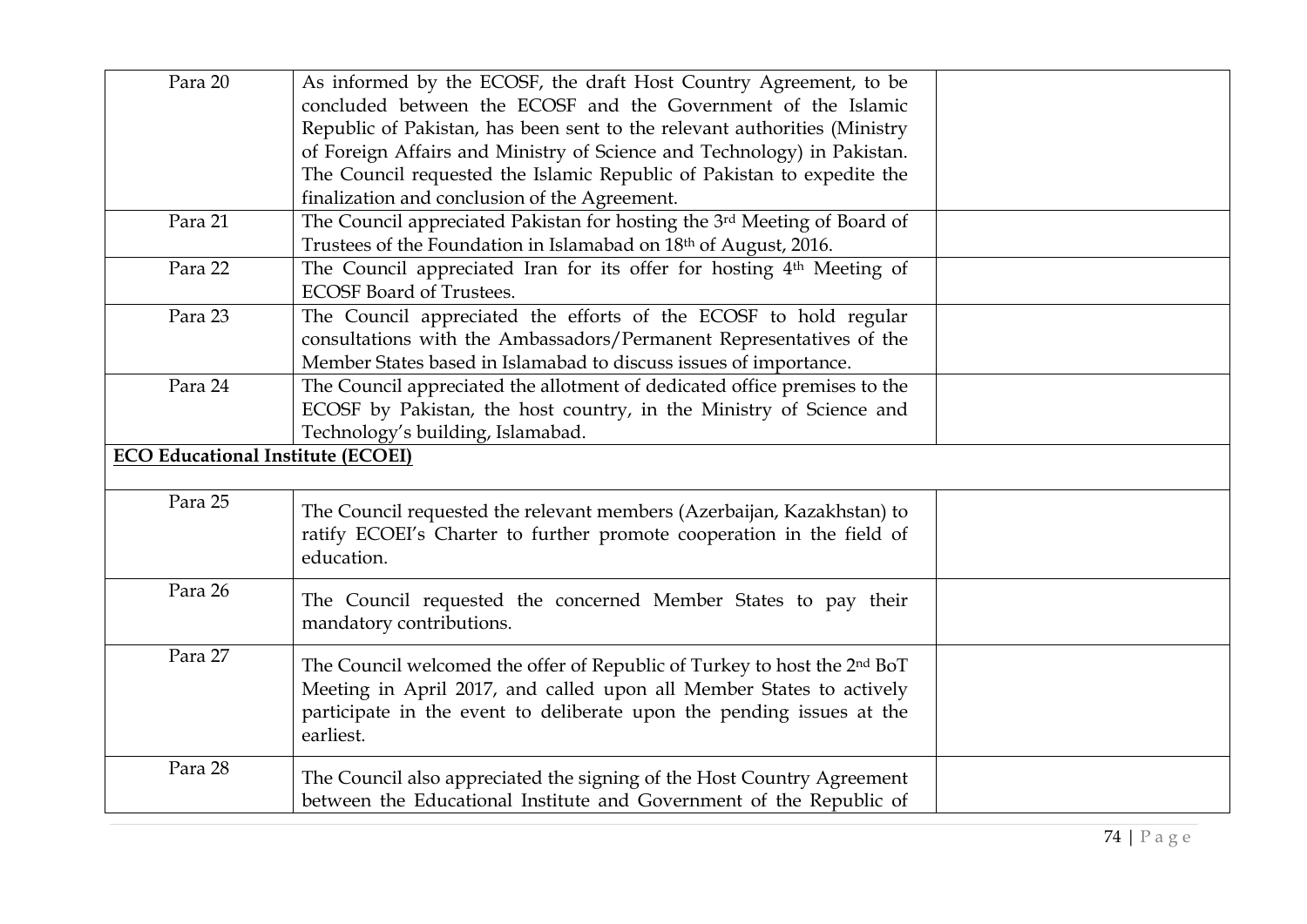|         | Turkey. The Council also requested the relevant authorities of the<br>Republic of Turkey to expedite the ratification process.           |  |
|---------|------------------------------------------------------------------------------------------------------------------------------------------|--|
| Para 29 | The Council called upon the Member States to actively support ECO-EI<br>in its efforts to enhance cooperation in the field of Education. |  |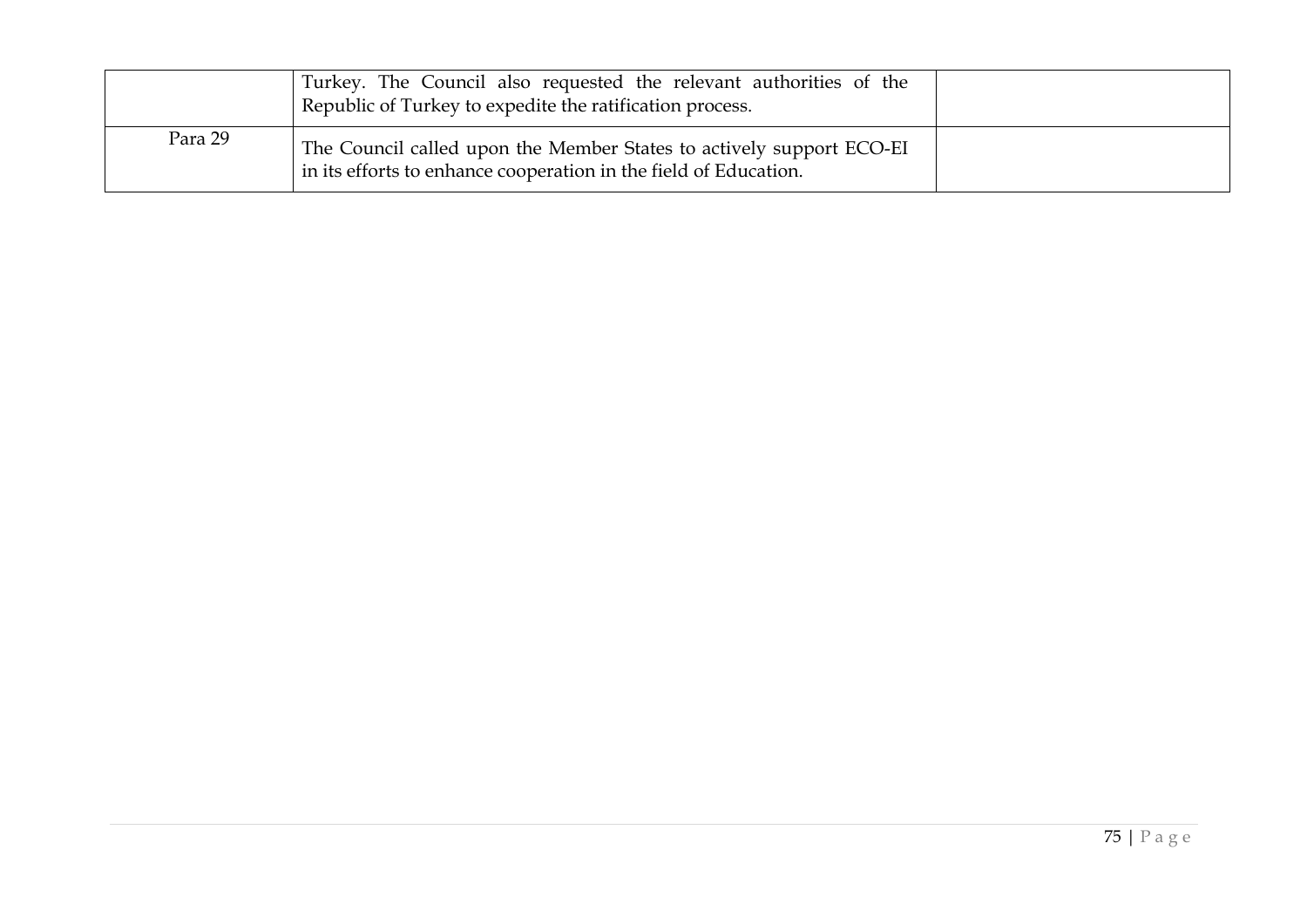|                                 | <b>ECO Consultancy &amp; Engineering Company (ECO-CEC)</b>                                                                                                                                                                                                                                                                                                        |
|---------------------------------|-------------------------------------------------------------------------------------------------------------------------------------------------------------------------------------------------------------------------------------------------------------------------------------------------------------------------------------------------------------------|
| Para 30                         | The Council requested the Member States to support ECO-CEC in<br>becoming an active regional institution of ECO. The Council also asked<br>the Member States and the Secretariat to utilize the expertise of the ECO-<br>CEC in providing consultancy services for projects having regional<br>character.                                                         |
| Para 31                         | The Council encouraged the Member States to facilitate effective<br>participation of ECO-CEC in the bidding process for the projects financed<br>from ECO resources and for other national projects, specifically, by<br>timely exchange of information related to the bidding process.                                                                           |
| Para 32                         | The Council stressed on the need for effective communication and<br>coordination between ECO-CEC and the ECO Secretariat for exploiting<br>the emerging opportunities in the Region. The Council asked the<br>Secretariat to share its relevant reports and publications, especially in the<br>transport and energy sectors, with the ECO-CEC on a regular basis. |
| Para 33                         | The Council took note of the request made by some Member States<br>indicating that the ECO-CEC should prepare a report highlighting its<br>core competencies in the field of engineering, which would be shared<br>with the relevant agencies and authorities in the Member States for<br>creating awareness about the Company.                                   |
| <b>ECO College of Insurance</b> |                                                                                                                                                                                                                                                                                                                                                                   |
| Para 34                         | The Council appreciated the College for annual allocation, starting from<br>2014, of 40 Student Scholarships to the ECO Member Countries other<br>than Iran. The Scholarship includes waver of tuition fees and dormitory<br>expenses. The ECO Member States may benefit from this opportunity,                                                                   |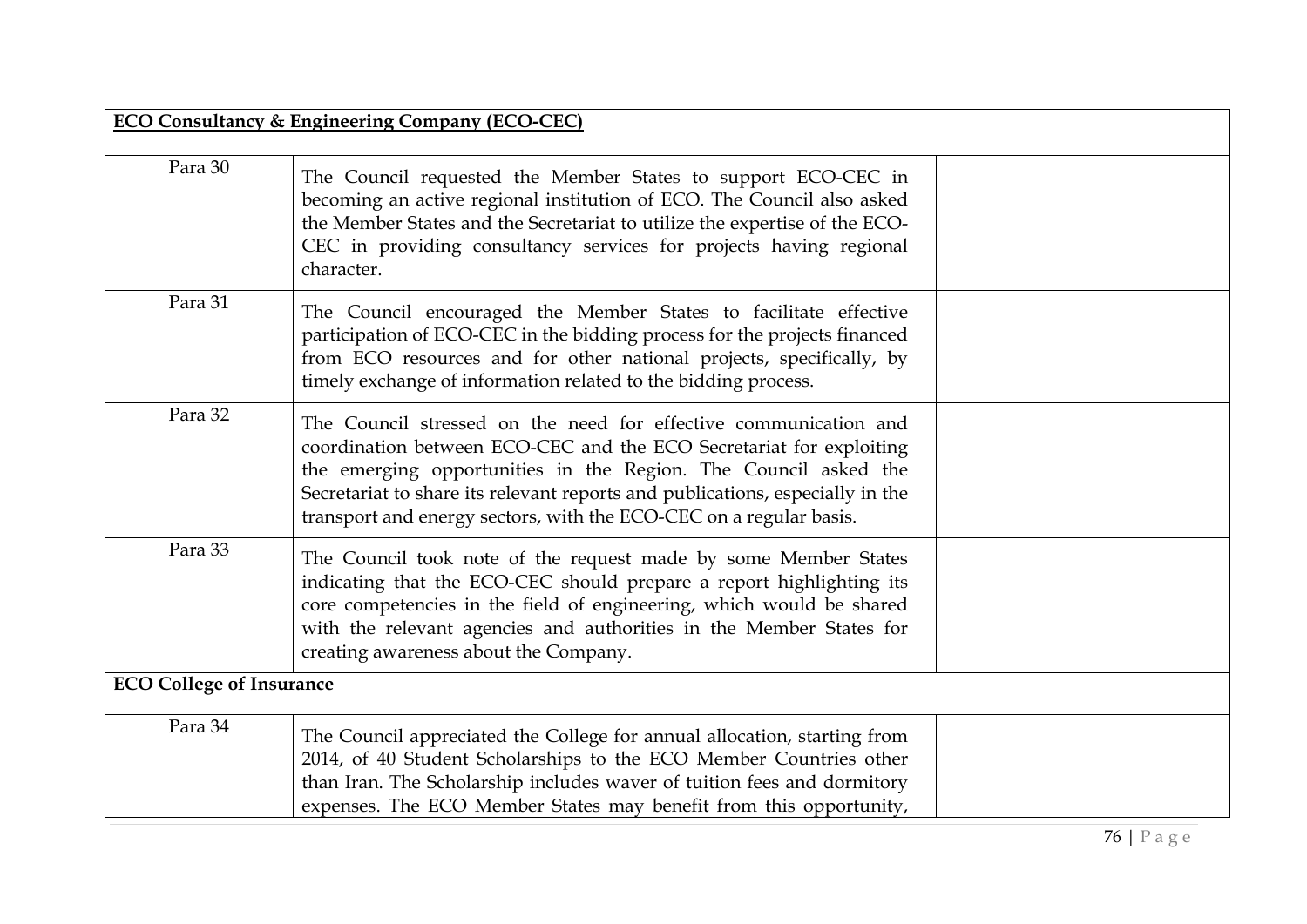|         | which will be announced regularly on the website of the College, as so<br>far only Afghanistan and Pakistan have introduced their candidates for<br>the program.                                                                                                                                                                                                                                  |  |
|---------|---------------------------------------------------------------------------------------------------------------------------------------------------------------------------------------------------------------------------------------------------------------------------------------------------------------------------------------------------------------------------------------------------|--|
| Para 35 | The Council welcomed the proposal of ECO College of Insurance to host<br>the International Conference on Silk Road and Transport Diplomacy in<br>January, 2017 in Chahbahar, Iran.                                                                                                                                                                                                                |  |
| Para 36 | The Council requested the Member States to convey their focal points<br>from the relevant authorities, and share proposals/recommendations for<br>enhancing cooperation and improving the educational standards and<br>performance of the College. The Council also asked the Member States to<br>encourage their talented students to avail scholarship opportunities<br>offered by the College. |  |
| Para 37 | The Council appreciated the Islamic Republic of Iran for initiating<br>preparations on hosting the 2 <sup>nd</sup> BoT Meeting in the first half of 2017 in<br>Iran.                                                                                                                                                                                                                              |  |
| Para 38 | The Council appreciated the College of Insurance on its various<br>activities aimed at promotion of Education and Research in the fields<br>of Insurance, Actuarial Science, and Area Studies in its field of<br>competence.                                                                                                                                                                      |  |
|         | Parliamentary Assembly of the ECO Countries (PAECO)                                                                                                                                                                                                                                                                                                                                               |  |
| Para 39 | As decided in the First Meeting of the Executive Council of PAECO held<br>on 12 February 2013 at Islamabad, the Council requested the Islamic<br>Republic of Afghanistan to propose the dates for hosting the 2 <sup>nd</sup> Meeting<br>of the Executive Council of the PAECO in Kabul in 2017.                                                                                                  |  |
| Para 40 | The Council also took note of the proposal made by the Islamic Republic<br>of Iran to hold the 2 <sup>nd</sup> Meeting of the Executive Council of the PAECO on                                                                                                                                                                                                                                   |  |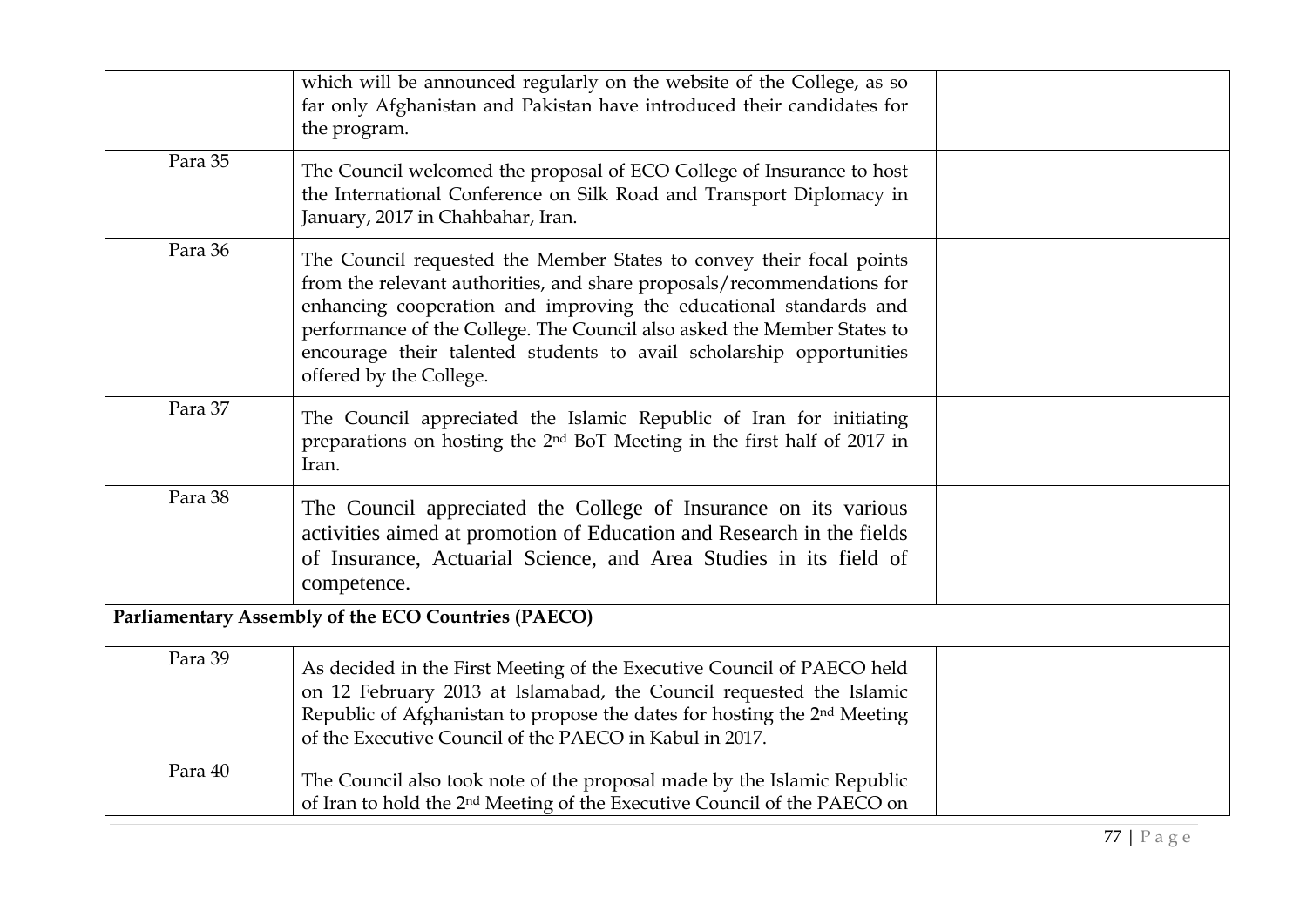|         | the sidelines of the upcoming meetings being attended by the<br>Parliamentarians/Speakers of the Member States, in case the event<br>cannot be held in Kabul.                                                                                                                                                                                                                                                                                                                                                                                    |  |
|---------|--------------------------------------------------------------------------------------------------------------------------------------------------------------------------------------------------------------------------------------------------------------------------------------------------------------------------------------------------------------------------------------------------------------------------------------------------------------------------------------------------------------------------------------------------|--|
| Para 41 | The Council also requested the six Member States that have signed the<br>PAECO Charter (Afghanistan, Azerbaijan, Iran, Pakistan, Tajikistan and<br>Turkey) to expedite the ratification process and update the Secretariat.                                                                                                                                                                                                                                                                                                                      |  |
| (ii)    | <b>ECO's External Relations</b>                                                                                                                                                                                                                                                                                                                                                                                                                                                                                                                  |  |
| Para 42 | The Council encouraged the Secretariat to take further steps in<br>accordance with the Treaty of Izmir and the relevant decisions reached at<br>different fora to strengthen the existing cooperation with the regional<br>and international partners, including those within the UN system. The<br>Council also requested the Member States to support the Secretariat in its<br>efforts in this regard.                                                                                                                                        |  |
| Para 43 | The Council pointed out that the MoUs signed between ECO and<br>international organizations should be effectively operationalized and<br>implemented in order to generate maximum benefit. The Council also<br>requested the Secretariat that in signing the new MoUs with the potential<br>partners, consideration should be given to the need for an agreed work<br>programme to implement the MoU.                                                                                                                                            |  |
| Para 44 | The Council requested the Member States to send instructions to their<br>Permanent Missions based in New York, Paris, Vienna, Geneva, Rome,<br>Bangkok, Nairobi and Jeddah to actively participate in the<br>consultations/meetings of the ECO Contact Groups at these places. The<br>Permanent Missions may be encouraged to play active roles within the<br>framework of the ECO Contact Groups for enlisting support of the UN<br>specialized agencies and other organizations for ECO's activities and<br>programmes in various key sectors. |  |